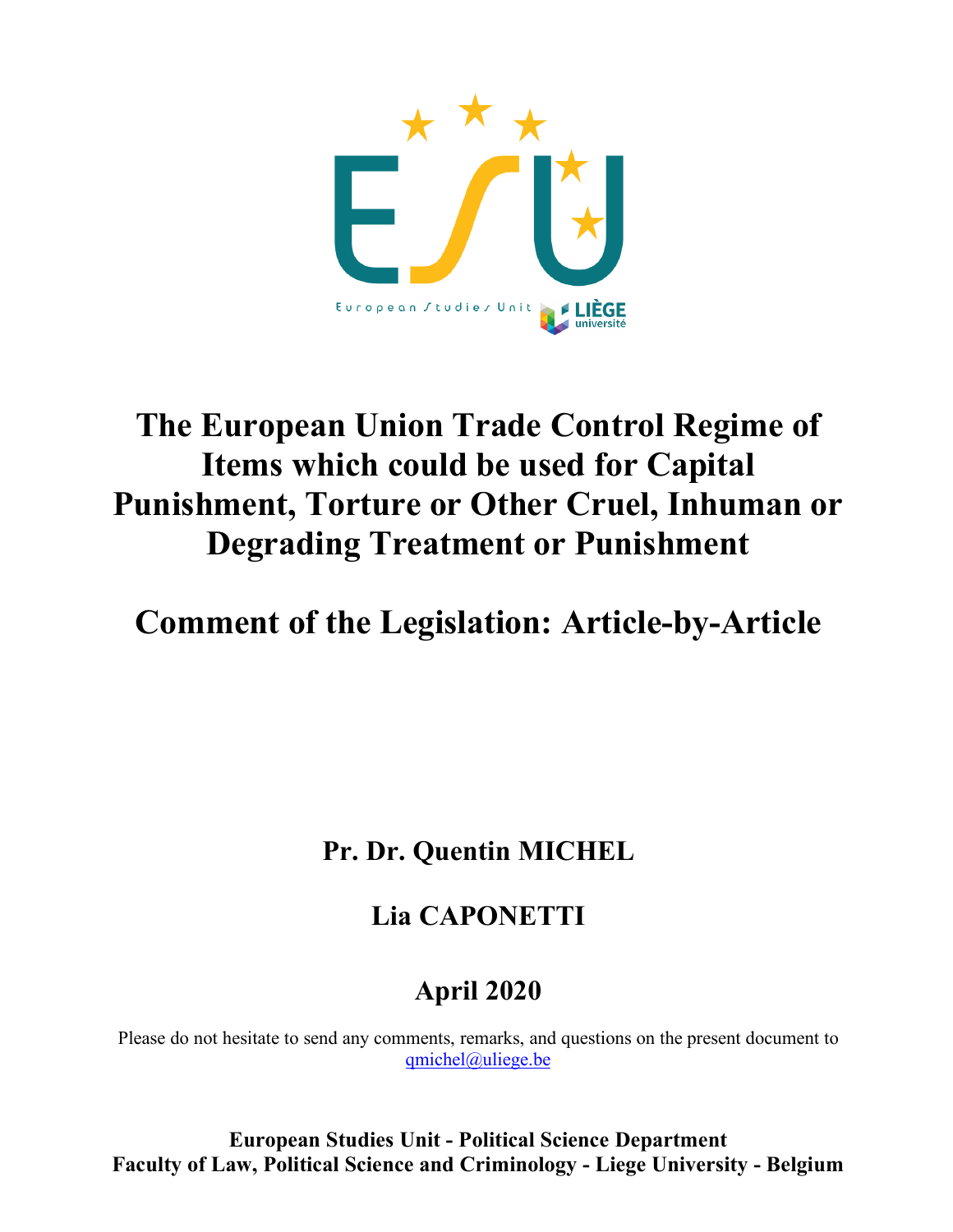

### **TABLE OF CONTENTS**

| <b>CHAPTER II: GOODS WHICH HAVE NO PRACTICAL USE OTHER THAN FOR THE</b><br>PURPOSES OF CAPITAL PUNISHMENT, TORTURE AND OTHER CRUEL, |  |
|-------------------------------------------------------------------------------------------------------------------------------------|--|
|                                                                                                                                     |  |
|                                                                                                                                     |  |
|                                                                                                                                     |  |
|                                                                                                                                     |  |
|                                                                                                                                     |  |
|                                                                                                                                     |  |
|                                                                                                                                     |  |
|                                                                                                                                     |  |

**European Studies Unit - Political Science Department** Faculty of Law, Political Science and Criminology - Liege University - Belgium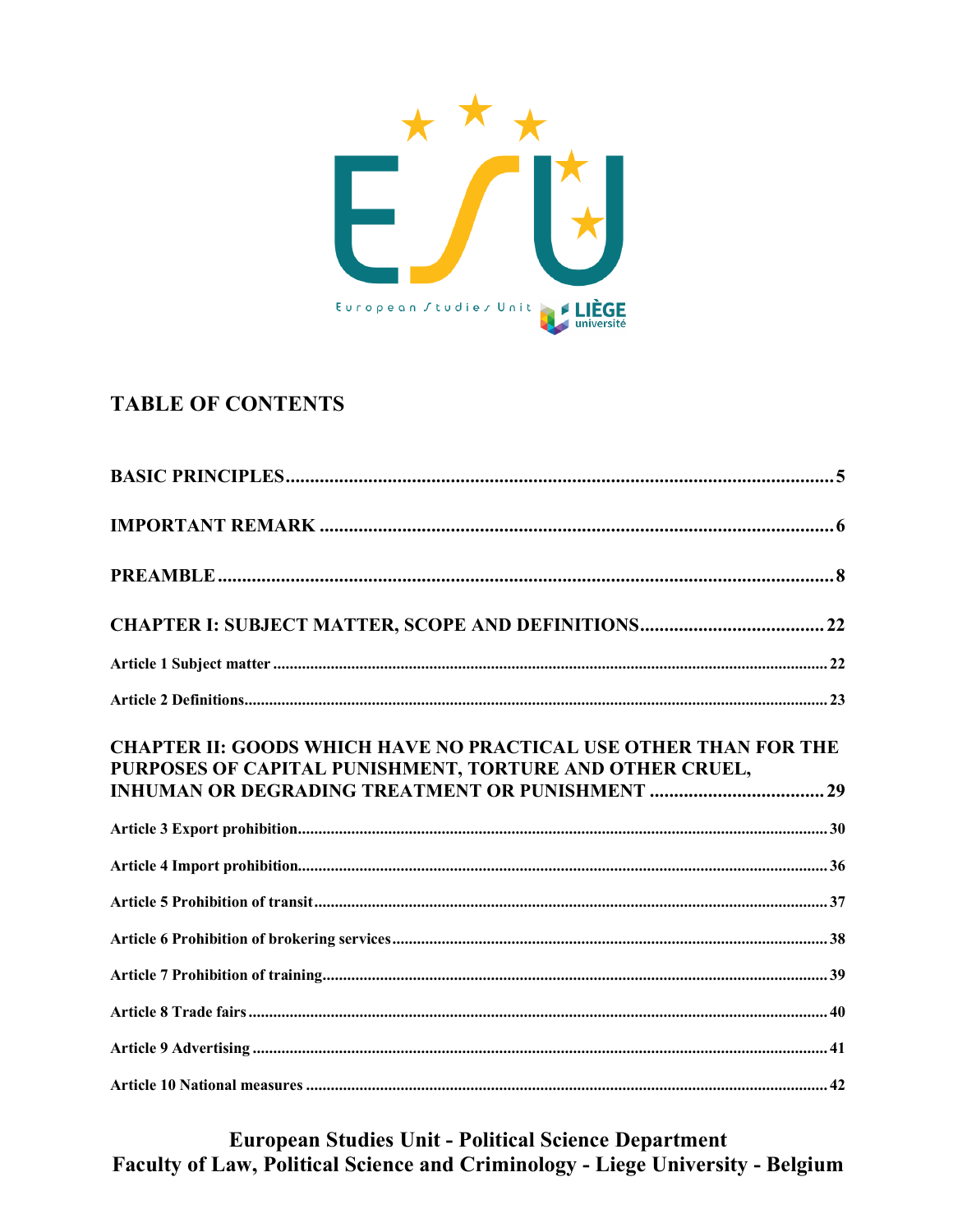

### **CHAPTER III: GOODS THAT COULD BE USED FOR THE PURPOSE OF TORTURE OR OTHER CRUEL, INHUMAN OR DEGRADING TREATMENT OR PUNISHMENT43**

| <b>CHAPTER IV GOODS THAT COULD BE USED FOR THE PURPOSE OF CAPITAL</b> |
|-----------------------------------------------------------------------|
|                                                                       |
|                                                                       |
|                                                                       |
|                                                                       |
|                                                                       |
|                                                                       |
|                                                                       |
|                                                                       |
|                                                                       |
|                                                                       |
|                                                                       |

### **European Studies Unit - Political Science Department Faculty of Law, Political Science and Criminology - Liege University - Belgium**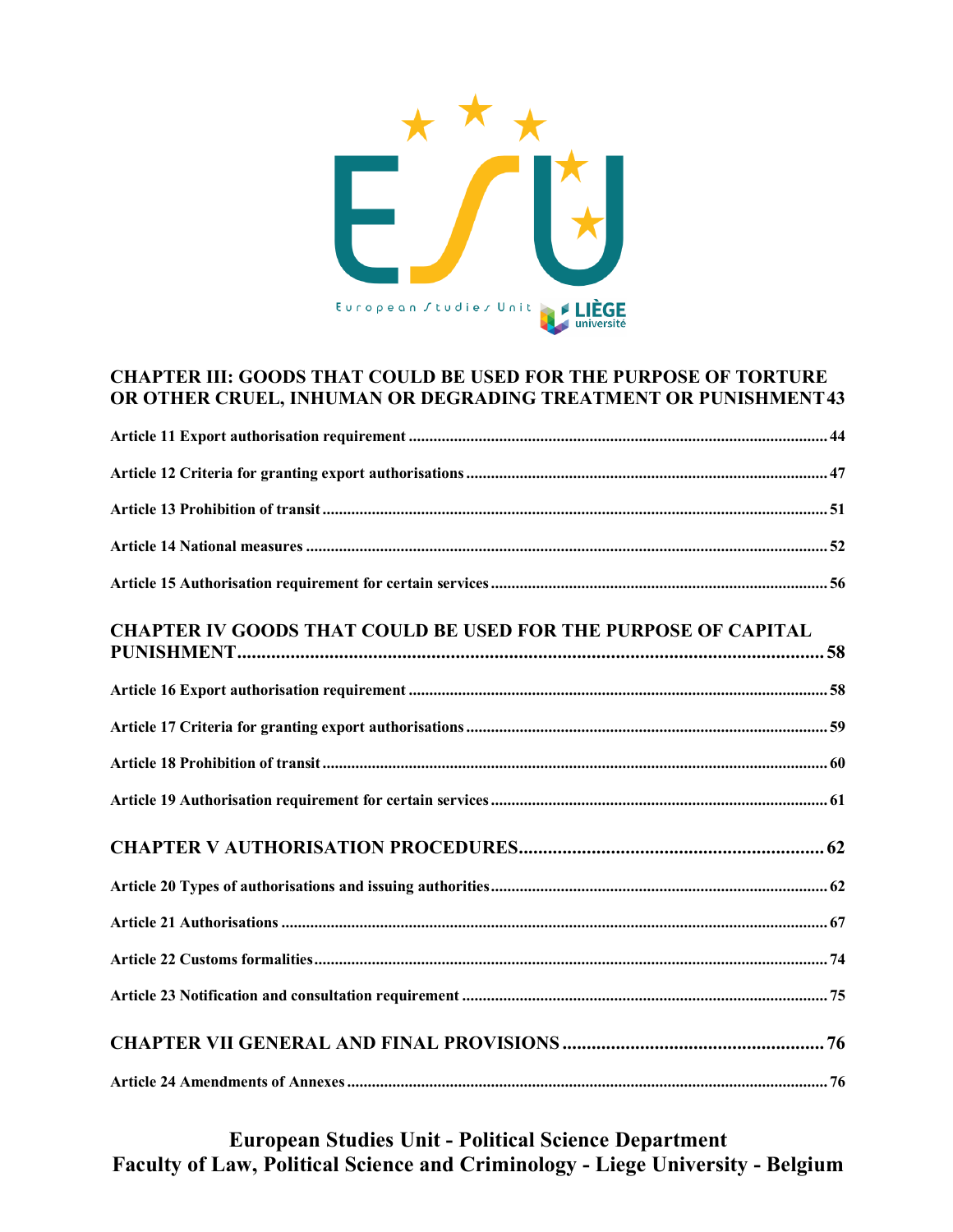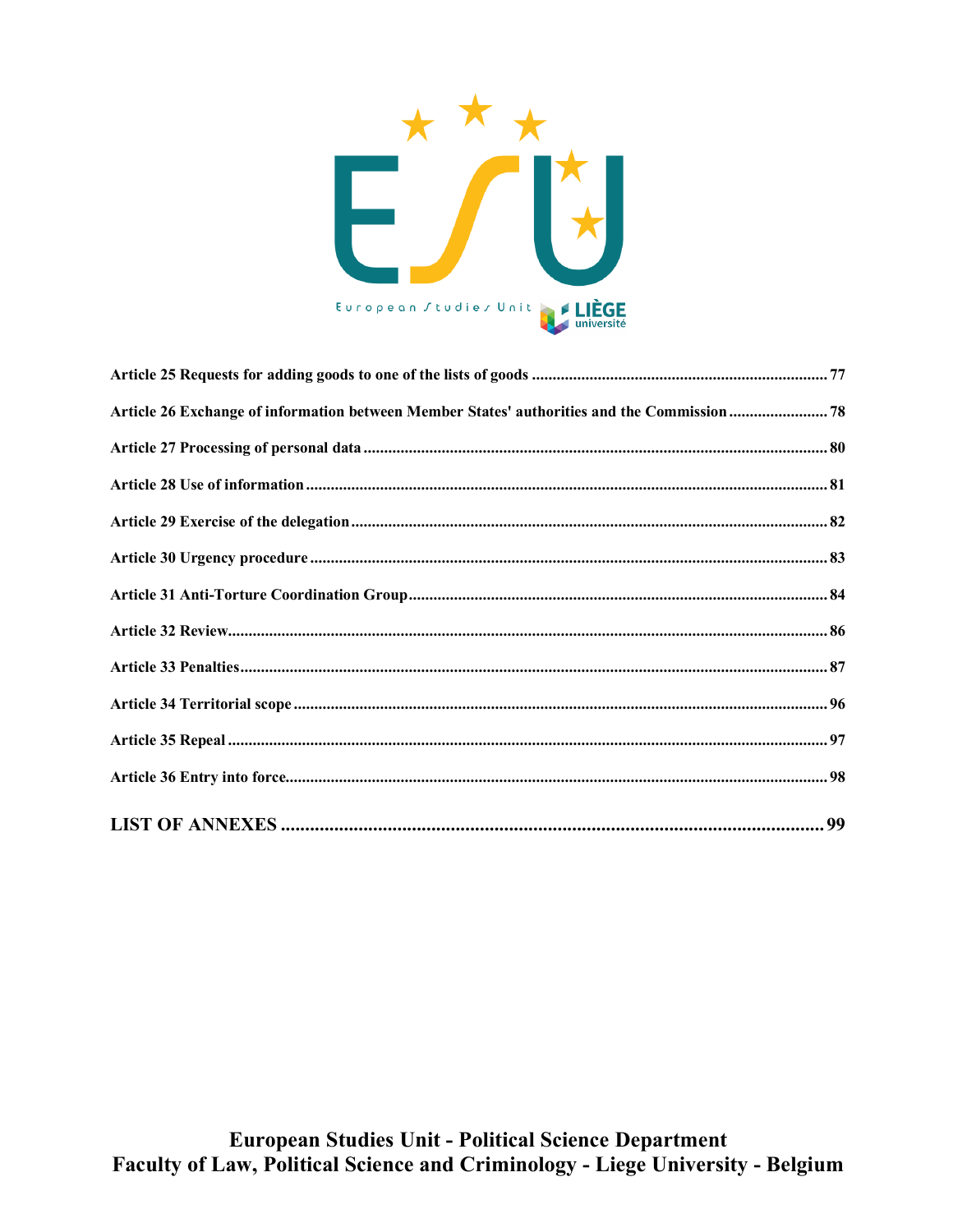

### **Basic principles**:

The EU trade control regime of items which could be used for capital punishment, torture or other cruel, inhuman or degrading treatment or punishment is organised according to two essential principles:

- A transfer prohibition (import, export, transit, technical assistance and advertising) for a limited number of items listed in Annex II;
- A transfer authorisation principle (export, transit, brokering) for the transfer outside of the European Union of items listed in Annex III.

Transfers within the European Union are not submitted to authorisation and can, in principle, be transferred without restrictions between Member States.

It should be noted that the trade of those items could be also controlled by other EU legal instruments, in particular embargoes decisions.

States which are currently under EU trade restrictions on equipment that could be used for internal repression are the following:<sup>1</sup>

- Belarus ;
- $-$  Iran ;
- Libya ;
- Myanmar ;
- Syria ;
- Venezuela ;
- Zimbabwe.

 <sup>1</sup> https://www.sanctionsmap.eu/#/main.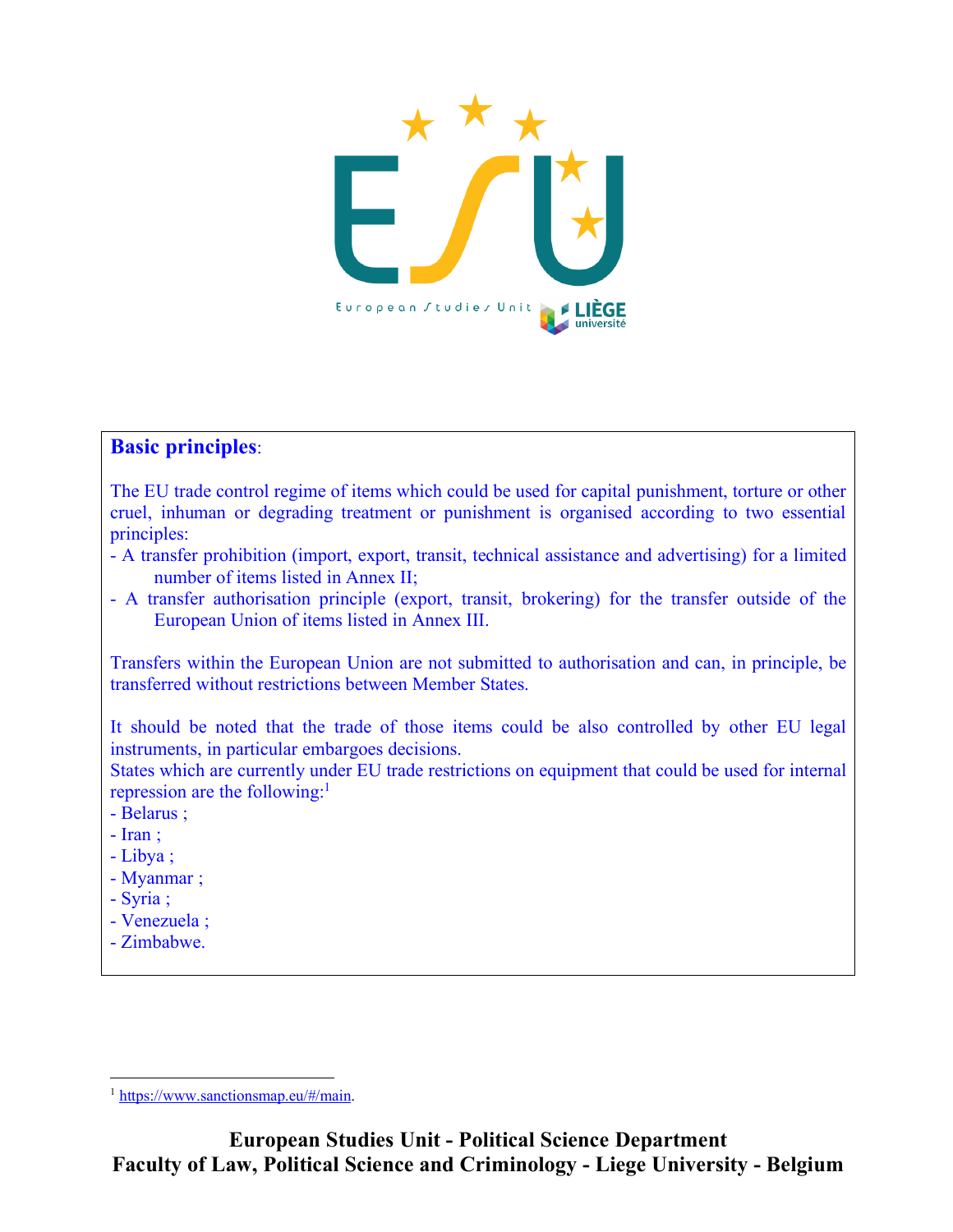### **Important Remark**:

In **June 2010**, the European Parliament adopted a Resolution on implementation of Council Regulation (EC) No 1236/2005 concerning trade in certain goods which could be used for capital punishment, torture or other cruel, inhuman or degrading treatment or punishment (2011/C 236  $E/17$ ).

The Resolution "urges the Commission to come forward with a proposal" which should: - review and update the list of items controlled by the Regulation (i.e. Annex II, III); and - insert into the Regulation a number of relevant provisions such as a catch-all clause, a prohibition of brokering transactions, transit restrictions, etc.

The Parliament has decided to put the Commission and the Member States under pressure by emphasizing that the commitments required by the Regulation have not been accurately implemented by the 27 (see paragraph F to G of the Resolution).

In **December 2011,** the Commission adopted the Implementing Regulation (EU) No 1352/20112 which amends Annex II and III of the Council Regulation. It concerns:

- Medicinal products, which could be used for capital punishment;
- Electric shock belts;
- Spiked batons.

In **January 2014**, the Commission finally proposed to the European Parliament and the Council a Regulation amending Council Regulation (EC) No 1236/2005 concerning trade in certain goods which could be used for capital punishment, torture or other cruel, inhuman or degrading treatment or punishment.

This proposal intends essentially to:

- review the definition of *torture* and *other cruel, inhuman or degrading treatment or punishment;*
- prohibit certain brokering transactions and services (including technical assistance);
- define criteria for granting export authorisation;
- introduce an EU General Export Authorisation for certain medicinal products;

- delegate to the Commission the power to amend Annexes.

In **July 2015**, the Opinion of the Committee on Foreign Affairs for the Committee on International Trade ((COM(2014)0001 – C7-0014/2014 – 2014/0005(COD)) was adopted, on the proposal for a regulation of the European Parliament and of the Council amending Council Regulation (EC) No. 1236/2005, which seeks to strengthen the provisions on the ancillary services linked to the transfer of goods, as well as on transit, technical assistance and commercial marketing. It specifically aims at introducing a targeted end-use clause in order for Member States to prohibit or suspend the transfer of security-related items not listed in Annex II and III that clearly have no other practical use than the purpose of capital punishment, torture or other ill-treatment, or there are reasonable

 <sup>2</sup> Commission Implementing Regulation (EU) No 1352/2011 of 20 December 2011 amending Council Regulation (EC) No 1236/2005 concerning trade in certain goods which could be used for capital punishment, torture or other cruel, inhuman or degrading treatment or punishment (OJ L338, 21.12.2011, p. 31).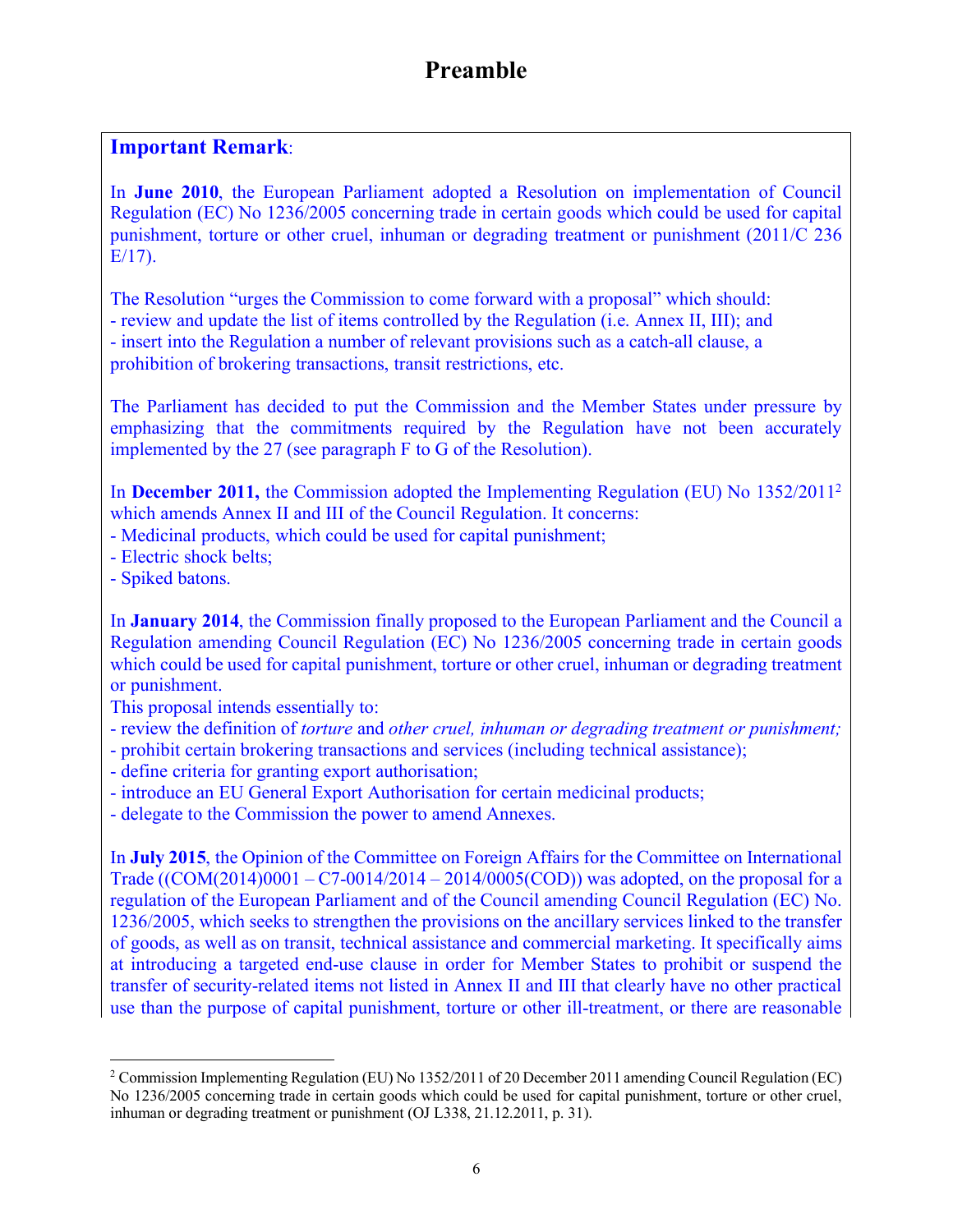grounds to believe that the transfer of those items would lead to the facilitation or the commission of judicial execution, torture or other ill-treatment.

Finally, on 23 November 2016<sup>3</sup> the Council adopted an amending Regulation concerning goods which could be used for capital punishment, torture or other cruel, inhuman or degrading treatment or punishment. In general terms, the amendments provide for the following main changes to the Regulation:

- The definitions of "torture" and "other cruel, inhuman or degrading treatment or punishment" are strengthen by adding to the definition a sentence stating that "Capital punishment is not deemed a lawful penalty under any circumstances";
- It facilitates by adopting a General Export Authorisation exports to countries that have abolished capital punishment for all crimes and confirmed that abolition through an international commitment;
- -It prohibits brokering activities of goods located in third countries when those goods are subject to an import and export ban, as listed in Annex II (goods that can only be used for torture or capital punishment);
- It introduces a prior authorisation regime for brokering services and technical assistance related to goods listed in Annex III or IIIa (goods that could be used for torture or capital punishment but which also have legitimate applications);
- It introduces a prior authorisation regime for the supply of technical assistance concerning goods listed in Annex III or IIIa;
- It prohibits transport of goods in transit if they are listed in Annex II, III or IIIa (prohibition concerning goods listed in annex III or IIIa is not absolute but applies where the economic operator has some information about their use for torture or capital punishment in the country of destination);
- It prohibits the promotion at exhibitions and trade fairs in the EU and the advertising of goods listed in Annex II;
- It establishes a coordination group, which will serve as a platform for Member State experts and the European Commission to exchange information on administrative practices;

-It provides for an urgency procedure in case rapid amendment of the Regulation's annexes is necessary.

On **16 January 2019**, the original Council Regulation (EC) No 1236/2005 has been **codified by Regulation (EU) 2019/125** of the European Parliament and of the Council (OJ L 30/1 of 21/1/2019).

<sup>3</sup> Regulation (EU) 2016/2134 of the European Parliament and of the Council of 23 November 2016 amending Council Regulation (EC) No 1236/2005 concerning trade in certain goods which could be used for capital punishment, torture or other cruel, inhuman or degrading treatment or punishment (OJ L 338, 13.12.2016, p. 1–33).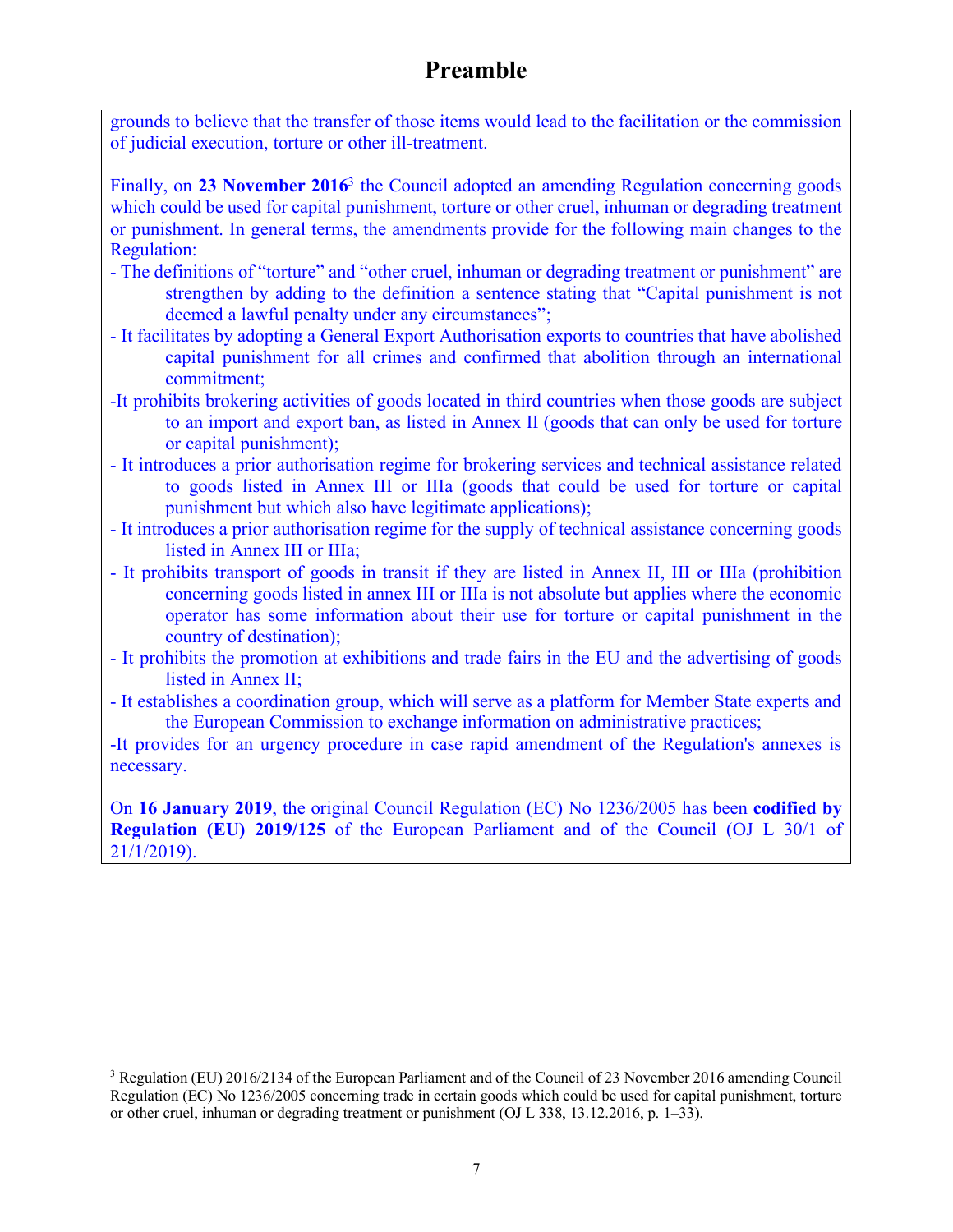#### **REGULATION (EU) 2019/125 OF THE EUROPEAN PARLIAMENT AND OF THE COUNCIL of 16 January 2019 concerning trade in certain goods which could be used for capital punishment, torture or other cruel, inhuman or degrading treatment or punishment (codification)**

*Official Journal L 30/1, 31/1/2019*

### **Preamble**

THE EUROPEAN PARLIAMENT AND THE COUNCIL OF THE EUROPEAN UNION,

Having regard to the Treaty on the Functioning of the European Union, and in particular Article 207(2) thereof,

Having regard to the proposal from the European Commission,

After transmission of the draft legislative act to the national parliaments,

Acting in accordance with the ordinary legislative procedure<sup>4</sup>,

Whereas:

(1) Council Regulation (EC) No  $1236/2005^5$  has been substantially amended several times<sup>6</sup>. In the interests of clarity and rationality, that Regulation should be codified.

(2) Pursuant to Article 2 of the Treaty on European Union, respect for human rights constitutes one of the values common to the Member States. The European Community resolved in 1995 to make respect for human rights and fundamental freedoms an essential element of its relations with third countries. It was decided to insert a clause to that end in any new trade, cooperation and association agreement of a general nature concluded with third countries.

#### **Comment**:

 

The human right clause is usually included in the part dedicated to the general objectives and principles of the trade agreement.

The first mention of human rights in an EU trade agreement can be found in Art. 5 of the 1989 Lomé IV Convention with ACP Countries<sup>7</sup> where it was emphasised that development (the main aim of the Convention) 'entails respect of and promotion of all human rights". It was not yet a

<sup>4</sup> Position of the European Parliament of 29 November 2018 (not yet published in the Official Journal) and Decision of the Council of 17 December 2018.

<sup>5</sup> Council Regulation (EC) No 1236/2005 of 27 June 2005 concerning trade in certain goods which could be used for capital punishment, torture or other cruel, inhuman or degrading treatment or punishment (OJ L 200, 30.7.2005, p. 1).

<sup>6</sup> See Annex X (This Annex is available on the OJ L 30/1, 31/1/2019, on https://eur-lex.europa.eu/legalcontent/EN/TXT/PDF/?uri=CELEX:32019R0125&from=en).

<sup>7</sup> See Fourth ACP-EEC Convention, signed in Lomé on 15 December 1989.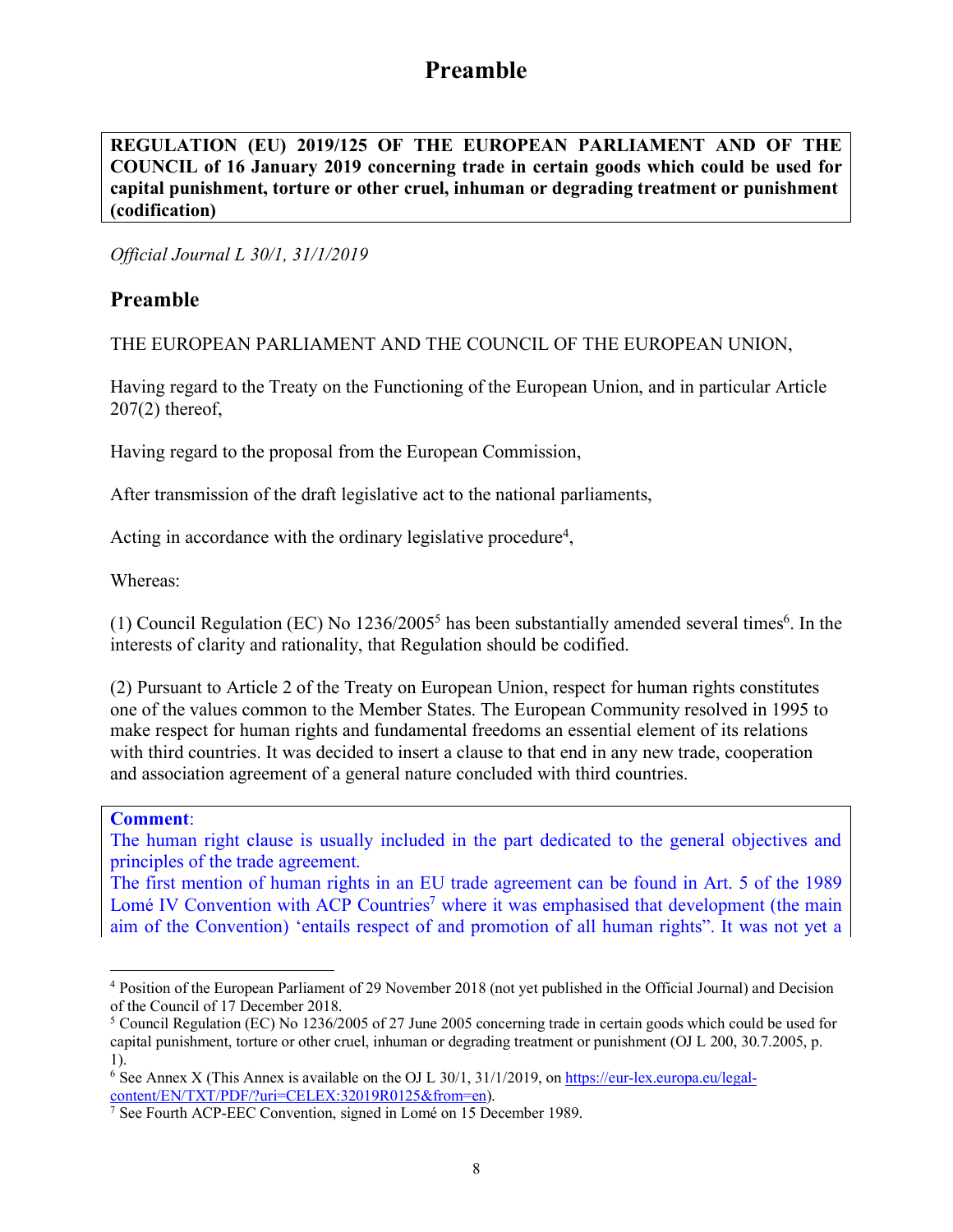conditionality clause, but rather a way to define one of the 'objectives and principles of cooperation'.

Therefore, the EU adapted its reference to human rights in further agreements to move towards a formulation which, in full compliance with international treaty law, would progressively give it the possibility to suspend its obligations under international agreements (for instance the granting of trade preferences) and take other "appropriate measures", thereby flanking these agreements with hard "human rights conditionality" The typical "essential element" clause was given quite a number of different formulations since it was first attempted in the 1990 EU-Argentina Cooperation Agreement, in which it read "cooperation ties between the Community and Argentina and this Agreement in its entirety are based on respect for the democratic principles and human rights which inspire the domestic and external policies of the Community and Argentina"8.

The EU's free trade agreements concluded with third countries after 2009 are linked to the human rights "essential elements" provisions that are contained in the political framework agreements with these countries. Such agreements often come in the form of "partnership & cooperation" or "association" agreements.

In 2018, nine countries (Armenia, Bolivia, Cape Verde, Kyrgyzstan, Mongolia, Pakistan, Paraguay, the Philippines and Sri Lanka) benefitted from the advantageous trade preferences under the socalled GSP+9 arrangement. This requires beneficiary countries to ratify and effectively implement 27 international conventions, including in relation to human rights and core labour standards.

Most recently, in September 2017, the EU together with Argentina and Mongolia, launched the **Global Alliance for Torture-Free Trade**. Since then, over sixty countries have joined the fight to end the trade in goods used to carry out the death penalty and torture. Alliance members commit to take measures to control and restrict exports of such goods used through domestic legislation and efficient enforcement. In September 2018, the Alliance called for a United Nations General Assembly Resolution on torture-free trade, which was adopted on 21 June 2019. The UN resolution calls for an examination of the feasibility, scope and parameters for possible common international standards in this area.<sup>10</sup>

(3) Article 5 of the Universal Declaration of Human Rights, Article 7 of the International Covenant on Civil and Political Rights and Article 3 of the European Convention for the Protection of Human Rights and Fundamental Freedoms all lay down an unconditional, comprehensive prohibition on torture and other cruel, inhuman or degrading treatment or punishment. Other provisions, in particular the United Nations Declaration on the Protection of All Persons from Being Subjected to Torture and Other Cruel, Inhuman or Degrading Treatment or Punishment<sup>11</sup> and the 1984 United Nations Convention against Torture and Other Cruel, Inhuman or Degrading Treatment or Punishment, place an obligation on States to prevent torture.

(4) Article 2(2) of the Charter of Fundamental Rights of the European Union (Charter) states that no one shall be condemned to the death penalty or executed. On 22 April 2013, the Council

<sup>&</sup>lt;sup>8</sup> See Framework Agreement for trade and economic cooperation between the European Economic Community and the Argentine Republic, Signed 2 April 1990, Art. 1 (1).

<sup>9</sup> The EU's current Generalised Scheme of Preferences (GSP) Regulation has been in force since 1 January 2014 and continues to provide the world's most generous unilateral trade preferences to support economic development in developing countries.

<sup>&</sup>lt;sup>10</sup> To access to the official website of the Global Alliance for Torture-Free Trade: http://torturefreetrade.org.

<sup>&</sup>lt;sup>11</sup> Resolution 3452 (XXX) of 9 December 1975 of the General Assembly of the United Nations.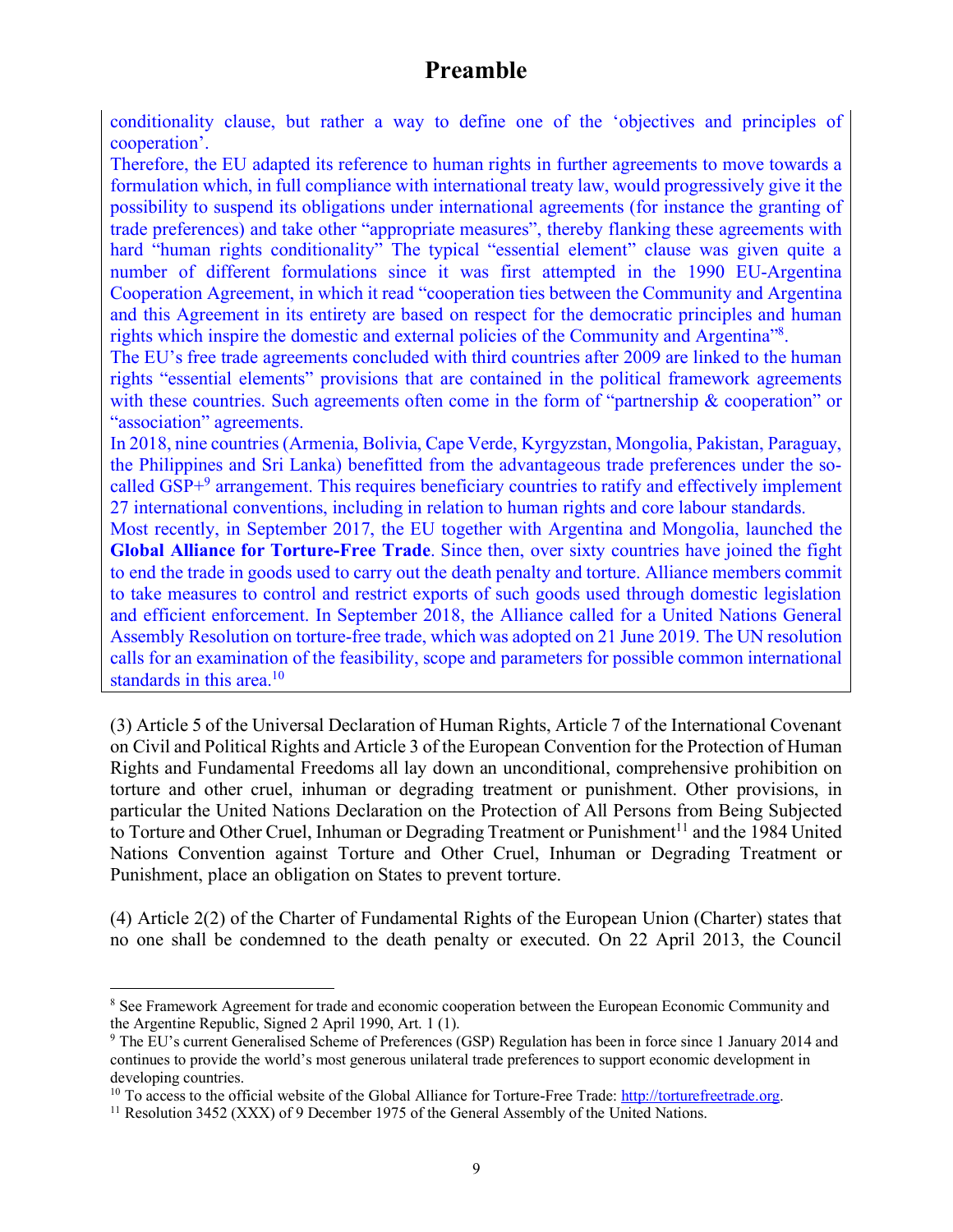approved 'EU Guidelines on death penalty' and resolved that the Union would work towards the universal abolition of the death penalty.

(5) Article 4 of the Charter states that no one shall be subjected to torture or to inhuman or degrading treatment or punishment. On 20 March 2012, the Council approved 'Guidelines to EU policy towards third countries on torture and other cruel, inhuman or degrading treatment or punishment (An up-date of the Guidelines)'.

In accordance with those guidelines, third countries should be urged to prevent the use and production of, and trade in, equipment which is designed to inflict torture or other cruel, inhuman or degrading treatment or punishment and prevent the abuse of any other equipment to these ends. Moreover, the prohibition of cruel, inhuman or degrading punishment should impose clear limits on the use of the death penalty. Therefore, capital punishment is not to be considered a lawful penalty under any circumstances.

#### **Complementary information: Guidelines on EU policy towards third countries on the death penalty (revised lastly on September 2019)**

Taking into account human rights policies of international organisations such as the General Assembly of the United Nations, the Council of Europe and the Organization for Security and Cooperation in Europe (OSCE), EU Member States decided to elaborate a common framework in order to progress in the universal abolition of capital punishment. It should be noted that all Member States implemented the abolition of death penalty in their national legislations.

The first set of Guidelines on Death Penalty ("Guidelines to EU Policy Towards Third Countries on the Death Penalty") was adopted on 29 June 1998 by the EU General Affairs Council.<sup>12</sup>

The main objectives of these Guidelines were to work towards the **universal abolition** of the death penalty and, where the death penalty still exists, to call for its use to be progressively restricted and to insist that it be carried out according to minimum standards (set out in an annexed document to the guidelines).

The 1998 version of the Guidelines also provided Member States with a series of instruments and strategies to pursue these objectives:

- General demarches consisting in dialogue and consultation with third countries on the death penalty issue, taking into account judicial system of the country, its international obligations as well the transparency in its use of death penalty;

- Individual cases, consisting in specific demarches where the EU becomes aware of the death penalty cases violating the EU minimum standards established by these Guidelines;

- Human rights reporting, consisting in analysis of the application and use of capital punishment as well as the effectiveness of EU action therein<sup>13</sup>;

 - Other initiatives, consisting in encouragement of third countries to accede to the international agreements such as the Second Optional Protocol to the International Covenant on Civil and Political Rights<sup>14</sup> and other comparable regional instruments aiming at abolishing the death penalty;

 <sup>12</sup> European Union, Guidelines to EU Policy Towards Third Countries on the Death Penalty, 29 June 1998, available at: https://www.refworld.org/docid/4705f3d12.htm.

<sup>&</sup>lt;sup>13</sup> EU Annual Human Rights Reports are available on the website of the European Union External Action Service:<br>http://eeas.europa.eu/human rights/index en.htm.

<sup>&</sup>lt;sup>14</sup> For further information see http://www.ohchr.org/EN/ProfessionalInterest/Pages/2ndOPCCPR.aspx.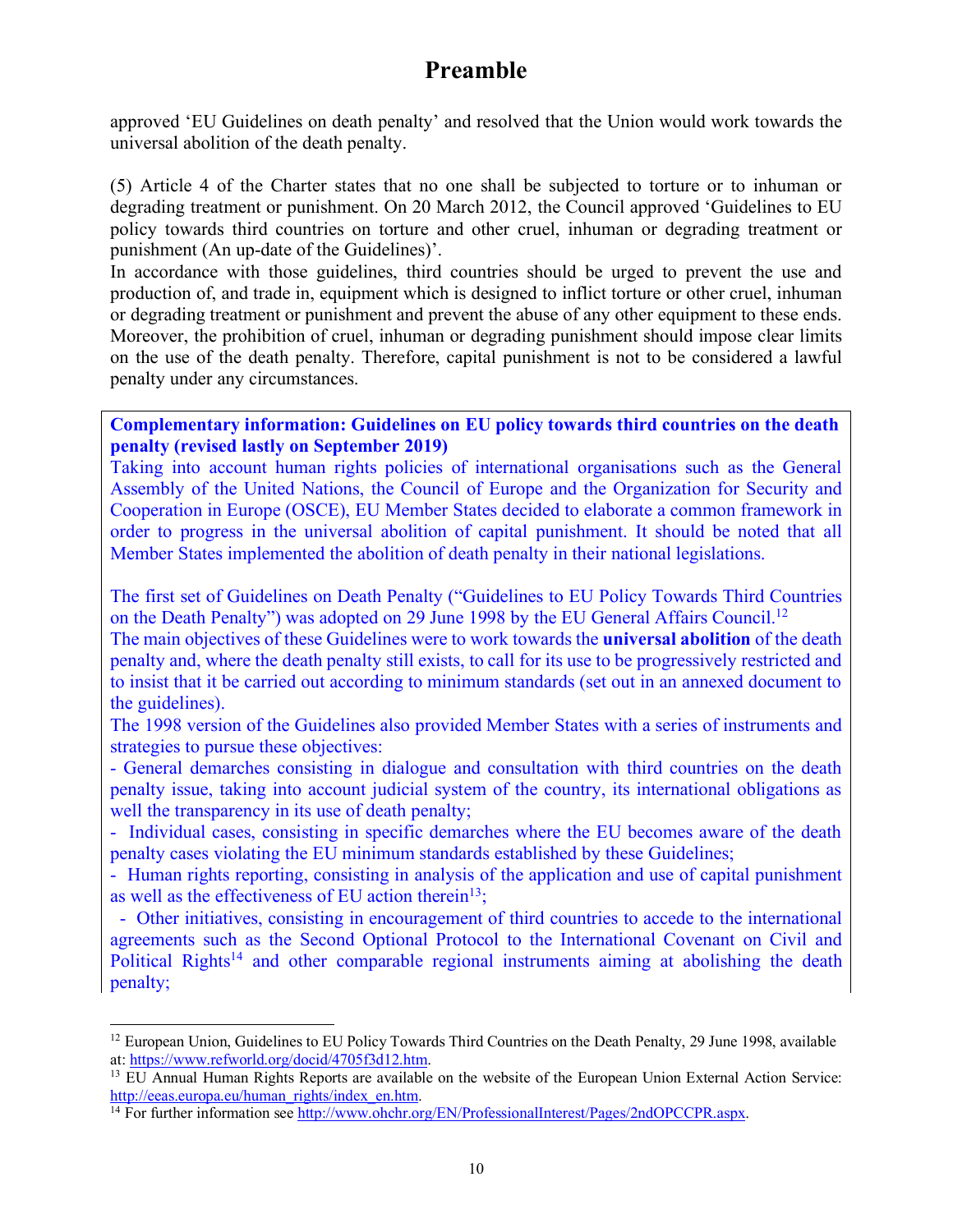- Action in multilateral fora, consisting in promotion of multilateral and bilateral conventions with third countries introducing a moratorium of the use of death penalty aiming in the long run at abolition thereof.

These **guidelines have been reviewed and updated in 2012**. 15However, since the 2012 revision, there have been numerous policy developments in the area of torture and other ill-treatment, both at global and EU level, making a new revision necessary. In particular, the Global Strategy for the EU's Foreign and Security Policy and the European Consensus on Development are now at the core of the EU policy framework for the promotion of human rights and human dignity.

For these reasons, **on 16 September 2019, the Council of the European Union published a revised version of the "Guidelines on EU Policy Towards Third Countries on Torture and Other Cruel, Inhuman or Degrading Treatment or Punishment"** (Brussels, 16 September 2019, 12107/19).<sup>16</sup>

The revised guidelines reaffirm the main objective to fight against torture and other ill-treatment, stating that it is a priority of EU external action, besides being enshrined in the European Union Treaties and Charter of Fundamental Rights. To this end, the guidelines supply a comprehensive approach that encompasses all essential elements to eradicate torture:

- **Prohibition** in law and reaffirming the absolute prohibition in policy;

- **Prevention** complying with safeguards and procedures relating to detention, providing efficient and safe complaints mechanisms and allowing efficient detention monitoring and oversight mechanisms;

- **Accountability** combatting impunity;

 

- **Redress** (including rehabilitation for victims).

At the multilateral level, one of the objectives to be achieved by 2024 is the global ratification and implementation of the UN Convention against Torture and Other Cruel, Inhuman and Degrading treatment or Punishment, through inter-state cooperation and dialogue.

(6) It is therefore appropriate to lay down Union rules on trade with third countries in goods which could be used for the purpose of capital punishment, and in goods which could be used for the purpose of torture and other cruel, inhuman or degrading treatment or punishment. These rules are instrumental in promoting respect for human life and for fundamental human rights and thus serve the purpose of protecting public morals. Such rules should ensure that Union economic operators do not derive any benefits from trade which either promotes or otherwise facilitates the implementation of policies on capital punishment or on torture and other cruel, inhuman or degrading treatment or punishment, which are not compatible with the relevant EU Guidelines, the Charter and international conventions and treaties.

<sup>&</sup>lt;sup>15</sup> Guidelines to EU Policy towards third countries on torture and other cruel, inhuman or degrading treatment or punishment - An up-date of the Guidelines, Council of the European Union, Brussels, 20 March 2012, available at: http://data.consilium.europa.eu/doc/document/ST-6129-2012-REV-1/en/pdf.

<sup>16</sup> Guidelines on EU Policy Towards Third Countries on Torture and Other Cruel, Inhuman or Degrading Treatment or Punishment – 2019 Revision of the Guidelines, Council of the European Union, Brussels, 16 September 2019, available at: https://www.consilium.europa.eu/media/40644/guidelines-st12107-en19.pdf.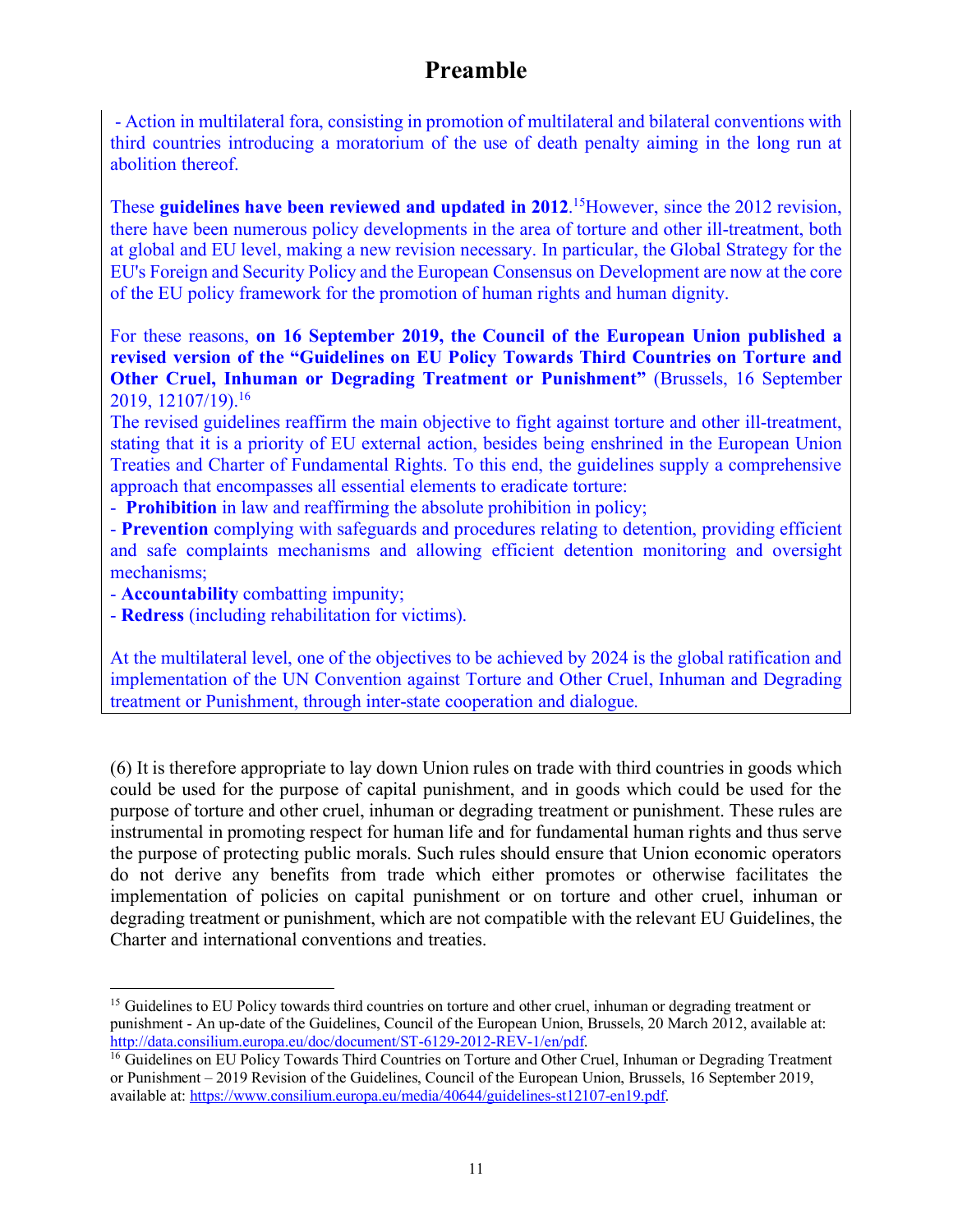(7) For the purpose of this Regulation, it is considered appropriate to apply the definition of torture laid down in the 1984 United Nations Convention against Torture and Other Cruel, Inhuman or Degrading Treatment or Punishment and in Resolution 3452 (XXX) of the General Assembly of the United Nations. That definition should be interpreted taking into account the case-law on the interpretation of the corresponding term in the European Convention on Human Rights and in relevant texts adopted by the Union or its Member States. The definition of 'other cruel, inhuman or degrading treatment or punishment', which is not found in that Convention, should be in line with the case law of the European Court of Human Rights. The meaning of the term 'lawful penalties' in the definitions of 'torture' and 'other cruel, inhuman or degrading treatment or punishment', should take into account the Union's policy on capital punishment.

#### **Comment:**

The term "**torture**" was defined by two international instruments.

On one hand, by the General Assembly Resolution 3452 comprising the Declaration on the Protection of All Persons from Being Subjected of Torture and Other Cruel, Inhuman or Degrading Treatment or Punishment<sup>17</sup>.

Article 1 of this Declaration gives the following definition of torture:

*"For the purpose of this Declaration, torture means any act by which severe pain or suffering, whether physical or mental, is intentionally inflicted by or at the instigation of a public official on a person for such purposes as obtaining from him or a third person information or confession, punishing him for an act he has committed or is suspected of having committed, or intimidating him or other persons. It does not include pain or suffering arising only from, inherent in or incidental to, lawful sanctions to the extent consistent with the Standard Minimum Rules for the Treatment of Prisoners*<sup>18</sup>.

*Torture constitutes an aggravated and deliberate form of cruel, inhuman or degrading treatment or punishment".*

On the other hand, the same term was defined by the Convention against Torture and Other Cruel, Inhuman or Degrading Treatment or Punishment<sup>19</sup>. Article 1 thereof is drafted as follows:

*"For the purposes of this Convention, the term "torture" means any act by which severe pain or suffering, whether physical or mental, is intentionally inflicted on a person for such purposes as obtaining from him or a third person information or a confession, punishing him for an act he or a third person has committed or is suspected of having committed, or intimidating or coercing him or a third person, or for any reason based on discrimination of any kind, when such pain or suffering is inflicted by or at the instigation of or with the consent or acquiescence of a public official or other person acting in an official capacity. It does not include pain or suffering arising only from, inherent in or incidental to lawful sanctions."*

<sup>17</sup> This Declaration can be consulted at: http://www.hrweb.org/legal/cat.html.

<sup>&</sup>lt;sup>18</sup> Standard Minimum Rules for the Treatment of Prisoners adopted by the First United Nations Congress on the Prevention of Crime and the Treatment of Offenders, held in Geneva in 1955, and approved by the Economic and Social Council by its resolution 663 C (XXIV) of 31 July 1957 and 2076 (LXII) of 13 May 1977. This integral text can be found at: http://www.ohchr.org/Documents/ProfessionalInterest/treatmentprisoners.pdf.

<sup>19</sup> Convention against Torture and Other Cruel, Inhuman or Degrading Treatment or Punishment adopted and opened for signature, ratification and accession by General Assembly resolution 39/46 of 10 December 1984, entry into force 26 June 1987, in accordance with article 27 (1). The integral text can be found at: http://www.ohchr.org/Documents/ProfessionalInterest/cat.pdf.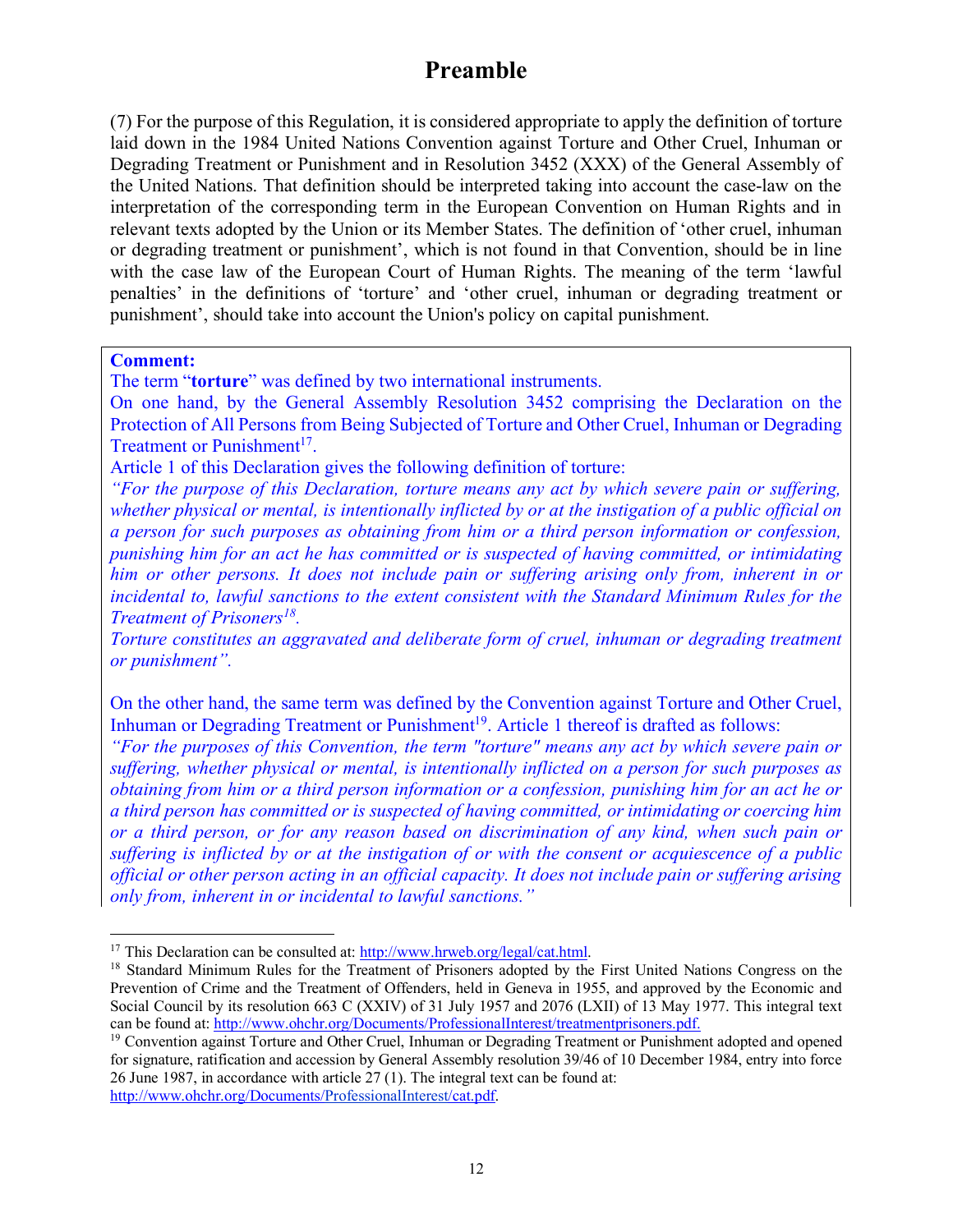Even though the above-mentioned definitions are rather similar, the one proposed by the Convention against Torture and Other Cruel, Inhuman or Degrading Treatment or Punishment was implemented in Article 2(a) of this Regulation.

(8) It is considered necessary to prohibit exports and imports of goods which have no practical use other than for the purpose of capital punishment or for the purpose of torture and other cruel, inhuman or degrading treatment or punishment and to prohibit the supply of technical assistance in respect of such goods.

(9) Where such goods are located in third countries, it is necessary to prohibit brokers in the Union from providing brokering services in relation to such goods.

(10) In order to contribute to the abolition of the death penalty in third countries and to the prevention of torture and other cruel, inhuman or degrading treatment or punishment, it is considered necessary to prohibit the supply to third countries of technical assistance related to goods which have no practical use other than for the purpose of capital punishment or for the purpose of torture and other cruel, inhuman or degrading treatment or punishment.

(11) It is also appropriate to prohibit brokers and suppliers of technical assistance from providing training on the use of such goods to third countries as well as to prohibit both the promotion of such goods in trade fairs or exhibitions in the Union, and the sale or purchase of advertising space in print media or on the Internet and of advertising time on television or radio in relation to such goods.

(12) In order to prevent economic operators from deriving benefits from transporting goods which are intended to be used for capital punishment, torture or other cruel, inhuman or degrading treatment or punishment, and which pass through the customs territory of the Union on their way to a third country, it is necessary to prohibit transport within the Union of such goods, if they are listed in Annex II to this Regulation.

(13) It should be possible for Member States to apply measures restricting the supply of certain services in relation to goods which have no practical use other than for the purpose of capital punishment or for the purpose of torture and other cruel, inhuman or degrading treatment or punishment, in compliance with the applicable Union rules.

(14) This Regulation lays down an export authorisation system designed to prevent certain goods from being used for capital punishment, torture or other cruel, inhuman or degrading treatment or punishment.

(15) It is therefore necessary to impose controls on exports of certain goods which could be used not only for the purpose of torture and other cruel, inhuman or degrading treatment or punishment, but also for legitimate purposes. These controls should apply to goods that are primarily used for law enforcement purposes and unless such controls prove disproportionate, to any other equipment or product that could be abused for the purpose of torture and other cruel, inhuman or degrading treatment or punishment, taking into account its design and technical features.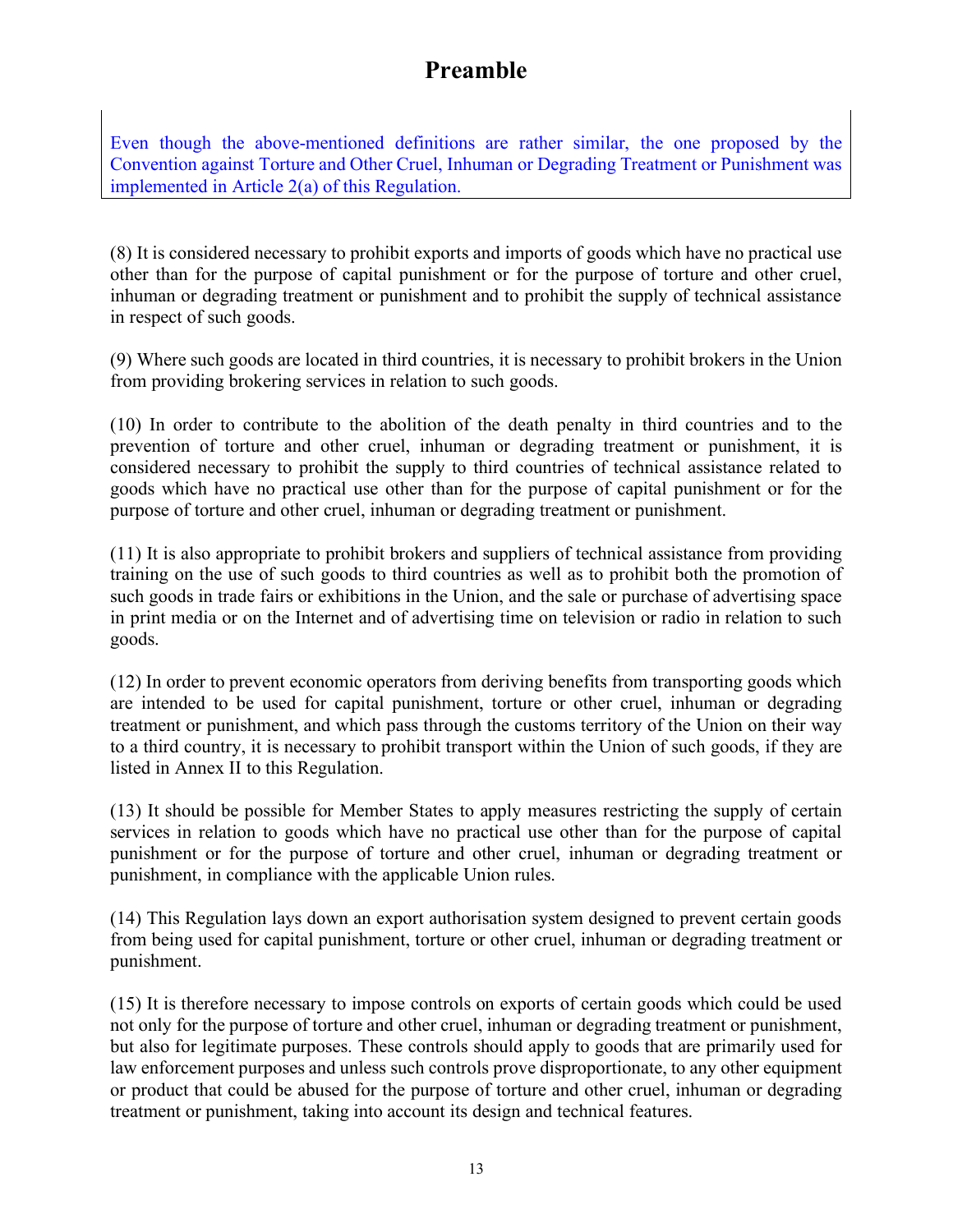(16) As regards law enforcement equipment, it should be noted that Article 3 of the Code of Conduct for Law Enforcement Officials<sup>20</sup>provides that law enforcement officials may use force only when strictly necessary and to the extent required for the performance of their duty. The Basic Principles on the Use of Force and Firearms by Law Enforcement Officials, adopted by the Eighth United Nations Congress on the Prevention of Crime and the Treatment of Offenders in 1990, provide that, in carrying out their duty, law enforcement officials should, as far as possible, apply non-violent means before resorting to the use of force and firearms.

(17) In view of this, the Basic Principles advocate the development of non-lethal incapacitating weapons for use in appropriate situations, while admitting that the use of such weapons should be carefully controlled. In this context, certain equipment traditionally used by the police for selfdefence and riot-control purposes has been modified in such a way that it can be used to apply electric shocks and chemical substances to incapacitate persons. There are indications that, in several countries, such weapons are abused for the purpose of torture and other cruel, inhuman or degrading treatment or punishment.

(18) The Basic Principles stress that law enforcement officials should be equipped with equipment for self-defence. Therefore, this Regulation should not apply to trade in traditional equipment for self-defence, such as shields.

(19) This Regulation should apply to trade in some specific chemical substances used to incapacitate persons.

#### **Comment:**

**As concerns chemical weapons and toxic chemicals**, these items can be considered as dual-use goods, thereby the exports thereof are controlled by the Regulation (EC) No 428/2009; or as military items, therefore such exports would be controlled by the Council Common Position 2008/944/CFSP.

It shall be noted that the Chemical Weapons Convention (CWC), which entered into force on 29 April 1997, gives the following definition of "chemical weapons" and "toxic chemicals"<sup>21</sup>: **Chemical Weapons** mean the following, together or separately:

 - (a) Toxic chemicals and their precursors, except where intended for purposes not prohibited under this Convention, as long as the types and quantities are consistent with such purposes; - (b) Munitions and devices, specifically designed to cause death or other harm through the toxic properties of those toxic chemicals specified in subparagraph (a), which would be

released as a result of the employment of such munitions and devices;

 - (c) Any equipment specifically designed for use directly in connection with the employment of munitions and devices specified in subparagraph (b).

#### **Toxic Chemical** means:

Any chemical which through its chemical action on life processes can cause death, temporary incapacitation or permanent harm to humans or animals. This includes all such chemicals,

 <sup>20</sup> Resolution 34/169 of 17 December 1979 of the General Assembly of the United Nations.

 $21$  The full text of the CWC is available at the following website: http://www.opcw.org/chemical-weapons convention/.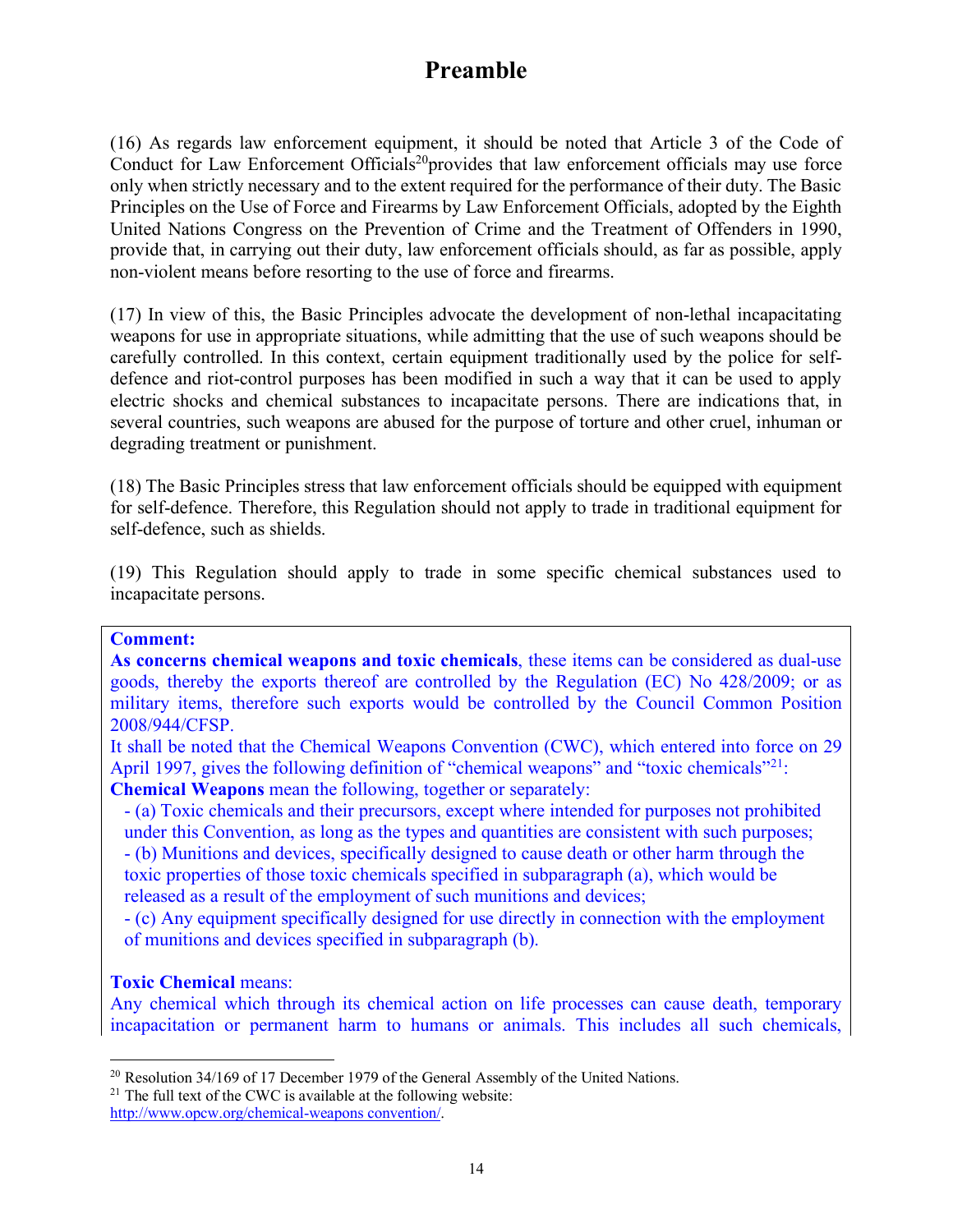regardless of their origin or of their method of production, and regardless of whether they are produced in facilities, in munitions or elsewhere.

(For the purpose of implementing this Convention, toxic chemicals which have been identified for the application of verification measures are listed in Schedules contained in the Annex on Chemicals.)

**Tear gases and riot control agents,** which are not assimilated either to chemical weapons or to toxic chemicals, are considered as dual-use goods, therefore the exports thereof are controlled by the Dual-Use Regulation No 428/2009 (see Part I of the present document). Indeed, Annex I of Dual-Use Regulation defines **"riot control agent"** as "*substances which, under the expected conditions of use for riot control purposes, produce rapidly in humans sensory irritation or disabling physical effects which disappear within a short time following termination of exposure*". It should be noted that the Dual-Use Regulation considers tear gases as a subset of riot control agents.

Moreover, the Dual-Use Regulation rates riot control agents among Category 1 "Special materials and related equipment" of Annex I. Therefore, according to Article 3 of the Dual-Use Regulation an authorisation shall be required for the export of the dual-use items listed in Annex I, in particular of the riot control agents.

**As concerns firearms**, as those items are being part of SALW goods, exports thereof are controlled by Council Common Position 2008/944/CFSP22 and Council Common Position 2003/468/CFSP. In addition, the possession and acquisition of aforementioned goods by individuals are governed by Directive 2008/51/EC.

(20) As regards leg-irons, gang-chains and shackles and cuffs, it should be noted that Article 33 of the United Nations Standard Minimum Rules for the Treatment of Prisoners<sup>23</sup> provides that instruments of restraint must never be applied as a punishment. Furthermore, chains and irons are not to be used as restraints. It should also be noted that the United Nations Standard Minimum Rules for the Treatment of Prisoners provide that other instruments of restraint must not be used except as a precaution against escape during a transfer, on medical grounds as directed by a medical officer, or, if other methods of control fail, in order to prevent a prisoner from injuring himself or others, or from damaging property.

In order to protect staff and other people against spitting, prisoners are sometimes made to wear a so-called spit hood. As such a hood covers the mouth and often also the nose, it presents an inherent risk of asphyxiation. If it is combined with restraints, such as handcuffs, there is also a risk of neck injury. Exports of spit hoods should therefore be controlled.

(22) In addition to portable weapons, the scope of the export controls should include fixed or mountable electric discharge weapons covering a wide area and targeting multiple individuals.

<sup>&</sup>lt;sup>22</sup> The latest version of the "Common Military List of the European Union concerning equipment covered by Council Common Position 2008/944/CFSP defining common rules governing the control of exports of military technology and equipment" has been adopted on 17 February 2020 by the Council and it has been published on 13 March 2020 on the *Official Journal of the European Union* (OJ C 85/1, 13.3.2020).

 $^{23}$  Approved by Resolutions 663 C (XXIV) of 31 July 1957 and 2076 (LXII) of 13 May 1977 of the Economic and Social Council of the United Nations.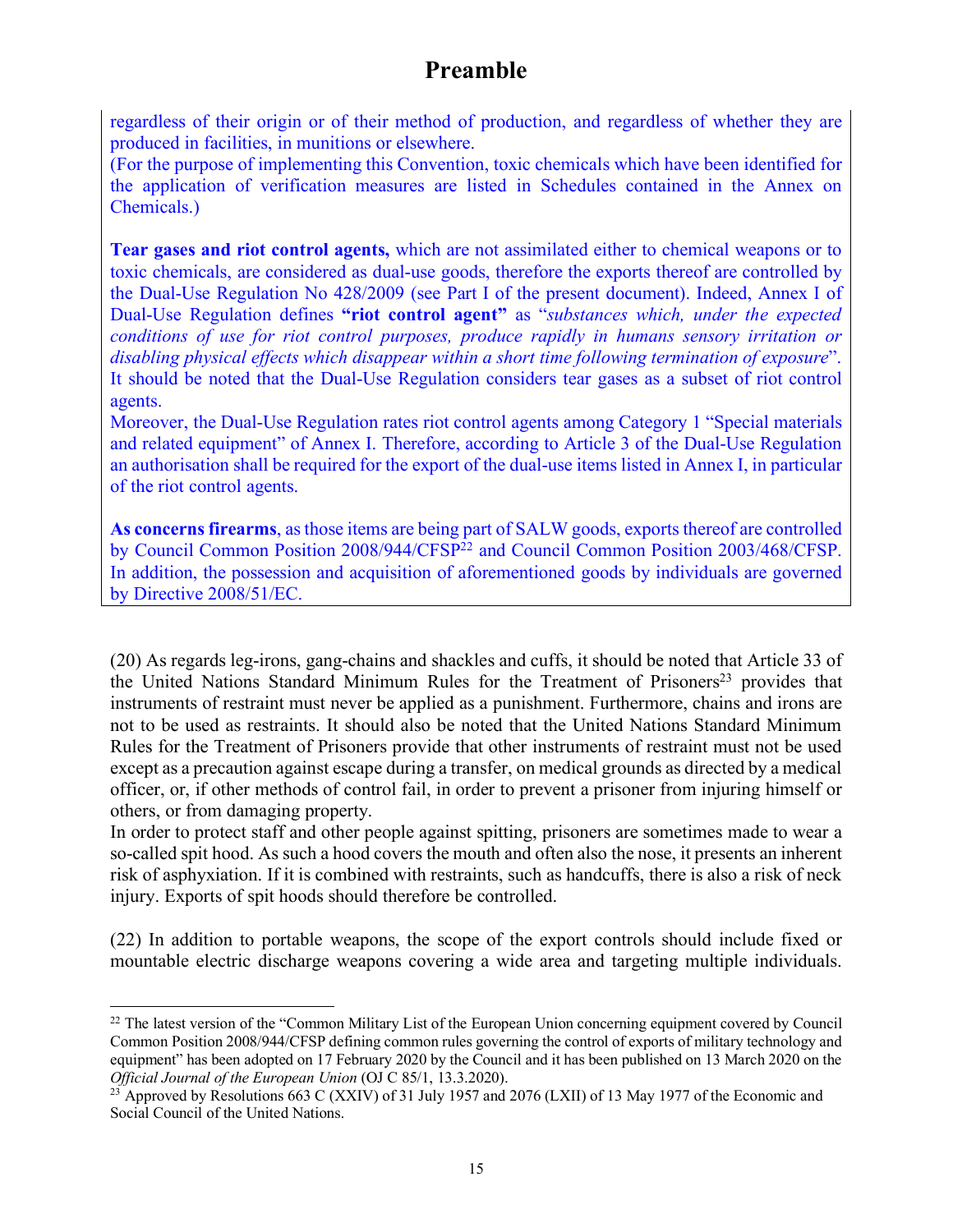Such weapons are often presented as so-called non-lethal weapons but present, at the very least, the same risk of causing severe pain or suffering as portable electric discharge weapons.

(23) As fixed devices for dissemination of irritating chemical substances for use inside a building are being marketed, and indoor use of such substances presents a risk of causing severe pain or suffering not associated with traditional use outdoors, exports of such equipment should be controlled.

(24) Export controls should also be applied to fixed or mountable equipment for the dissemination of incapacitating or irritating substances which covers a wide area, where such equipment is not yet subject to export controls in accordance with Council Common Position 2008/944/CFSP24. Such equipment is often presented as so-called non-lethal technology but presents at the very least the same risk of causing severe pain or suffering as portable weapons and devices. Although water is not one of the incapacitating or irritating chemical agents, water cannons may be used to disseminate such agents in liquid form and their exports should be controlled.

(25) The export controls concerning oleoresin capsicum (OC) and pelargonic acid vanillylamide (PAVA) should be supplemented by export controls on certain mixtures containing these substances which can be administered as such as incapacitating or irritating agents or used for manufacturing of such agents. Where appropriate, references to incapacitating or irritating chemical agents should be construed as including oleoresin capsicum and the relevant mixtures containing it.

(26) It is appropriate to provide for specific exemptions from the export controls in order not to impede the functioning of the police forces of the Member States and the execution of peacekeeping or crisis management operations.

(27) Taking into account the fact that some Member States have already prohibited exports and imports of such goods, it is appropriate to grant Member States the right to prohibit exports and imports of leg-irons, gang- chains and portable electric shock devices other than electric shock belts. Member States should also be empowered to apply export controls on handcuffs having an overall dimension, including chain, exceeding 240 mm when locked, if they so wish.

(28) In order to limit the administrative burden for exporters, competent authorities should be allowed to grant an exporter a global authorisation in respect of goods listed in Annex III to this Regulation to prevent the relevant goods from being used for torture or for other cruel, inhuman or degrading treatment or punishment.

(29) In some cases, medicinal products exported to third countries have been diverted and used for capital punishment, notably by administering a lethal overdose by means of injection. The Union disapproves of capital punishment in all circumstances and works towards its universal abolition. The exporters objected to their involuntary association with such use of the products they developed for medical use.

 <sup>24</sup> Council Common Position 2008/944/CFSP of 8 December 2008 defining common rules governing control of exports of military technology and equipment (OJ L 335, 13.12.2008, p. 99).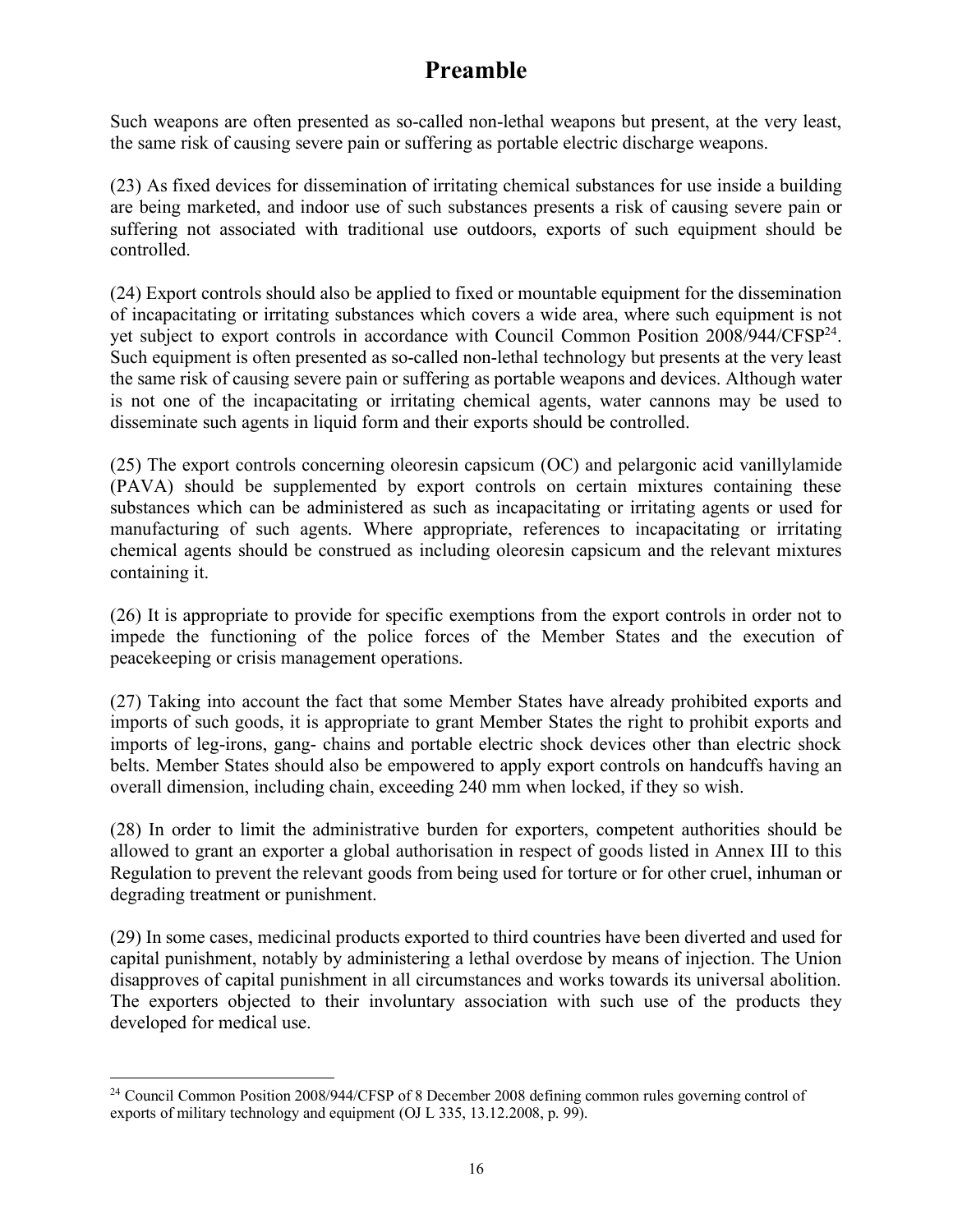#### **Comment**:

Certain medicinal, in particular sodium thiopental, a sedative that is part of the normal three-drug mixture used by USA for death penalty execution, have been supplied indirectly by EU pharmaceutical industries. To conform the EU principle of an abolition of the death penalty in all circumstances to its trade policy, transfers of those drugs have been submitted to the condition that the supply will not contribute to capital punishment. The condition has to be demonstrated by the supplier.

(30) It is therefore necessary to impose controls on exports of certain goods which could be used for capital punishment in order to prevent the use of certain medicinal products for that purpose and to ensure that all Union exporters of medicinal products are subject to uniform conditions in this regard. The relevant medicinal products were developed for, inter alia, anaesthesia and sedation.

(31) The export authorisation system should not go beyond what is proportionate. It should, therefore, not prevent the export of medicinal products to be used for legitimate therapeutic purposes.

(32) The list of goods for whose export an authorisation is required with a view to preventing these goods from being used for capital punishment should only include goods that have been used for capital punishment in a third country that has not abolished capital punishment and goods whose use for capital punishment any such third country has approved, without having used them for that purpose yet. It should not include non-lethal goods which are not essential for executing a convicted person, such as standard furniture that may also be found in the execution chamber.

(33) Given the differences between capital punishment, on the one hand, and torture and other cruel, inhuman or degrading treatment or punishment on the other, it is appropriate to lay down a specific export authorisation system with a view to preventing the use of certain goods for capital punishment. Such a system should take into account the fact that a number of countries have abolished capital punishment for all crimes and have made an international commitment on this issue. As there is a risk of re-export to countries that have not done so, certain conditions and requirements should be imposed when authorising exports to countries that have abolished capital punishment. It is therefore appropriate to grant a general export authorisation for exports to those countries that have abolished capital punishment for all crimes and confirmed that abolition through an international commitment.

(34) If a country has not abolished capital punishment for all crimes and confirmed that abolition through an inter- national commitment, the competent authorities should, when examining a request for an export authorisation, check whether there is a risk that the end-user in the country of destination would use the exported goods for such punishment. Appropriate conditions and requirements should be imposed to control sales or transfers to third parties by the end-user. If multiple shipments between the same exporter and end-user take place, the competent authorities should be allowed to review the status of the end-user on a periodic basis, for example every six months, rather than every time an export authorisation for a shipment is granted, without prejudice to the right of the competent authorities to annul, suspend, modify or revoke an export authorisation where warranted.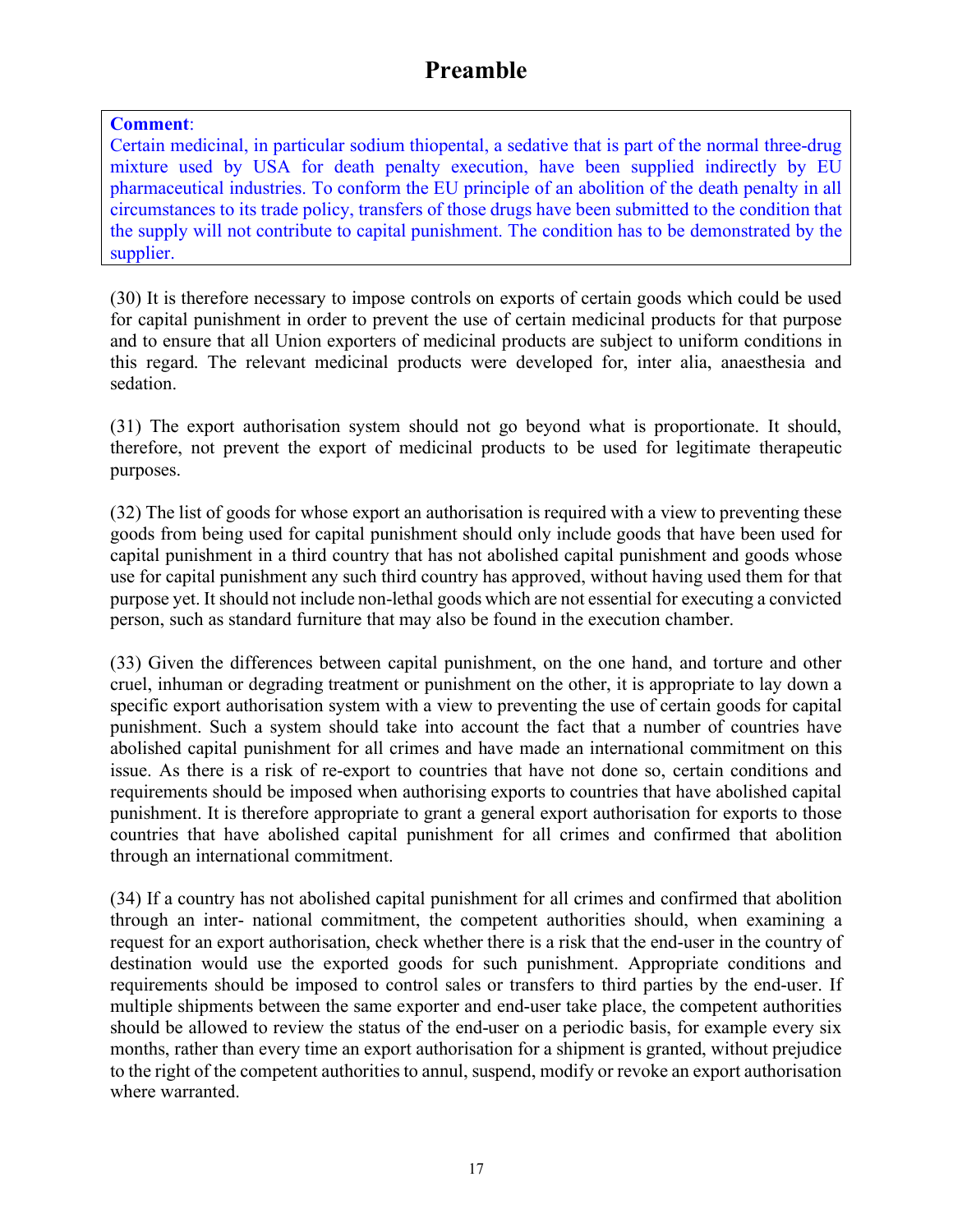#### **Comment:**

The Regulation indirectly positively discriminate states that have abolished the death penalty and states they have not. E.g. only certain countries that have abolished the death penalty could import certain medicinal products (Annex IV) under a General EU Authorisation (EUGEA (Annex V)).

(35) In order to limit the administrative burden for exporters, the competent authorities should be allowed to grant an exporter a global authorisation for all shipments of medicinal products from the exporter to a specific end-user for a fixed period of time, specifying, where necessary, a quantity corresponding to the end-user's normal use of such products. Such authorisation should be valid for between one and three years with a possible extension of up to two years.

(36) Granting a global authorisation would also be appropriate where a manufacturer intends to export medicinal products falling within the scope of this Regulation to a distributor in a country that has not abolished capital punishment, provided that the exporter and the distributor have concluded a legally binding agreement requiring the distributor to apply an appropriate set of measures ensuring that the medicinal products will not be used for capital punishment.

(37) Medicinal products falling within the scope of this Regulation may be subject to controls in accordance with international conventions on narcotic drugs and psychotropic substances, such as the 1971 Convention on Psychotropic Substances. Since such controls are not applied to prevent the relevant medicinal products from being used for capital punishment but to prevent illicit drug trafficking, the export controls of this Regulation should be applied in addition to those international controls. Member States should, however, be encouraged to use a single procedure in order to apply both control systems.

(38) The controls on exports in accordance with this Regulation should not apply to goods whose export is controlled in accordance with Common Position 2008/944/CFSP, Council Regulation (EC) No 428/200925 and Regulation (EU) No 258/2012 of the European Parliament and of the Council<sup>26</sup>

#### **Comment:**

- Council Common Position 2008/944/CFSP concerns export of military technology and equipment;
- Council Regulation (EC) No 428/2009 concerns dual-use items and technology;
- Regulation (EU) No 258/2012 of the European Parliament and of the Council concerns firearms, their parts and components and ammunition.

<sup>&</sup>lt;sup>25</sup>Council Regulation (EC) No 428/2009 of 5 May 2009 setting up a Community regime for the control of exports, transfer, brokering and transit of dual-use items (OJ L 134, 29.5.2009, p. 1).

<sup>&</sup>lt;sup>26</sup> Regulation (EU) No 258/2012 of the European Parliament and of the Council of 14 March 2012 implementing Article 10 of the United Nations' Protocol against the illicit manufacturing of and trafficking in firearms, their parts and components and ammunition, supplementing the United Nations Convention against Transnational Organised Crime (UN Firearms Protocol), and establishing export authorisation, and import and transit measures for firearms, their parts and components and ammunition (OJ L 94, 30.3.2012, p. 1).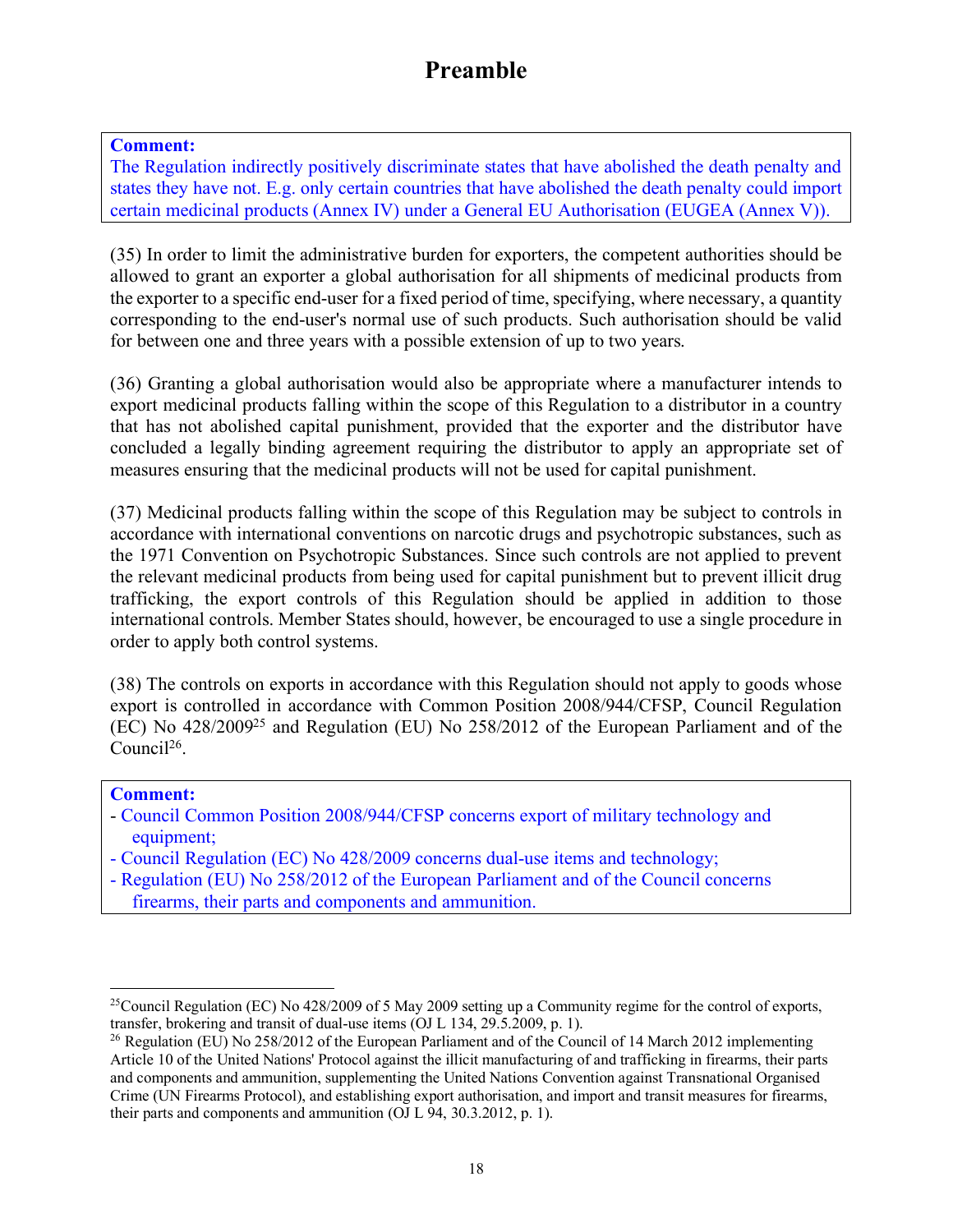(39) The supply of brokering services and the supply of technical assistance in respect of the goods listed in Annex III or in Annex IV to this Regulation should be subject to prior authorisation in order to prevent the brokering services or the technical assistance from contributing to the use of the goods to which they relate for the purpose of capital punishment, torture or other cruel, inhuman or degrading treatment or punishment.

(40) The brokering services and technical assistance which this Regulation subjects to prior authorisation should be those that are supplied from within the Union, that is from within territories within the territorial scope of the Treaties, including airspace and any aircraft or any vessel under the jurisdiction of a Member State.

(41) When authorising the supply of technical assistance related to goods listed in Annex III to this Regulation, the competent authorities should endeavour to ensure that the technical assistance and any training on the use of such goods that would be supplied or offered in conjunction with the technical assistance for which the authorisation is requested are provided in such a way that they promote law enforcement standards that respect human rights and contribute to the prevention of torture and other cruel, inhuman or degrading treatment or punishment.

(42) In order to prevent economic operators from deriving benefits from transporting goods which could be used for capital punishment, torture or other cruel, inhuman or degrading treatment or punishment and which pass through the customs territory of the Union on their way to a third country, it is necessary to prohibit transport within the Union of such goods, if they are listed in Annex III or Annex IV to this Regulation, provided the economic operator has knowledge of the intended use.

(43) The Guidelines to EU Policy towards third countries on torture and other cruel, inhuman or degrading treatment or punishment provide, inter alia, that the Heads of Mission in third countries will include in their periodic reports an analysis of the occurrence of torture and other cruel, inhuman or degrading treatment or punishment in the State of their accreditation, and the measures taken to combat it. It is appropriate for the competent authorities to take those and similar reports made by relevant international and civil society organisations into account when deciding on requests for authorisations. Such reports should also describe any equipment used in third countries for the purpose of capital punishment or for the purpose of torture and other cruel, inhuman or degrading treatment or punishment.

(44) While customs authorities should share certain information with other customs authorities using the customs risk management system in accordance with Union customs legislation, the competent authorities referred to in this Regulation should share certain information with other competent authorities. It is appropriate to require that the competent authorities use a secure and encrypted system for the exchange of information on denials. To that end, the Commission should make available a new functionality in the existing system set up pursuant to Article 19(4) of Regulation (EC) No 428/2009.

(45) To the extent that it concerns personal data, processing and the exchange of information should comply with the applicable rules on processing and the exchange of personal data in accordance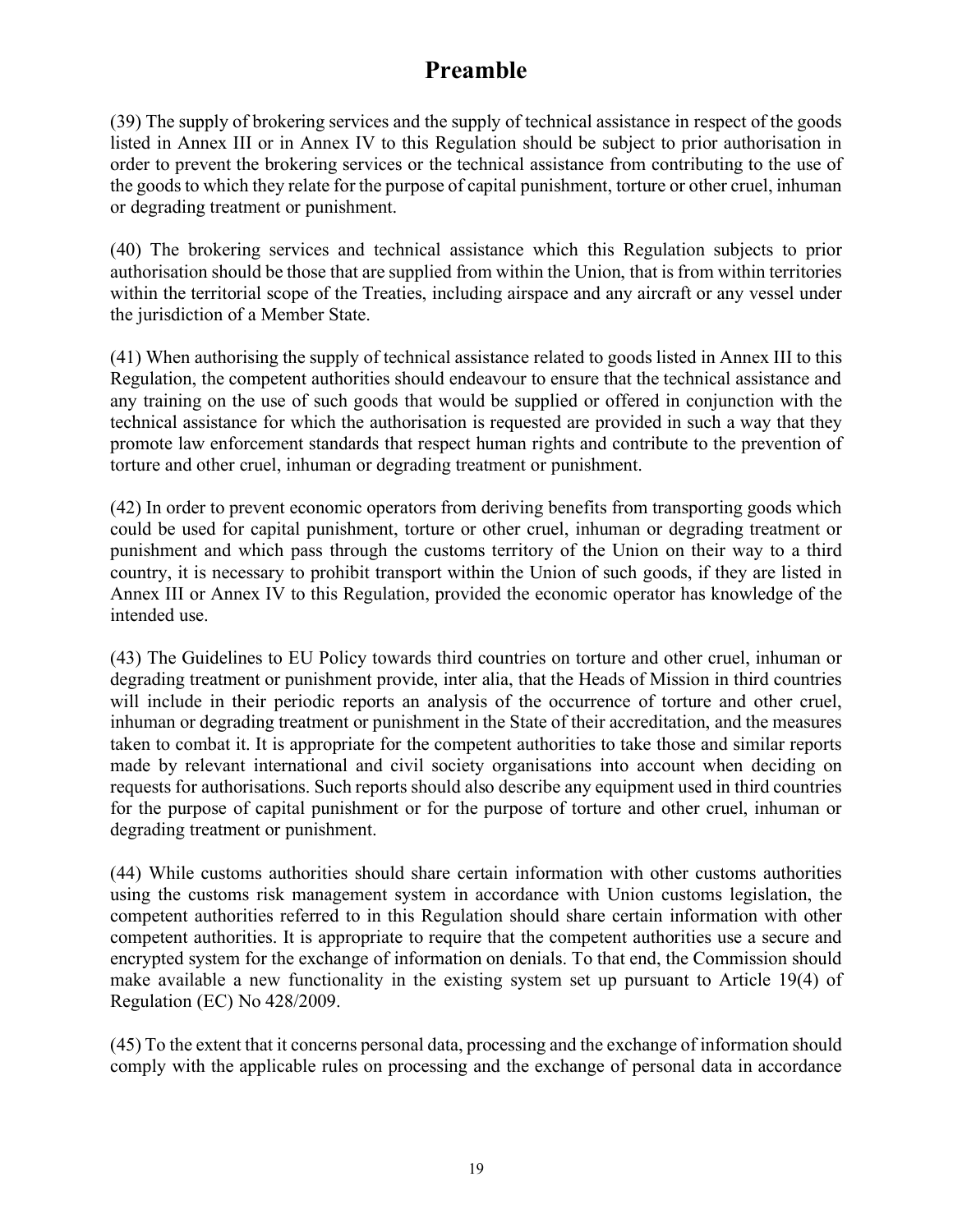with Regulation (EU) 2016/679 of the European Parliament and of the Council<sup>27</sup> and Regulation (EU) 2018/1725 of the European Parliament and of the Council28.

(46) In order to adopt the provisions necessary for the application of this Regulation, the power to adopt acts in accordance with Article 290 of the Treaty on the Functioning of the European Union should be delegated to the Commission in respect of amendments to Annexes I to IX to this Regulation. It is of particular importance that the Commission carry out appropriate consultations during its preparatory work, including at expert level, and that those consultations be conducted in accordance with the principles laid down in the Interinstitutional Agreement of 13 April 2016 on Better Law-Making<sup>29</sup>. In particular, to ensure equal participation in the preparation of delegated acts, the European Parliament and the Council receive all documents at the same time as Member States' experts, and their experts systematically have access to meetings of Commission expert groups dealing with the preparation of delegated acts.

(47) In order to allow the Union to respond quickly when new goods which could be used for capital punishment, torture or other cruel, inhuman or degrading treatment or punishment, are developed, and where there is a clear and immediate risk that those goods will be used for purposes that entail such human rights abuses, it is appropriate to provide for the immediate application of the relevant Commission act, where, in the case of amendment of Annex II or III to this Regulation, there are imperative grounds of urgency for such amendment. In order to allow the Union to respond quickly when one or more third countries either approve certain goods for use for capital punishment, or accept or violate an international commitment to abolish capital punishment for all crimes, it is appropriate to provide for the immediate application of the relevant Commission act, where, in the case of amendment of Annex IV or V to this Regulation, imperative grounds of urgency so require. Where the urgency procedure is followed, it is of particular importance that the Commission carry out appropriate consultations during its preparatory work, including at expert level.

(48) A coordination group should be established. The group should serve as a platform for Member States' experts and the Commission to exchange information on administrative practices and to discuss questions of interpretation of this Regulation, technical issues with respect to the goods listed, developments related to this Regulation and any other questions that may arise. The group should, in particular, be able to discuss issues related to the nature and the intended effect of goods, the availability of goods in third countries and the question whether goods are specifically designed or modified for capital punishment or for torture or other cruel, inhuman or degrading treatment or punishment. If the Commission decides to consult the group when preparing delegated acts, it should do so in accordance with the principles laid down in the Inter-institutional Agreement of 13 April 2016 on Better Law-Making.

<sup>&</sup>lt;sup>27</sup> Regulation (EU) 2016/679 of the European Parliament and of the Council of 27 April 2016 on the protection of natural persons with regard to the processing of personal data and on the free movement of such data, and repealing Directive 95/46/EC (General Data Protection Regulation) (OJ L 119, 4.5.2016, p. 1).

<sup>&</sup>lt;sup>28</sup> Regulation (EU) 2018/1725 of the European Parliament and of the Council of 23 October 2018 on the protection of natural persons with regard to the processing of personal data by the Union institutions, bodies, offices and agencies and on the free movement of such data, and repealing Regulation (EC) No 45/2001 and Decision No 1247/2002/EC (OJ L 295, 21.11.2018, p. 39).

<sup>29</sup> OJ L 123, 12.5.2016, p.1.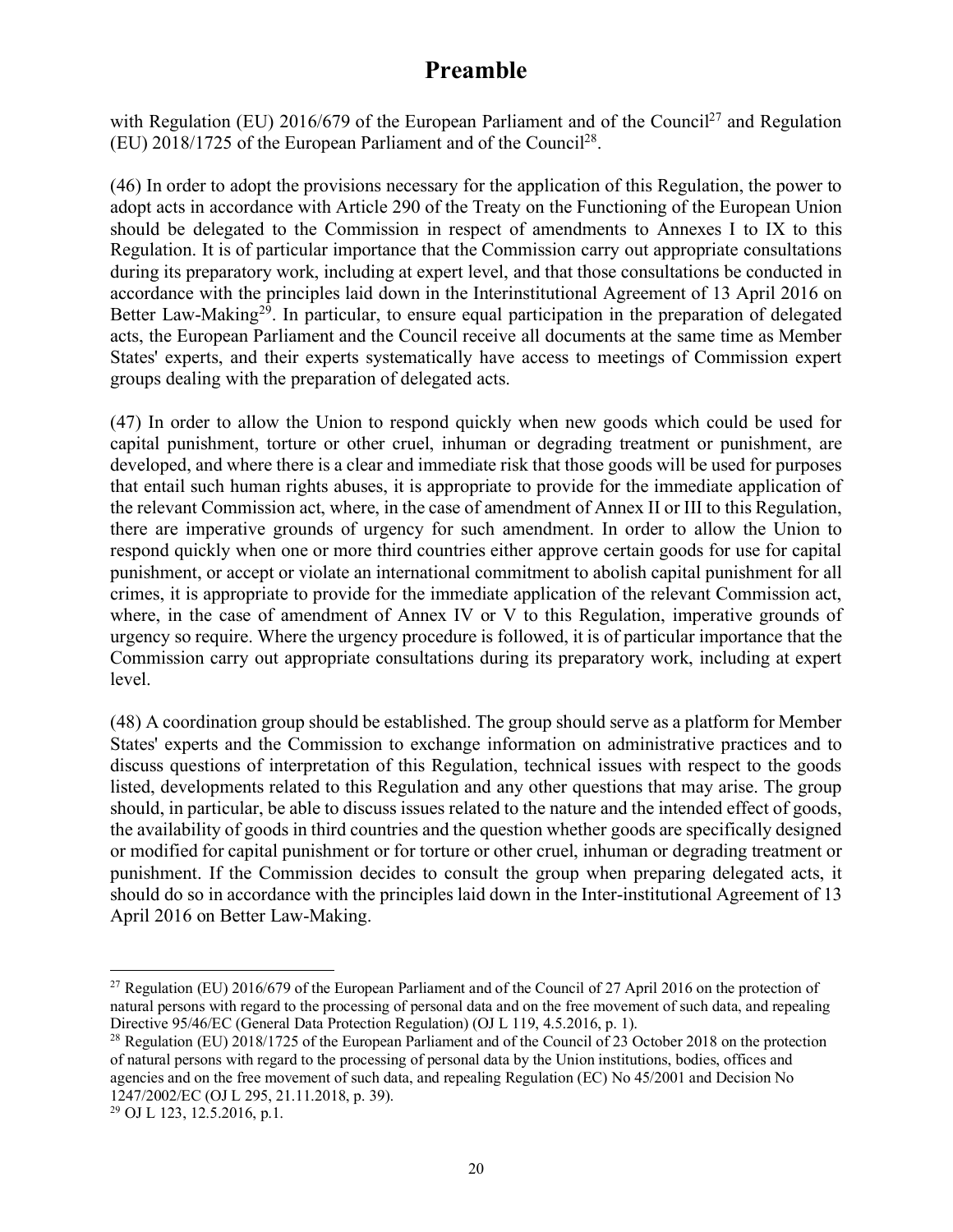(49) The Commission does not procure equipment for law enforcement purposes since it is not responsible for maintenance of law and order, proceedings in criminal matters or the enforcement of judicial decisions in criminal matters. Therefore, a procedure should be established to ensure that the Commission receives information on non-listed law enforcement equipment and products marketed in the Union in order to ensure that the lists of goods whose trade is prohibited or controlled are updated to take account of new developments. When addressing its request to the Commission, the requesting Member State should forward its request to add goods to Annex II, to Annex III or to Annex IV to this Regulation to other Member States.

(50) The measures of this Regulation are intended to prevent both capital punishment and torture and other cruel, inhuman or degrading treatment or punishment in third countries. They comprise restrictions on trade with third countries in goods that could be used for the purpose of capital punishment or for the purpose of torture and other cruel, degrading or inhuman treatment or punishment. It is not considered necessary to establish similar controls on transactions within the Union as, in the Member States, capital punishment does not exist and Member States will have adopted appropriate measures to outlaw and prevent torture and other cruel, inhuman or degrading treatment or punishment.

(51) The Guidelines to EU Policy towards third countries on torture and other cruel, inhuman or degrading treatment or punishment state that, in order to meet the objective of taking effective measures against torture and other cruel, inhuman or degrading treatment or punishment, measures should be taken to prevent the use, production and trade of equipment which is designed to inflict torture or other cruel, inhuman or degrading treatment or punishment. It is up to the Member States to impose and enforce the necessary restrictions on the use and production of such equipment.

(52) The Commission and the Member States should inform each other of the measures taken under this Regulation and of other relevant information at their disposal in connection with this Regulation.

(53) Member States should lay down rules on penalties applicable to infringements of the provisions of this Regulation and ensure that they are implemented. Those penalties should be effective, proportionate and dissuasive,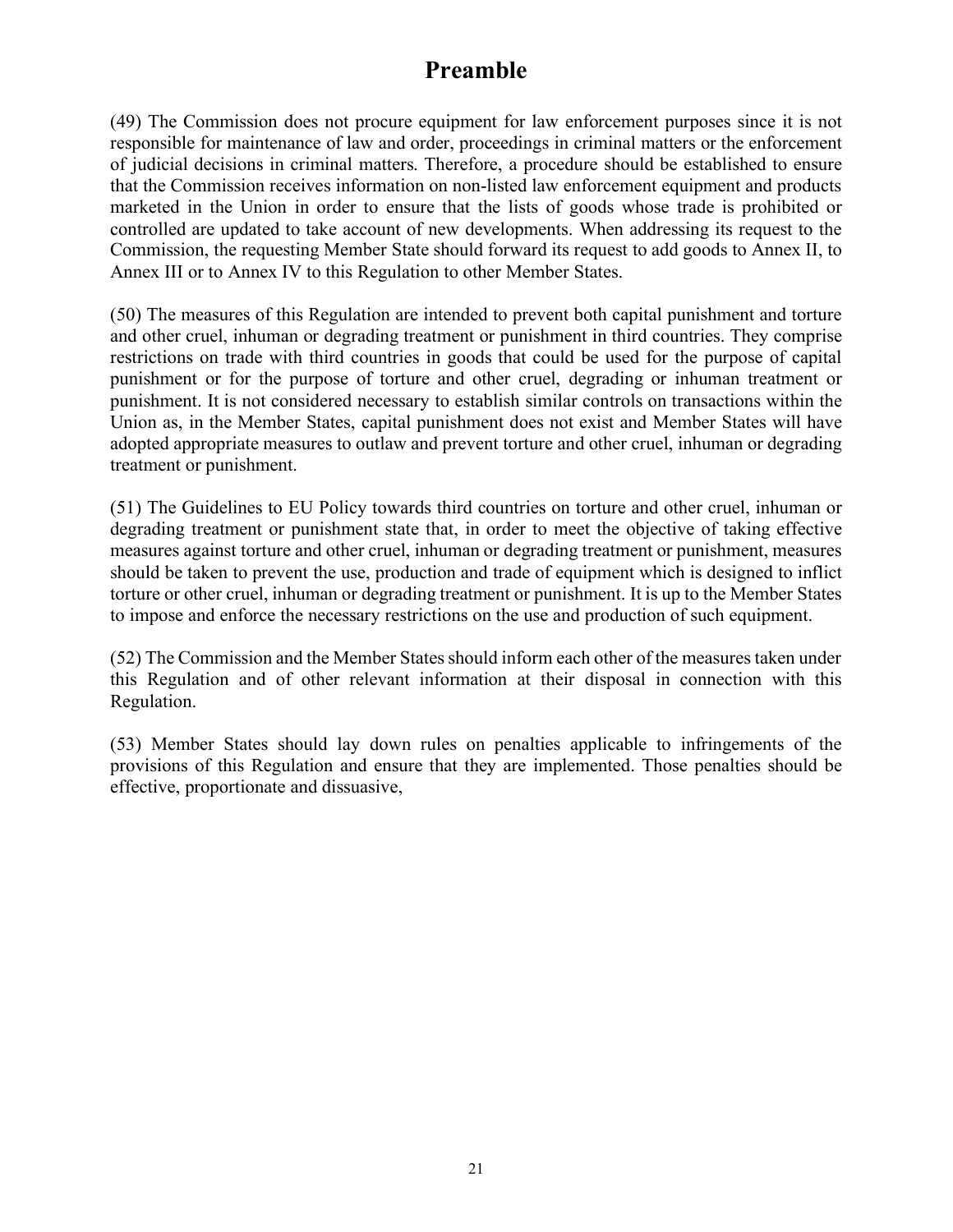### HAVE ADOPTED THIS REGULATION:

### **CHAPTER I: Subject matter, scope and definitions**

### **Article 1 Subject matter**

This Regulation lays down Union rules governing trade with third countries in goods that could be used for the purpose of capital punishment or for the purpose of torture or other cruel, inhuman or degrading treatment or punishment, and rules governing the supply of brokering services, technical assistance, training and advertising related to such goods.

#### **Comment**:

The scope of this Regulation covers imports, exports, technical assistance, brokering, training and advertising of torture-related goods and technology outward or inward the European Union. Certain transit operations are prohibited by article 5. Provisions to rule advertising have no equivalent in other legislation related to other categories of sensitive items like dual use items or weapons. Hence, the transfers between Member States are not submitted to authorisation.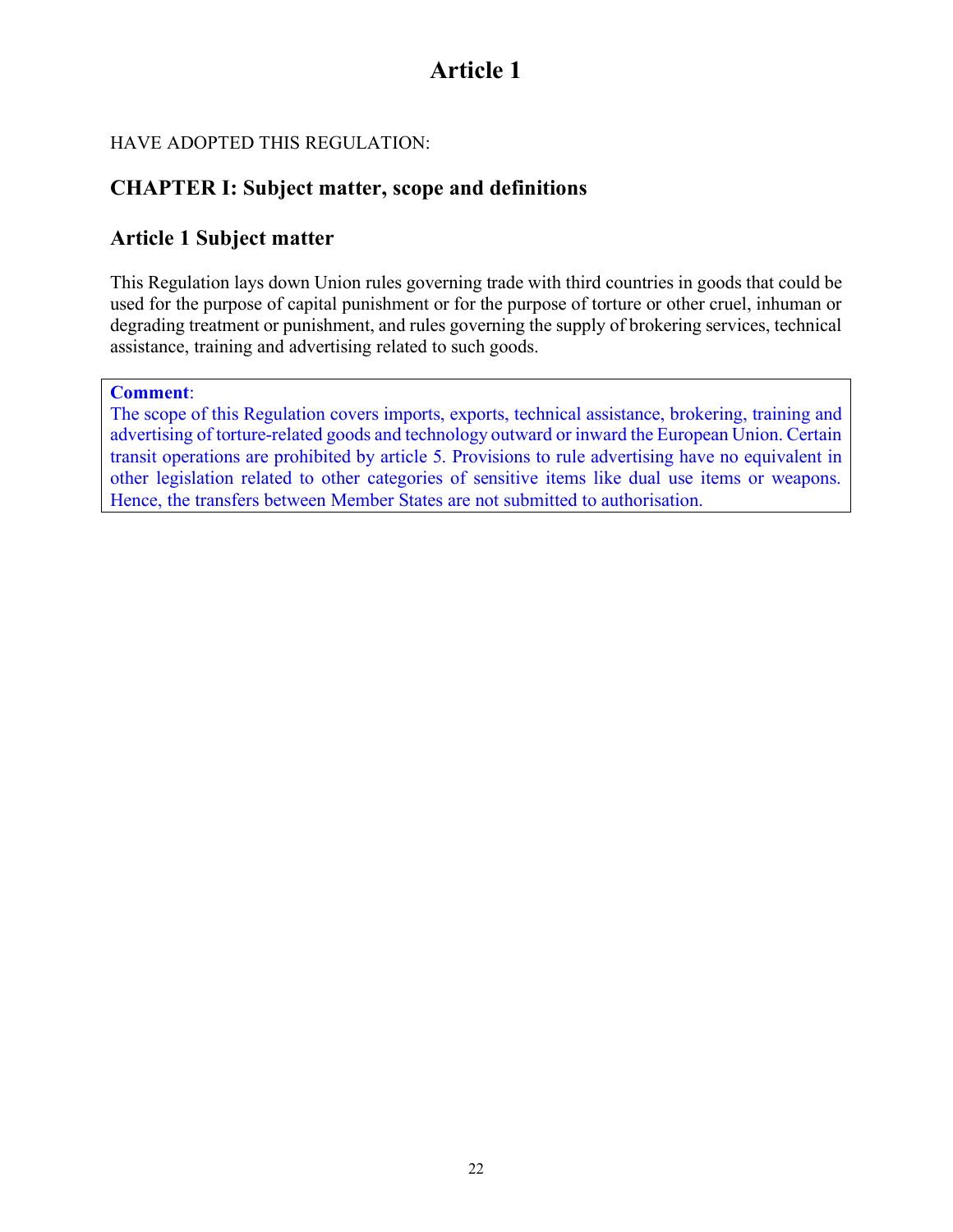### **Article 2 Definitions**

For the purposes of this Regulation:

(a) "torture" means any act by which severe pain or suffering, whether physical or mental, is intentionally inflicted on a person for such purposes as obtaining from that person or from a third person information or a confession, punishing that person for an act that either that person or a third person has committed or is suspected of having committed, or intimidating or coercing that person or a third person, or for any reason based on discrimination of any kind, when such pain or suffering is inflicted either by or at the instigation of, or with the consent or acquiescence of, a public official or other person acting in an official capacity. It does not, however, include pain or suffering arising only from, inherent in or incidental to, lawful penalties. Capital punishment is not deemed a lawful penalty under any circumstances;

#### **Comment:**

The definition is largely inspired from the one proposed by the Convention against Torture and Other Cruel, Inhuman or Degrading Treatment or Punishment. Amendments provided by the EU Regulation concern the recognition that capital punishment could not be under any circumstances a lawful penalty.

(b) "other cruel, inhuman or degrading treatment or punishment" means any act by which pain or suffering attaining a minimum level of severity, whether physical or mental, is inflicted on a person, when such pain or suffering is inflicted either by or at the instigation of, or with the consent or acquiescence of, a public official or other person acting in an official capacity. It does not, however, include pain or suffering arising only from, inherent in or incidental to, lawful penalties. Capital punishment is not deemed a lawful penalty under any circumstances;

(c) "law enforcement authority" means any authority responsible for preventing, detecting, investigating, combating and punishing criminal offences, including, but not limited to, the police, any prosecutor, any judicial authority, any public or private prison authority and, where appropriate, any of the state security forces and military authorities;

(d) "export" means any departure of goods from the customs territory of the Union, including the departure of goods that requires a customs declaration and the departure of goods after their storage in a free zone within the meaning of Regulation (EU) No 952/2013 of the European Parliament and of the Council<sup>30</sup>;

**Comment:**

This Regulation does not establish specific provisions for "temporary export" of items. Temporary exports concern transfers of controlled items for a fair or an exhibition that afterwards would be re-imported to the EU without any changes. Such transfer should normally be submitted to the standard export control rules. Therefore, temporary export of items listed in Annex III could be

 <sup>30</sup> Regulation (EU) No 952/2013 of the European Parliament and of the Council of 9 October 2013 laying down the Union Customs Code (OJ L 269, 10.10.2013, p. 1).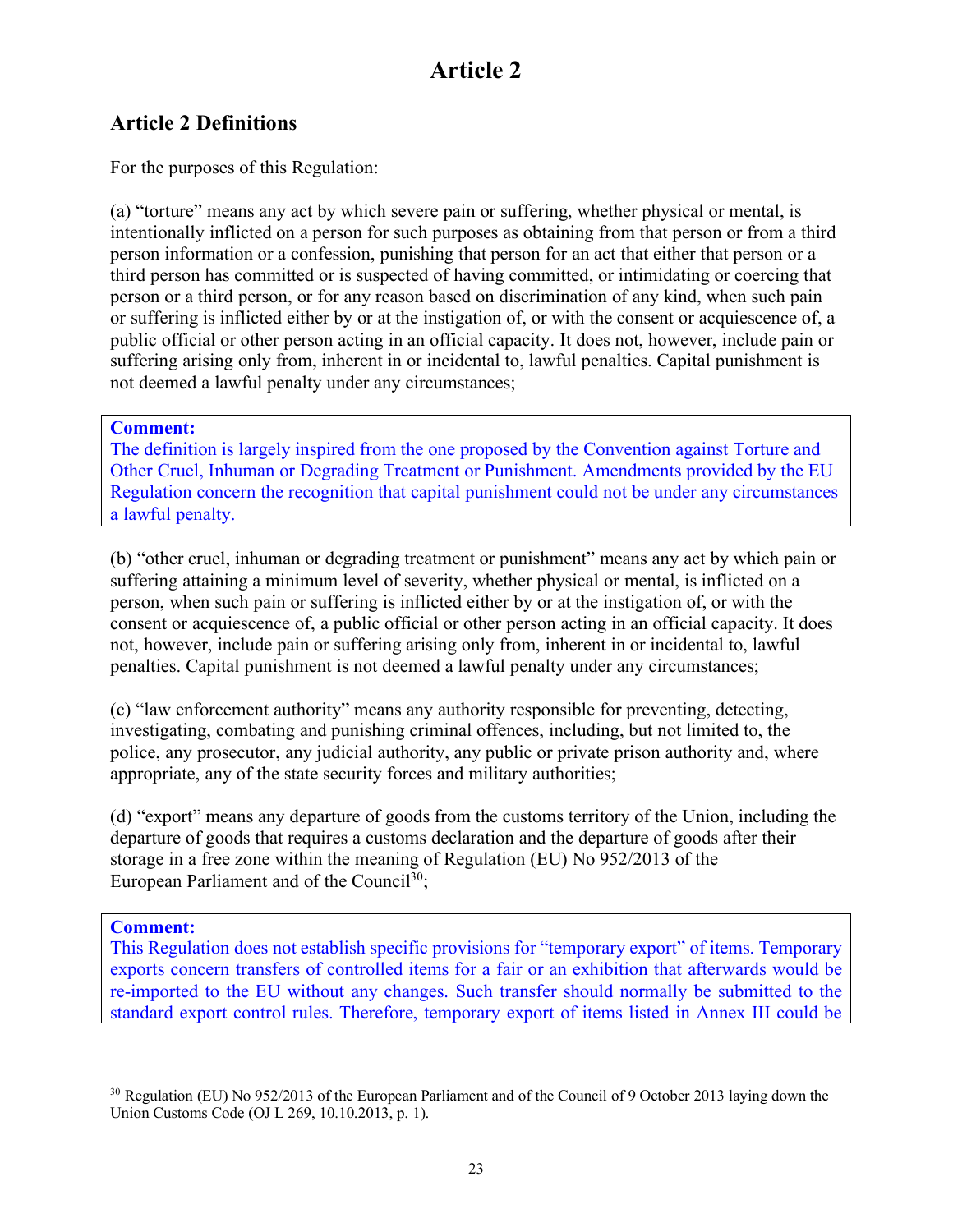authorized but for items listed in Annex III, it is prohibited unless it will have the exclusive purpose of public display in a museum in view of their historic significance (see article 3.2).

(e) "import" means any entry of goods into the customs territory of the Union, including temporary storage, the placing in a free zone, the placing under a special procedure and the release for free circulation within the meaning of Regulation (EU) No 952/2013;

(f) "Technical assistance" means any technical support related to repairs, development, manufacture, testing, maintenance, assembly or any other technical service, and may take forms such as instruction, advice, training, transmission of working knowledge or skills or consulting services. Technical assistance includes verbal forms of assistance and assistance provided by electronic means;

(g) "Museum" means a non-profit making, permanent institution in the service of society and of its development, and open to the public, which acquires, conserves, researches, communicates and exhibits, for purposes of study, education and enjoyment, material evidence of people and their environment;

(h) "competent authority" means an authority of one of the Member States, as listed in Annex I, which is, in accordance with Article 20, entitled to make a decision on an application for an authorisation or to prohibit an exporter from using the Union general export authorisation;

(i) "Applicant" means

- 1. the exporter, in the case of exports referred to in Article 3,11 or 16;
- 2. the natural or legal person, entity or body transporting the goods within the customs territory of the Union, in the case of transit referred to in Article 5;
- 3. the supplier of technical assistance, in the case of supplies of technical assistance referred to in Article 3;
- 4. the museum that will display the goods, in the case of imports and supplies of technical assistance referred to in Article 4;
- 5. the supplier of technical assistance or the broker, in the case of supplies of technical assistance referred to in Article 15 or brokering services referred to in Article 19;

#### **Comment:**

The term applicant has been adapted to the extension of the scope introduced by Regulation 1236/2016.

(j) "customs territory of the Union" means the territory within the meaning of Article 4 of Regulation (EU) No 952/2013;

#### **Complementary information:**

*1. The customs territory of the Union shall comprise the following territories, including their territorial waters, internal waters and airspace:* 

*- the territory of the Kingdom of Belgium,* 

*- the territory of the Republic of Bulgaria,*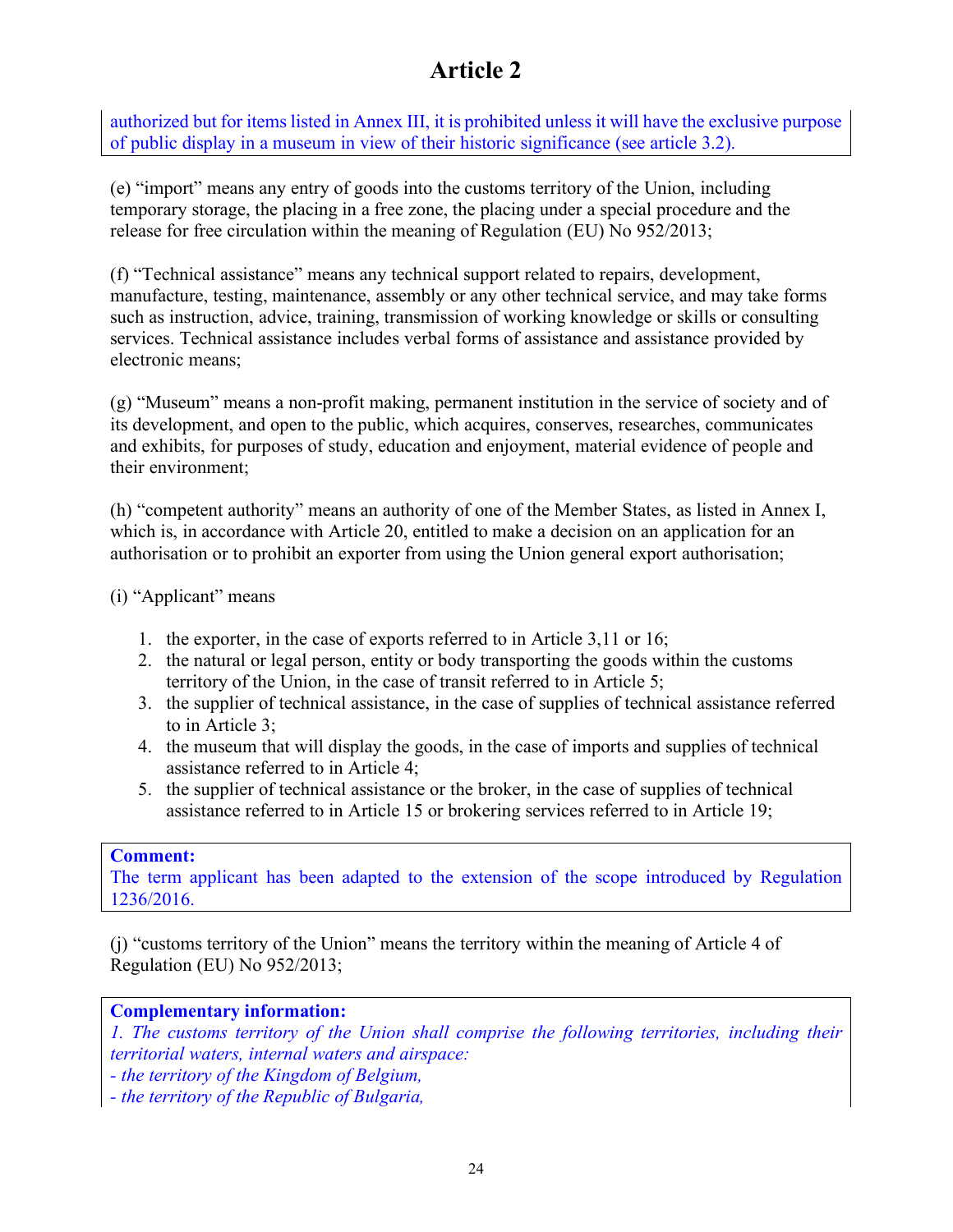- *- the territory of the Czech Republic,*
- *- the territory of the Kingdom of Denmark, except the Faroe Islands and Greenland,*
- *- the territory of the Federal Republic of Germany, except the Island of Heligoland and the territory of Büsingen (Treaty of 23 November 1964 between the Federal Republic of Germany and the Swiss Confederation),*
- *- the territory of the Republic of Estonia,*
- *- the territory of Ireland,*
- *- the territory of the Hellenic Republic,*
- *- the territory of the Kingdom of Spain, except Ceuta and Melilla,*
- *- the territory of the French Republic, except the French overseas countries and territories to which the provisions of Part Four of the TFEU apply,*
- *the territory of the Republic of Croatia,*
- *- the territory of the Italian Republic, except the municipalities of Livigno and Campione d'Italia and the national waters of Lake Lugano which are between the bank and the political frontier of the area between Ponte Tresa and Porto Ceresio,*
- *- the territory of the Republic of Cyprus, in accordance with the provisions of the 2003 Act of Accession,*
- *- the territory of the Republic of Latvia,*
- *- the territory of the Republic of Lithuania,*
- *- the territory of the Grand Duchy of Luxembourg,*
- *- the territory of Hungary,*
- *- the territory of Malta,*
- *- the territory of the Kingdom of the Netherlands in Europe,*
- *- the territory of the Republic of Austria,*
- *- the territory of the Republic of Poland,*
- *- the territory of the Portuguese Republic,*
- *- the territory of Romania,*
- *- the territory of the Republic of Slovenia,*
- *- the territory of the Slovak Republic,*
- *- the territory of the Republic of Finland,*
- *- the territory of the Kingdom of Sweden, and*
- *- the territory of the United Kingdom of Great Britain and Northern Ireland and of the Channel Islands and the Isle of Man31.*

*2. The following territories, including their territorial waters, internal waters and airspace, situated outside the territory of the Member States shall, taking into account the conventions and treaties applicable to them, be considered to be part of the customs territory of the Union: (a) FRANCE* 

*The territory of Monaco as defined in the Customs Convention signed in Paris on 18 May 1963 (Journal officiel de la République française (Official Journal of the French Republic) of 27 September 1963, p. 8679);* 

*(b) CYPRUS* 

<sup>&</sup>lt;sup>31</sup> This provision no longer applies since the EU Treaties ceased to apply to the United Kingdom, as a consequence of Brexit. However, there is a transition period until the end of 2020 while the UK and EU negotiate additional arrangements. New rules will take effect on 1 January 2021.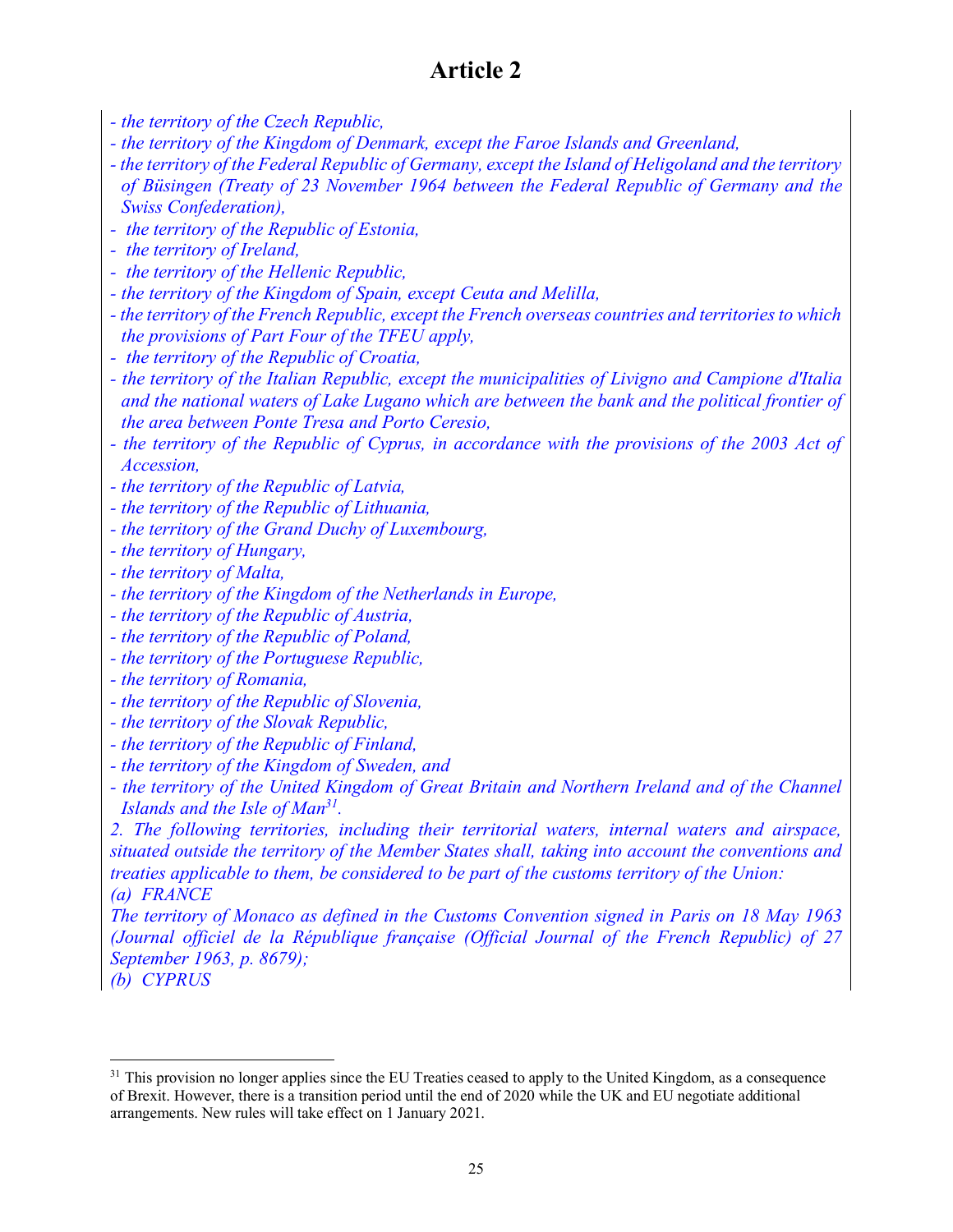*The territory of the United Kingdom Sovereign Base Areas of Akrotiri and Dhekelia as defined in the Treaty concerning the Establishment of the Republic of Cyprus, signed in Nicosia on 16 August 1960 (United Kingdom Treaty Series No 4 (1961) Cmnd. 1252).* 

- (k) "brokering services" means:
	- (1) the negotiation or arrangement of transactions for the purchase, sale or supply of relevant goods from a third country to any other third country, or
	- (2) the selling or buying of relevant goods that are located in a third country for their transfer to another third country.

For the purposes of this Regulation the sole provision of ancillary services is excluded from this definition. Ancillary services are transportation, financial services, insurance or reinsurance, or general advertising or promotion;

#### **Comment:**

Generally speaking, the exclusion of ancillary services from the scope of brokering services can be considered as a loophole of the Regulation. As concerns EU law, ancillary services are regularly covered by Council decisions implementing resolutions of the UN Security Council on restrictive measures against third countries. These provisions do not explicitly include nor exclude brokering activities related to ancillary services. The Council uses more vague wording and speaks about "direct or indirect" supply of controlled items. As long as brokering activities consist in an indirect supply of items including transport and financial services, brokering of ancillary services could be considered as covered by these specific Council decisions as it is, for example, the case for the Council Decision 2011/273/CFSP of 9 May 2011 concerning restrictive measures against Syria<sup>32</sup>, Article 1.2:

"*it shall not apply to:*

 

*a) Provide, directly or indirectly, technical assistance, brokering services or other services related to the items referred to in paragraph 1 or related to the provision, manufacture, maintenance and use of such items, to any natural or legal person, entity or body in, or for use in, Syria;*

*b) Provide, directly or indirectly, financing or financial assistance related to the items referred to in paragraph 1, including in particular grants, loans and export credit insurance, for any sale, supply, transfer or export of such items, or for the provision of related technical assistance, brokering services or other services to any natural or legal person, entity or body in, or for use in, Syria;*

*c) Participate, knowingly and intentionally, in activities, the object or effect of which is to circumvent the prohibitions referred to in points (a) or (b).*"

Finally, Member States have the possibility to adopt unilaterally or maintain national measures restricting ancillary services (transportation, financial services, insurance or re-insurance, or general advertising or promotion) of certain items (see article 10).

<sup>&</sup>lt;sup>32</sup>Council Decision 2011/273/CFSP of 9 May 2011 concerning restrictive measures against Syria (OJ, L 121, 10.05.2011, p. 11).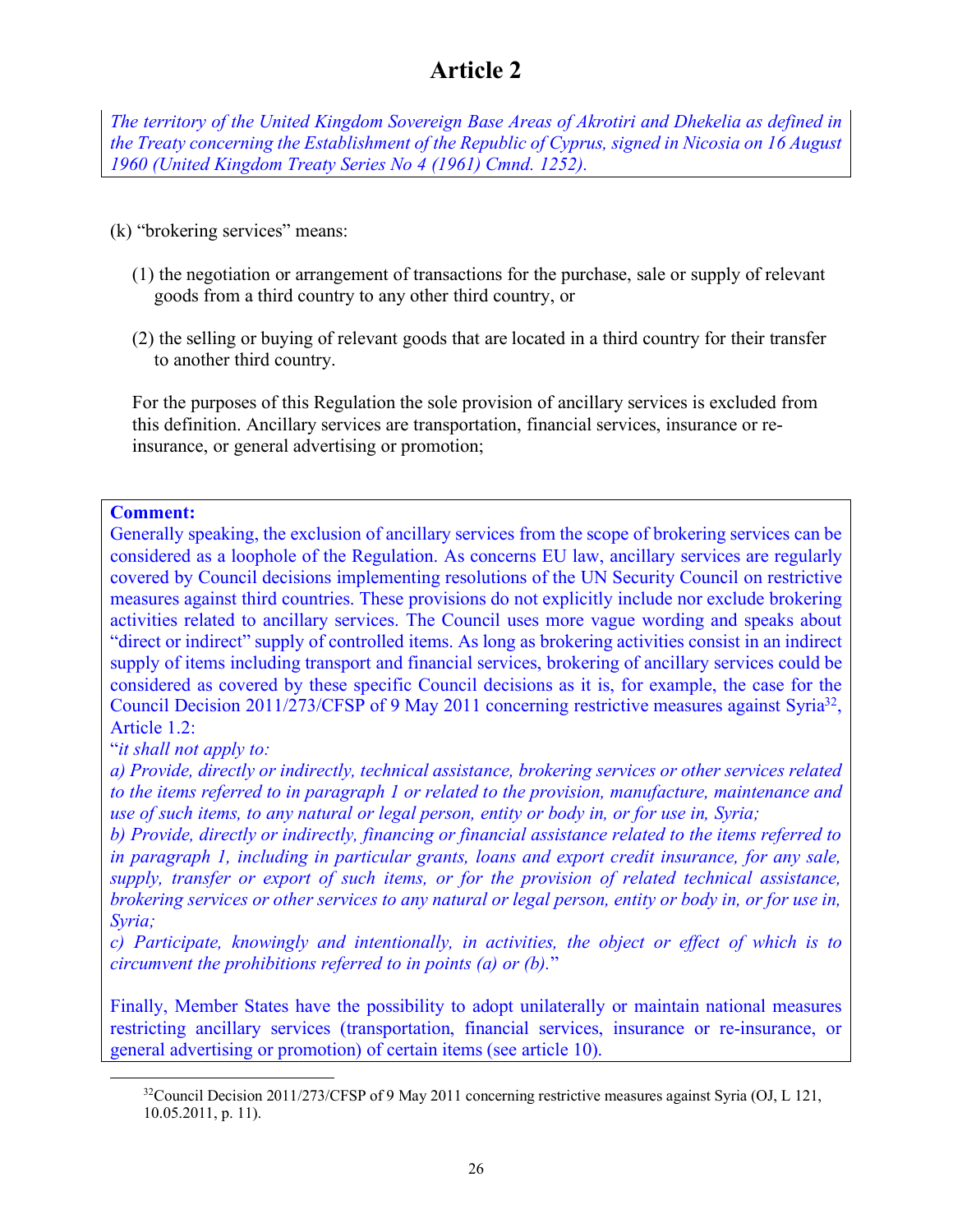#### **Comment:**

Brokering services carried out by an EU broker (established in or resident of the EU) when he or she is travelling outside of the EU and if the transaction is not accounted in the EU will not be ruled by this Regulation.

(l) "broker" means any natural or legal person, entity or body, including a partnership, resident or established in a Member State that supplies services defined under point (k) from within the Union; any natural person having the nationality of a Member State, wherever resident, who supplies such services from within the Union; and any legal person, entity or body incorporated or constituted under the law of a Member State, wherever established, that supplies such services from within the Union;

(m) "supplier of technical assistance" means any natural or legal person, entity or body, including a partnership, resident or established in a Member State that supplies technical assistance defined under point (f) from within the Union; any natural person having the nationality of a Member State, wherever resident, who supplies such assistance from within the Union; and any legal person, entity or body incorporated or constituted under the law of a Member State, wherever established that supplies such assistance from within the Union;

(n) "exporter" means any natural or legal person entity or body, including a partnership, on whose behalf an export declaration is made, that is to say the person, entity or body, who, at the time when the export declaration is accepted, holds a contract with the consignee in the third country concerned and has the necessary power for determining the sending of the goods out of the customs territory of the Union. If no such contract has been concluded or if the holder of that contract does not act on its own behalf, the exporter means the person, entity or body who has the necessary power for determining the sending of the goods out of the customs territory of the Union. Where the benefit of a right to dispose of the goods belongs to a person, entity or body resident or established outside the Union pursuant to that contract, the exporter shall be considered to be the contracting party resident or established in the Union;

(o) "Union General Export Authorisation" means an authorisation for exports as defined under point (d) to certain countries which is available to all exporters who respect conditions and requirements for its use as listed in Annex V;

(p) "individual authorisation" means an authorisation granted to:

- 1. one specific exporter for exports as defined under point (d) to one end-user or consignee in a third country and covering one or more goods;
- 2. one specific broker for the supply of brokering services as defined under point (k)to one end-user or consignee in a third country and covering one or more goods; or
- 3. a natural or legal person, entity or body transporting goods within the customs territory of the Union for transit as defined under point (s);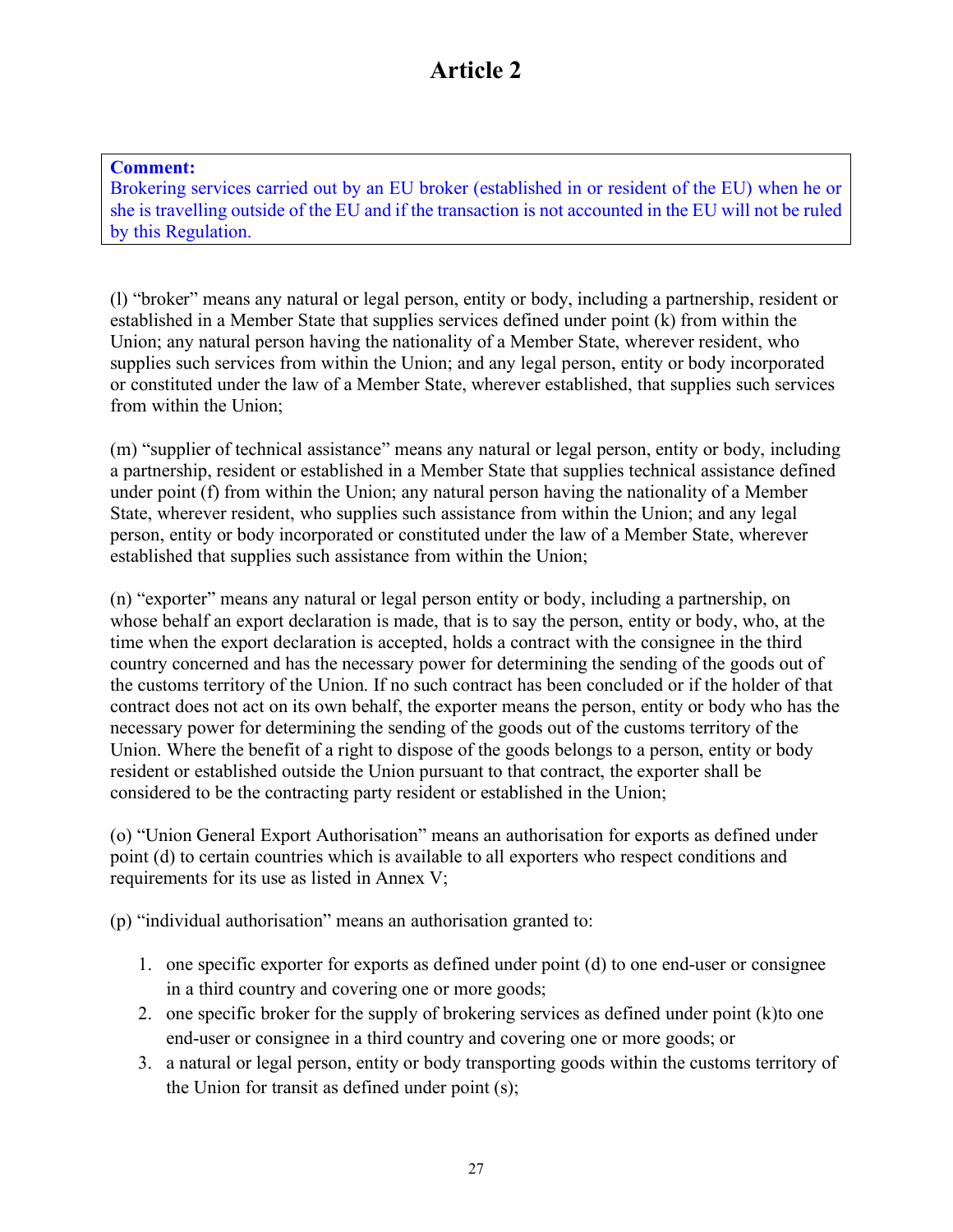#### **Comment:**

The supply of technical assistance does not seem to fall under the scope of individual authorisation as defined by this provision. However, article 19 submits to authorisation the supply of technical assistance. If the category of authorisation is not mentioned, the wording used by the article clearly refers to individual authorisation.

(q) "global authorisation" means an authorisation granted to one specific exporter or broker in respect of a type of goods listed in Annex III or in Annex IV, which may be valid for:

- 1. exports as defined under point (d) to one or more specified end-users in one or more specified third countries;
- 2. exports as defined under point (d) to one or more specified distributors in one or more specified third countries, where the exporter is a manufacturer of goods included in point 3.2 or 3.3. of Annex III or in Section 1 of Annex IV;
- 3. the supply of brokering services related to transfers of goods which are located in a third country, to one or more specified end-users in one or more specified third countries;
- 4. the supply of brokering services related to transfers of goods which are located in a third country, to one or more specified distributors in one or more specified third countries, where the broker is a manufacturer of goods included in point 3.2 or 3.3. of Annex III or in Section 1 of Annex IV;

#### **Comment:**

The supply of technical assistance and transit operations does not seem to fall under the scope of individual authorisation as defined by this provision. Therefore, the granting of a global authorisation for such transactions seems not possible.

(r) "distributor" means an economic operator performing wholesale activities in relation to goods listed in point 3.2 or 3.3 of Annex III or in section 1 of Annex IV, such as procuring such goods from manufacturers or holding, supplying or exporting such goods; wholesale activities of such goods do not include procurement by either a hospital, a pharmacist or a medical professional for the sole purpose of supplying such goods to the public;

(s)"transit" means a transport within the customs territory of the Union of non-Union goods which pass through the customs territory of the Union with a destination outside the customs territory of the Union.

#### **Comment:**

The Regulation does not make the difference between transit and transshipment. Therefore, both operations are included and potentially submitted to authorisation.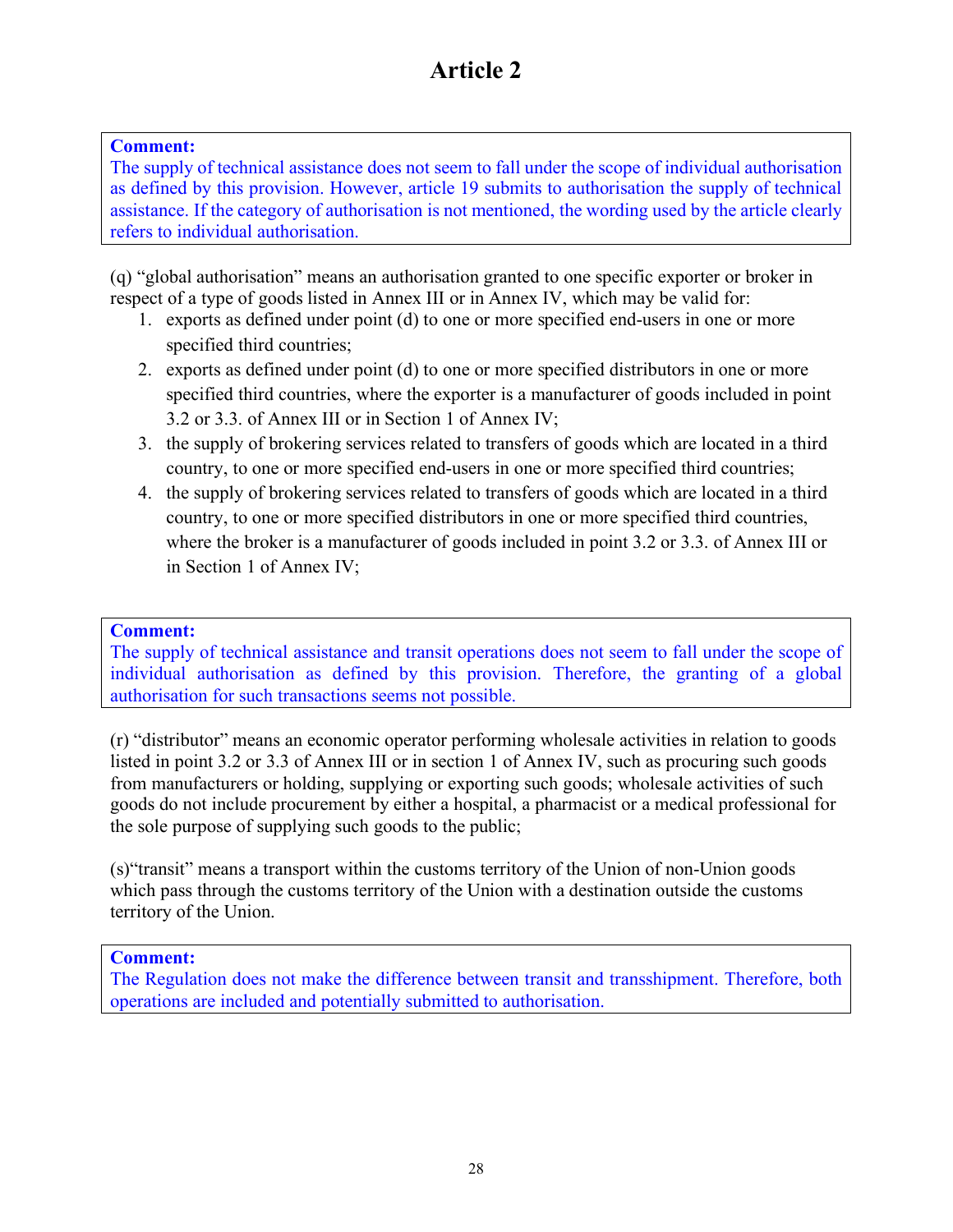### **CHAPTER II: Goods which have no practical use other than for the purposes of capital punishment, torture and other cruel, inhuman or degrading treatment or punishment**

| <b>Type of Control</b>                            | <b>Content</b>                                                                                                                                                                                                                                                                                                                | Reference                             |
|---------------------------------------------------|-------------------------------------------------------------------------------------------------------------------------------------------------------------------------------------------------------------------------------------------------------------------------------------------------------------------------------|---------------------------------------|
| <b>Export Prohibition</b>                         | Goods listed in Annex II<br>Supply of technical assistance related to goods listed<br>in Annex II.<br>Derogation if demonstrated that goods will be used<br>for the exclusive purpose of public display in a<br>museum in view of their historic significance.                                                                | Regulation<br>Article 3               |
| <b>Import Prohibition</b>                         | Goods listed in Annex II.<br>Acceptance of technical assistance related to goods<br>listed in Annex II.<br>Derogation if demonstrated that the goods will be<br>used for the exclusive purpose of public display in a<br>museum in view of their historic significance.                                                       | Regulation<br><b>Article 4</b>        |
| <b>Transit Prohibition</b>                        | Goods listed in Annex II.<br>Derogation if demonstrated that the goods will be<br>used for the exclusive purpose of public display in a<br>museum in view of their historic significance.                                                                                                                                     | Regulation<br><b>Article 5</b>        |
| Prohibition of<br><b>Brokering Services</b>       | To any person, entity or body in a third country of<br>goods listed in Annex II.                                                                                                                                                                                                                                              | Regulation<br>Article 6               |
| Prohibition of<br>Training                        | Training related to goods listed in Annex II.                                                                                                                                                                                                                                                                                 | Regulation<br>Article 7               |
| Prohibition of<br>Trade Fairs in the<br><b>EU</b> | Display or offer for sale any of the goods listed in<br>Annex II, unless it is demonstrated that, given the<br>nature of the exhibition or fair, such display or<br>offering for sale is neither instrumental in nor<br>promotes the sale or supply of the relevant goods to<br>any person, entity or body in a third country | <b>Regulation</b><br><b>Article 8</b> |
| Prohibition of<br><b>Advertising</b>              | Buying selling in third country advertising space in<br>print media or on the Internet or advertising time on<br>television or radio in relation to goods listed in Annex<br>Π.                                                                                                                                               | Regulation<br><b>Article 9</b>        |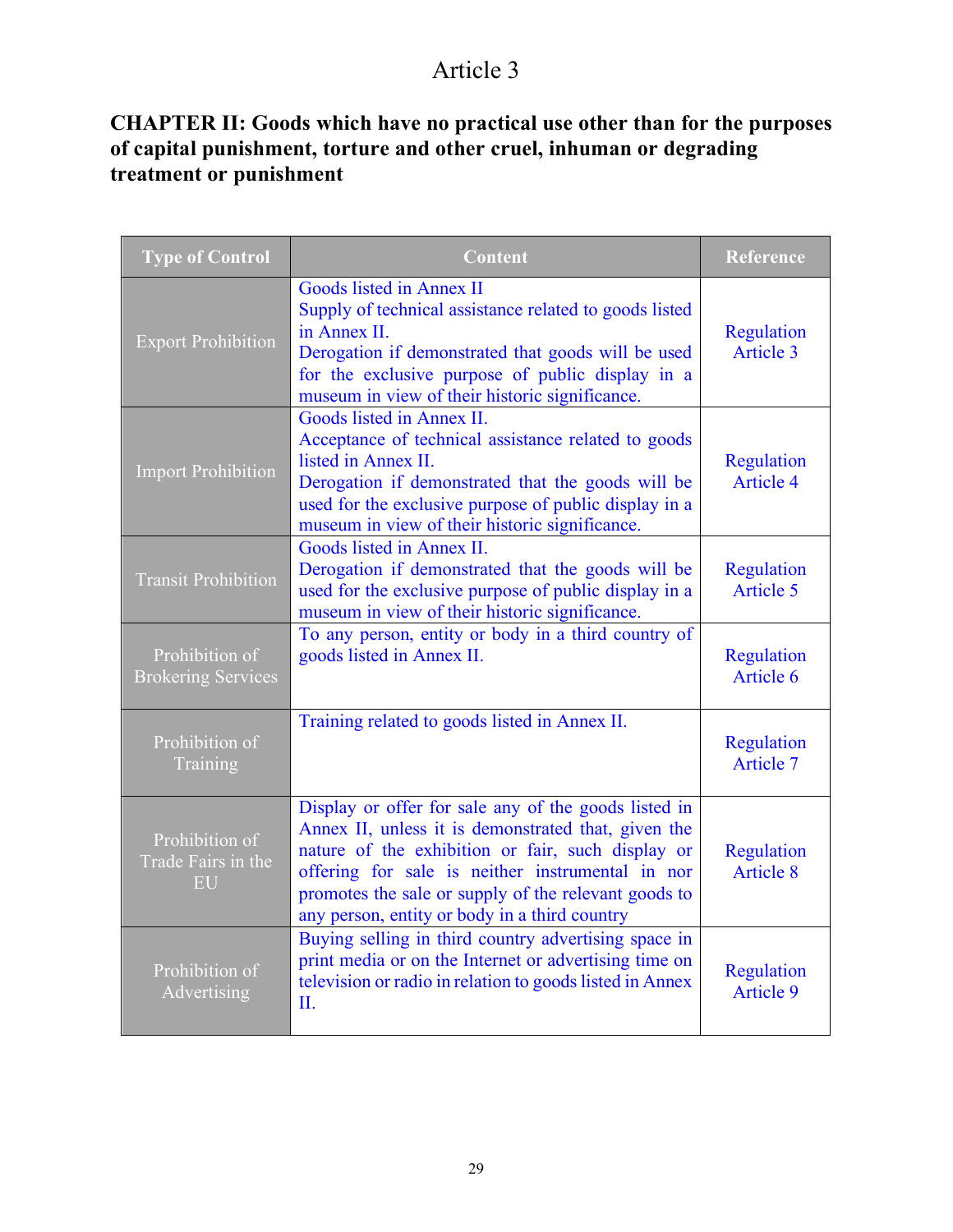### **Article 3 Export prohibition**

1.Any export of goods listed in Annex II, shall be prohibited, irrespective of the origin of such goods.

Annex II shall comprise goods which have no practical use other than for the purpose of capital punishment or for the purpose of torture and other cruel, inhuman or degrading treatment or punishment.

A supplier of technical assistance shall be prohibited from supplying technical assistance related to goods listed in Annex II to any person, entity or body in a third country, whether for consideration or not.

2. By way of derogation from paragraph 1, the competent authority may authorise an export of goods listed in Annex II, and the supply of related technical assistance, if it is demonstrated that, in the country to which the goods will be exported, such goods will be used for the exclusive purpose of public display in a museum in view of their historic significance.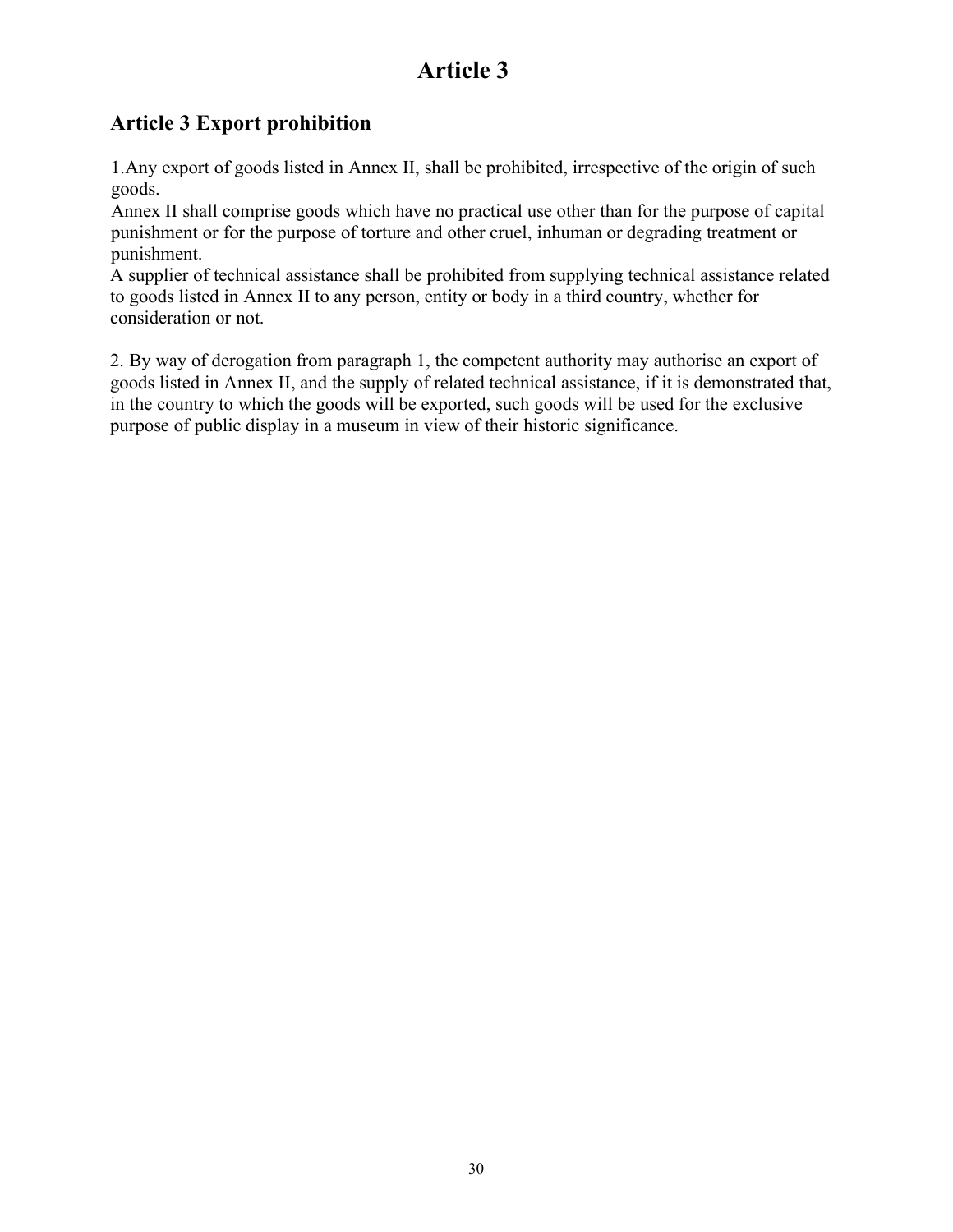| <b>Countries</b> | Criteria considered by Member States to grant or not the export<br>authorisation<br>(Art. 3. 2)                                                                                                                                                                                                                                                                                |
|------------------|--------------------------------------------------------------------------------------------------------------------------------------------------------------------------------------------------------------------------------------------------------------------------------------------------------------------------------------------------------------------------------|
|                  | <b>YES</b>                                                                                                                                                                                                                                                                                                                                                                     |
| Austria          | The criteria of Art. 3 through 12 of the Austrian Foreign Economy Act are<br>applicable including the criterion concerning human rights (no use for internal<br>repression or serious human rights violations) and the criterion concerning a<br>deviation for the purposes of human rights violations.                                                                        |
| Belgium          | N <sub>O</sub><br>No formal criteria. However, the FPS Economy has not received any application<br>for export of such goods.                                                                                                                                                                                                                                                   |
|                  | <b>YES</b>                                                                                                                                                                                                                                                                                                                                                                     |
| Bulgaria         | According to Art. 3, par. 1 of the Act of implementation of Council Resolution<br>No 1236/2005, the persons applying for issuing an authorization shall submit to<br>the Ministry of Economy an application and the following documents:                                                                                                                                       |
|                  | 1. Filled in form model - Annex V of Regulation 1236/2005;<br>2. Copy of the document certifying the technical and the functional characteristics<br>of the product;<br>3. Import authorization and/or a document by the end user certifying the final end<br>use of the goods;                                                                                                |
|                  | 4. Copy of the document confirming the foreign trade relations between the<br>transaction's parties.                                                                                                                                                                                                                                                                           |
|                  | So far the Ministry of Economy has not received any application for export of<br>such goods.                                                                                                                                                                                                                                                                                   |
|                  | <b>YES</b>                                                                                                                                                                                                                                                                                                                                                                     |
| Croatia          | In the process of issuing export or import license for goods listed in Annex II.<br>Regulation (EC) 1236/2005 State office will request a confirmation from the<br>Ministry of Culture that the export of the goods in accordance with Article 3<br>paragraph 2, and imports of goods in accordance with Article 4 paragraph 2 of<br>the Council Resolution (EC) No 1236/2005. |
|                  | If the Ministry of Culture does not submit a confirmation within 15 days from<br>receipt of the request for confirmation and does not request an extension of this                                                                                                                                                                                                             |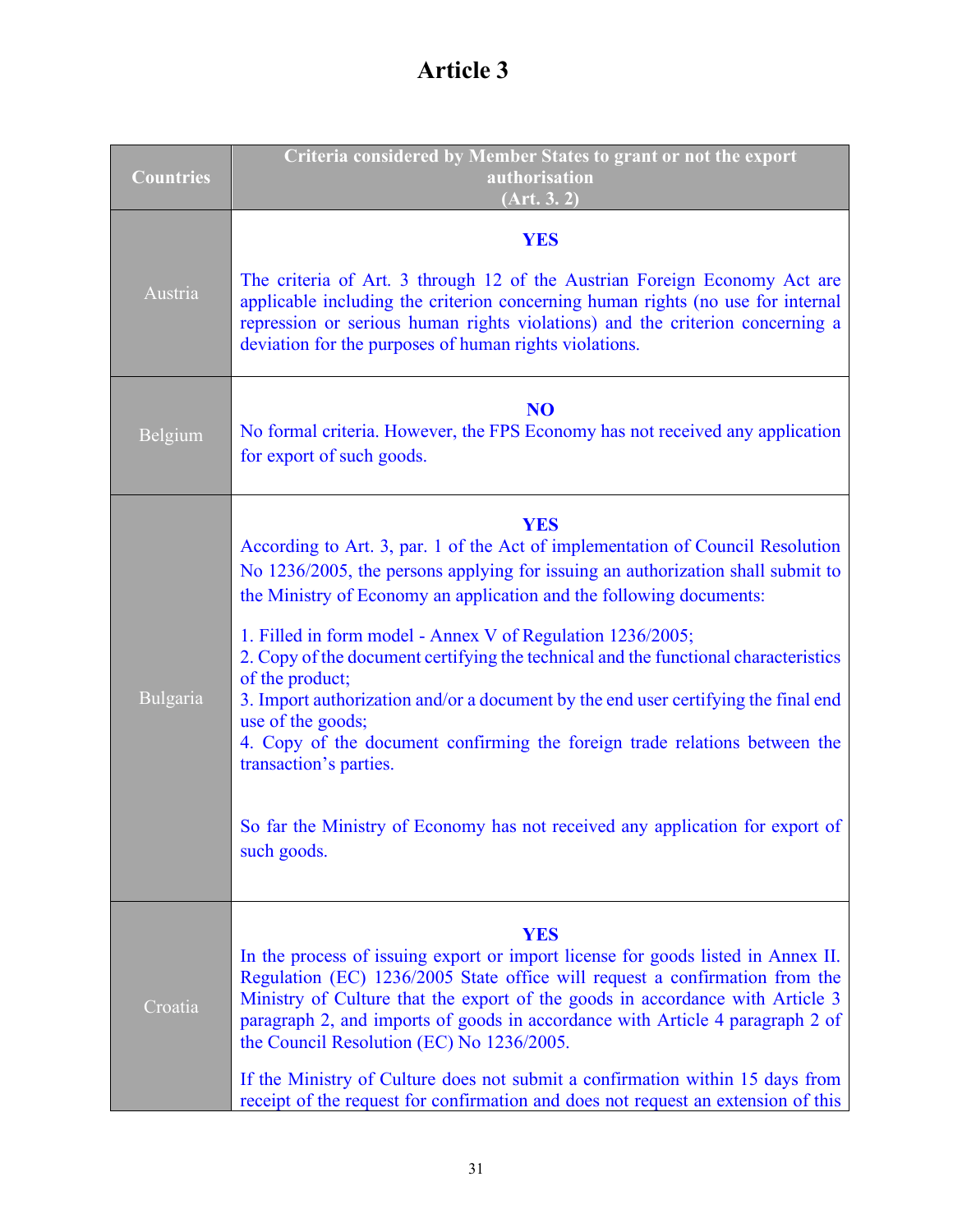|         | time period, it shall be deemed that the export of the goods is in accordance with<br>Article 3 paragraph 2, and imports of goods in accordance with Article 4<br>paragraph 2 of the Council Resolution (EC) No 1236/2005.                                                                                                                                                       |
|---------|----------------------------------------------------------------------------------------------------------------------------------------------------------------------------------------------------------------------------------------------------------------------------------------------------------------------------------------------------------------------------------|
| Cyprus  | N <sub>O</sub>                                                                                                                                                                                                                                                                                                                                                                   |
| Denmark | N <sub>O</sub>                                                                                                                                                                                                                                                                                                                                                                   |
| Estonia | N <sub>O</sub><br>No defined criteria. As the regulation stipulates, the exporter must prove that<br>these goods will be used for the exclusive purpose of public display in a museum<br>in view of their historic significance.                                                                                                                                                 |
| France  | <b>YES</b><br>Throughout an inter-ministerial consultation by Ministry of Internal Affairs,<br>Ministry of Foreign Affairs and Ministry of Defence.                                                                                                                                                                                                                              |
| Germany | <b>YES</b><br>The criteria are the same that the one defined by Article 6 of this Council<br>Regulation.                                                                                                                                                                                                                                                                         |
| Greece  | N <sub>O</sub><br>Import license of the competent authority of the country of destination is required.<br>No specific criteria defined. Case by case examination and decision.                                                                                                                                                                                                   |
| Hungary | N <sub>O</sub><br>Hungary does not apply derogation (Art 3.2) in its national<br>Legislation to the general export prohibition.                                                                                                                                                                                                                                                  |
| Ireland | N <sub>O</sub><br>The Department of Jobs, Enterprise and Innovation has not received an<br>application for authorization to export goods in Annex II or to supply related<br>technical assistance. Should such an application be received in the future it will<br>be reviewed on a case-by-case basis in consultation with other relevant<br>Government Departments and Bodies. |
| Italy   | In granting such a kind of license, Italy carefully considers if the above-<br>mentioned condition for the item of being displayed in a museum will be<br>respected.<br>An End User Statement from the relevant museum is required.                                                                                                                                              |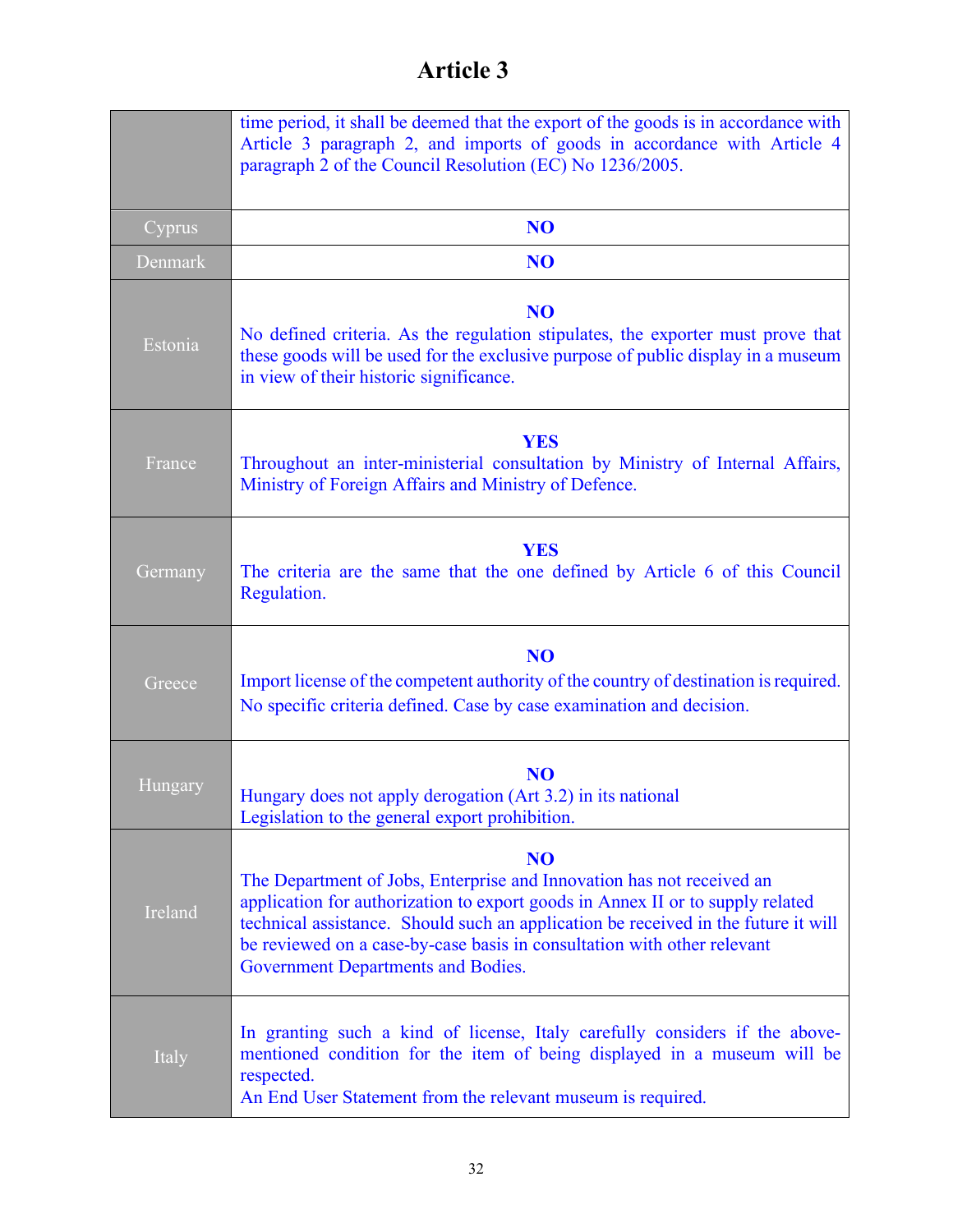| Latvia      | <b>YES</b><br>Additional criteria is defined by the Regulation of Cabinet of Ministers of the<br>Republic of Latvia No 927 Procedures for the Issuance of Export and Import<br>Authorizations for Goods, Which Could be Used for Capital Punishment, Torture<br>or Other Cruel, Inhuman or Degrading Treatment or Punishment (adopted on<br>11.11.2008). According to Article 5 of Council Regulation No. 1236/2005, an<br>applicant (legal or natural person) must provide: an export transaction contract or<br>its copy, a confirmation of the end-use – if the goods are going to be exhibited in<br>a museum and a confirmation that the goods will be used for the declared<br>purposes only and will not be utilised for torture. Contents of a confirmation of<br>the end-use is further explained in Article 6 of the Regulation, where, apart from<br>personal and contact information of end user of the goods and the state of end-<br>use, also a reference to the contract by and between the exporter of goods and the<br>end user of the goods and a confirmation that the goods will be used for the<br>declared purposes only and will not be utilised for torture, is required. Also an<br>official agreement between museums of Latvia and destination country<br>(according to the Article 91 of the Regulation of Cabinet of Ministers of the<br>Republic of Latvia No 956 (adopted on 21.11.2006) Regulations Regarding the<br>National Holdings of Museums may provide basis for permitting an export as a<br>confirmation of end-use of goods. |
|-------------|-------------------------------------------------------------------------------------------------------------------------------------------------------------------------------------------------------------------------------------------------------------------------------------------------------------------------------------------------------------------------------------------------------------------------------------------------------------------------------------------------------------------------------------------------------------------------------------------------------------------------------------------------------------------------------------------------------------------------------------------------------------------------------------------------------------------------------------------------------------------------------------------------------------------------------------------------------------------------------------------------------------------------------------------------------------------------------------------------------------------------------------------------------------------------------------------------------------------------------------------------------------------------------------------------------------------------------------------------------------------------------------------------------------------------------------------------------------------------------------------------------------------------------------------------------------------------|
| Lithuania   | According to the paragraph 7.5 of the Order No 5-V-203 confirmed on March<br>29th, 2006 by Police Commissioner General of Lithuania it is required to present<br>document proving that goods will be used for the exclusive purpose of public<br>display in a museum in view of their historic significance.                                                                                                                                                                                                                                                                                                                                                                                                                                                                                                                                                                                                                                                                                                                                                                                                                                                                                                                                                                                                                                                                                                                                                                                                                                                            |
| Luxembourg  | NO <sub>1</sub>                                                                                                                                                                                                                                                                                                                                                                                                                                                                                                                                                                                                                                                                                                                                                                                                                                                                                                                                                                                                                                                                                                                                                                                                                                                                                                                                                                                                                                                                                                                                                         |
| Netherlands | N <sub>O</sub><br>In addition to the criteria mentioned in Article 6 of the Regulation, no criteria<br>have been predefined in national legislation. Authorities do consider several<br>'relevant considerations' when deciding upon a license application. These<br>considerations concern<br>end-user, type of end-use, risk of diversion,<br>considerations of national foreign and security policy and international<br>obligations and commitments.                                                                                                                                                                                                                                                                                                                                                                                                                                                                                                                                                                                                                                                                                                                                                                                                                                                                                                                                                                                                                                                                                                                |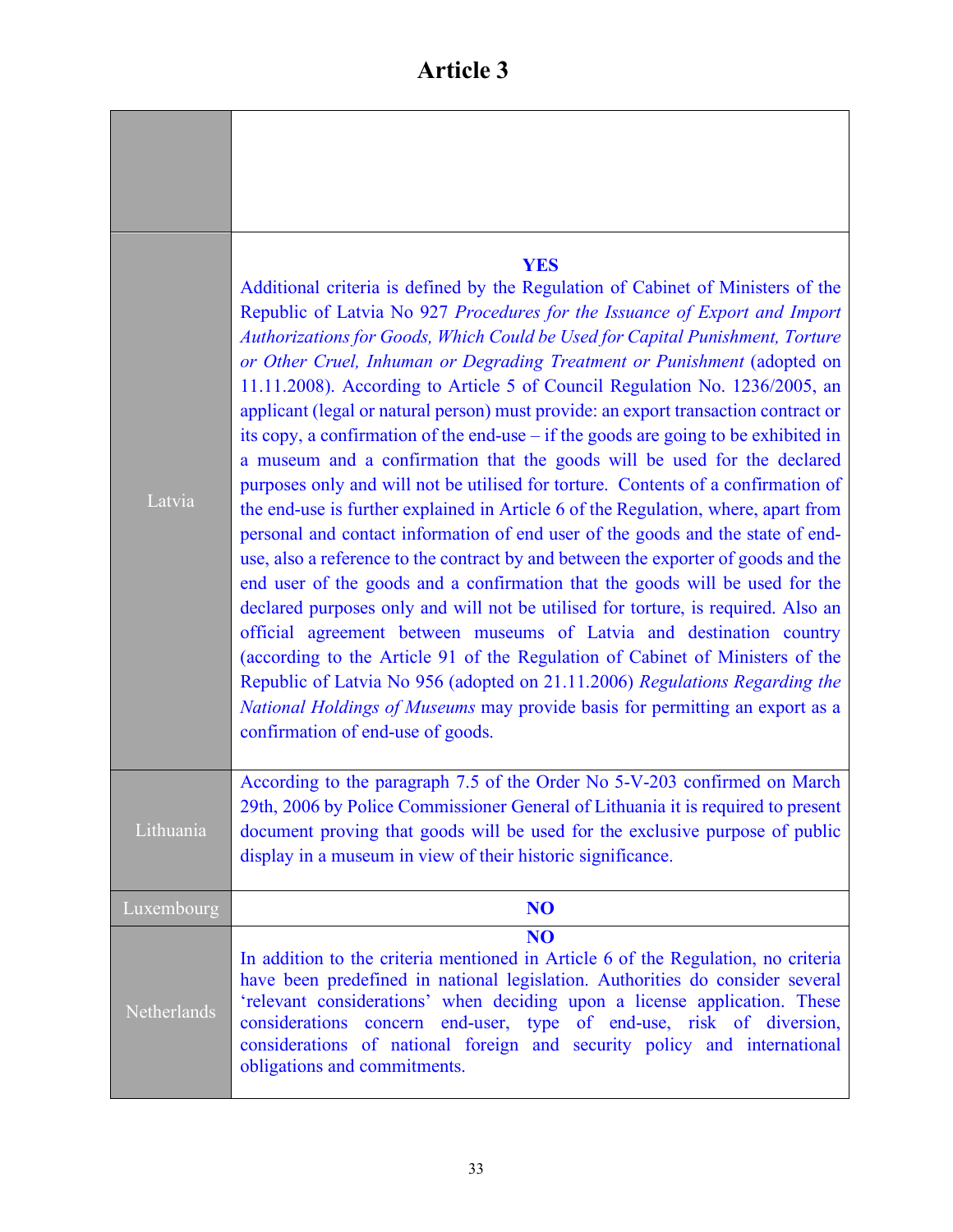| . . |
|-----|
|     |

**Goods** Ordinance of the Minister of Economy of 7 June 2006 on import licenses from or to a third country of certain goods which could be used for punishment or torture(Journal of Laws of 2006 No.118,poz.806). The application for a permit on export of goods listed in Annex II of Council Resolution No 1236/2005 must be accompanied by the end-user's declaration containing:

- a name of the final destination's country;
- an end-user's name and address;
- an description, quantity and value of exported commodity;
- end-uses' declaration;
- list of intermediary customer and purchasers.

Regarding export of goods to the third county, an and-user declaration shall be approved by Poland-based competent diplomatic mission or consular post of particular third country.

To the application for a permit on export of goods, besides listed above documents, applicant shall attach:

1) One of the following documents:

a) The copy of a agreement with third-country customer, to whom the goods shall be exported;

b) The copy of the legal right to dispose of a commodity for export, provided that the applicant is entitled to dispose of this commodity;

c) The copy of concluded agreement with a person who is entitled to dispose of this commodity, authorizing its export, along with a copy of document corroborating the legal right of this person to dispose of a commodity which is the subject of the application;

d) A power of attorney issued by a person who has the legal right to dispose of this commodity, along with a document corroborating the legal right to dispose of this commodity by a principal;

2) Concerning an application for export of goods, a statement of a person having the right to make a declaration of intent on behalf of museum, that exported goods, in the view of their historic significance, are for museum purposes only, is also required.

**Technical assistance** Ordinance of the Minister of Economy of 7 June 2006 on licenses delivering or receiving technical assistance of certain goods which could be used for punishment or torture (Journal of Laws of 2006 No.118, poz.807). For the application for an export authorisation of goods the following documents must be attached:

1) A statement of a person having the right to make a declaration of intent on behalf of museum, that exported goods in the view of their historic significance are for museum purposes only;

2)An authenticated by a notary or competent authority certified true copy of an agreement with museum on provision of technical assistance.

Poland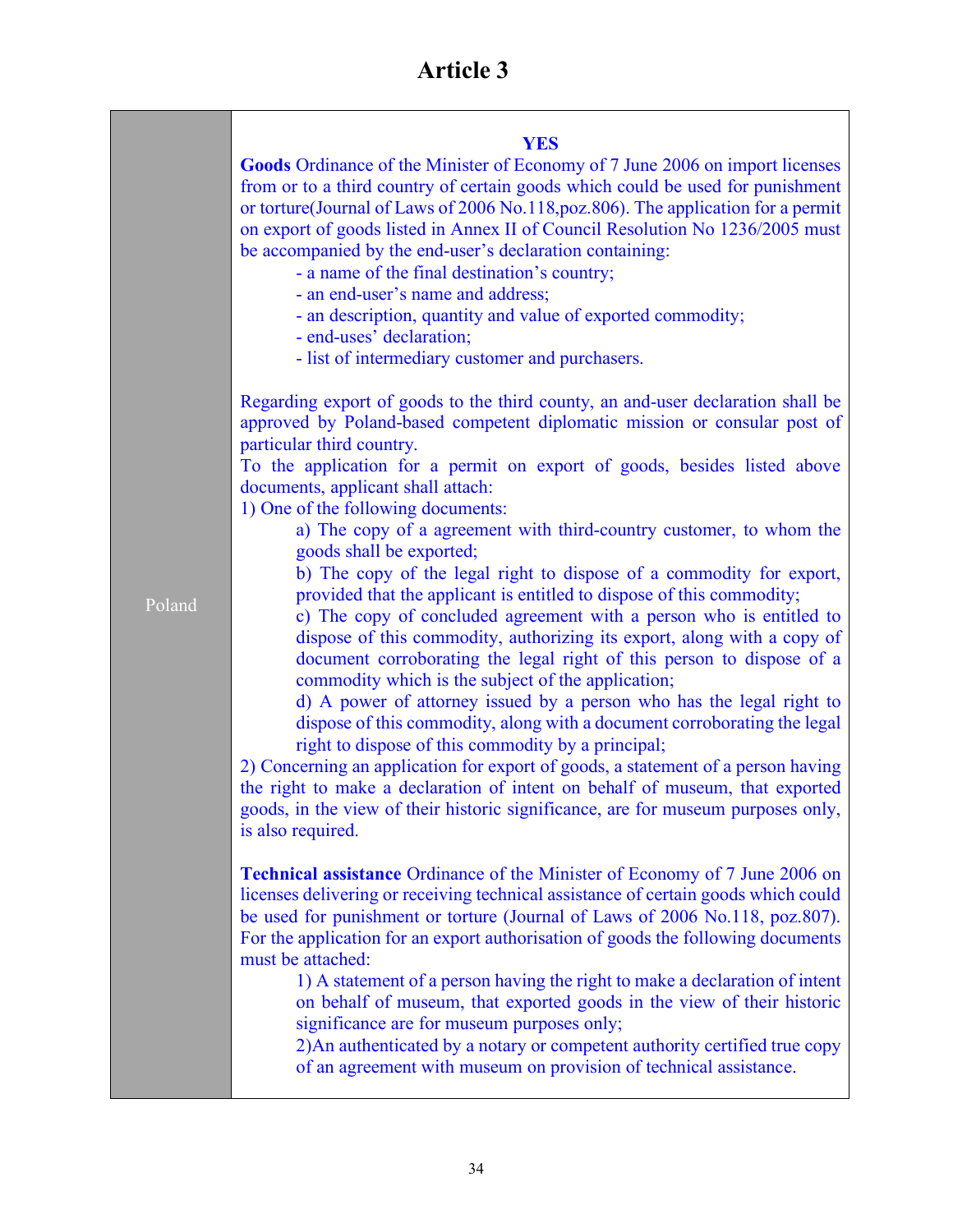|          | Provided that the technical assistance would be provided to the third<br>country form the customs territory of Community, the statement must be<br>approved by Poland-based competent diplomatic mission or consular<br>post of this country.                                                                                                                                                      |  |
|----------|----------------------------------------------------------------------------------------------------------------------------------------------------------------------------------------------------------------------------------------------------------------------------------------------------------------------------------------------------------------------------------------------------|--|
| Portugal | N <sub>O</sub>                                                                                                                                                                                                                                                                                                                                                                                     |  |
| Slovakia | <b>YES</b><br>defined by Articles 3, 4 and 5 of Act $474/2007$ .<br>Criteria are                                                                                                                                                                                                                                                                                                                   |  |
| Slovenia | <b>NO</b><br>In the case of derogation from paragraph 1 Article 3 or paragraph 1 Article 4 of<br>Council Regulation 1236/2005/EC, the criteria for issuing an authorisation are<br>the same as the one defined in Article 6 of Council Regulation 1236/2005/EC and<br>fulfilment of conditions set in paragraph 2 of Article 3 and paragraph 2 of Article<br>4 of Council Regulation 1236/2005/EC. |  |
| Sweden   | NO                                                                                                                                                                                                                                                                                                                                                                                                 |  |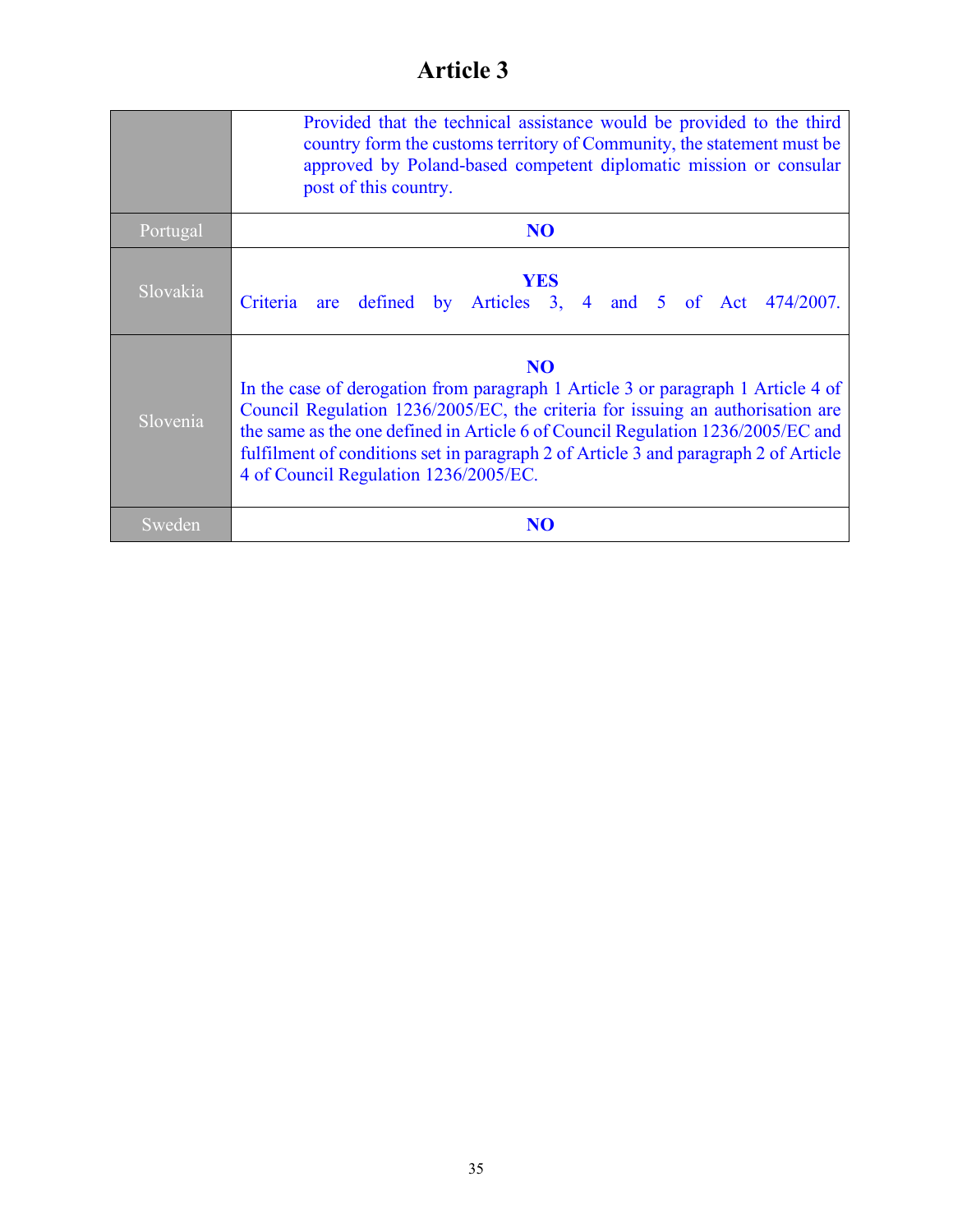### **Article 4 Import prohibition**

1.Any import of goods listed in Annex II, shall be prohibited, irrespective of the origin of such goods.

The acceptance by a person, entity or body in the Union of technical assistance related to goods listed in Annex II, supplied from a third country, whether for consideration or not, by any person, entity or body shall be prohibited.

2. By way of derogation from paragraph 1, the competent authority may authorise an import of goods listed in Annex II, and the supply of related technical assistance, if it is demonstrated that, in the Member State of destination, such goods will be used for the exclusive purpose of public display in a museum in view of its historic significance.

**Comment:** 

As defined by Article 2(d) and (e), the export and import prohibition concerns only transfers outward and inward the European Union. Hence, the transfers between Member States are not subjected to such prohibition**.**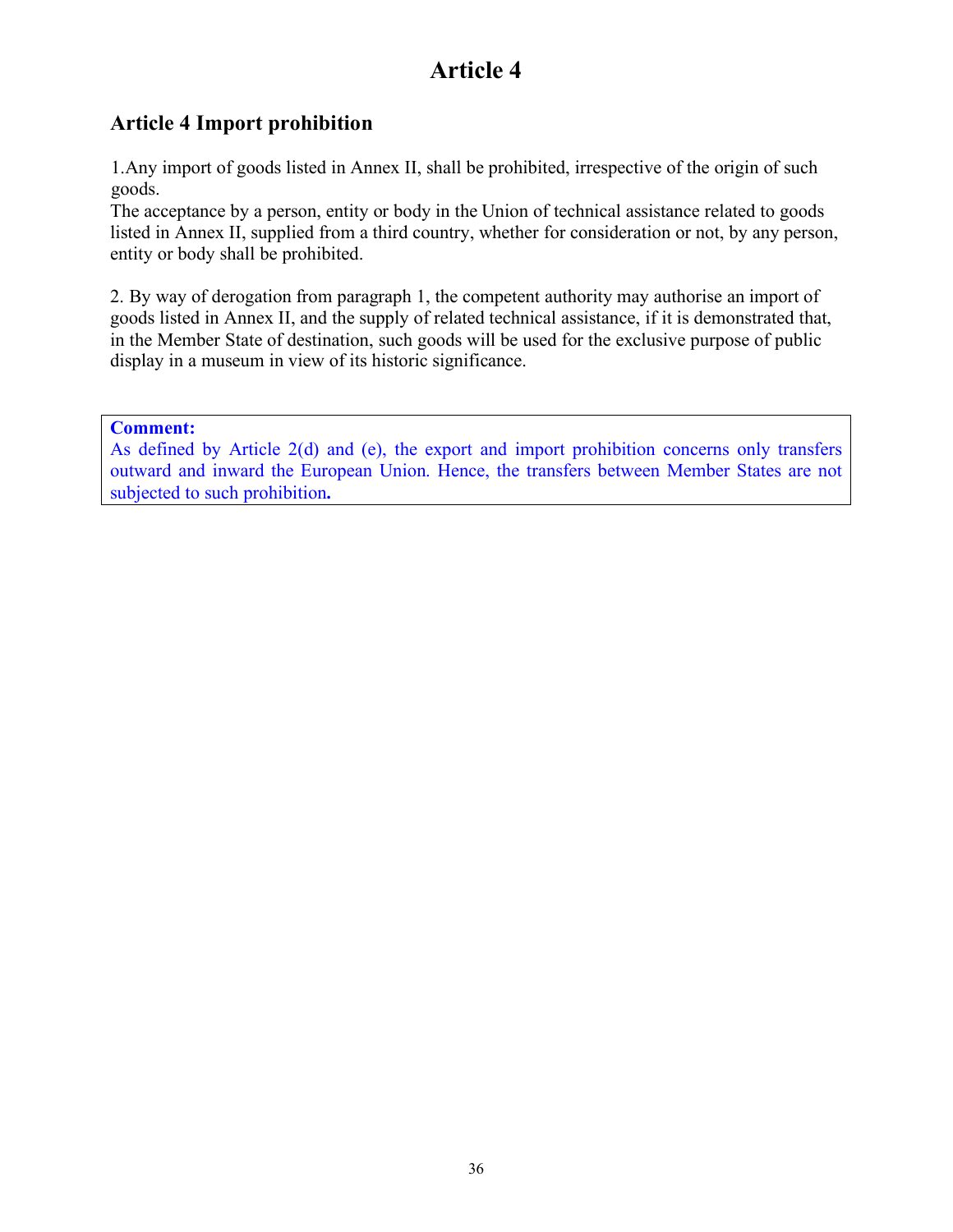### **Article 5 Prohibition of transit**

1. Any transit of goods listed in Annex II shall be prohibited.

2. By way of derogation from paragraph 1, the competent authority may authorise a transit of goods listed in Annex II, if it is demonstrated that, in the country of destination, such goods will be used for the exclusive purpose of public display in a museum in view of their historic significance.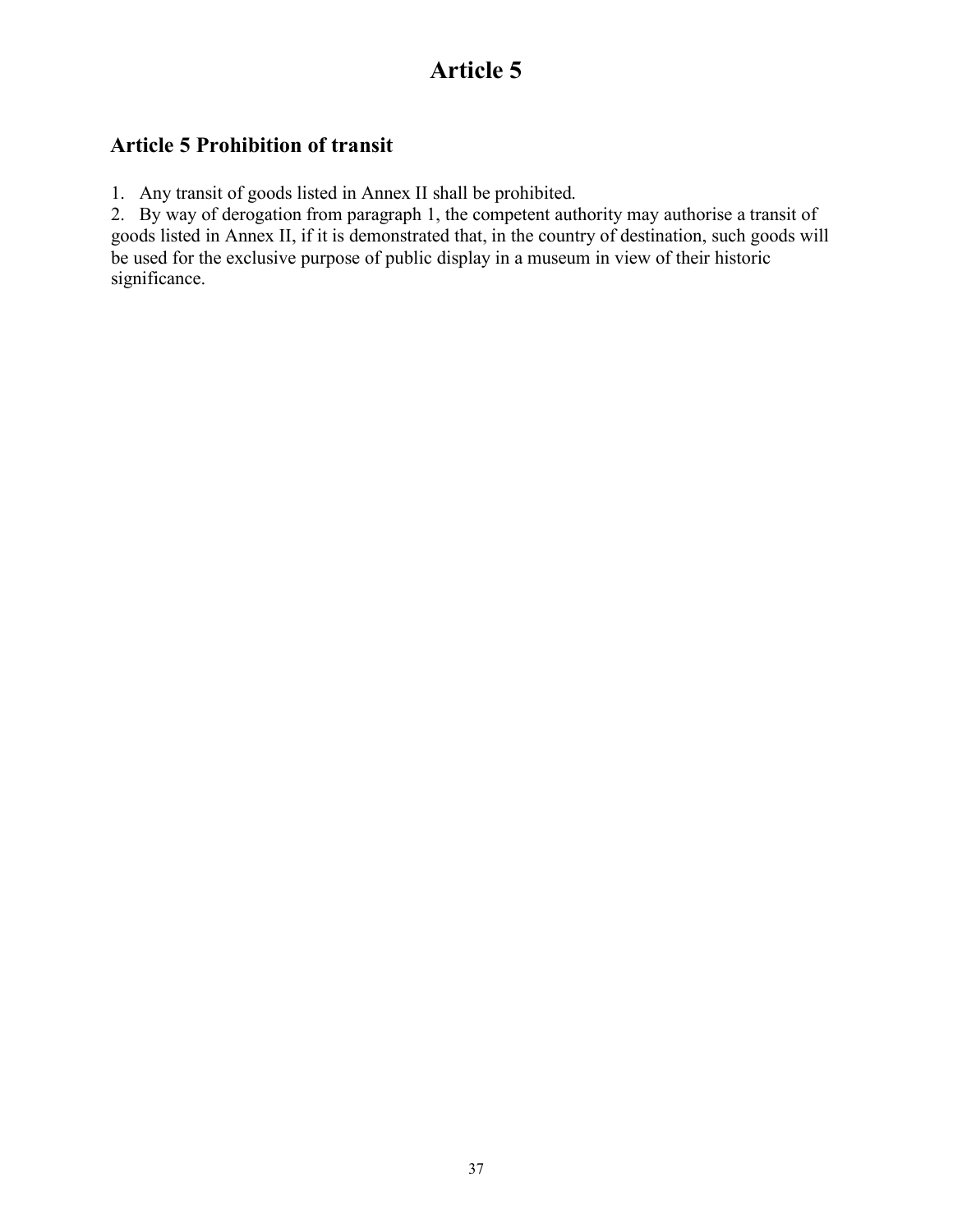### **Article 6 Prohibition of brokering services**

A broker shall be prohibited from supplying to any person, entity or body in a third country brokering services in relation to goods listed in Annex II, irrespective of the origin of such goods.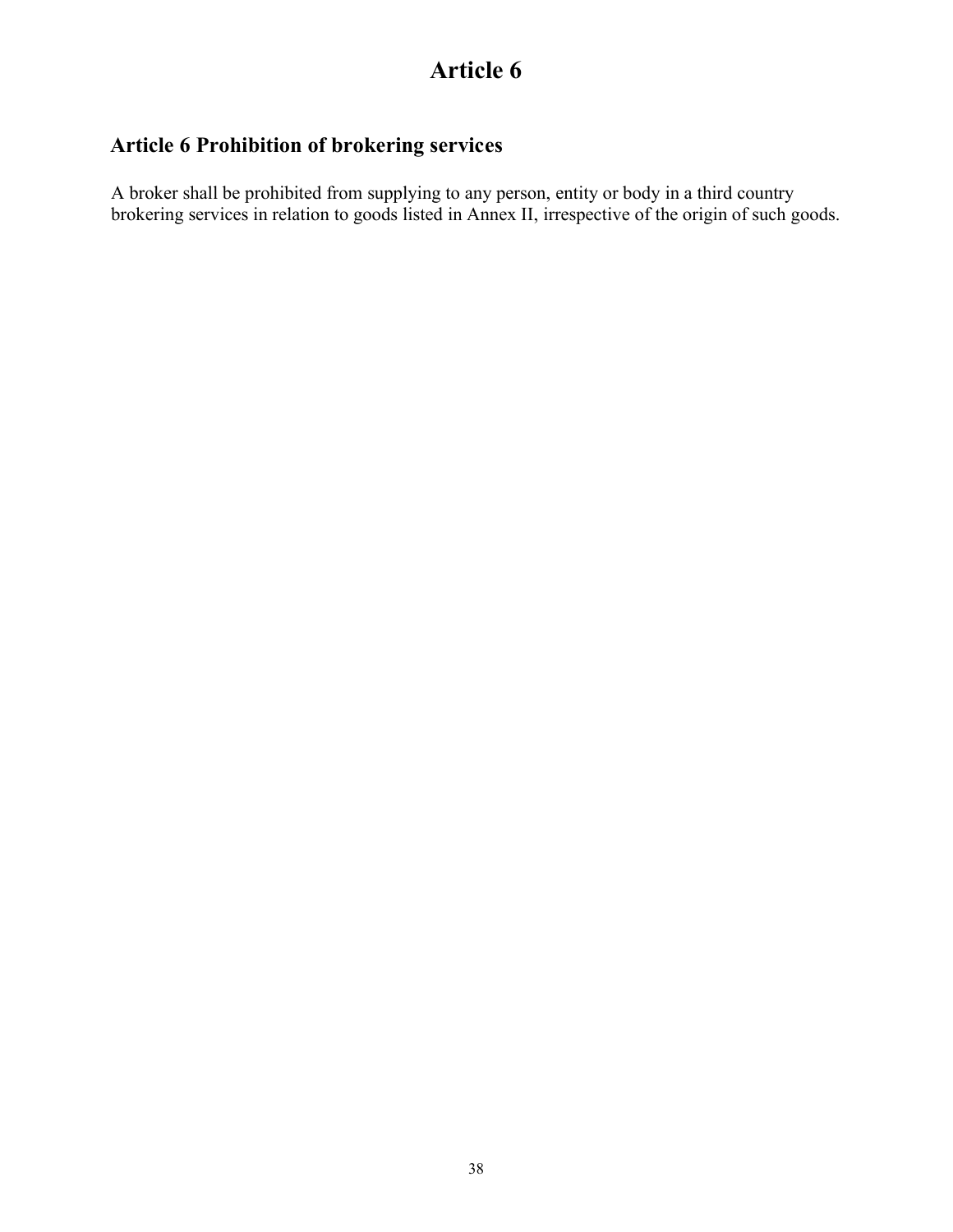### **Article 7 Prohibition of training**

A supplier of technical assistance or a broker shall be prohibited from supplying or offering to any person, entity or body in a third country training on the use of goods listed in Annex II.

#### **Comment:**

It was rather unclear why an article has been dedicated to training. It was our understanding that such activity is a subcategory of technical assistance and therefore will be prohibited under article 3.

Most of international Trade Control Regime have a similar understanding of the term. E.g. the Nuclear Suppliers Group in the Annex of its Guidelines 254/Part 2 defined Technical assistance has *forms such as: instruction, skills, training, working knowledge, consulting services*.

Moreover, The EU shares this international understanding. E.g. EU Council Regulation 428/2009 of May 5 2009, Definition of terms used in this Annex.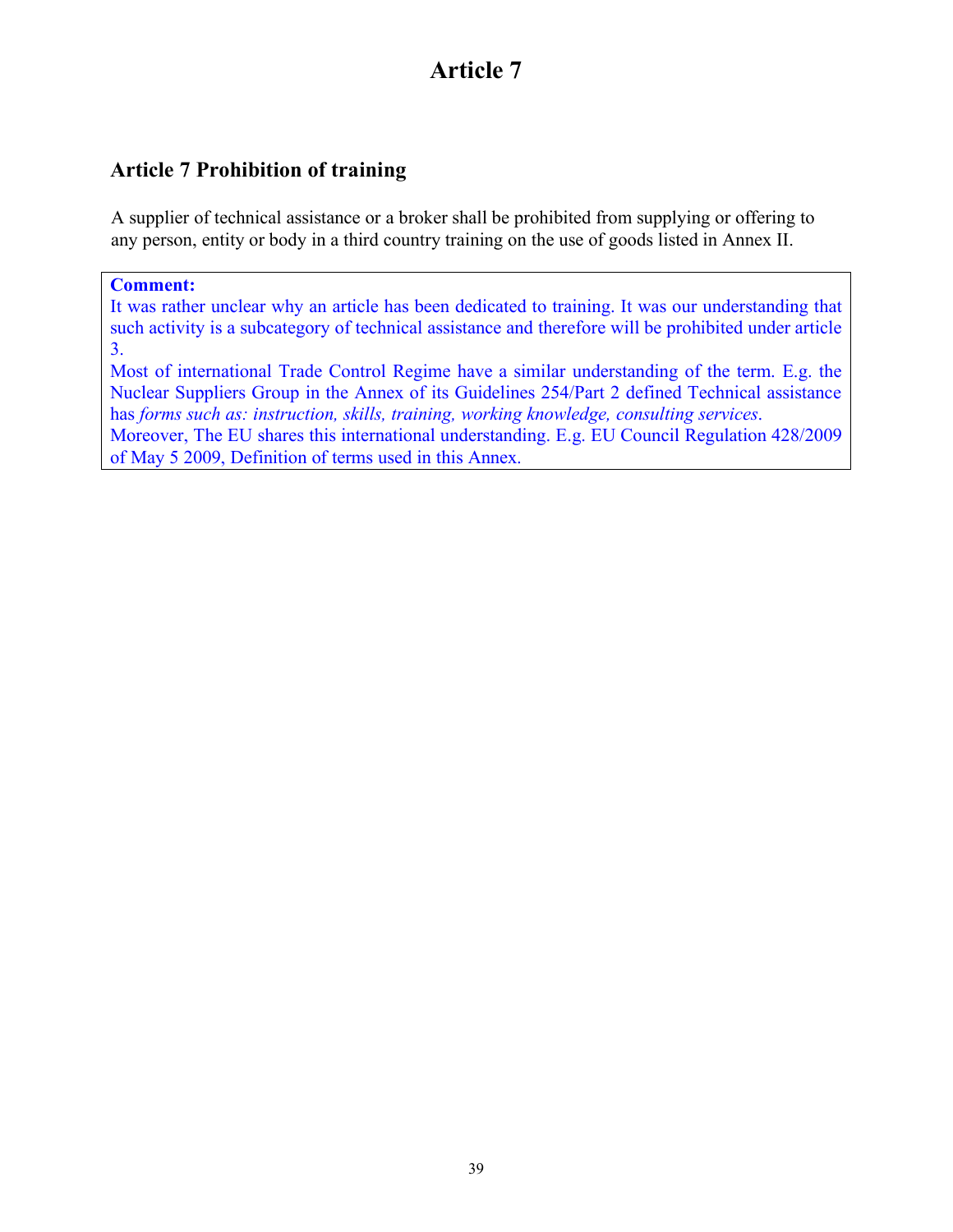### **Article 8 Trade fairs**

It shall be prohibited for any natural or legal person, entity or body, including a partnership, whether resident or established in a Member State or not, to display or offer for sale any of the goods listed in Annex II in an exhibition or fair taking place in the Union, unless it is demonstrated that, given the nature of the exhibition or fair, such display or offering for sale is neither instrumental in nor promotes the sale or supply of the relevant goods to any person, entity or body in a third country.

**Comment:**

It shall be noted that this article refers to trade fairs taking place in the EU. In fact, trade fairs taking place outside the EU are covered by the general export prohibition principle.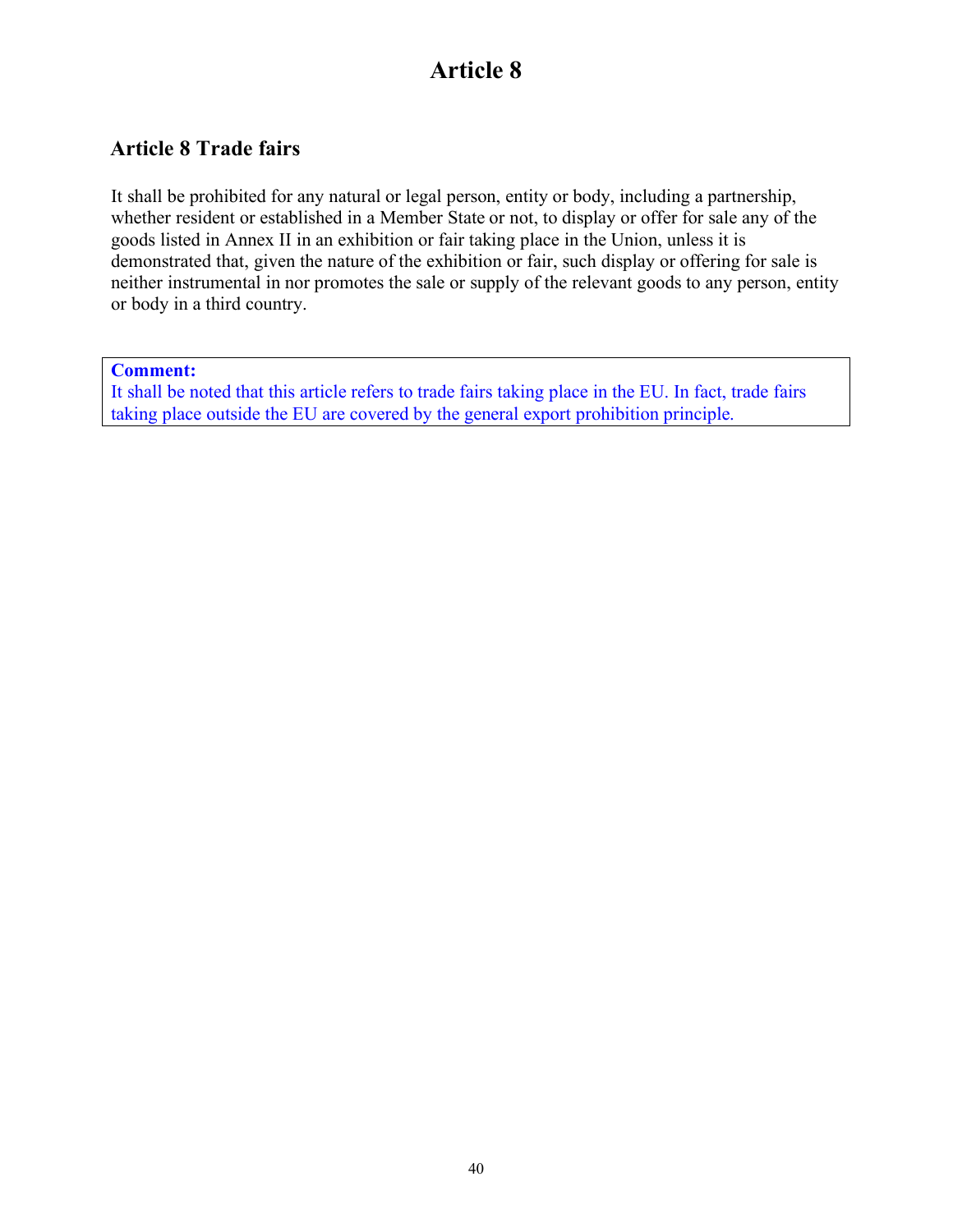### **Article 9 Advertising**

It shall be prohibited for any natural or legal person, entity or body, including a partnership, resident or established in a Member State that sells or purchases advertising space or advertising time from within the Union, for any natural person having the nationality of a Member State that sells or purchases advertising space or advertising time from within the Union, and for any legal person, entity or body incorporated or constituted under the law of a Member State, that sells or purchases advertising space or advertising time from within the Union, to sell to or purchase from any person, entity or body in a third country advertising space in print media or on the Internet or advertising time on television or radio in relation to goods listed in Annex II.

#### **Comment:**

The provision has almost no equivalent in other area of strategic trade control. It may be due to the specificity of the scope. With nuclear, chemical and biological weapons (WMD), death penalty related items are categories that includes a general trade prohibition for certain items. However, if the use and trade of WMD are prohibited by almost universal international treaties (NPT, CWC, BWC), the death penalty is still in numerous countries sentenced and executed. Therefore, advertising in those countries is possible. To conform its international trade policy to its death penalty universal abolition principle, it was necessary to include this provision in the EU Regulation.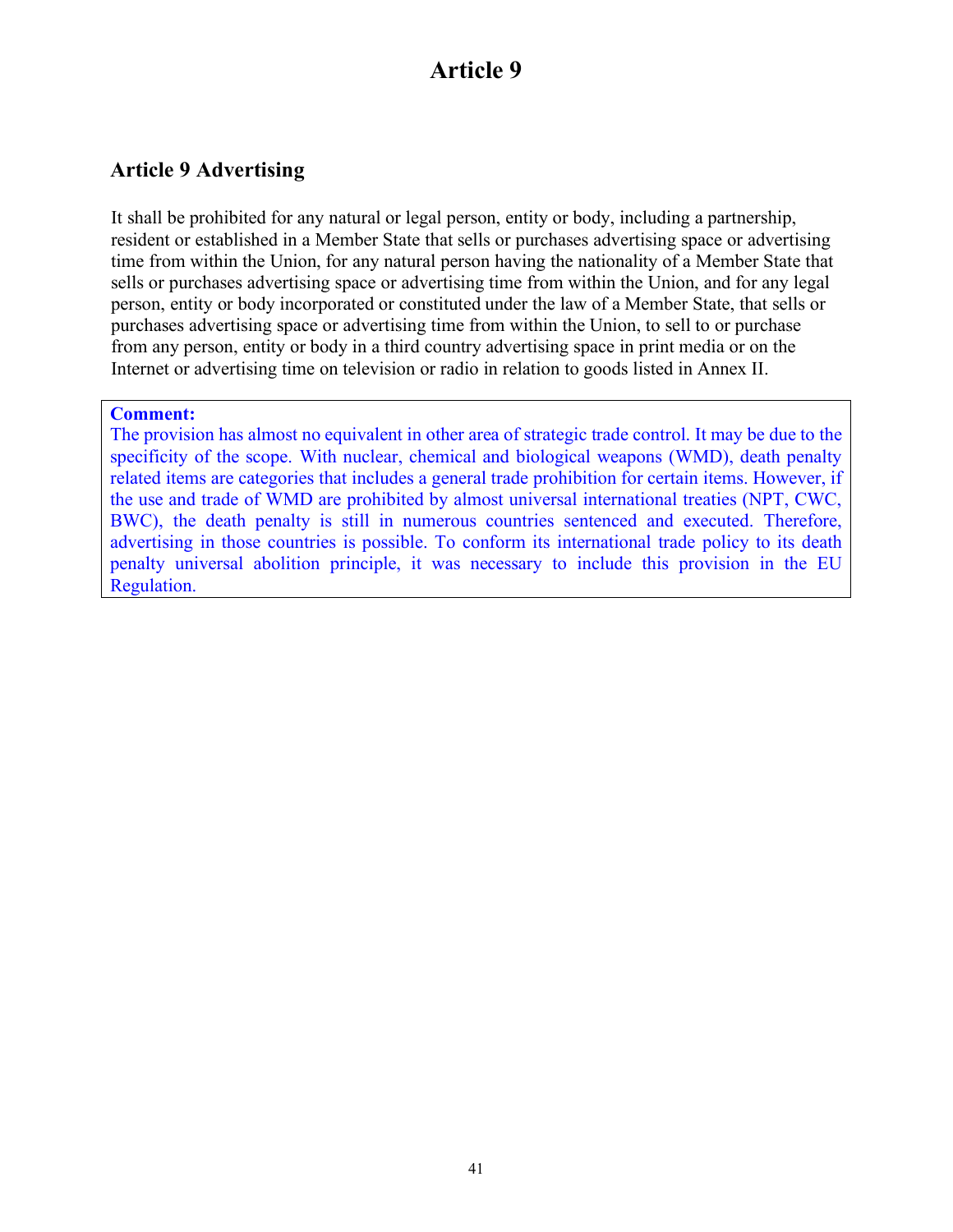### **Article 10 National measures**

1. Without prejudice to the applicable Union rules, including the prohibition of discrimination on grounds of nationality, Member States may adopt or maintain national measures restricting transportation, financial services, insurance or re-insurance, or general advertising or promotion in relation to goods listed in Annex II.

2. Member States shall notify the Commission of any measures adopted pursuant to paragraph 1, or amendments and repeals thereof, before they enter into force.

**Comment:**

The possibility to adopt national measures is not confined to one category of operations (export, import, …).

Existing measures have not yet been published by the EU.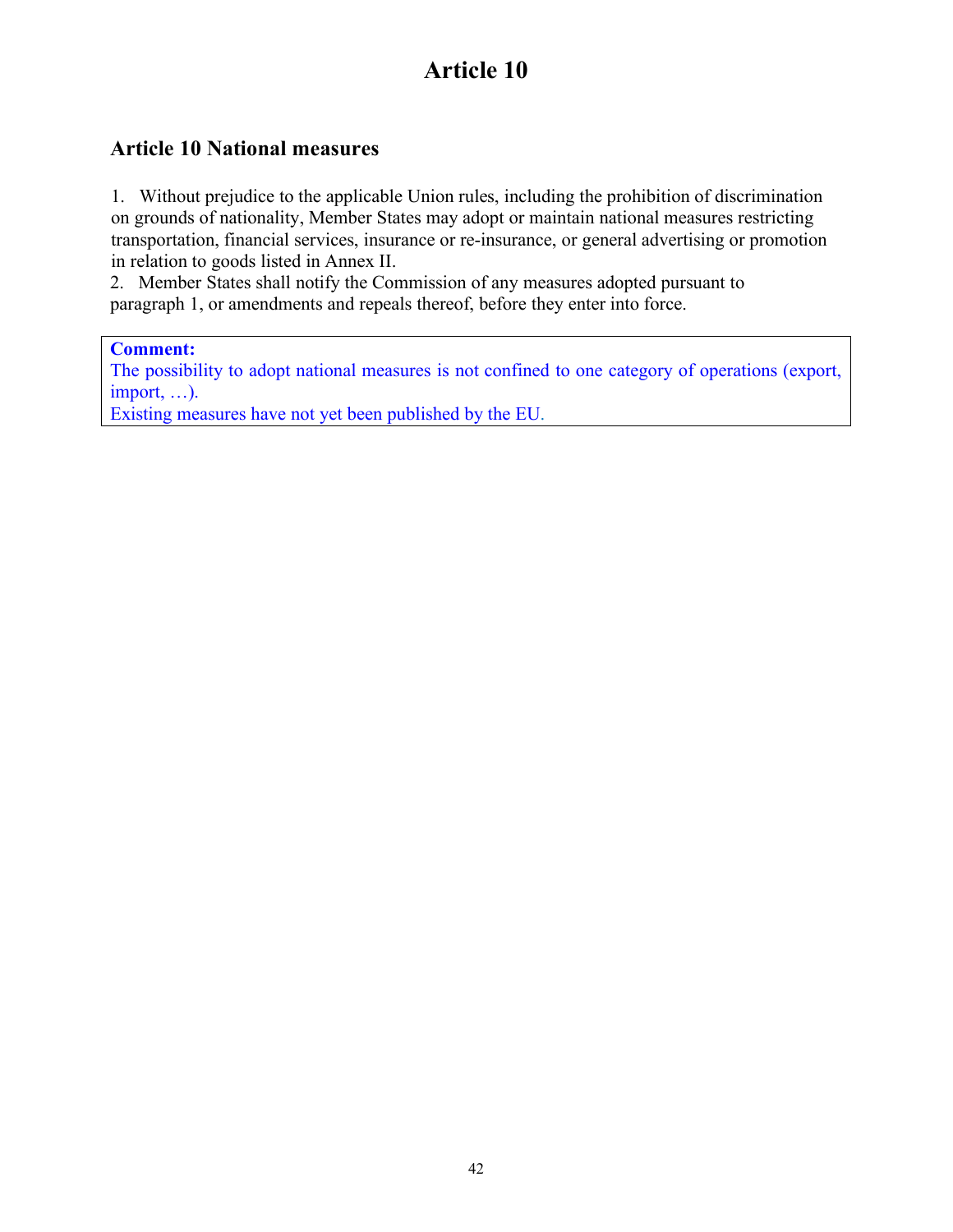### **CHAPTER III: Goods that could be used for the purpose of torture or other cruel, inhuman or degrading treatment or punishment**

| <b>Type of Control</b>    | <b>Content</b>                                                                                                                                                                                                                                                                                                                                                                                                                                                                                                   | <b>Reference</b>                           |
|---------------------------|------------------------------------------------------------------------------------------------------------------------------------------------------------------------------------------------------------------------------------------------------------------------------------------------------------------------------------------------------------------------------------------------------------------------------------------------------------------------------------------------------------------|--------------------------------------------|
| Export                    | Authorisation required for<br>Goods listed in Annex III<br>Goods listed in Annex IIIa (could be used for<br>the purpose of capital punishment and have<br>been approved or actually used for capital<br>punishment by one or more third countries<br>that have not abolished capital punishment)                                                                                                                                                                                                                 | Regulation<br><b>Article 11, 16</b>        |
| Export<br><b>EUGEA</b>    | Union General Export Authorisation available for<br>goods listed in Annex V.                                                                                                                                                                                                                                                                                                                                                                                                                                     | Regulation<br>article 20                   |
| <b>Import Prohibition</b> | Goods listed in Annex II.<br>Acceptance of technical assistance related to goods<br>listed in Annex II.<br>Derogation if demonstrated that the goods will be<br>used for the exclusive purpose of public display in a<br>museum in view of their historic significance.                                                                                                                                                                                                                                          | <b>Regulation</b><br><b>Article 4</b>      |
| Transit                   | Not submitted to authorisation for goods which only<br>pass through the customs territory of the Union,<br>namely those which are not assigned a customs<br>approved treatment or use other than the external<br>transit procedure under Article 226 of Regulation<br>(EU) No 952/2013, including storage of non-Union<br>goods in a free zone<br>Exception for Annex IV and if transiter knows that<br>any part of a shipment of such goods is intended to<br>be used for capital punishment in a third country | Regulation<br>Article 3, 16,<br>18         |
| <b>Brokering Services</b> | Brokering services related to goods listed in Annex<br>III and IV, irrespective of the origin of such goods.                                                                                                                                                                                                                                                                                                                                                                                                     | <b>Regulation</b><br><b>Article 15, 19</b> |
| Technical<br>assistance   | Technical assistance related to goods listed in Annex<br>III and IV, irrespective of the origin of such goods                                                                                                                                                                                                                                                                                                                                                                                                    | Regulation<br><b>Article 15, 19</b>        |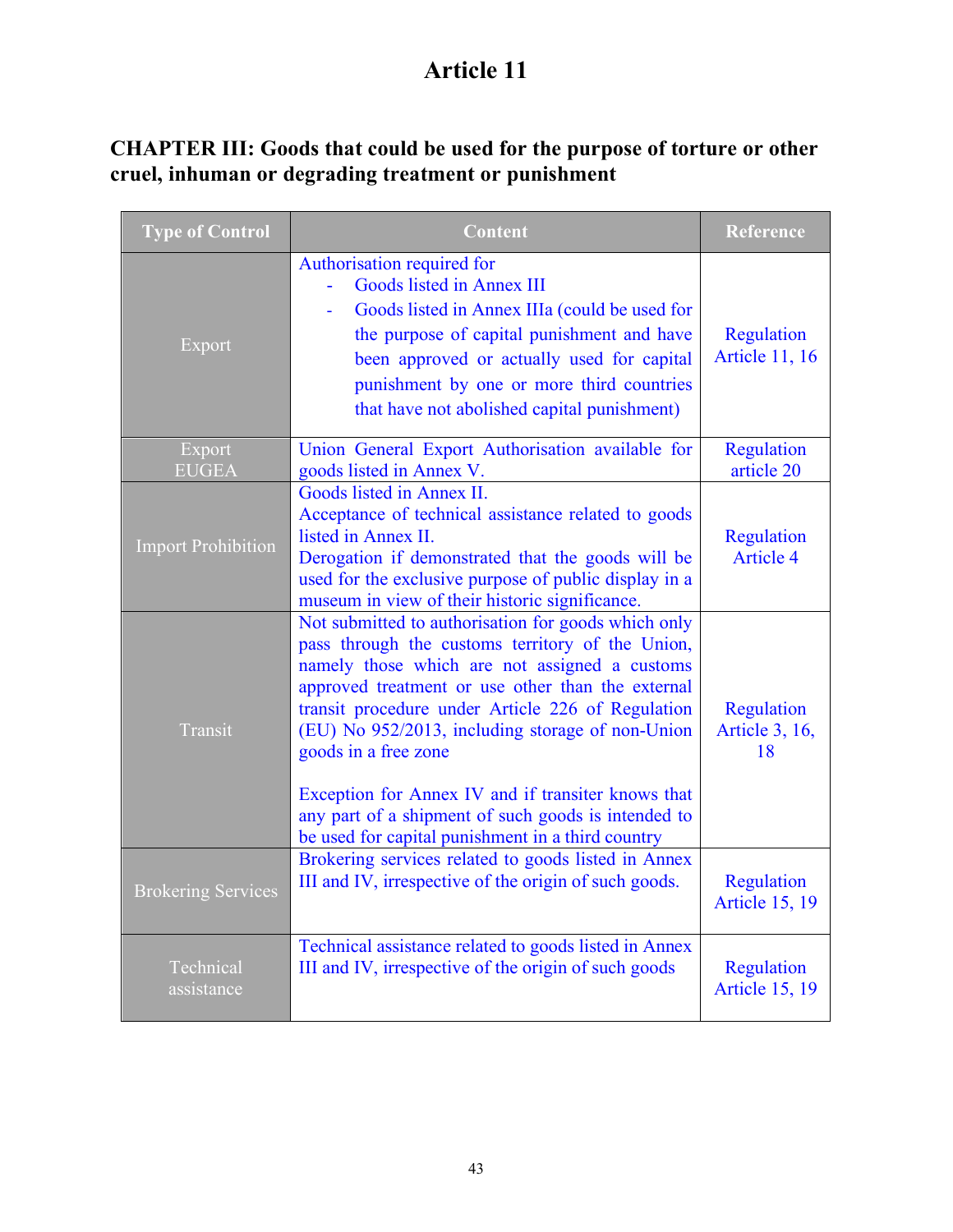**Article 11**

| Export            |                                                                                                                                                                                                                                                        | Regulation<br>Article 16          |
|-------------------|--------------------------------------------------------------------------------------------------------------------------------------------------------------------------------------------------------------------------------------------------------|-----------------------------------|
| National measures | Member State may adopt or maintain a authorisation<br>on the export of handcuffs which have an overall<br>dimension including chains, measured from the outer<br>edge of one cuff to the outer edge of the other cuff,<br>exceeding 240 mm when locked | Regulation<br>Article 14.2        |
| National measures | Member State may adopt or maintain a prohibition<br>on the export and import of leg irons, gang chains and<br>portable electric shock devices                                                                                                          | <b>Regulation</b><br>Article 14.1 |

### **Article 11 Export authorisation requirement**

1. For any export of goods listed in Annex III, an authorisation shall be required, irrespective of the origin of such goods. However, no authorisation shall be required for goods which only pass through the customs territory of the Union, namely those which are not assigned a customs approved treatment or use other than the external transit procedure under Article 226 of Regulation (EU) No 952/2013, including storage of non-Union goods in a free zone.

Annex III shall only comprise the following goods that could be used for the purpose of torture or other cruel, inhuman or degrading treatment or punishment:

- (a) goods which are primarily used for law enforcement purposes; and
- (b) goods which, taking into account their design and technical features, present a material risk of use for torture or other cruel, inhuman or degrading treatment or punishment.

Annex III shall not include:

- (a) firearms controlled by Regulation (EU) No 258/2012;
- (b)dual-use items controlled by Regulation (EC) No 428/2009;
- (c)goods controlled in accordance with Common Position 2008/944/CFSP.

#### **Comment:**

Categories of items that could be included in Annex III have been precisely detailed compared to the previous version of the Regulation. It could be an indirect consequence of the empower of the Commission to amend the list of goods detailed in Annex III (see article 24). Council and Parliament intend to strictly circumvent the action of the Commission to goods which are primarily used for law enforcement purposes and goods which, taking into account their design and technical features, present a material risk of use for torture or other cruel, inhuman or degrading treatment or punishment.

2. Paragraph 1 shall not apply to exports to those territories of Member States which are both listed in Annex VI and are not part of the customs territory of the Union, provided that the goods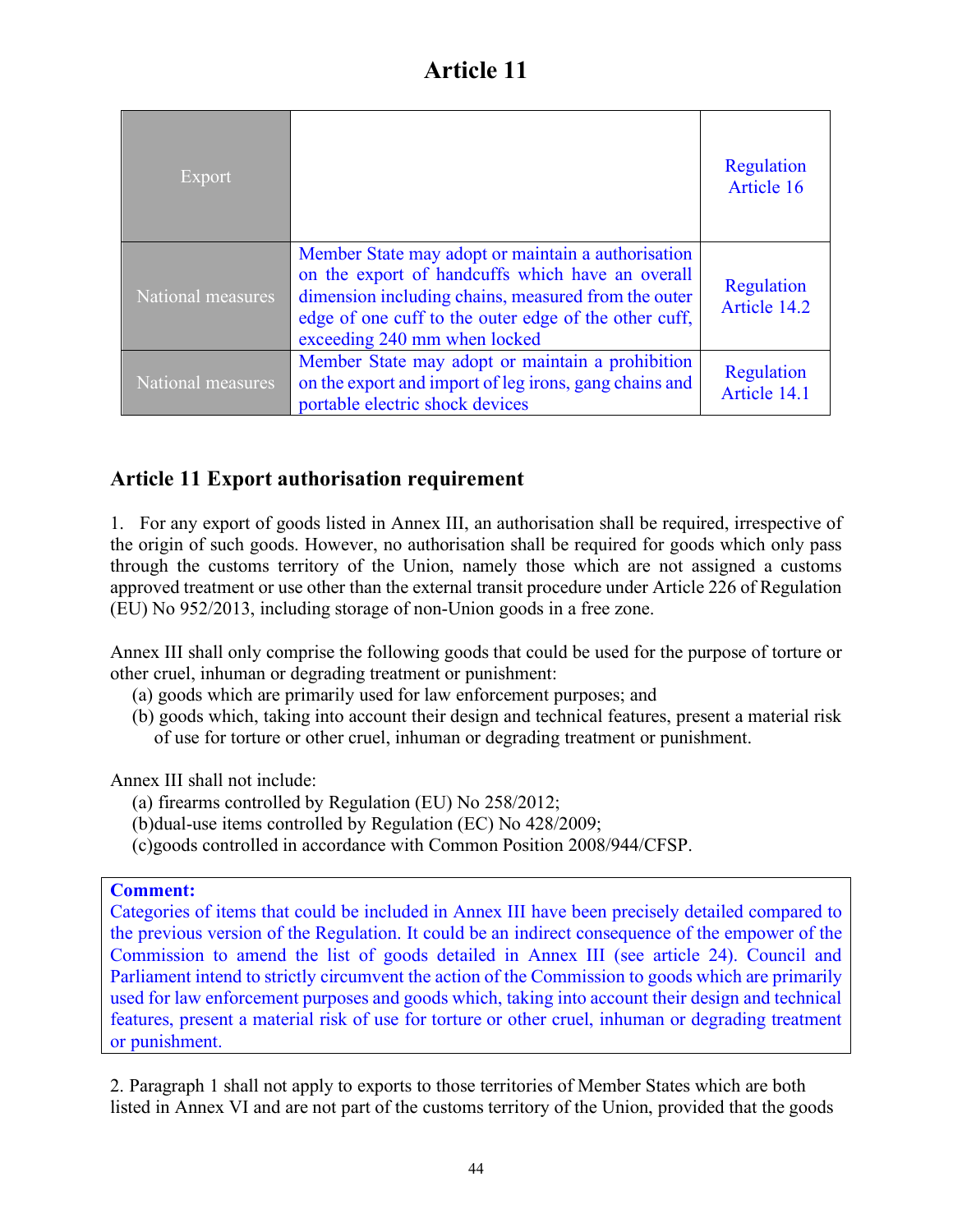are used by an authority in charge of law enforcement in both the country or territory of destination and the metropolitan part of the Member State to which that territory belongs. Customs or other relevant authorities shall have the right to verify whether this condition is met and may decide that, pending such verification, the export shall not take place.

#### **Comment**:

- Territories listed in Annex VI are following:
- **Denmark**: Greenland;
- **France**: New Caledonia and dependencies, French Polynesia, French Southern and Antarctic Territories, Wallis and Futuna Islands, St Pierre and Miquelon;
- **Germany**: Büsingen.

3. Paragraph 1 shall not apply to exports to third countries, provided that the goods are used by military or civil personnel of a Member State, if such personnel is taking part in an EU or UN peace keeping or crisis management operation in the third country concerned or in an operation based on agreements between Member States and third countries in the field of defence. Customs and other relevant authorities shall have the right to verify whether this condition is met. Pending such verification, the export shall not take place.

#### **Comment:**

For example, COUNCIL REGULATION (EC) No 765/2006 of 18 May 2006 concerning restrictive measures in respect of Belarus<sup>33</sup> (lastly amended by Council Decision (CFSP) 2020/214 of 17 February 202034) establishes a prohibition *to sell, supply, transfer or export, directly or indirectly, equipment which might be used for internal repression as listed in Annex III, whether or not originating in the Union, to any person, entity or body in Belarus or for use in Belarus;* (article 1a). However, this prohibition does not apply if competent authorities of Member States determine that such equipment is intended solely for humanitarian or protective use.

See article below:

Article 1a

1. It shall be prohibited:

 

(a) to sell, supply, transfer or export, directly or indirectly, equipment which might be used for internal repression as listed in Annex III, whether or not originating in the Union, to any person, entity or body in Belarus or for use in Belarus;

(b) to participate, knowingly and intentionally, in activities the object or effect of which is to circumvent the prohibitions referred to in point (a).

<sup>&</sup>lt;sup>33</sup> COUNCIL REGULATION (EC) No 765/2006 of 18 May 2006 concerning restrictive measures in respect of Belarus, OJ L 134 20.5.2006, p. 1, available at: https://eur-lex.europa.eu/legalcontent/EN/TXT/HTML/?uri=CELEX:02006R0765-20190709&from=EN.

<sup>&</sup>lt;sup>34</sup> Council Decision (CFSP) 2020/214 of 17 February 2020 extends the application of Council regulation (EC) No 765/2006 until 28 February 2021.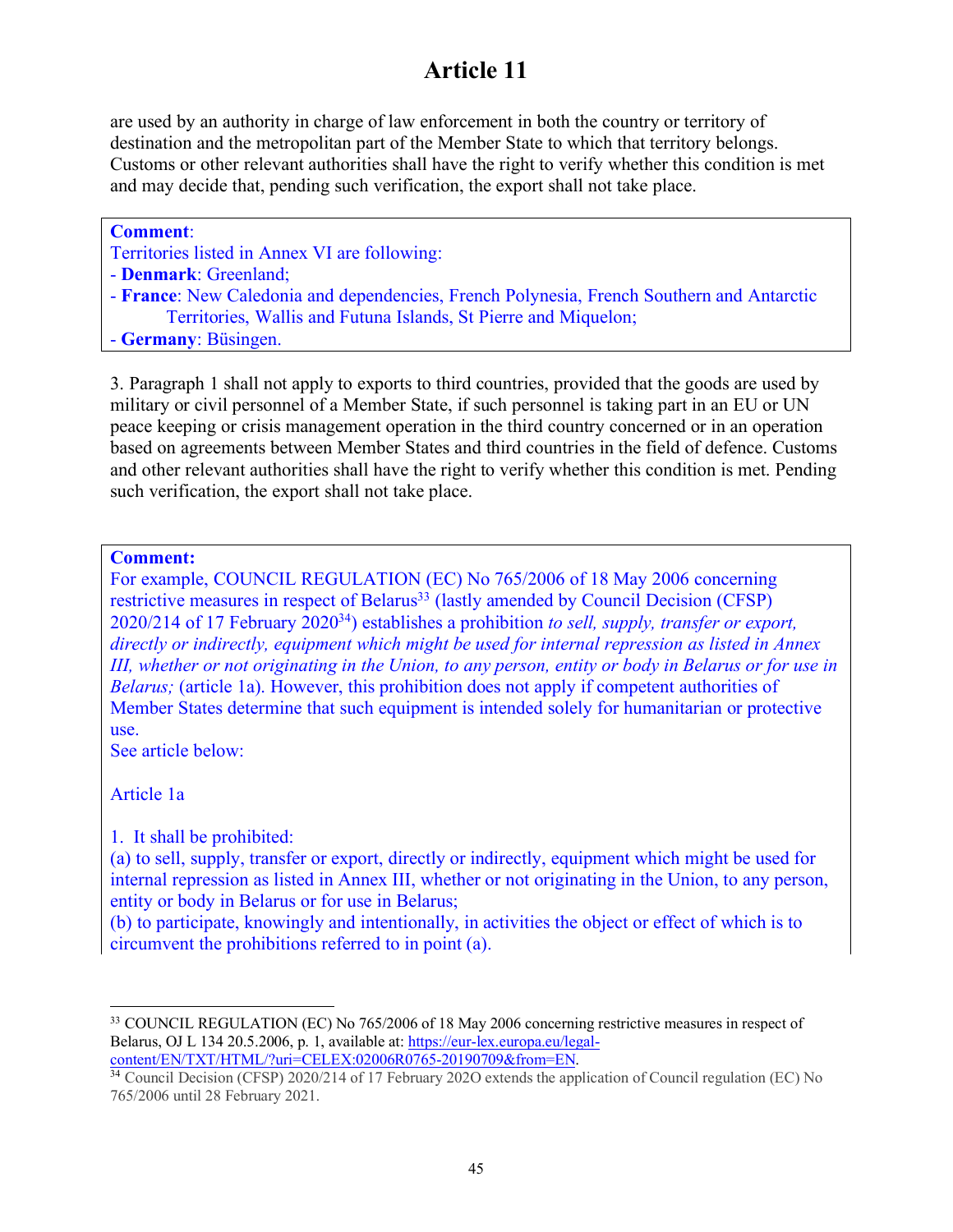2. Paragraph 1 shall not apply to protective clothing, including flak jackets and helmets, temporarily exported to Belarus by United Nations (UN) personnel, personnel of the Union or its Member States, representatives of the media or humanitarian and development workers and associated persons exclusively for their personal use.

3. By way of derogation from paragraph 1, the competent authorities in the Member States as listed in Annex II may authorise the sale, supply, transfer or export of equipment which might be used for internal repression, under such conditions as they deem appropriate, if they determine that such equipment is intended solely for humanitarian or protective use.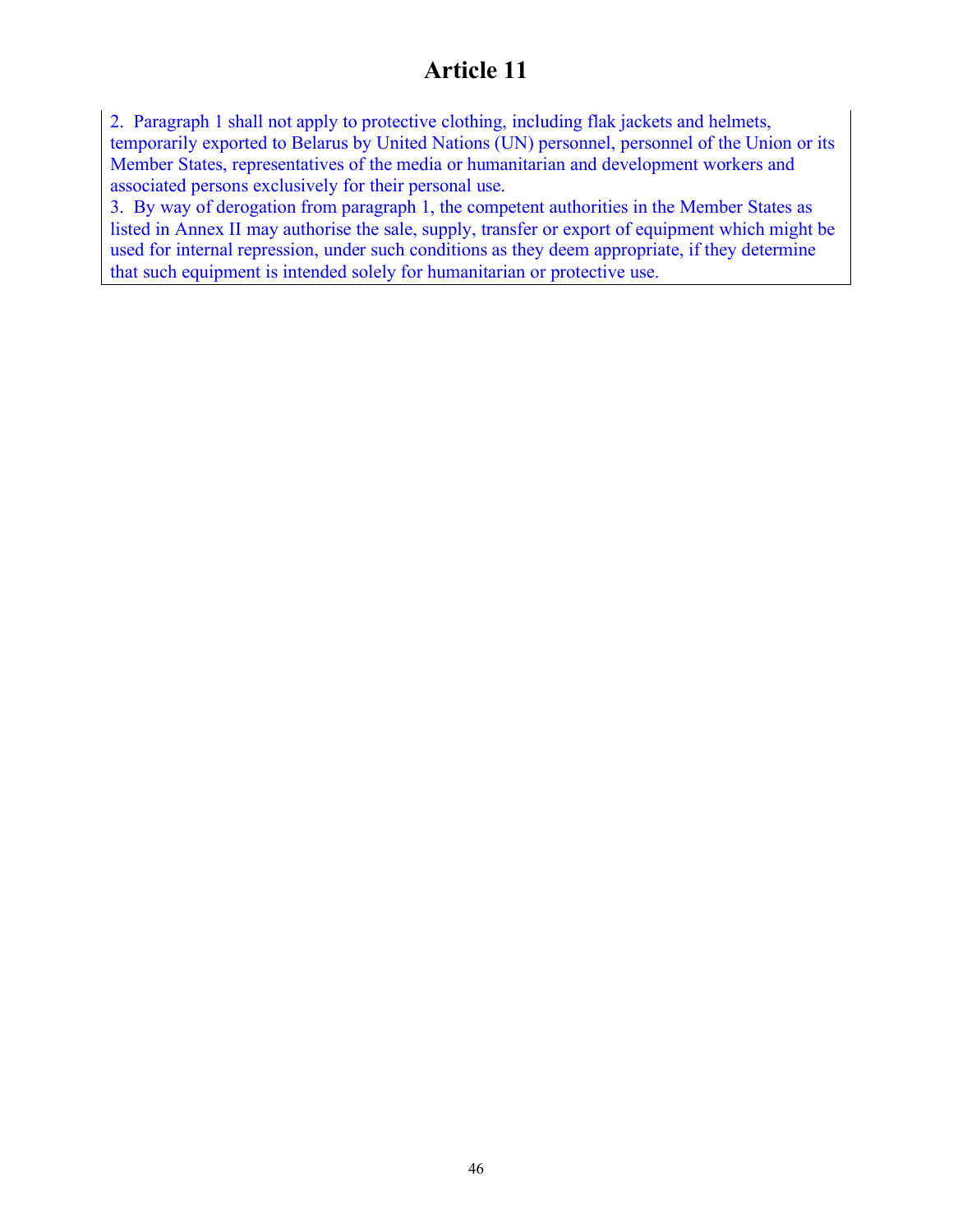### **Article 12 Criteria for granting export authorisations**

1. Decisions on applications for authorisations in respect of the export of goods listed in Annex III shall be taken by the competent authorities, taking into account all relevant considerations, including in particular whether an application in respect of an essentially identical export has been dismissed by another Member State in the preceding three years and considerations about intended end-use and the risk of diversion.

#### **Comment:**

The term "**essentially identical**" is defined by Article 13(5) of the Dual-Use Regulation. For this Regulation an essentially identical transaction means a transaction of an item with essentially identical parameters or technical characteristics to the same end-user or consignee.

2. The competent authority shall not grant any authorisation when there are reasonable grounds to believe that goods listed in Annex III might be used for torture or other cruel, inhuman or degrading treatment or punishment, including judicial corporal punishment, by a law enforcement authority or any natural or legal person in a third country.

#### **Comment:**

The Commission has drafted a proposal for Guidance for application of articles 11 and 12 regarding the export of certain medicinal products<sup>35</sup>. It aims at helping Member States' authorities to *decide on an application for export authorisation for listed barbiturates, taking into account that certain countries and territories represent a higher risk of use for capital punishment than other countries and territories, and that normal medical use of these products does not amount to torture or cruel, inhuman or degrading treatment.* The document is not legally binding for Member States' authorities.

It classified end-use countries into three groups ("low", "medium" and "high risk" countries) and established a set of different conditions/criteria to authorise or not the export.

**High risk countries** are countries *that retains capital punishment in law as a criminal sanction and which is known to allow or use lethal injections as a method of execution*. For this group the authorisation should be denied *unless it is satisfied that adequate measures have been taken to avoid diversion to law enforcement authorities and use for capital punishment of the medicinal products.*

**Low risk countries** are countries that *have abolished capital punishment in law (de jure) for all crimes*. The export authorisation may be granted after *assessing the risk that the medicinal products would be transferred or supplied to a country or territory that presents a high or medium risk of use for capital punishment.*

**Medium risk countries** are countries that have *not abolished capital punishment in law for all crimes but which is not known to allow or use lethal injection as a method of execution.* The export authorisation may be granted after assessing *the risk that the medicinal products would be used for capital punishment in the country or territory of destination and the risk that they would be* 

 

<sup>35</sup>Commission Staff working document SEC(2011) 1624 final (20 December 2011).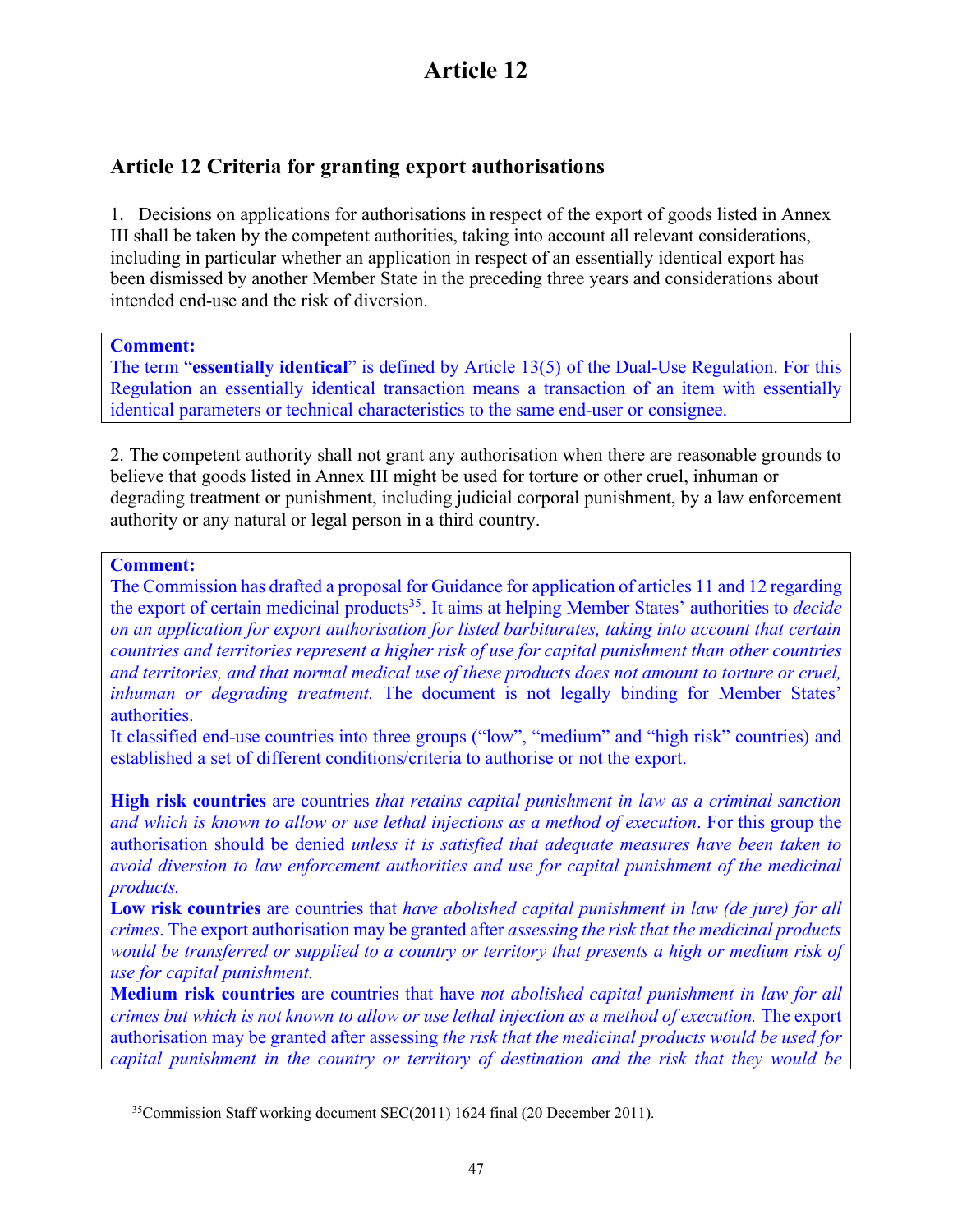*transferred or supplied to a law enforcement authority in another country or territory that presents a medium or high risk of use for capital punishment.*

The competent authority shall take into account:

(a) Available international court judgements,

(b) Findings of the competent bodies of the UN, the Council of Europe and the EU, and reports of the Council of Europe's European Committee for the Prevention of Torture and Inhuman or Degrading Treatment and Punishment and of the UN Special Rapporteur on Torture and other cruel, inhuman or degrading treatment or punishment.

Other relevant information, including available national court judgements, reports or other information prepared by civil society organisations and information on restrictions on exports of goods listed in Annexes II and III applied by the country of destination, may be taken into account.

### **Complementary information:**

**Competent UN Bodies** involved in the elaboration of human rights policies can be classified according to the document that constitutes a legal base of creation thereof. These bodies benefit from a secretariat support of the Human Rights Council and Treaties Division of the Office of the High Commissioner for Human Rights.

Charter-based bodies created under the provisions of UN Charter include:

- UN Human Rights Council;
- Universal Periodic Review;

 

- Commission on Human Rights (replaced by the Human Rights Council);
- Special Procedures of the Human Rights Council.

Treaty-based bodies created under the international human rights treaties are represented by:

- Human Rights Committee (CCPR);
- Committee on Economic, Social and Cultural Rights (CESCR);
- Committee on the Elimination of Racial Discrimination (CERD);
- Committee on the Elimination of Discrimination against Women (CEDAW);
- Committee Against Torture (CAT) &Optional Protocol to the Convention against Torture (OPCAT) - Subcommittee on Prevention of Torture ;
- Committee on the Rights of the Child (CRC);
- Committee on Migrant Workers (CMW);
- Committee on the Rights of Persons with Disabilities (CRPD).

The **European Committee for the Prevention of Torture and Inhuman or Degrading Treatment and Punishment** (CPT) was established by the Article 1 of the European Convention for the Prevention of Torture and Inhuman or Degrading Treatment or Punishment<sup>36</sup>. It constitutes one of the main instruments of the Council of Europe, which seeks to guarantee the respect for and observance of human rights and the prevention of violations.

<sup>&</sup>lt;sup>36</sup> European Convention for the Prevention of Torture and Inhuman or Degrading Treatment or Punishment is available at: http://www.cpt.coe.int/en/documents/ecpt.htm.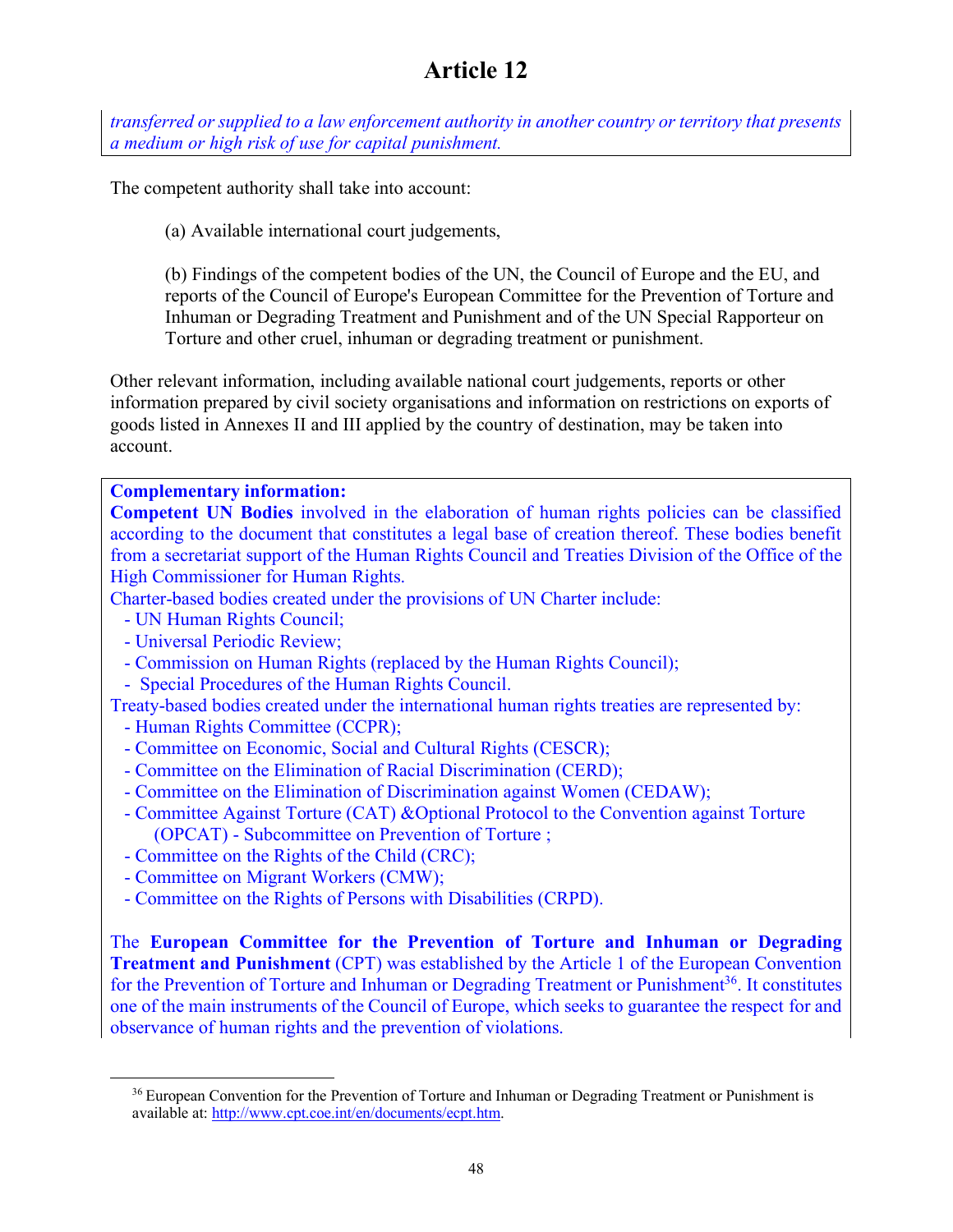Experts in various fields are the members of the CPT. They precede though visits of places of detention to which they have, in principle, an unlimited access. One of the main achievements of CPT activities is the elaboration of set of standards relating to the treatment of persons deprived of their liberty. In addition, every year the CPT publishes an Annual General Report on its activities, those reports are available at: https://www.coe.int/en/web/cpt/annual-reports.

The **UN Special Rapporteur on Torture and other cruel, inhuman or degrading treatment or punishment** is an expert with a 3-year mandate, appointed by the United Nations Commission on Human Rights. The mandate of a Rapporteur includes following activities:

 - transmitting appeals to States concerning persons suspected of being at risk of torture and communications on past cases of torture;

- undertaking country visits; and

 - submitting annual reports on activities to the Human Rights Council and the General Assembly.

These reports are available at: http://ap.ohchr.org/documents/dpage\_e.aspx?m=103.

#### **Comment**:

Some Member States have extended the application of the criteria established by the Council Common Position 2008/944/CFSP of 8 December 200837 defining common rules governing control of exports of military technology and equipment to the trade of goods listed in Annex III.

3. The rules laid down in the second and third subparagraphs shall apply to the verification of the intended end-use and the risk of diversion.

If the manufacturer of goods listed in point 3.2 or 3.3 of Annex III requests an authorisation for exporting such goods to a distributor, the competent authority shall make an assessment of the contractual arrangements made by the manufacturer and the distributor and of the measures that they are taking to ensure that these goods and, if applicable, the products in which they will be incorporated will not be used for torture or other cruel, inhuman or degrading treatment or punishment.

If an authorisation is requested for exporting goods listed in point 3.2 or 3.3 of Annex III to an end-user, the competent authority may, when assessing the risk of diversion, take into account the contractual arrangements that apply and the end-use statement signed by the end-user, if such a statement is provided. If no end-use statement is provided, it shall be up to the exporter to demonstrate who will be the end-user and what use will be made of the goods. If the exporter fails to provide sufficient information on the end-user and the end-use, the competent authority shall be deemed to have reasonable grounds to believe that the goods might be used for torture or other cruel, inhuman or degrading treatment or punishment.

 37OJ L 335, 13.12.2008, p. 99.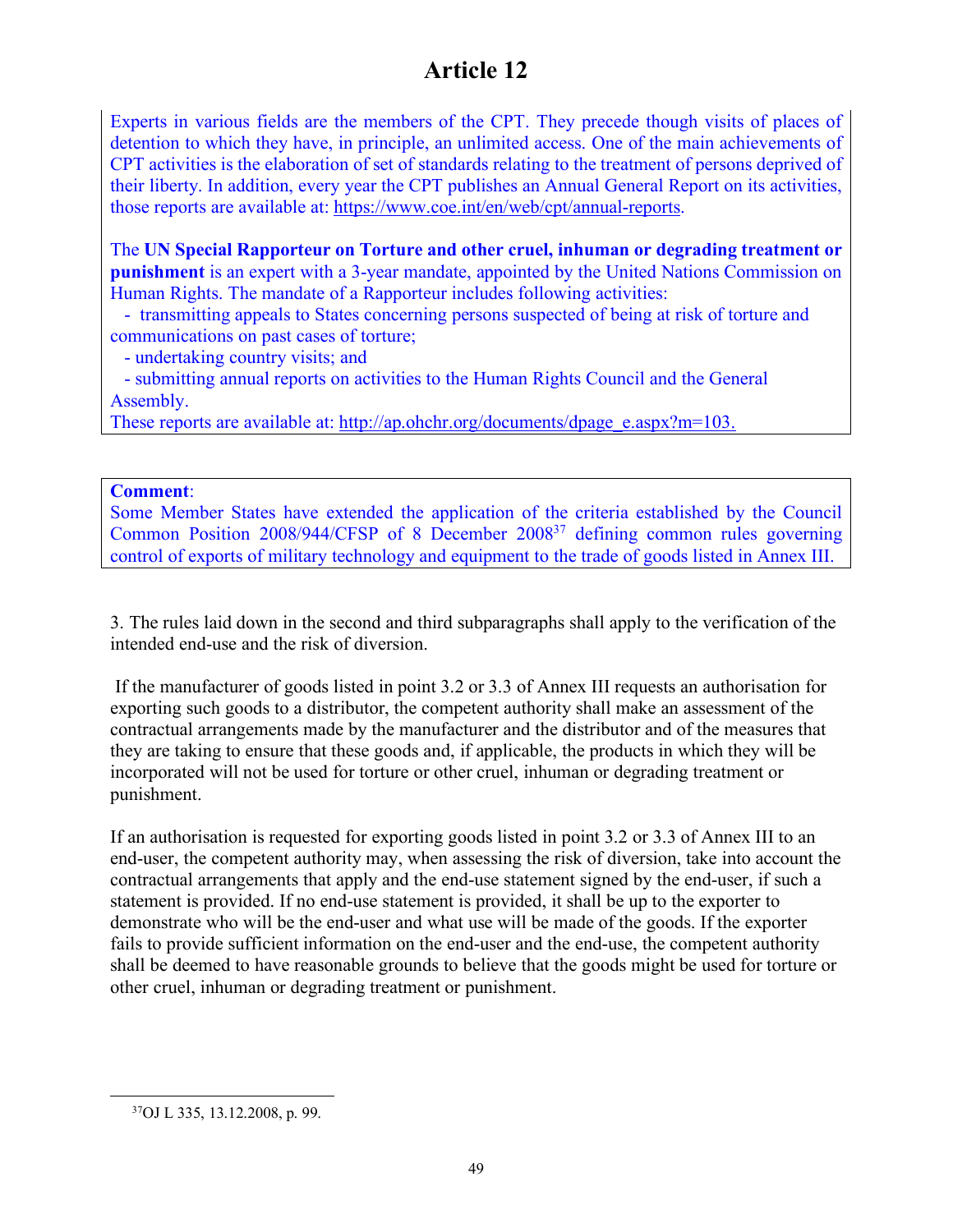#### **Comment**:

Products listed under 3.2 and 3.3 of Annex III are the two mains medicinal that are used to execute death penalty:

3.2. Pelargonic acid vanillylamide (PAVA) (CAS RN 2444-46-4) (CN code ex2924 29 98) ; 3.3. Oleoresin capsicum (OC) (CAS RN 8023-77-6) (CN code ex 3301 90 30).

4. In addition to the criteria set out in paragraph 1, when assessing an application for a global authorisation, the competent authority shall take into consideration the application by the exporter of proportionate and adequate means and procedures to ensure compliance with the provisions and objectives of this Regulation and with the terms and conditions of the authorisation.

#### **Comment**:

The objective of this paragraph is to encourage Member States to require from exporters an implementation of an effective internal compliance programme (ICP) before granting a global authorisation.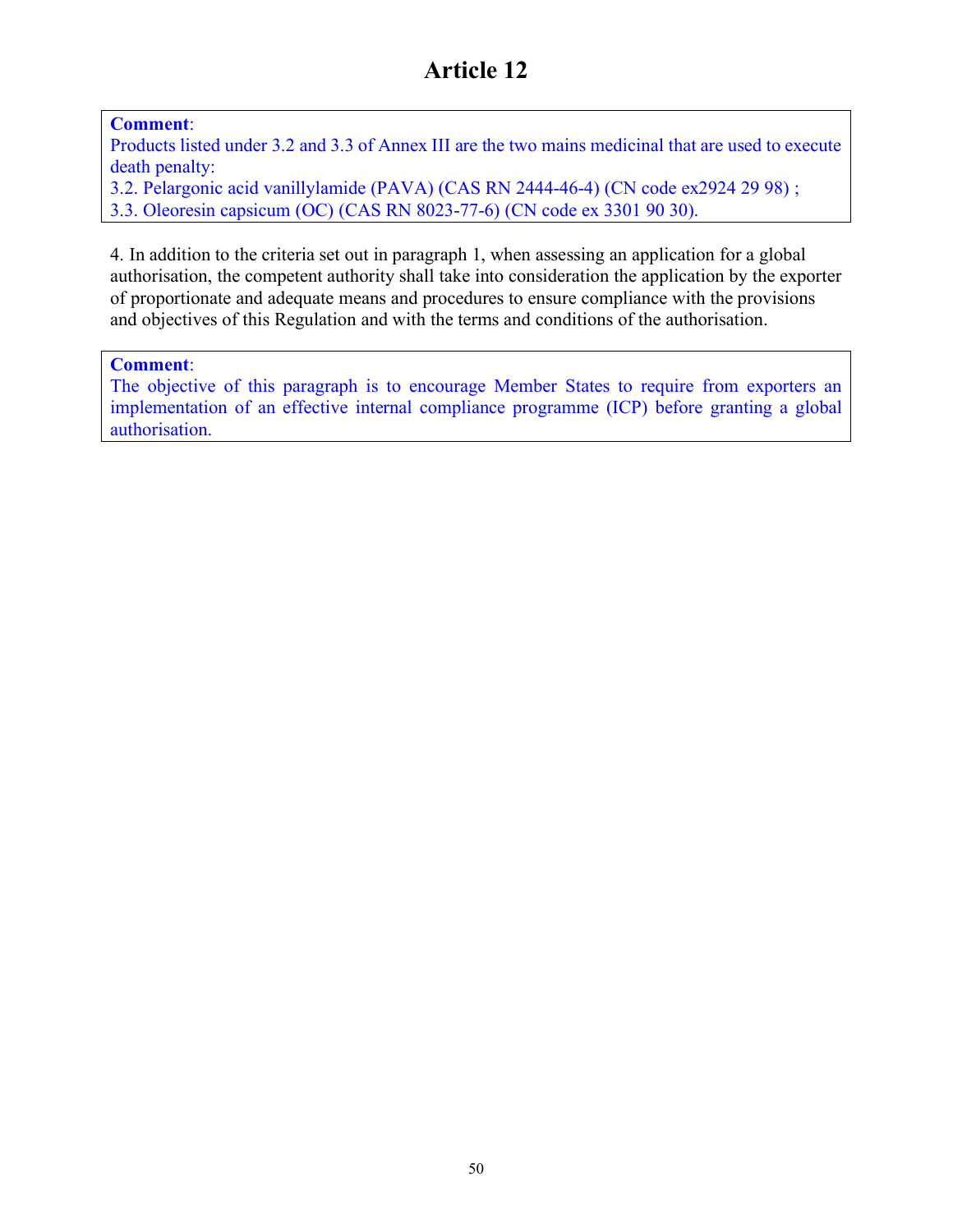### **Article 13 Prohibition of transit**

A natural or legal person, entity or body, including a partnership, whether resident or established in a Member State or not, shall be prohibited from executing the transit of goods listed in Annex III, if he, she or it knows that any part of a shipment of such goods is intended to be used for torture or other cruel, inhuman or degrading treatment or punishment in a third country.

**Comment:** 

It shall be recalled that this article refers to transit as defined in article 2: *a transport within the customs territory of the Union of non-Union goods which pass through the customs territory of the Union with a destination outside the customs territory of the Union*.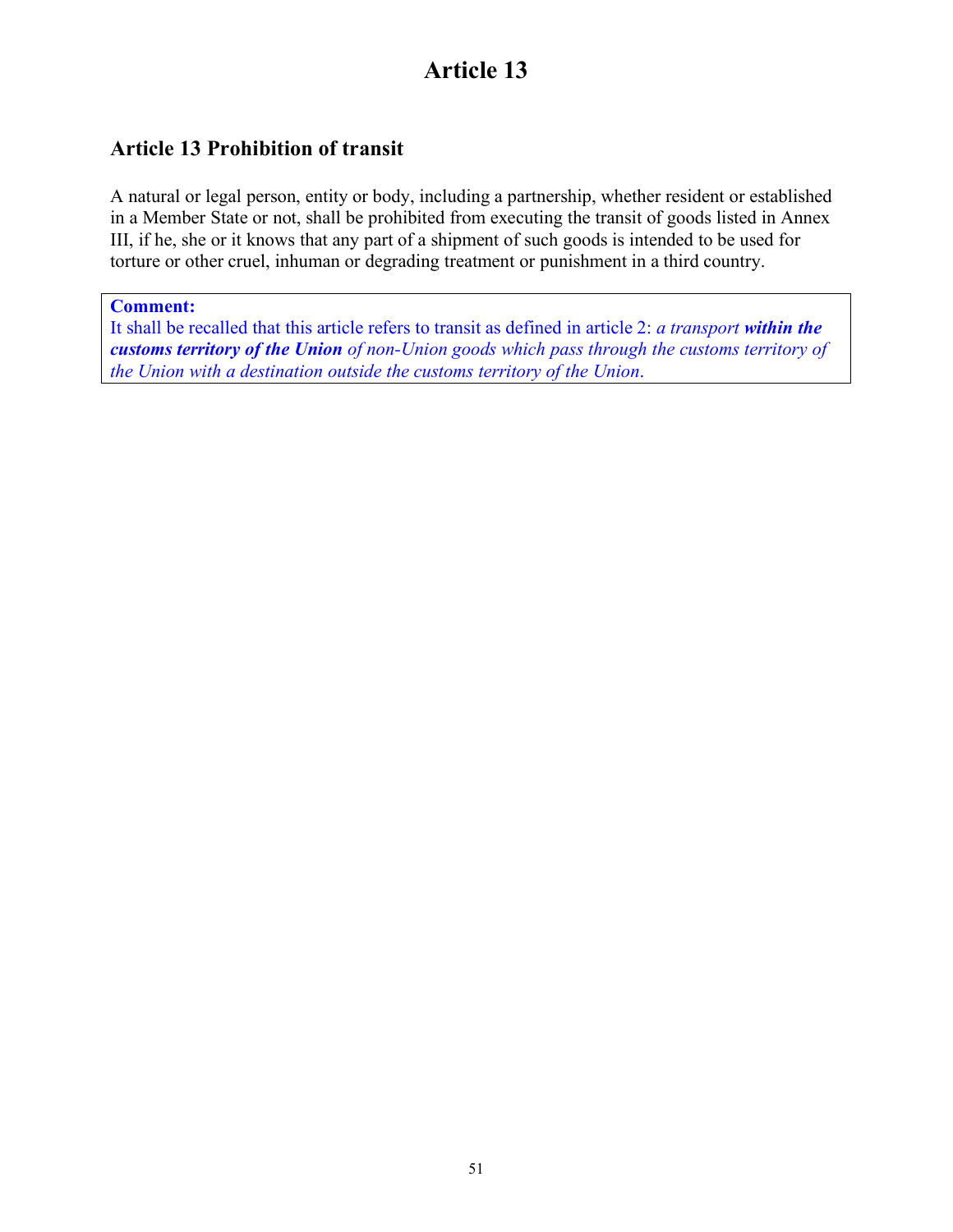### **Article 14 National measures**

1. Notwithstanding the provisions in Articles 5 and 6, a Member State may adopt or maintain a prohibition on the export and import of leg irons, gang chains and portable electric shock devices.

#### **Comment:**

Several Member States have decided to implement this disposition in their national legislations, thereby prohibiting, fully or partly, the export and import of leg-irons, gang-chains and portable electric shock devices other than electric shock belts. With amendments of Annex II and III adopted by the Commission implementing Regulation in December 2011 some of those items have been included and are presently controlled by the 27 Member States.

It should be noted that the European Committee for the Prevention of Torture and Inhuman or Degrading Treatment or Punishment (CPT) has also examined an issue of use of electrical discharge weapons (EDW) by the police law enforcement official and the presence of such devices in the places of detention<sup>38</sup>.

According to the CPT, the EDW varies from electric shock batons to other handheld weapons "requiring direct contact with the person who is the intended target to weapons capable of delivering dart-like projectiles which administer an electric shock to a person located at some distance"39. Even if the CPT agrees that the EDW could be useful for giving a more graduated response to dangerous situations, as well as for reducing recourse to firearms, these devices might also cause pain and be used in an abusive fashion.

Therefore, the use of electric discharge weapons should be "subject to the principles of **necessity**, **subsidiarity**, **proportionality**, **advance warning** (where feasible) and **precaution**"40 and should be limited to situations "where there is a **real and immediate threat to life** or **risk of serious**   $injury$ <sup>241</sup>.

However, the CPT comes out clearly against:

 - the issuing of EDW to services responsible for deportation operations vis-à-vis immigration detainees;

 - the use of electric discharge weapons in prison/closed psychiatric settings, except very exceptional circumstances.

Where electrical discharge weapons are to be used when effecting arrests, their resort must be strictly circumscribed. Consequently, the Committee emphasizes that the services, which will have such weapons at their disposal, should have received detailed instructions and appropriate training. Moreover, the CPT considers that anyone against whom an EDW has been used should, in all cases, be seen by a doctor and, where necessary, taken to hospital $42$ .

 <sup>38</sup> See 20<sup>th</sup> General Report on the CPT's Activities (2009-2010), available at: http://www.cpt.coe.int/en/docsannual.htm.

<sup>&</sup>lt;sup>39</sup> See point 65 of the 20<sup>th</sup> General Report on the CPT's Activities (2009-2010).<br><sup>40</sup> See point 69 of the 20<sup>th</sup> General Report on the CPT's Activities (2009-2010).<br><sup>41</sup> See point 70 of the 20<sup>th</sup> General Report on the

<sup>&</sup>lt;sup>41</sup> See point 70 of the 20<sup>th</sup> General Report on the CPT's Activities (2009-2010).<br><sup>42</sup> See point 81 of the 20<sup>th</sup> General Report on the CPT's Activities (2009-2010).

See point 81 of the  $20<sup>th</sup>$  General Report on the CPT's Activities (2009-2010).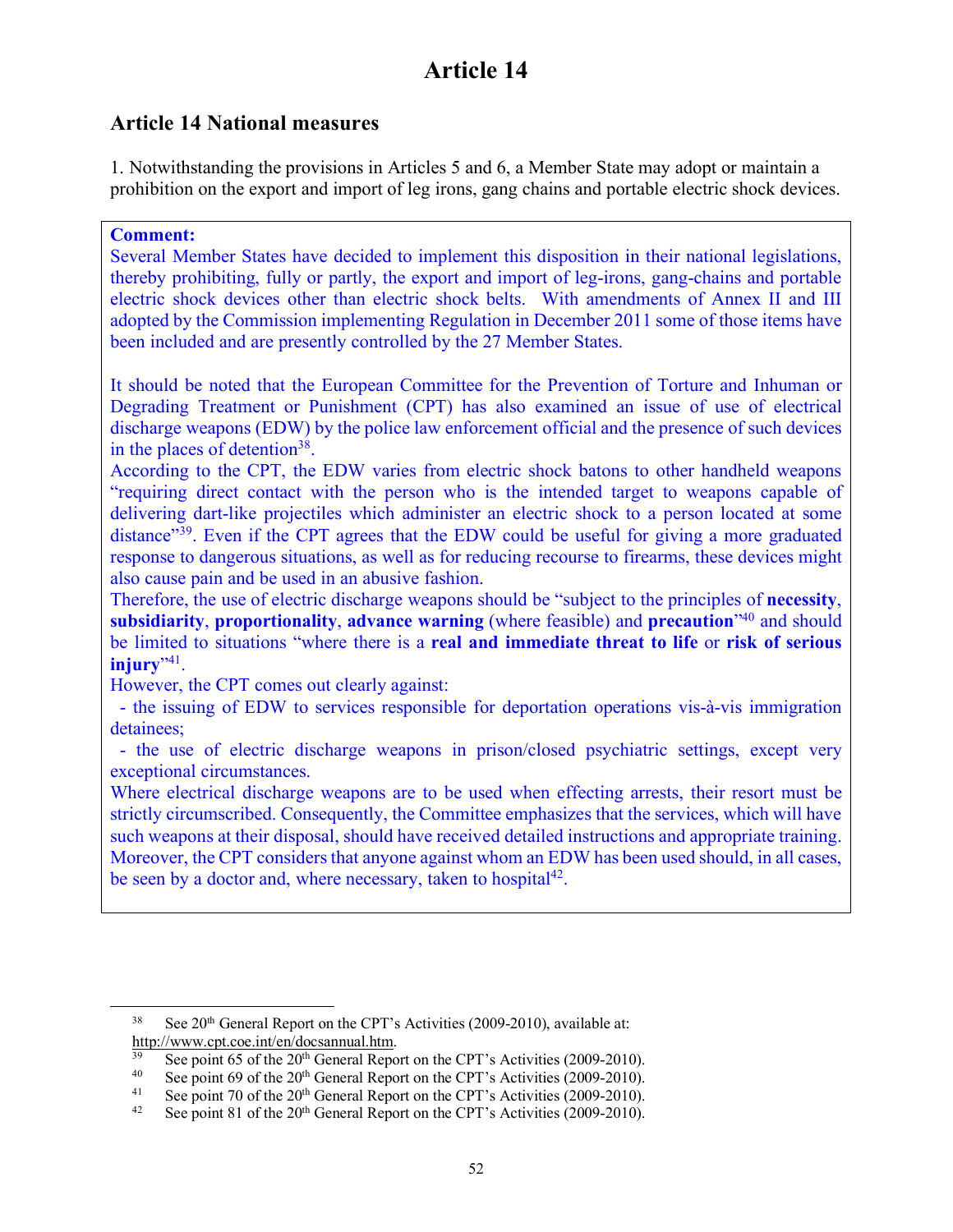| <b>Countries</b> | Prohibition on the export and/or import of leg iron, gang<br>chains and portable electric shock devices<br>$\overline{Art. 14}$                                                                                                                                                                                                                                                                                                                                                                                                                                                         |
|------------------|-----------------------------------------------------------------------------------------------------------------------------------------------------------------------------------------------------------------------------------------------------------------------------------------------------------------------------------------------------------------------------------------------------------------------------------------------------------------------------------------------------------------------------------------------------------------------------------------|
| Austria          | N <sub>O</sub>                                                                                                                                                                                                                                                                                                                                                                                                                                                                                                                                                                          |
| Belgium          | <b>YES</b><br>The Flemish Arms Trade Law of 15 <sup>th</sup> June 2012 prohibits the<br>import of all portable electric shock devices which can make<br>persons defenceless or which can inflict pain, except for medical<br>or veterinary devices (exceptions apply to allow official use).<br>For the Walloon Region, according to the Arms Trade Decree of<br>$21st$ June 2012, the import, export and transit of any type of<br>portable electric shock devices, except for medical or veterinary<br>tools, that might disable persons or inflict pain upon them, is<br>prohibited. |
| Bulgaria         | N <sub>O</sub>                                                                                                                                                                                                                                                                                                                                                                                                                                                                                                                                                                          |
| Croatia          | N <sub>O</sub>                                                                                                                                                                                                                                                                                                                                                                                                                                                                                                                                                                          |
| Cyprus           | N <sub>O</sub>                                                                                                                                                                                                                                                                                                                                                                                                                                                                                                                                                                          |
| Denmark          | N <sub>O</sub>                                                                                                                                                                                                                                                                                                                                                                                                                                                                                                                                                                          |
| Estonia          | N <sub>O</sub><br>Under national Weapons Act, the domestic use of electric shock<br>weapons for civilian purposes is prohibited. The import and export<br>of leg irons, gang chains and portable electric shock devices is not<br>prohibited.                                                                                                                                                                                                                                                                                                                                           |
| France           | <b>YES</b><br>A prohibition has been maintained under the weapon control regime<br>for the import of electric shock devices.                                                                                                                                                                                                                                                                                                                                                                                                                                                            |
| Germany          | N <sub>O</sub>                                                                                                                                                                                                                                                                                                                                                                                                                                                                                                                                                                          |
| Greece           | <b>YES</b><br>A prohibition has been maintained for the export (and authorization<br>for the import) of handcuffs exceeding 24mm, portable electric<br>choc devises and portable equipment for the dissemination of                                                                                                                                                                                                                                                                                                                                                                     |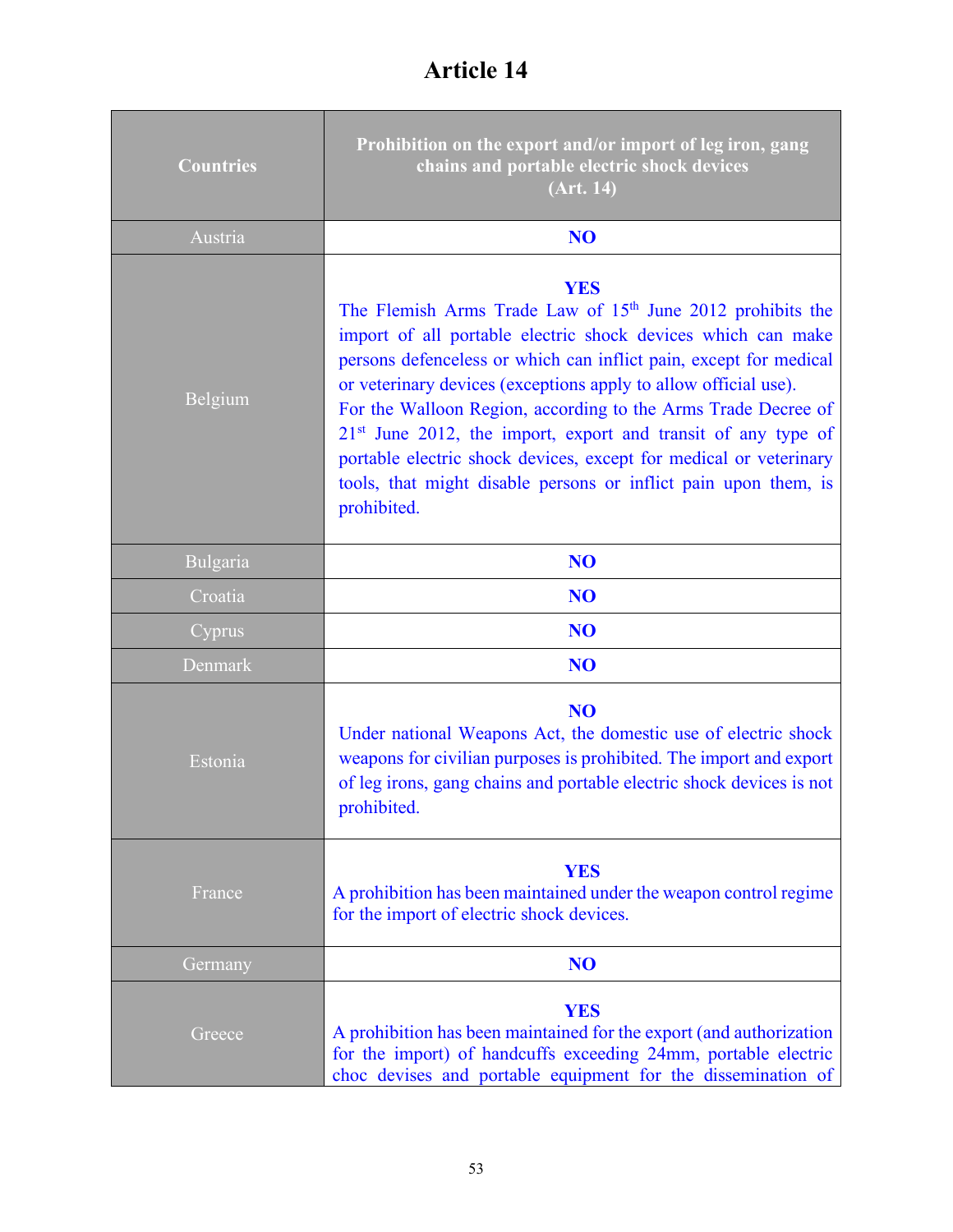|             | incapacitating chemical substances under National Law 2168/1993<br>for small arms.                                                                                                                                                                                                                                                                                                                                                                                                                                     |
|-------------|------------------------------------------------------------------------------------------------------------------------------------------------------------------------------------------------------------------------------------------------------------------------------------------------------------------------------------------------------------------------------------------------------------------------------------------------------------------------------------------------------------------------|
| Hungary     | N <sub>O</sub><br>Same licensing principles and criteria apply as in case of military<br>equipment (as it is listed in Government Decree No. 160/2011 in<br>ML Chapter 25) Foreign trade with these goods will only be<br>approved to law enforcement agencies and/or to penal institutions.                                                                                                                                                                                                                           |
| Ireland     | N <sub>O</sub>                                                                                                                                                                                                                                                                                                                                                                                                                                                                                                         |
| Italy       | N <sub>O</sub>                                                                                                                                                                                                                                                                                                                                                                                                                                                                                                         |
| Latvia      | N <sub>O</sub><br>Latvia currently has no prohibition on the export and/or import of<br>leg iron, gang chains portable electric shock devices in the national<br>legislation. There have been provisions on prohibition of the export<br>of handcuffs and leg-irons, which were adopted by decision of the<br>Control Committee of Strategic Goods of Latvia in 1996. However,<br>since adoption of the Law On the Circulation of Goods of Strategic<br>Significance in 19.07.2007, such provisions have been deleted. |
| Lithuania   | N <sub>O</sub>                                                                                                                                                                                                                                                                                                                                                                                                                                                                                                         |
| Luxembourg  | Not in the present legislation, but a new legislation is in process,<br>where Luxembourg has foreseen to adopt a prohibition of such<br>devices.                                                                                                                                                                                                                                                                                                                                                                       |
|             |                                                                                                                                                                                                                                                                                                                                                                                                                                                                                                                        |
| Netherlands | N <sub>O</sub>                                                                                                                                                                                                                                                                                                                                                                                                                                                                                                         |
| Poland      | NO                                                                                                                                                                                                                                                                                                                                                                                                                                                                                                                     |
| Portugal    | NO                                                                                                                                                                                                                                                                                                                                                                                                                                                                                                                     |
| Slovakia    | <b>YES</b><br>The export or import of leg irons, gang chains, and portable electric<br>shock devices is only allowed with permission from the Slovak<br>Republic in the form of a license from the Ministry of Economy of<br>the Slovak Republic.                                                                                                                                                                                                                                                                      |
| Slovenia    | NO                                                                                                                                                                                                                                                                                                                                                                                                                                                                                                                     |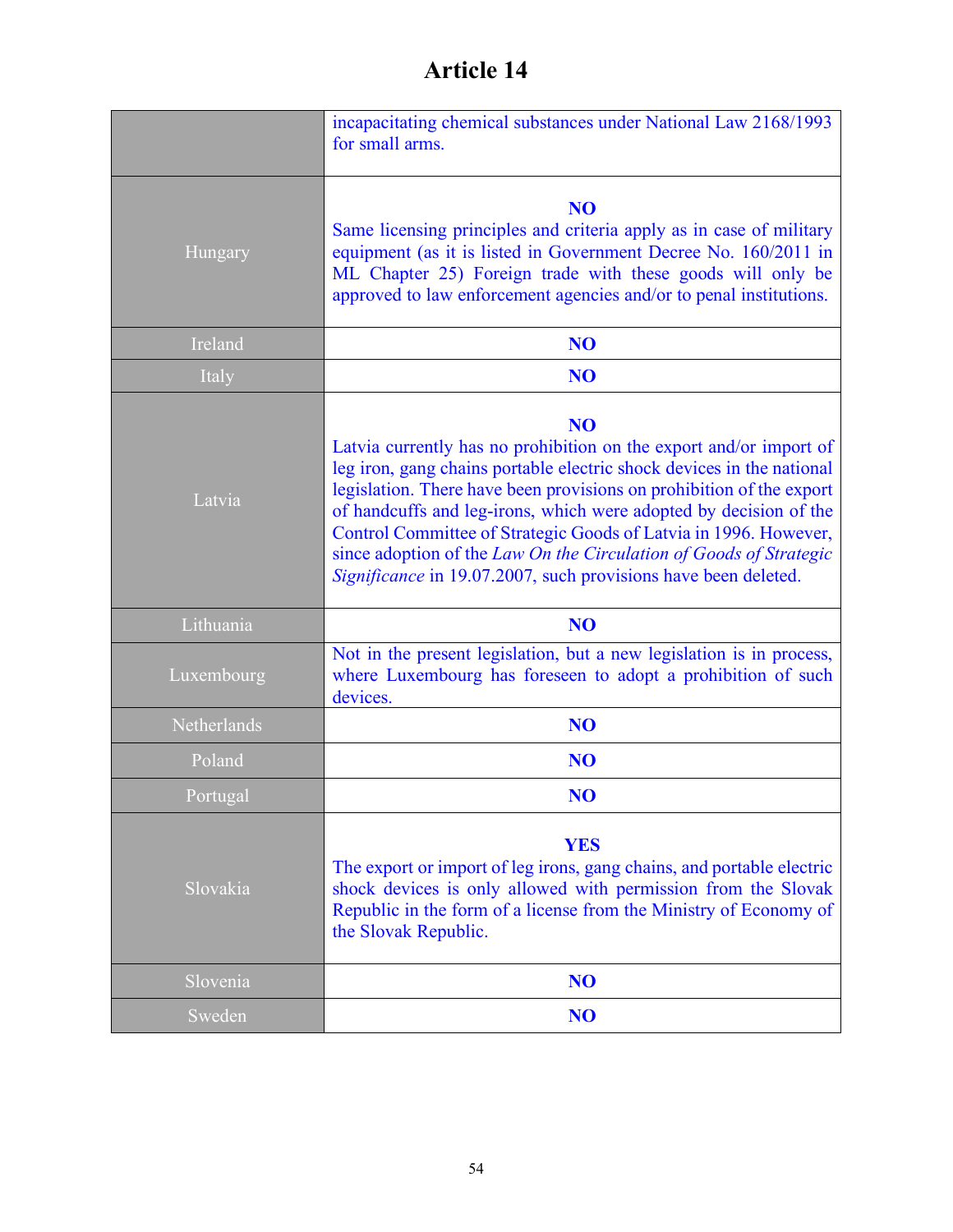2. A Member State may impose an authorisation requirement on the export of handcuffs which have an overall dimension including chains, measured from the outer edge of one cuff to the outer edge of the other cuff, exceeding 240 mm when locked. The Member State concerned shall apply Chapter III and IV to such handcuffs.

3. Member States shall notify the Commission of any measures adopted pursuant to paragraphs 1 and 2 before they enter into force.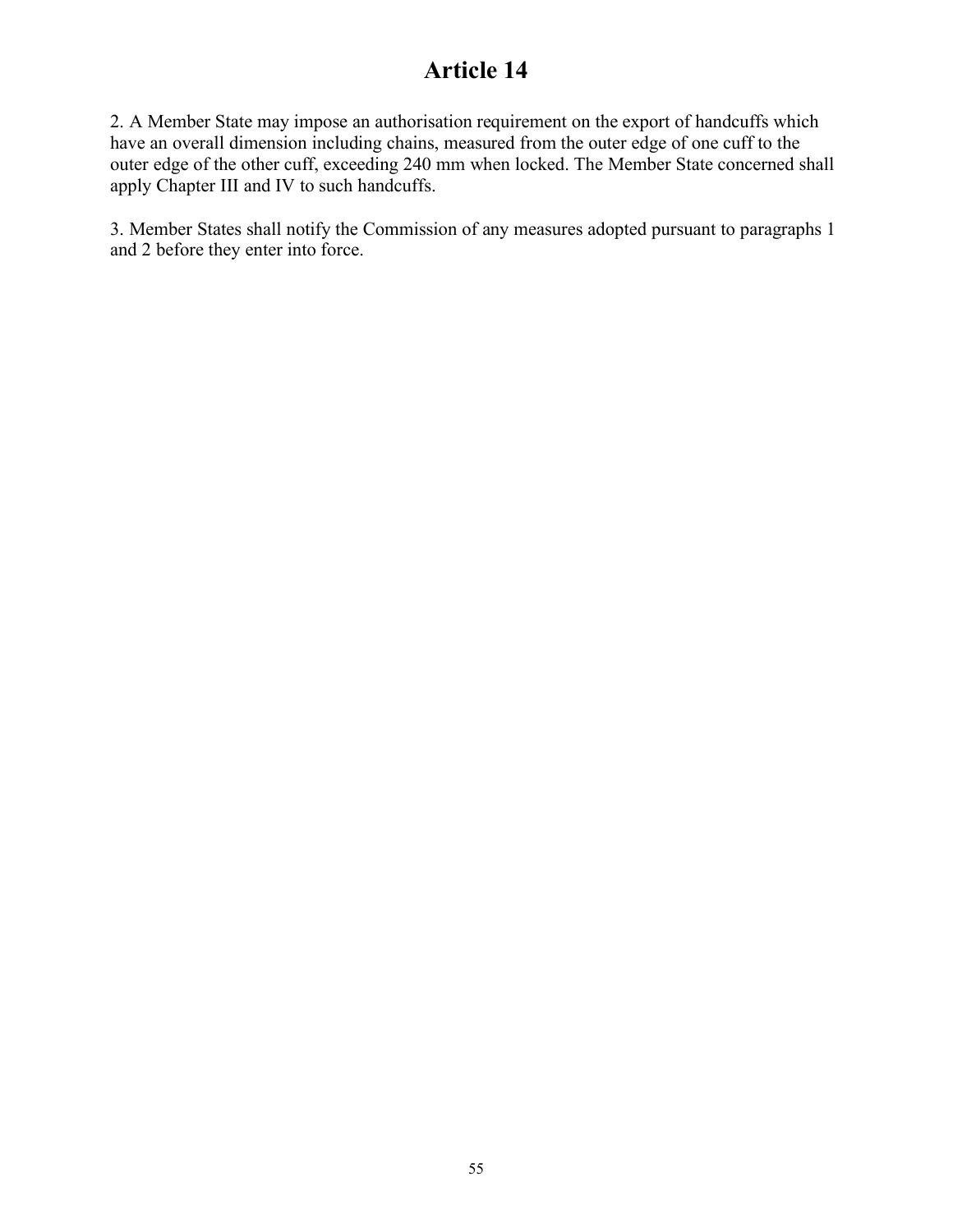### **Article 15 Authorisation requirement for certain services**

1. An authorisation shall be required for any supply, by a supplier of technical assistance or a broker, respectively, of one of the following services to any person, entity or body in a third country, whether for consideration or not:

- (a) technical assistance related to goods listed in Annex III, irrespective of the origin of such goods; and
- (b) brokering services related to goods listed in Annex III, irrespective of the origin of such goods.

2. When deciding on applications for an authorisation for the supply of brokering services concerning goods listed in Annex III, Article 12 shall apply mutatis mutandis.

When deciding on applications for an authorisation for the supply of technical assistance related to goods listed in Annex III, the criteria set out in Article 12 shall be taken into account to assess:

- (a) whether the technical assistance would be supplied to a person, entity or body that might use the goods to which the technical assistance relates for torture or other cruel, inhuman or degrading treatment or punishment; and
- (b) whether the technical assistance would be used to repair, develop, manufacture, test, maintain or assemble goods listed in Annex III for, or supply technical assistance to, a person, entity or body that might use the goods to which the technical assistance relates for torture or other cruel, inhuman or degrading treatment or punishment.

#### **Comment**:

- Grounds to believe that goods listed in Annex III might be used for torture;
- Available international court judgements;
- Findings of the competent bodies of the UN, the Council of Europe and the other international and regional organisations;

- Other relevant information, including available national court judgements, reports or other information prepared by civil society organisations and information on restrictions on exports.

3. Paragraph 1 shall not apply to the supply of technical assistance, if

(a) the technical assistance is supplied to a law enforcement authority of a Member State or to military or civil personnel of a Member State as described in the first sentence of Article  $11(3);$ 

(b) the technical assistance consists of providing information that is in the public domain;

Criteria defined by article 12 are:

<sup>-</sup> Denials of another Member State for an essentially identical transaction;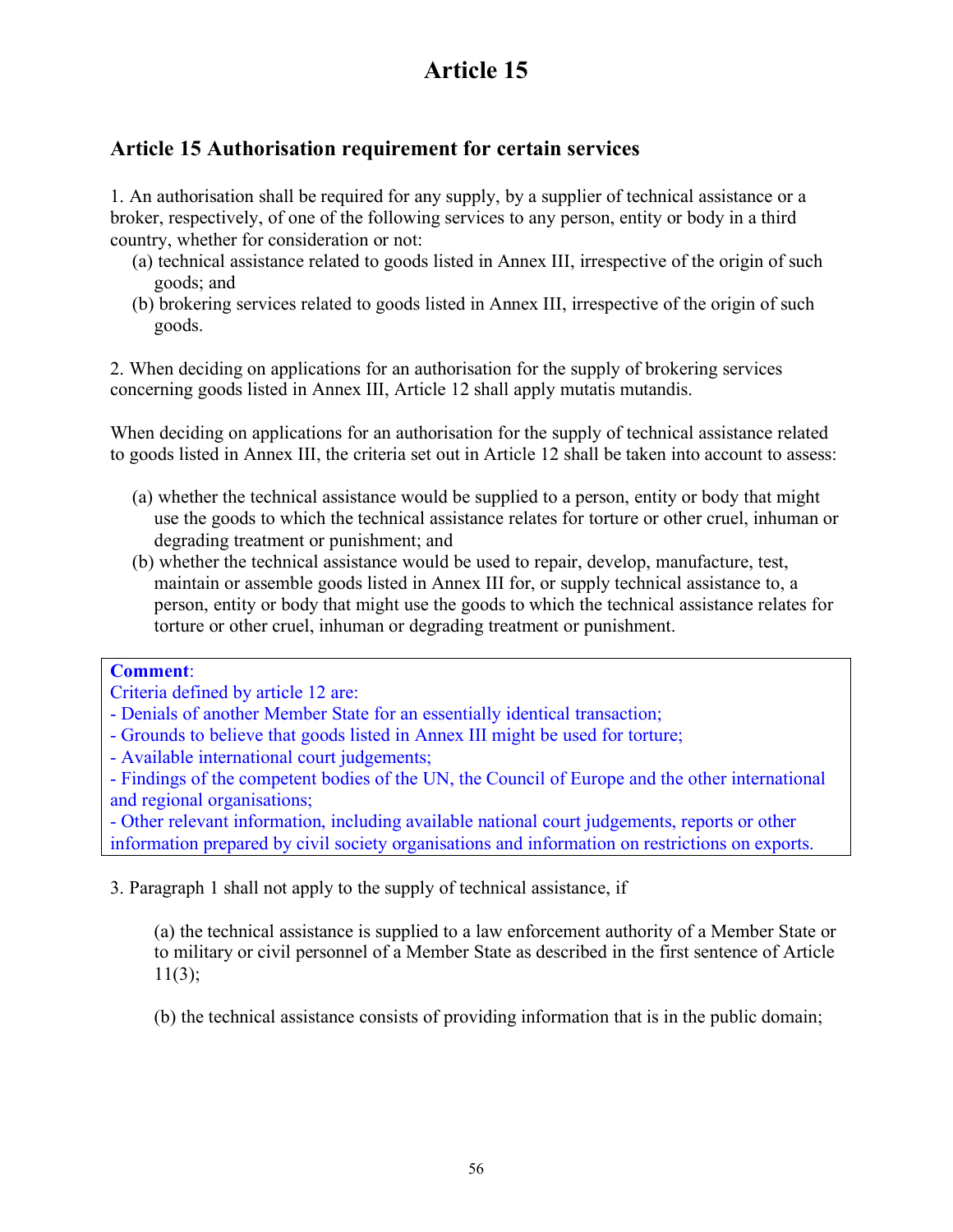#### **Comment:**

- "**In the public domain**" should be understood as information, which has been made available without restrictions upon its further dissemination (copyright restrictions do not remove information from being in the public domain).

or

(c) the technical assistance is the minimum necessary for the installation, operation, maintenance or repair of those goods listed in Annex III whose export has been authorised by a competent authority in accordance with this Regulation.

4. Notwithstanding paragraph 1, a Member State may maintain a prohibition on the supply of brokering services related to leg irons, gang chains and portable electric shock devices. Where a Member State maintains such a prohibition, it shall inform the Commission if measures previously adopted and notified in accordance with Article 7a(4) of Regulation (EC) No 1236/2005 are amended or repealed.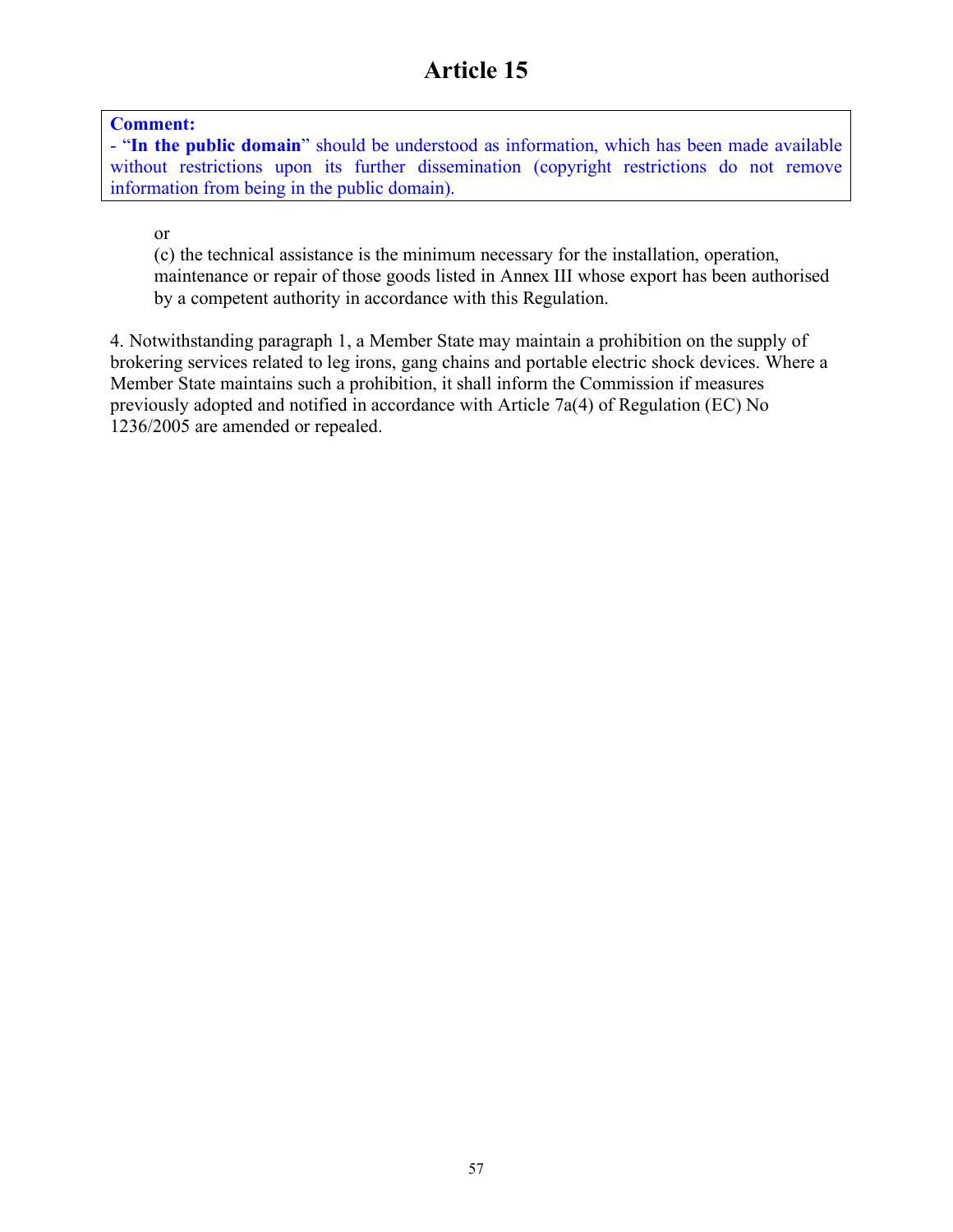### **CHAPTER IV Goods that could be used for the purpose of capital punishment**

### **Article 16 Export authorisation requirement**

1. For any export of goods listed in Annex IV, an authorisation shall be required irrespective of the origin of such goods. However, no authorisation shall be required for goods which only pass through the customs territory of the Union, namely those which are not assigned a customs approved treatment or use other than the external transit procedure under Article 226 of Regulation (EU) No 952/2013, including storage of non-Union goods in a free zone.

Annex IV shall only comprise goods that could be used for the purpose of capital punishment and have been approved or actually used for capital punishment by one or more third countries that have not abolished capital punishment. It shall not include:

- (a) firearms controlled by Regulation (EU) No 258/2012;
- (b) dual-use items controlled by Regulation (EC) No 428/2009 and
- (c) goods controlled in accordance with Common Position 2008/944/CFSP.

2. Where the export of medicinal products requires an export authorisation pursuant to this Regulation and the export is also subject to authorisation requirements in accordance with international conventions controlling narcotic drugs and psychotropic substances, such as the 1971 Convention on Psychotropic Substances, Member States may use a single procedure to carry out the obligations imposed on them by this Regulation and by the relevant convention.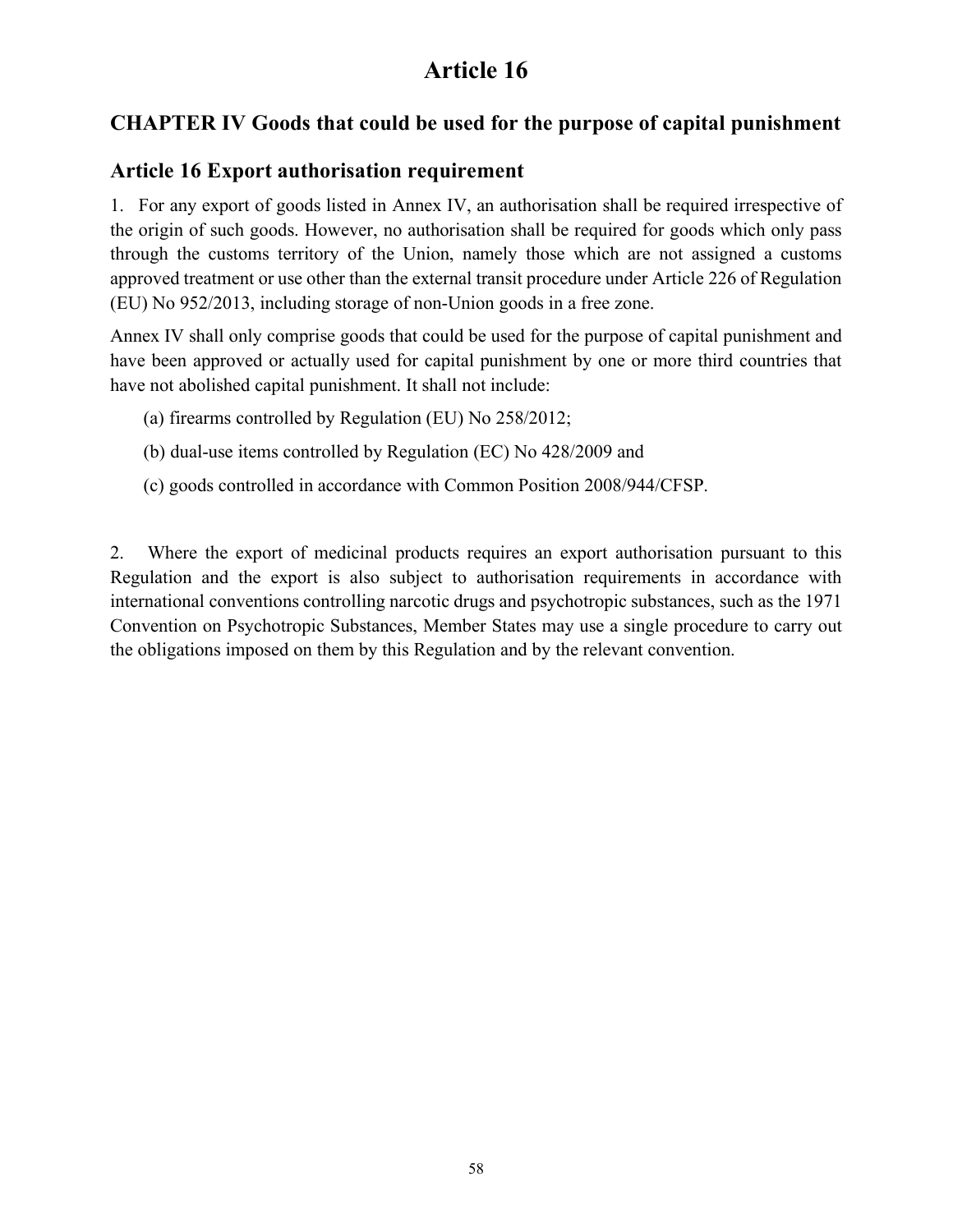### **Article 17 Criteria for granting export authorisations**

1. Decisions on applications for authorisations in respect of the export of goods listed in Annex IV shall be taken by the competent authorities, taking into account all relevant considerations, including in particular whether an application in respect of an essentially identical export has been dismissed by another Member State in the preceding three years and considerations about intended end-use and the risk of diversion.

2. The competent authority shall not grant any authorisation when there are reasonable grounds to believe that the goods listed in Annex IV might be used for capital punishment in a third country.

3. The rules in the second, third and fourth subparagraphs shall apply to the verification of the intended end-use and the risk of diversion.

If the manufacturer of goods listed in section 1 of Annex IV requests an authorisation for exporting such products to a distributor, the competent authority shall make an assessment of the contractual arrangements made by the manufacturer and the distributor and of the measures that they are taking to ensure that the goods will not be used for capital punishment.

If an authorisation is requested for exporting goods listed in section 1 of Annex IV to an end user the competent authority may, when assessing the risk of diversion, take into account the contractual arrangements that apply and the end-use statement signed by the end-user, if such a statement is provided. If no end-use statement is provided, it shall be up to the exporter to demonstrate who will be the end-user and what use will be made of the goods. If the exporter fails to provide sufficient information on the end-user and the end-use, the competent authority shall be deemed to have reasonable grounds to believe that the goods might be used for capital punishment.

The Commission, in cooperation with competent authorities of the Member States, may adopt best practice guidelines on the assessment of end-use and assessing the purpose for which technical assistance would be used.

4. In addition to the criteria set out in paragraph 1, when assessing an application for a global authorisation the competent authority shall take into consideration the application by the exporter of proportionate and adequate means and procedures to ensure compliance with the provisions and objectives of this Regulation and with the terms and conditions of the authorisation.

#### **Comment**:

The objective of this paragraph is to encourage Member States to require from exporters an implementation of an effective internal compliance programme (ICP) before granting a global authorisation.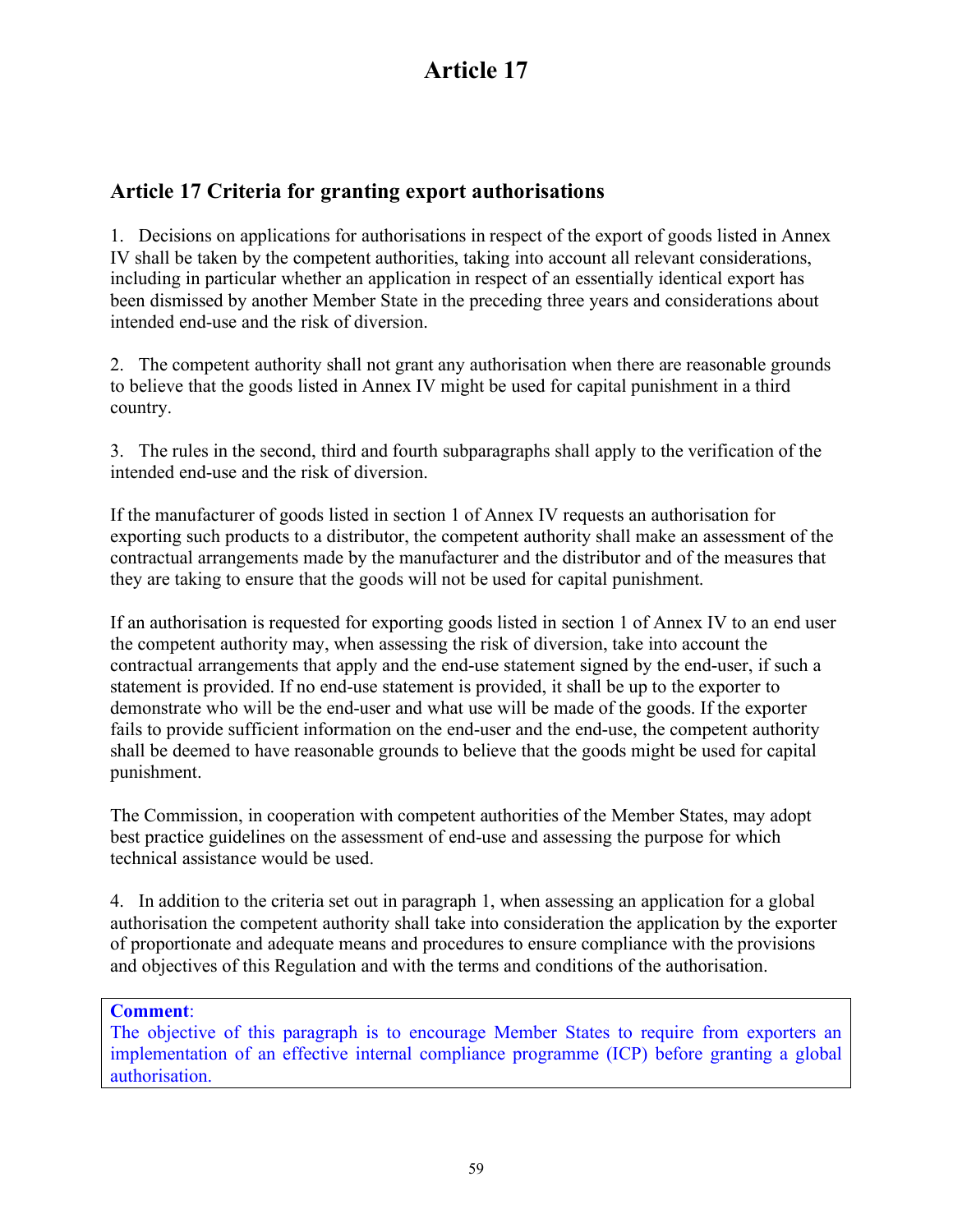### **Article 18 Prohibition of transit**

A natural or legal person, entity or body, including a partnership, whether resident or established in a Member State or not, shall be prohibited from executing the transit of goods listed in Annex IV, if he, she or it knows that any part of a shipment of such goods is intended to be used for capital punishment in a third country.

#### **Comment**:

This paragraph is drafted like a catch-all clause. In principle, all goods listed in Annex IIIa transiting by the EU territory are not submitted to authorisation unless the operator knows that it will be used for capital punishment. The mechanism is regularly used by other strategic trade control regulations like the one dedicated to dual-use goods. The difficulty lays in the exact understanding of the term "knows". If its scope might vary lightly between Member States, it usually refers to information received by the operator on usual end-user, end-use, route, carrier, destination for these goods. Operators have to assess the risk and refrain to transit if they consider that such situation is encountered. The paragraph does not establish an authorisation mechanism allowing to report the final decision on export control authorities.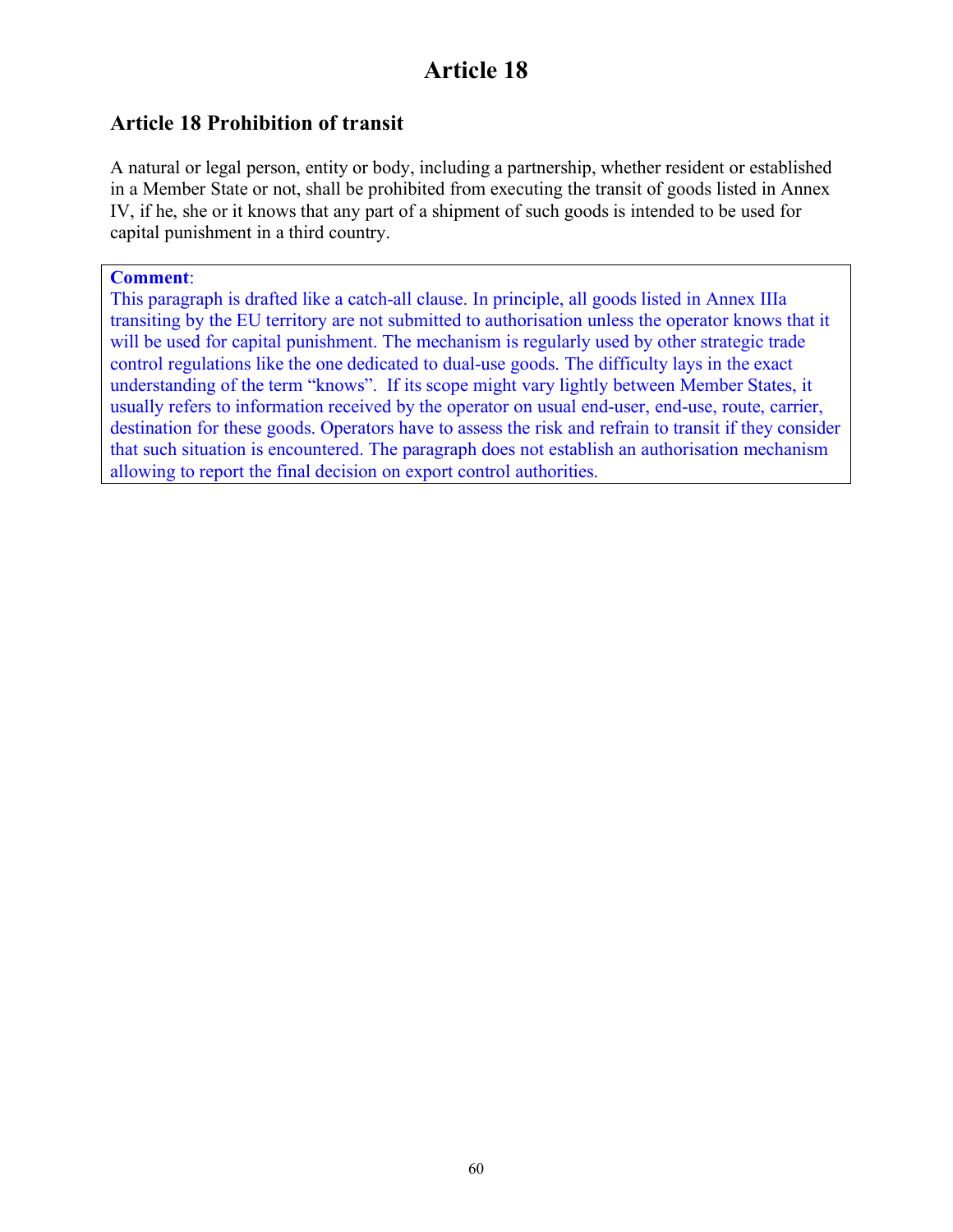### **Article 19 Authorisation requirement for certain services**

1. An authorisation shall be required for any supply, by a supplier of technical assistance or a broker, respectively, of one of the following services to any person, entity or body in a third country whether for consideration or not:

- (a) technical assistance related to goods listed in Annex IV, irrespective of the origin of such goods; and
- (b) brokering services related to goods listed in Annex IV, irrespective of the origin of such goods.

#### **Comment:**

It shall be noted that this paragraph refers to the export of technical assistance to third countries. The supply of technical assistance within the EU is not prohibited even if it does not include any EU participants, unless it concerns the prohibition covered by article 7.

2. When deciding on applications for an authorisation for the supply of brokering services concerning goods listed in Annex IV Article 17 shall apply mutatis mutandis.

When deciding on applications for an authorisation for the supply of technical assistance related to goods listed in Annex IV the criteria set out in Article 17 shall be taken into account to assess:

- (a) whether the technical assistance would be supplied to a person, entity or body that might use the goods to which the technical assistance relates for capital punishment; and
- (b) whether the technical assistance would be used to repair, develop, manufacture, test, maintain or assemble goods listed in Annex IV for, or supply technical assistance to, a person, entity or body that might use the goods to which the technical assistance relates for capital punishment.
- 3. Paragraph 1 shall not apply to the supply of technical assistance, if
- (a) the technical assistance consists of providing information that is in the public domain; or
- (b) the technical assistance is the minimum necessary for the installation, operation, maintenance or repair of those goods listed in Annex IIIa whose export has been authorised by a competent authority in accordance with this Regulation.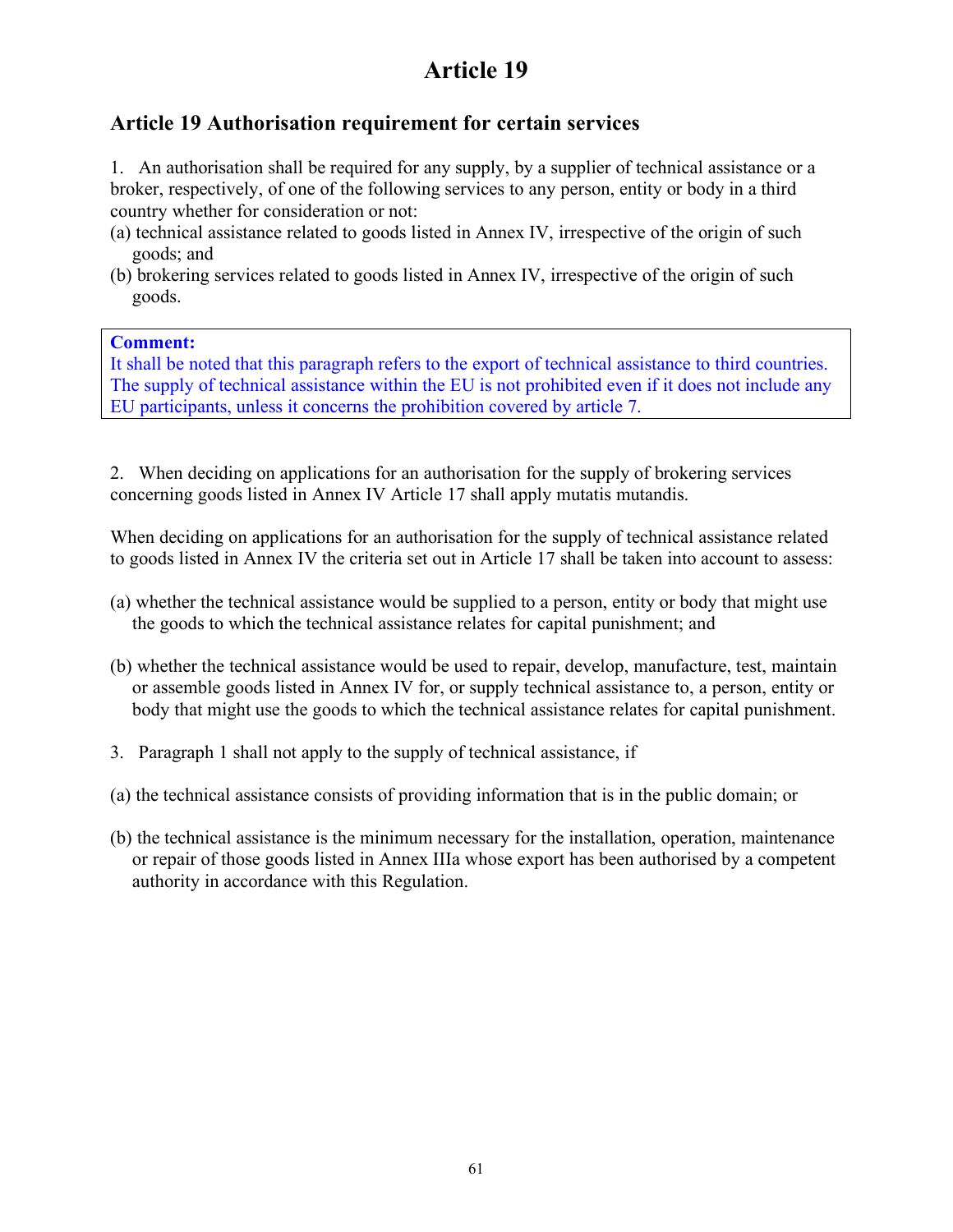### **CHAPTER V Authorisation procedures**

### **Article 20 Types of authorisations and issuing authorities**

1. A Union General Export Authorisation for certain exports as set out in Annex V is established by this Regulation.

### **Comment**:

The European Union General Export Authorisation (EU GEA) is one of the essential elements of this Regulation. It constitutes a unique authorisation granted directly at the EU level. It is important to note that normally no complementary national authorisation will be necessary.

It is valid:

- for all **goods** listed in Annex III

- for **export**
- for **technical assistance** necessary for the good exported is provided by the same exporter
- for the following **destination**:
- Danish territories not included in the customs territory (Faroe Islands, Greenland), French territories not included in the customs territory (French Polynesia, French Southern and Antarctic Territories, New Caledonia and Dependencies, Saint-Barthélemy, Saint Pierre and Miquelon, Wallis and Futuna Islands), Dutch territories not included in the customs territory (Aruba, Bonaire, Curaçao, Saba, Sint Eustatius, Sint Maarten) relevant British territories not included in the customs territory (Anguilla, Bermuda, Falkland Islands, Gibraltar, Montserrat, Saint Helena and Dependencies, South Georgia and the South Sandwich Islands, Turks and Caicos Islands), Albania, Andorra, Argentina, Australia, Benin, Bolivia, Bosnia and Herzegovina, Canada, Cape Verde, Colombia, Costa Rica, Djibouti, Ecuador, Former Yugoslav Republic of Macedonia, Gabon, Georgia, Guinea-Bissau, Honduras, Iceland, Kyrgyzstan, Liberia, Liechtenstein, Mexico, Moldova, Mongolia, Montenegro, Mozambique, Namibia, Nepal, New Zealand, Nicaragua, Norway, Panama, Paraguay, Philippines, Rwanda, San Marino, Serbia, Seychelles, South Africa, Switzerland (including Büsingen and Campione d'Italia), Timor-Leste, Turkey, Turkmenistan, Ukraine, Uruguay, Uzbekistan, Venezuela

The use of the EUGEA is **prohibited** if:

- Exporter has been prohibited from using this general export authorisation due to reasonable suspicion about the exporter's **ability to comply** with the terms of this authorisation or with a provision of the export control legislation;
- Exporter **has been informed or knows** that the goods in question are or may be intended, in their entirety or in part, either for re-export to a third country or to be used for the purpose of capital punishment in a third country;
- -Goods are exported to a **customs free zone or free warehouse** which is located in a destination covered by this general export authorisation;
- Exporter is the manufacturer of the medicinal products in question and has **not made a legally binding agreement** with the distributor requiring the latter to make all supplies and transfers subject to the conclusion of a legally binding agreement requiring the customer not to use, not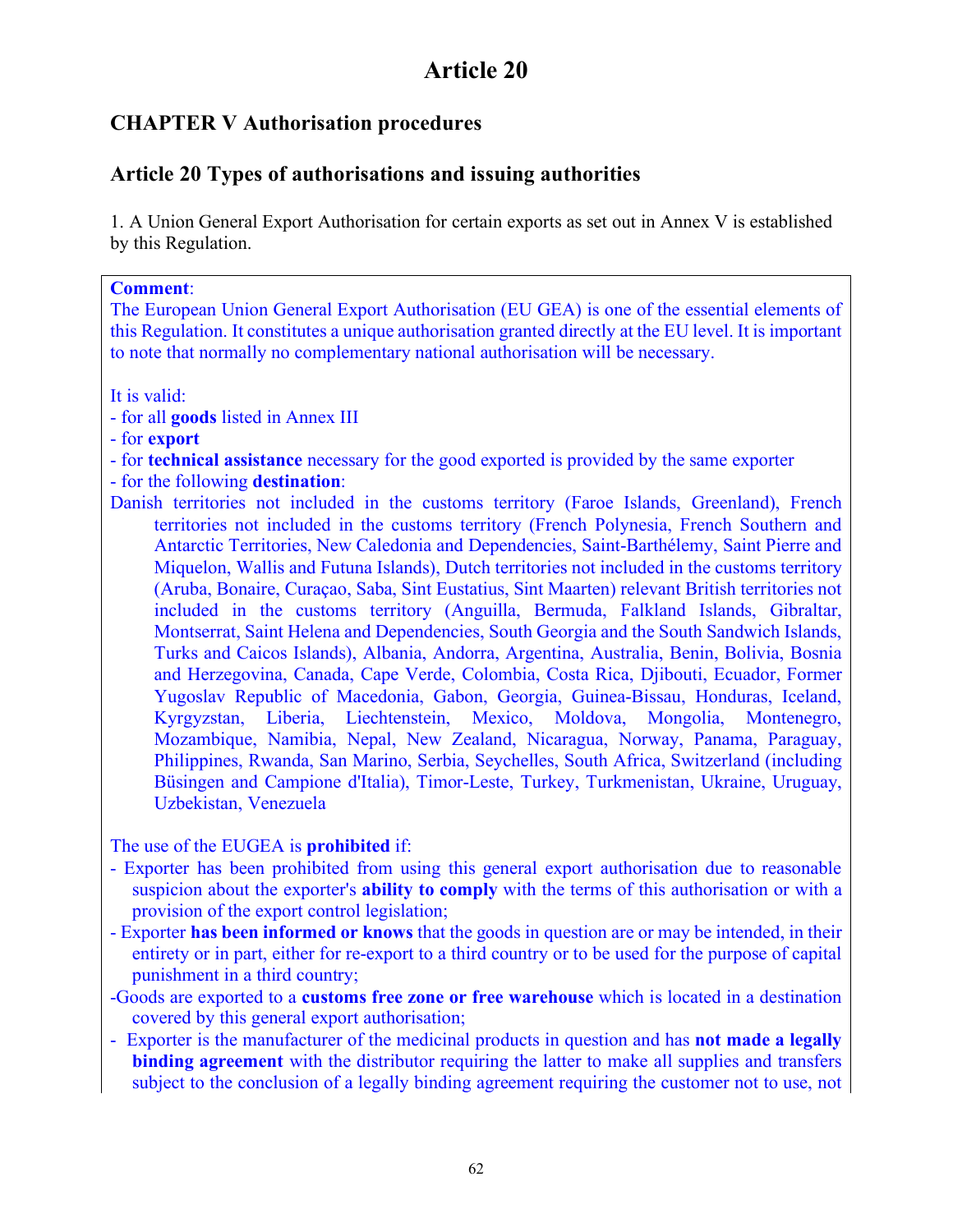to supply if there is a risk that the goods will be intended to be used for the purpose of capital punishment and requiring the same conditions to any third party;

- Exporter is **not the manufacturer** of the medicinal products in question and has not obtained a signed **end-user declaration** from the end-user in the country of destination;
- Exporter of medicinal products has not concluded a **legally binding agreement with the distributor** or end-user requiring to obtain **prior authorisation** from the exporter for any transfer or supply of any part of the shipment to:
	- a law enforcement authority in a country or territory that has not abolished capital punishment;
	- a natural or legal person, entity or body procuring relevant goods for or providing services involving use of such goods to such a law enforcement authority, and
	- any re-export or transfer of any part of the shipment to a country or territory that has not abolished capital punishment;
- the exporter of goods other than medicinal **products** has not concluded a legally binding agreement as defined above with the end-user.

Exporters that use this general export authorisation EU GEA 1236/2005 shall **notify** the competent authorities of the Member State where they are resident or established of their first use of this general export authorisation no later than 30 days after the date when the first export took place. Member State may require exporters resident or established in that Member State to **register prior** to the first use of this general export authorisation. Registration shall be automatic and acknowledged by the competent authorities to the exporter without delay and in any case within ten working days of receipt.

**Reporting requirements** attached to the use of this general export authorisation and any additional information are defined by Member States.

The competent authority of the Member State where the exporter is resident or established can prohibit the exporter from using this authorisation, if there is reasonable suspicion about the exporter's ability to comply with the terms of this authorisation or with a provision of the export control legislation.

The competent authorities of the Member States shall exchange information on all exporters deprived of the right to use the Union General Export Authorisation, unless they determine that a specific exporter will not attempt to export goods listed in Annex IV through another Member State. A secure and encrypted system for exchange of information shall be used for this purpose.

2. An authorisation for exports other than those referred to in paragraph 1 for which an authorisation is required under this Regulation shall be granted by the competent authority of the Member State where the exporter is resident or established, as listed in Annex I. Such authorisation may be an individual or a global authorisation, if it concerns goods listed in Annex III or in Annex IV. An authorisation concerning goods listed in Annex II shall be an individual authorisation.

3. An authorisation for transit of goods listed in Annex II shall be granted by the competent authority of the Member State where the natural or legal person, entity or body transporting the goods within the customs territory of the Union is resident or established, as listed in Annex I. If that person, entity or body is not resident or established in a Member State, an authorisation shall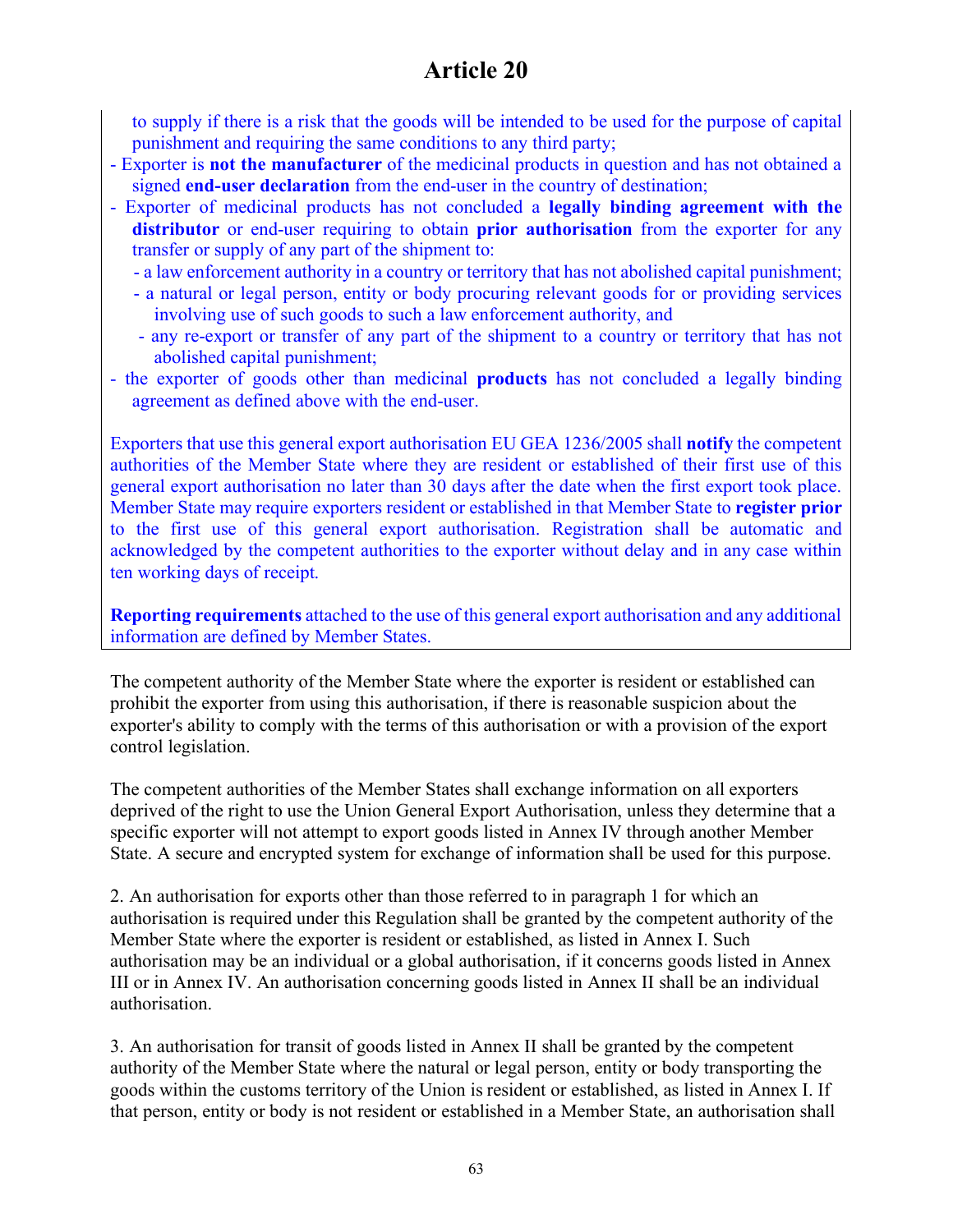be granted by the competent authority of the Member State in which the entry of goods into the customs territory of the Union takes place. Such an authorisation shall be an individual authorisation.

4. An authorisation for imports for which an authorisation is required under this Regulation shall be granted by the competent authority of the Member State where the museum is established, as listed in Annex I. An authorisation concerning goods listed in Annex II shall be an individual authorisation.

#### **Comment:**

Annex II concerns goods which have no practical use other than for the purpose of capital punishment or for the purpose of torture and other cruel, inhuman or degrading treatment or punishment.

5. An authorisation for the supply of technical assistance related to goods listed in Annex II shall be granted by:

- (a) the competent authority of the Member State where the supplier of technical assistance is resident or established, as listed in Annex I, or, if there is no such Member State, the competent authority of the Member State of which the supplier of technical assistance is a national or under whose law it has been incorporated or constituted, if the assistance is to be supplied to a museum in a third country; or
- (b) the competent authority of the Member State where the museum is established, as listed in Annex I, if the assistance is to be supplied to a museum in the Union.

6. An authorisation for the supply of technical assistance related to goods listed in Annex III or in Annex IV shall be granted by the competent authority of the Member State where the supplier of technical assistance is resident or established, as listed in Annex I, or, if there is no such Member State, the competent authority of the Member State of which the supplier of technical assistance is a national or under whose law it has been incorporated or constituted.

#### **Comment:**

Paragraphs 5 and 6 on the supply of technical assistance concern import in the EU and export out of the EU.

7. An authorisation for the supply of brokering services related to goods listed in Annex III or in Annex IV shall be granted by the competent authority of the Member State where the broker is resident or established, as listed in Annex I, or, if there is no such Member State, the competent authority of the Member State of which the broker is a national or under whose law it has been incorporated or constituted. Such an authorisation shall be granted for a set quantity of specific goods moving between two or more third countries. The location of the goods in the originating third country, the end-user and its exact location shall be clearly identified.

8. Applicants shall supply the competent authority with all relevant information required for their applications for an individual or global authorisation for exports or for brokering services, for an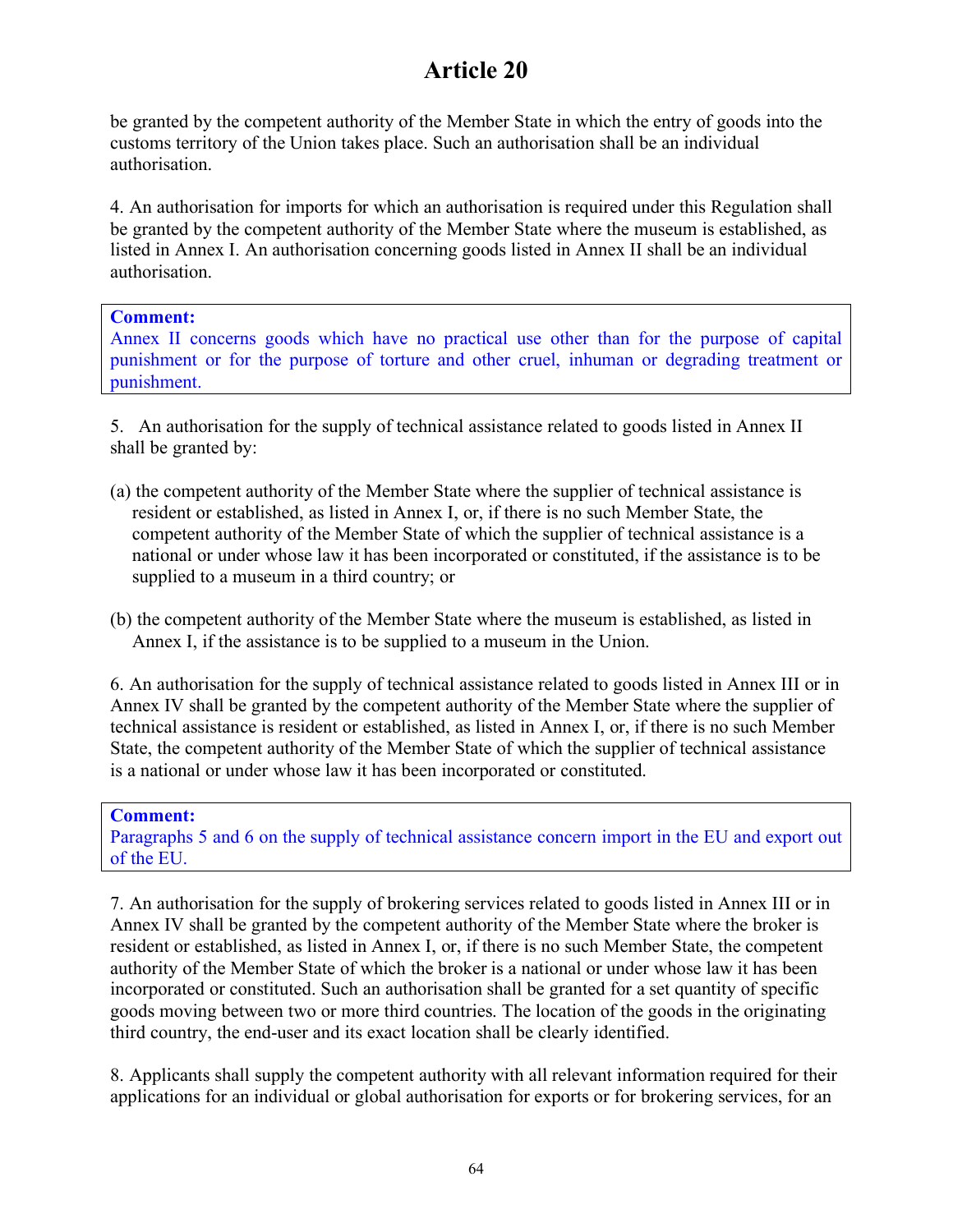authorisation for technical assistance, for an individual import authorisation or for an individual authorisation for transit.

As regards exports the competent authorities shall receive complete information in particular on the end-user, the country of destination and the end-use of the goods.

As regards brokering services the competent authorities shall in particular receive details of the location of the goods in the originating third country, a clear description of the goods and the quantity involved, third parties involved in the transaction, the third country of destination, the end-user in that country and its exact location.

The granting of an authorisation may be subject to an end-use statement, if appropriate.

#### **Comment:**

End-use statement usually takes the form of an end-user certificate, which is a document issued by the recipient Government or by the recipient company. It contains information on the items transferred, on the exporter, on the consignee if involved, on the end-user, on the application authorised and finally a commitment of the recipient to not export or re-export the items without a prior consent of the initial exporting country. It should be noted that there is no official legally binding model for an end-user certificate. However, some international agreements, notably the Wassenaar Arrangement, give a common understanding of the information to be included in this document.43

An EU example could be found for dual-use items with the best practice recommendations for elements of a Community end-use certificate adopted the Council Working Party on Dual-Use Goods in 2008. These non-legally binding recommendations were published in the C series of the *Official Journal of the European Union*; they contain information on the parties, the items and the commitments to be certified by the foreign consignee who might act as an end-user or as a trader, whole or re-seller<sup>44</sup>.

9. By way of derogation from paragraph 8, where a manufacturer or a manufacturer's representative is to export or to sell and transfer goods included in point 3.2 or 3.3 of Annex III or in section 1 of Annex IV to a distributor in a third country, the manufacturer shall provide information on the arrangements made and the measures taken to prevent the goods included in point 3.2 or 3.3 of Annex III from being used for torture or other cruel, inhuman or degrading treatment or punishment or to prevent the goods included in section 1 of Annex IV from being used for capital punishment, on the country of destination and, if it is available, information on the end-use and the end-users of the goods.

10. Upon request of a national preventive mechanism established under the Optional Protocol to the 1984 Convention against Torture and Other Cruel, Inhuman or Degrading Treatment or

 <sup>43</sup> The Wassenaar Guidelines concerning End-Use and End-User Controls can be found at: https://www.wassenaar.org/best-practices/.

<sup>44</sup> OJ C 11, 16.1.2009, p. 1. This document can be found at: https://eur-lex.europa.eu/legalcontent/EN/TXT/?uri=CELEX%3A32009H0116%2801%29.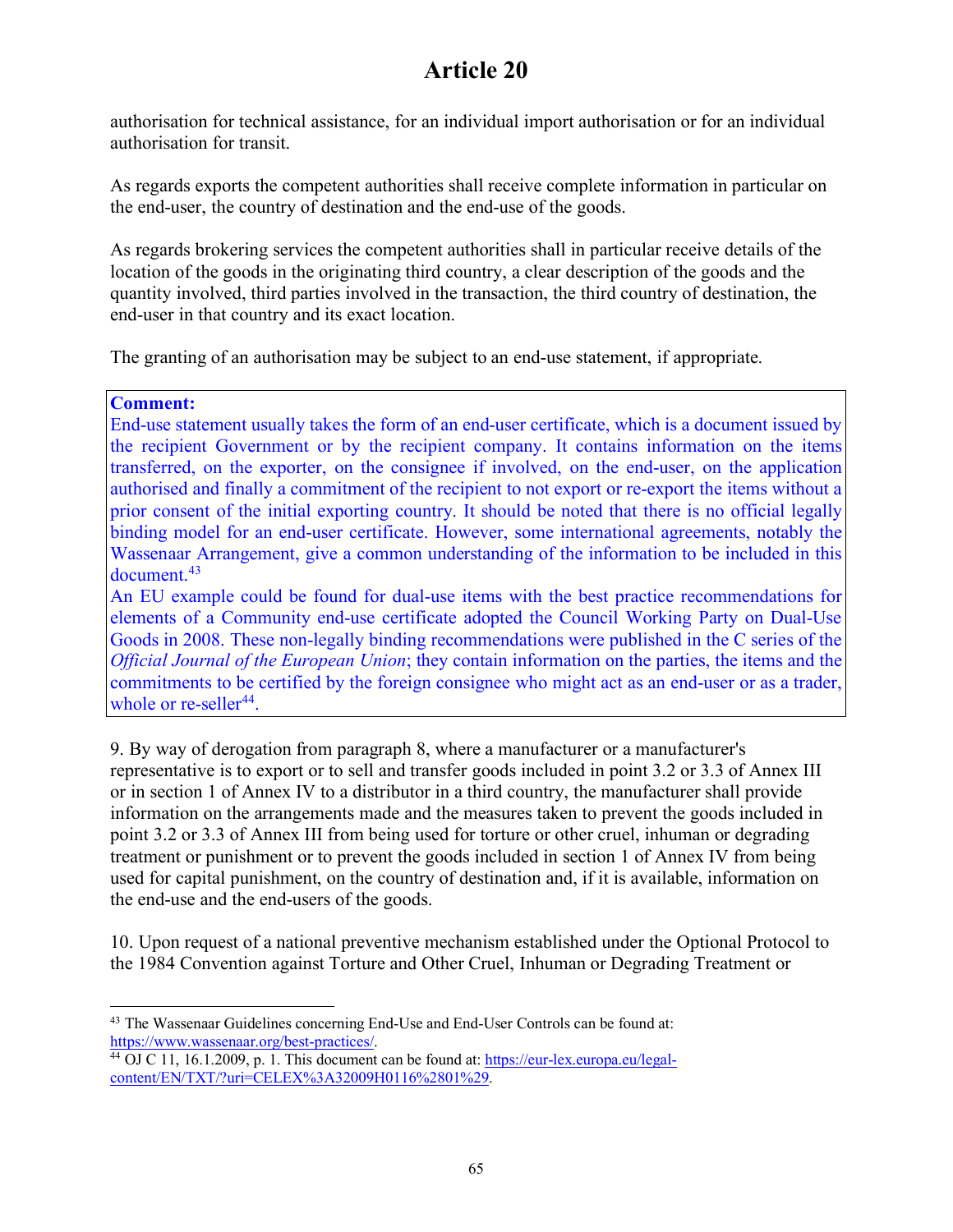Punishment, the competent authorities may decide to make the information they have received from an applicant on the country of destination, the consignee, the end-use and the end-users or, where relevant, the distributor and the arrangements and measures referred to in paragraph 9, available to the requesting national preventive mechanism. The competent authorities shall hear the applicant before the information is made available and may impose restrictions on the use that can be made of the information. The competent authorities shall make their decisions in accordance with national laws and practice.

**Comment**:

National preventive mechanisms or the prevention of torture at the domestic level are established by each State party to the Protocol. They shall be granted at a minimum the power:

*(a) To regularly examine the treatment of the persons deprived of their liberty in places of detention as defined in article 4, with a view to strengthening, if necessary, their protection against torture and other cruel, inhuman or degrading treatment or punishment;* 

*(b) To make recommendations to the relevant authorities with the aim of improving the treatment and the conditions of the persons deprived of their liberty and to prevent torture and other cruel, inhuman or degrading treatment or punishment, taking into consideration the relevant norms of the United Nations;* 

*(c) To submit proposals and observations concerning existing or draft legislation45.* 

11. Member States shall process requests for individual or global authorisations within a period of time to be determined by national law or practice.

 

<sup>45</sup> Article 18 of the Protocol.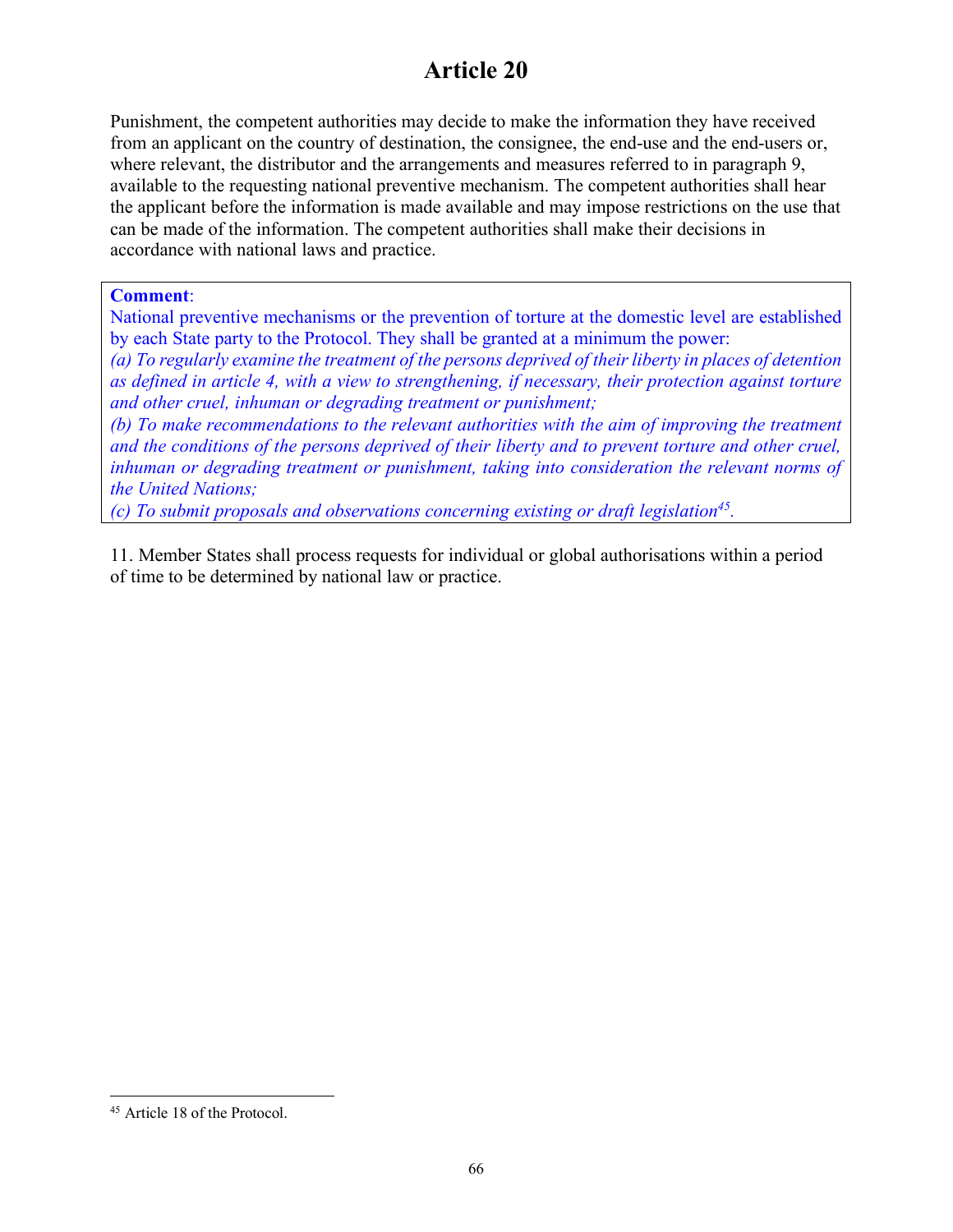### **Article 21 Authorisations**

1. Authorisations for export, import or transit shall be issued on a form consistent with the model set out in Annex VII. Authorisations concerning brokering services shall be issued on a form consistent with the model set out in Annex VIII. Authorisations concerning technical assistance shall be issued on a form consistent with the model set out in Annex IX. Such authorisations shall be valid throughout the Union. The period of validity of an authorisation shall be from three to twelve months with a possible extension of up to twelve months. The period of validity of a global authorisation shall be from one year to three years with a possible extension of up to two years.

2. An authorisation for export granted in accordance with Article 12 or with Article 17 implies an authorisation for the exporter to supply technical assistance to the end-user to the extent that such assistance is necessary for the installation, operation, maintenance or repair of those goods whose export is authorised.

3. The authorisations may be issued by electronic means. The specific procedures shall be established on a national basis. Member States availing themselves of this option shall inform the Commission.

4. Authorisations for export, import, transit, the supply of technical assistance or the supply of brokering services shall be subject to any requirements and conditions the competent authority deems appropriate.

5. The competent authorities, acting in accordance with this Regulation, may refuse to grant an authorisation and may annul, suspend, modify or revoke an authorisation which they have already granted.

### **Comment:** Several Member States have established electronic application form for export licenses.

| <b>Countries</b> | Authorisation delivered by electronics means<br>(Art. 21.3)                                                                                                                                                                                                                                                     |
|------------------|-----------------------------------------------------------------------------------------------------------------------------------------------------------------------------------------------------------------------------------------------------------------------------------------------------------------|
| Austria          | <b>YES</b><br>According to Art. 53 of the Austrian Foreign Economy Act<br>Applications and notifications shall be filed via electronic media, as<br>long as doing so is reasonable and the technical conditions for doing<br>so are present and functional with the applicant as well as with the<br>authority. |
| Belgium          | N <sub>O</sub>                                                                                                                                                                                                                                                                                                  |
| Bulgaria         | <b>NO</b>                                                                                                                                                                                                                                                                                                       |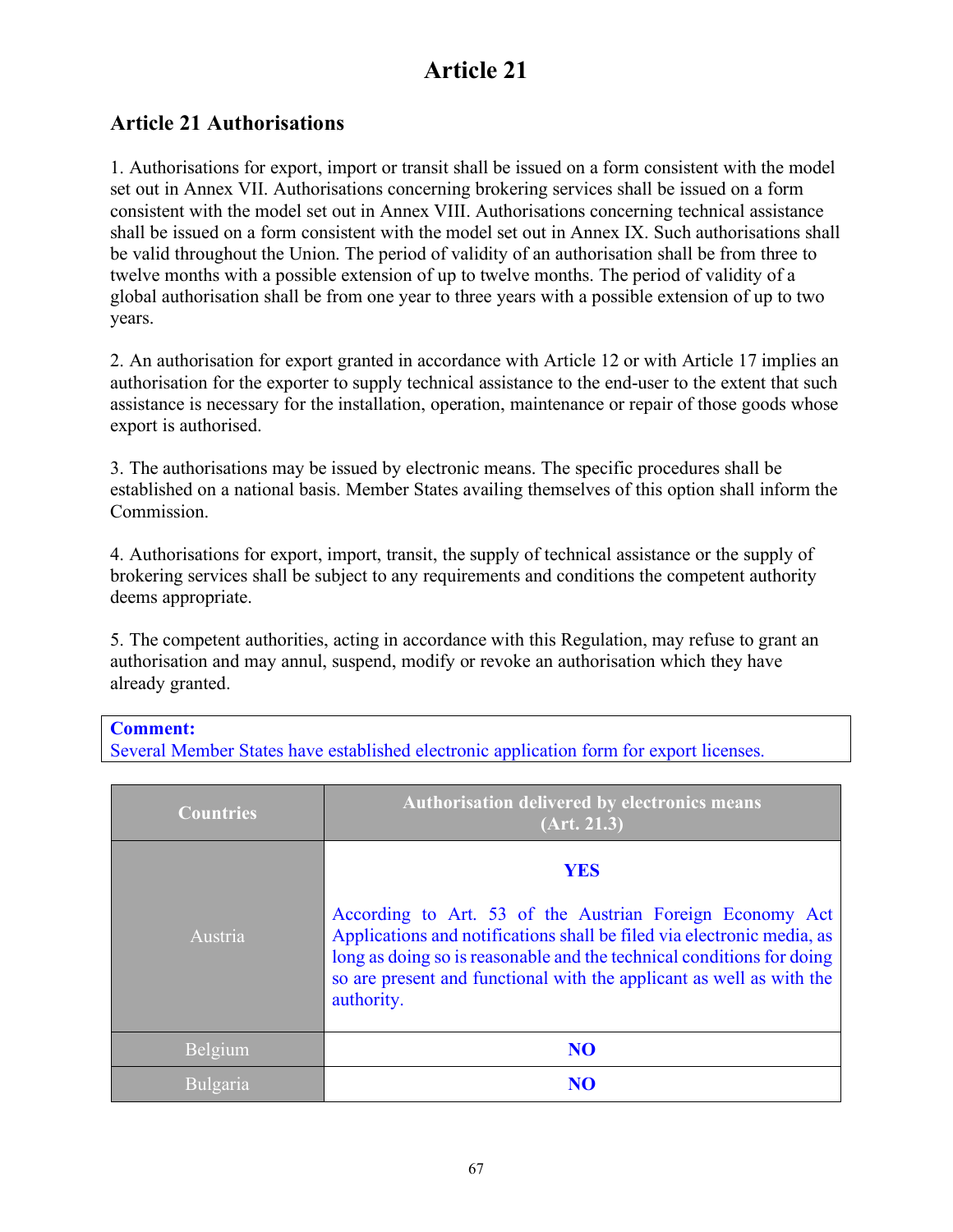|             | At present, authorizations are issued only in paper form. The<br>specific procedures of the authorization by electronics means is now<br>under development.                                                                                                                                                                             |
|-------------|-----------------------------------------------------------------------------------------------------------------------------------------------------------------------------------------------------------------------------------------------------------------------------------------------------------------------------------------|
| Croatia     | N <sub>O</sub>                                                                                                                                                                                                                                                                                                                          |
| Cyprus      | N <sub>O</sub>                                                                                                                                                                                                                                                                                                                          |
| Denmark     | Neither the Danish Business Authority nor the Danish Ministry of<br>Justice have issued any authorizations according to the Regulation.                                                                                                                                                                                                 |
| Estonia     | N <sub>O</sub>                                                                                                                                                                                                                                                                                                                          |
| France      | N <sub>O</sub>                                                                                                                                                                                                                                                                                                                          |
| Germany     | <b>YES</b><br>Authorizations are issued in paper form and by electronic means.                                                                                                                                                                                                                                                          |
| Greece      | N <sub>O</sub>                                                                                                                                                                                                                                                                                                                          |
| Hungary     | The specific procedures of the authorization by electronics means<br>are now under development (under process).                                                                                                                                                                                                                         |
| Ireland     | N <sub>O</sub><br>The Department of Jobs, Enterprise and Innovation has not received<br>an application for authorization to export or import goods covered<br>by the Regulation. Should an application be received in the future<br>it is likely it would be issued using a paper based system and would<br>not be by electronic means. |
| Italy       | N <sub>O</sub>                                                                                                                                                                                                                                                                                                                          |
| Latvia      | The Ministry of Foreign Affairs of the Republic of Latvia<br>Division of export control of strategic goods is issuing all licences<br>electronically signed via e-mails.                                                                                                                                                                |
| Lithuania   | N <sub>O</sub>                                                                                                                                                                                                                                                                                                                          |
| Luxembourg  | N <sub>O</sub>                                                                                                                                                                                                                                                                                                                          |
| Netherlands | N <sub>O</sub>                                                                                                                                                                                                                                                                                                                          |
| Poland      | N <sub>O</sub>                                                                                                                                                                                                                                                                                                                          |
| Portugal    | N <sub>O</sub>                                                                                                                                                                                                                                                                                                                          |
| Slovakia    | N <sub>O</sub>                                                                                                                                                                                                                                                                                                                          |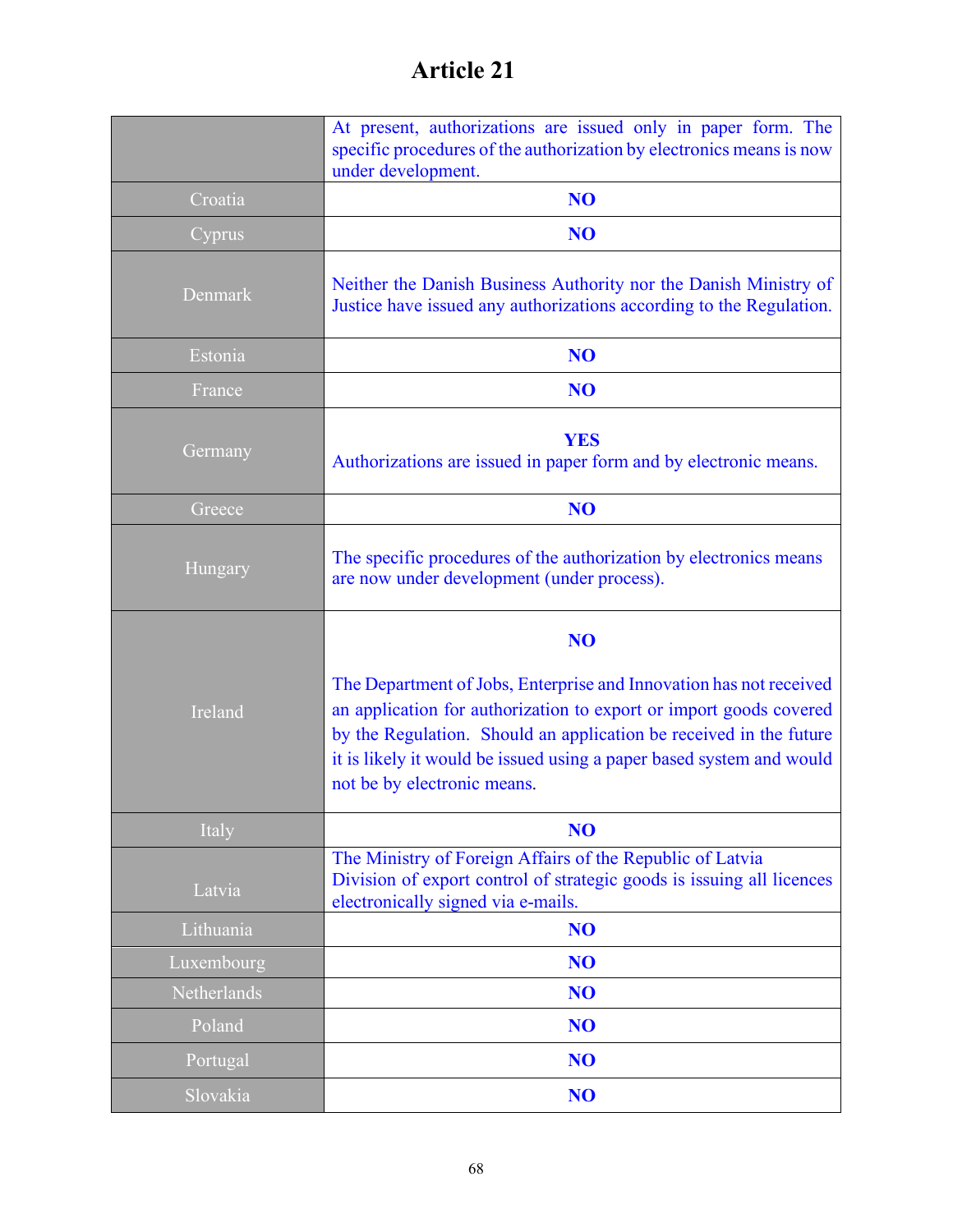| Slovenia | NO                 |
|----------|--------------------|
| Sweden   | $\mathbf{M}$<br>NU |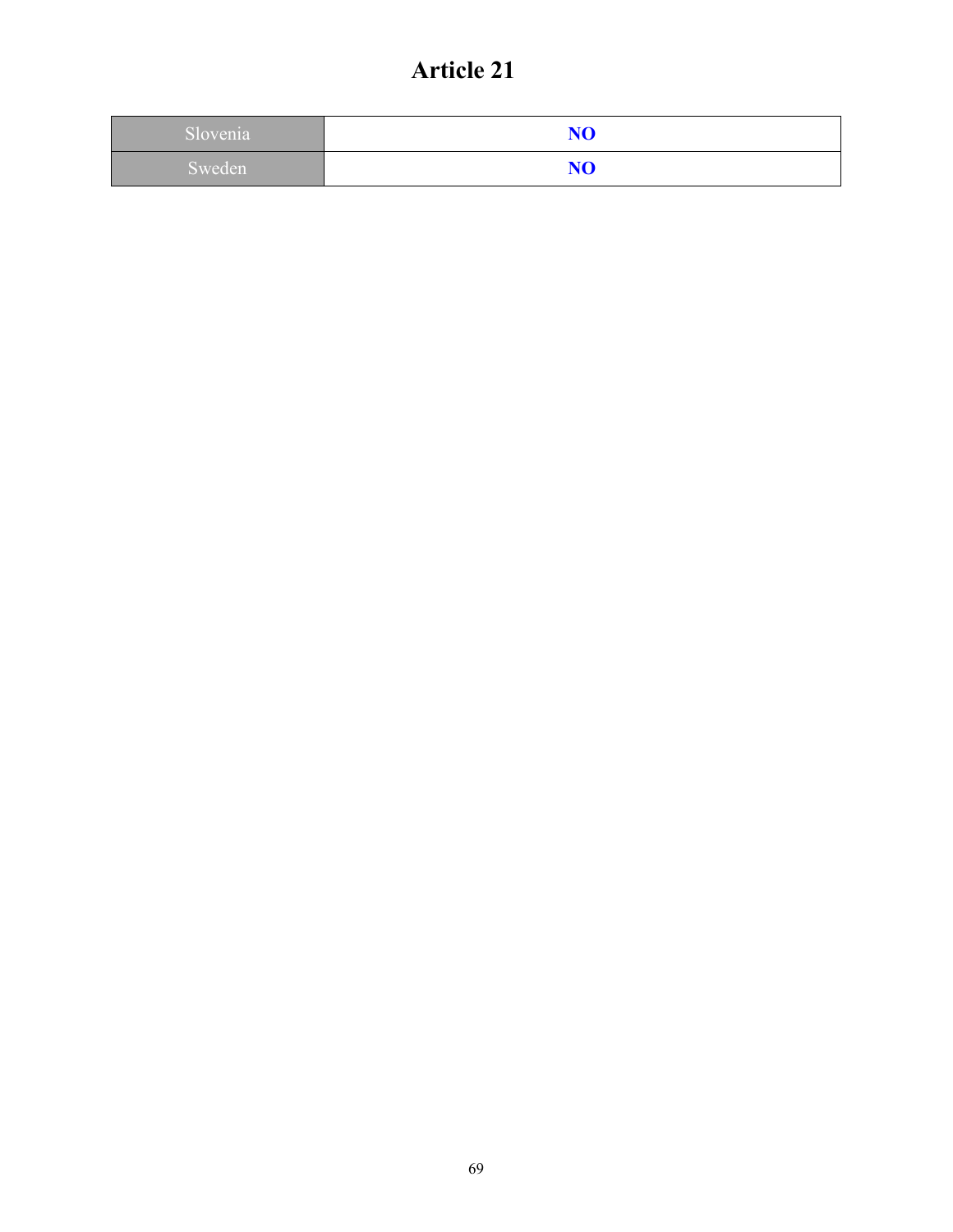| <b>Countries</b> | Specific requirements or conditions to grant export or import<br>authorisations<br>(Art. 21.4)                                                                                                                                                                                                                                                                                                                                                                                                                                                         |
|------------------|--------------------------------------------------------------------------------------------------------------------------------------------------------------------------------------------------------------------------------------------------------------------------------------------------------------------------------------------------------------------------------------------------------------------------------------------------------------------------------------------------------------------------------------------------------|
| Austria          | <b>YES</b><br>According to Art. 54 of the Austrian Foreign Economy Act, specific<br>conditions or requirements have to be attached to an authorization<br>if they are necessary to fully meet the criteria under Art. 3 through<br>12 of this Act.                                                                                                                                                                                                                                                                                                     |
| Belgium          | N <sub>O</sub><br>The FPS Economy has not received any application for import or<br>export of such goods.                                                                                                                                                                                                                                                                                                                                                                                                                                              |
| Bulgaria         | <b>YES</b>                                                                                                                                                                                                                                                                                                                                                                                                                                                                                                                                             |
| Croatia          | NO<br>Only if it is necessary. If the state authorities (Ministry of Foreign<br>and European Affairs, Ministry of Interior, Ministry of Justice,<br>Ministry of Finance - Customs Administration, the Security<br>Intelligence Agency, and depending on the type of goods, the<br>Ministry of Health) under Article 4 paragraph 1(of the National<br>Regulation), require additional documentation, for issuance of the<br>recommendation, it shall notify the State Office for Trade Policy,<br>which shall then extend the request to the applicant. |
| Cyprus           | NO                                                                                                                                                                                                                                                                                                                                                                                                                                                                                                                                                     |
| Denmark          | The Danish Ministry of Justice has not received any applications<br>according to the Regulation.<br>The Danish Business Authority has not received any applications<br>regarding import authorization according to the Regulation                                                                                                                                                                                                                                                                                                                      |
| Estonia          | N <sub>O</sub><br>Not on a general basis. If necessary, conditions may apply on a<br>case-by-case basis.                                                                                                                                                                                                                                                                                                                                                                                                                                               |
| France           | <b>YES</b>                                                                                                                                                                                                                                                                                                                                                                                                                                                                                                                                             |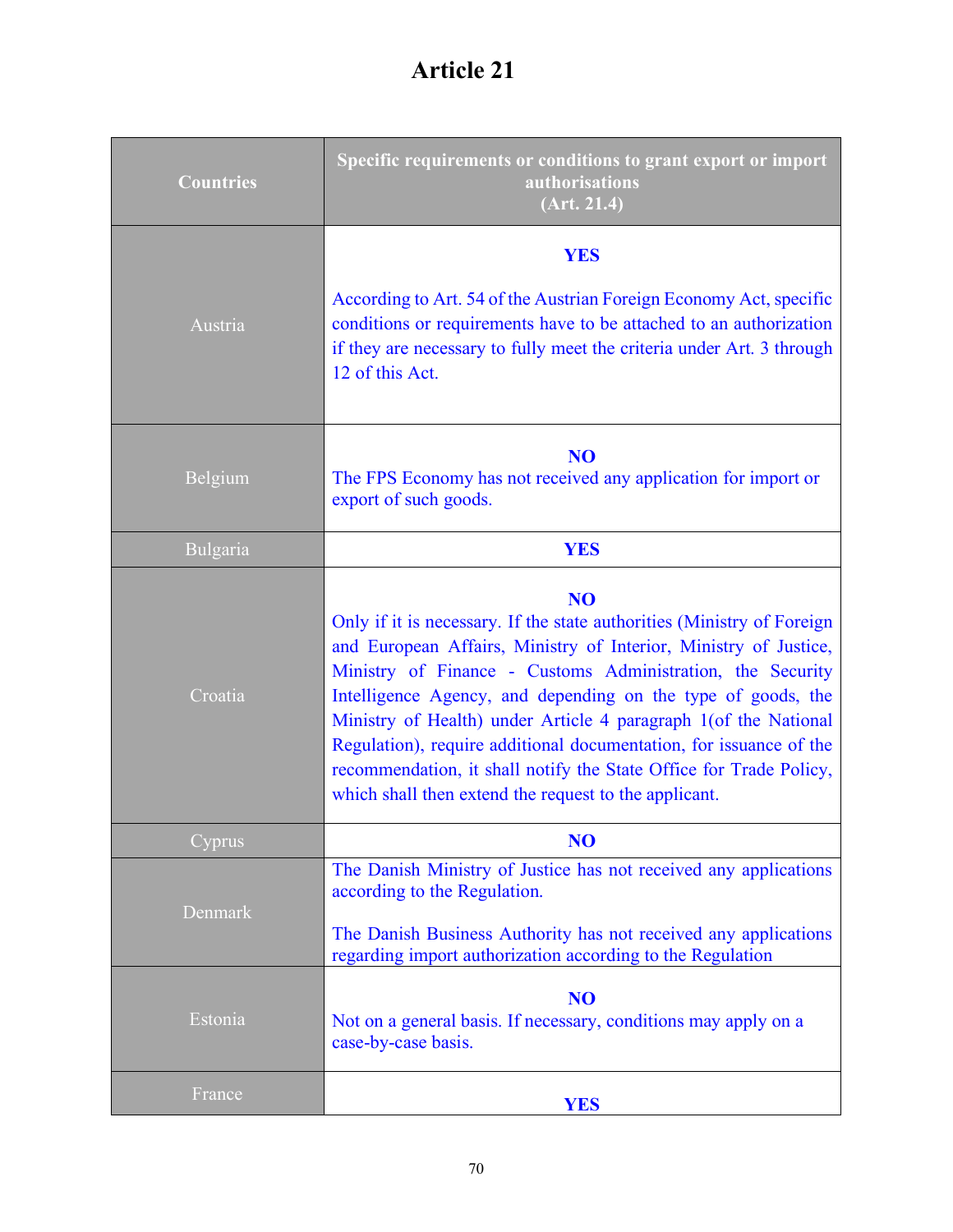|         | According to Ministerial Decree of 26 <sup>th</sup> June 2012any exporter,<br>importer or supplier established in France shall submit a request<br>the Directorate General of Customs and Excise.                                                                                                                                                                                                                                                                                                                                                                                                                                                                          |
|---------|----------------------------------------------------------------------------------------------------------------------------------------------------------------------------------------------------------------------------------------------------------------------------------------------------------------------------------------------------------------------------------------------------------------------------------------------------------------------------------------------------------------------------------------------------------------------------------------------------------------------------------------------------------------------------|
| Germany | N <sub>O</sub><br>Only in individual cases.                                                                                                                                                                                                                                                                                                                                                                                                                                                                                                                                                                                                                                |
|         | N <sub>O</sub>                                                                                                                                                                                                                                                                                                                                                                                                                                                                                                                                                                                                                                                             |
| Greece  | No specific requirements or conditions except proof of the use at<br>destination for which the export or import authorization is<br>required (according to Art. 5).                                                                                                                                                                                                                                                                                                                                                                                                                                                                                                        |
|         | Ministerial Decision No.146845/E3/26845/4-8-06 (Minister of<br>Economy and Finance).                                                                                                                                                                                                                                                                                                                                                                                                                                                                                                                                                                                       |
| Hungary | <b>YES</b><br>Same licensing principles apply as in case of military equipment<br>listed in Government Decree No.160/2011, which entails that all<br>international obligations are carefully taken into consideration.<br>Hungarian Trade Licensing Office (HTLO) may require further<br>documentation (i.e. contract, EUC, IIC, etc.) and prescribe specific<br>conditions it deems necessary Articles 15.5 and 15.9 of Gov. Decree<br>160/2011.                                                                                                                                                                                                                          |
| Ireland | N <sub>O</sub><br>The Department of Jobs, Enterprise and Innovation has not received<br>an application for authorization to export or import goods covered<br>by the Regulation. Should such an application be received in the<br>future it will be reviewed on a case-by-case basis.                                                                                                                                                                                                                                                                                                                                                                                      |
| Italy   | Any granted license - those for items under the authority of Reg.<br>EC $1236/2005$ included – may be subject to special conditions<br>indicated in the license form itself. These conditions shall be<br>fulfilled both by the end-user and the national exporter. In the case<br>of Reg. EC 1236/2005 licensed items, they may be: a statement by<br>the end-user attesting that he took charge of the licensed items, a<br>half-yearly report sent to Italian National Authorities by the national<br>exporter for two years, attesting that the said goods dwell in the<br>licensed final destination country and that they are used for the<br>licensed end use, etc. |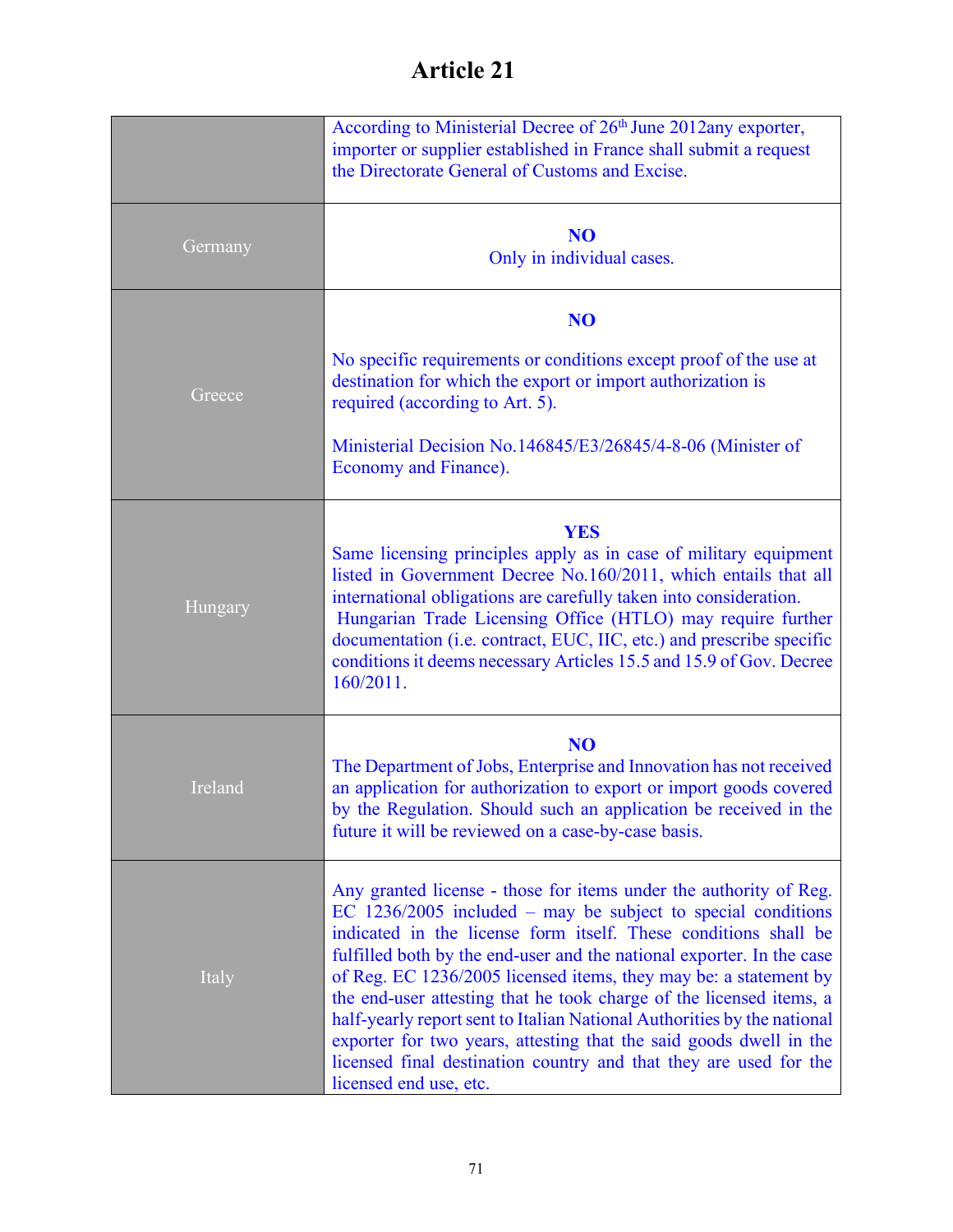|             | The national law reference is Legislative Decree No. 96 of 9 April<br>2003.                                                                                                                                                                                                                                                                                                                                                                                                                                                                                                                                                                                                                                                                                             |  |
|-------------|-------------------------------------------------------------------------------------------------------------------------------------------------------------------------------------------------------------------------------------------------------------------------------------------------------------------------------------------------------------------------------------------------------------------------------------------------------------------------------------------------------------------------------------------------------------------------------------------------------------------------------------------------------------------------------------------------------------------------------------------------------------------------|--|
| Latvia      | Requirements for granting export or import authorizations are<br>listed in the Regulation of the cabinet of Ministers of the Republic<br>of Latvia No 927 (adopted on 11.11.2008).                                                                                                                                                                                                                                                                                                                                                                                                                                                                                                                                                                                      |  |
| Lithuania   | <b>YES</b><br>All requirements for issuing authorizations are set at the Order No<br>5-V-203 of Police Commissioner General of Lithuania (on March<br>29th, 2006):<br>https://www.e-tar.lt/portal/lt/legalAct/TAR.79BD48D39CE2,<br>- changed by Order 5-V-275 (on March 30th, 2012)<br>https://www.e-tar.lt/portal/lt/legalAct/TAR.CE399D9B9D41,<br>- by Order 5-V-552 (on June 12th, 2015)<br>https://www.e-<br>tar.lt/portal/lt/legalAct/13049ca0135711e58569be21ff080a8c<br>- and at the Order No 409 of the Minister of Health of the Republic<br>of Lithuania (on July 25th, 2001)<br>https://www.e-tar.lt/portal/lt/legalAct/TAR.4720B278D094,<br>- changed by Order No V-1015 (on October 31, 2013)<br>https://www.e-tar.lt/portal/lt/legalAct/TAR.1201FF0C5411. |  |
| Luxembourg  | N <sub>O</sub>                                                                                                                                                                                                                                                                                                                                                                                                                                                                                                                                                                                                                                                                                                                                                          |  |
| Netherlands | NO<br>Specific conditions will be prescribed if necessary.                                                                                                                                                                                                                                                                                                                                                                                                                                                                                                                                                                                                                                                                                                              |  |
| Poland      | <b>YES</b><br>Goods Ordinance of the Minister of Economy of 7 <sup>th</sup> June 2006 on<br>import licenses from or to a third country of certain goods which<br>could be used for punishment or torture (Journal of Laws of 2006<br>No. 118, poz.806);<br><b>Technical assistance:</b> Ordinance of the Minister of Economy of<br>7 <sup>th</sup> June 2006 on licenses for delivering or receiving technical<br>assistance of certain goods which could be used for punishment or<br>torture (Journal of Laws of 2006 No. 118, poz.807).                                                                                                                                                                                                                              |  |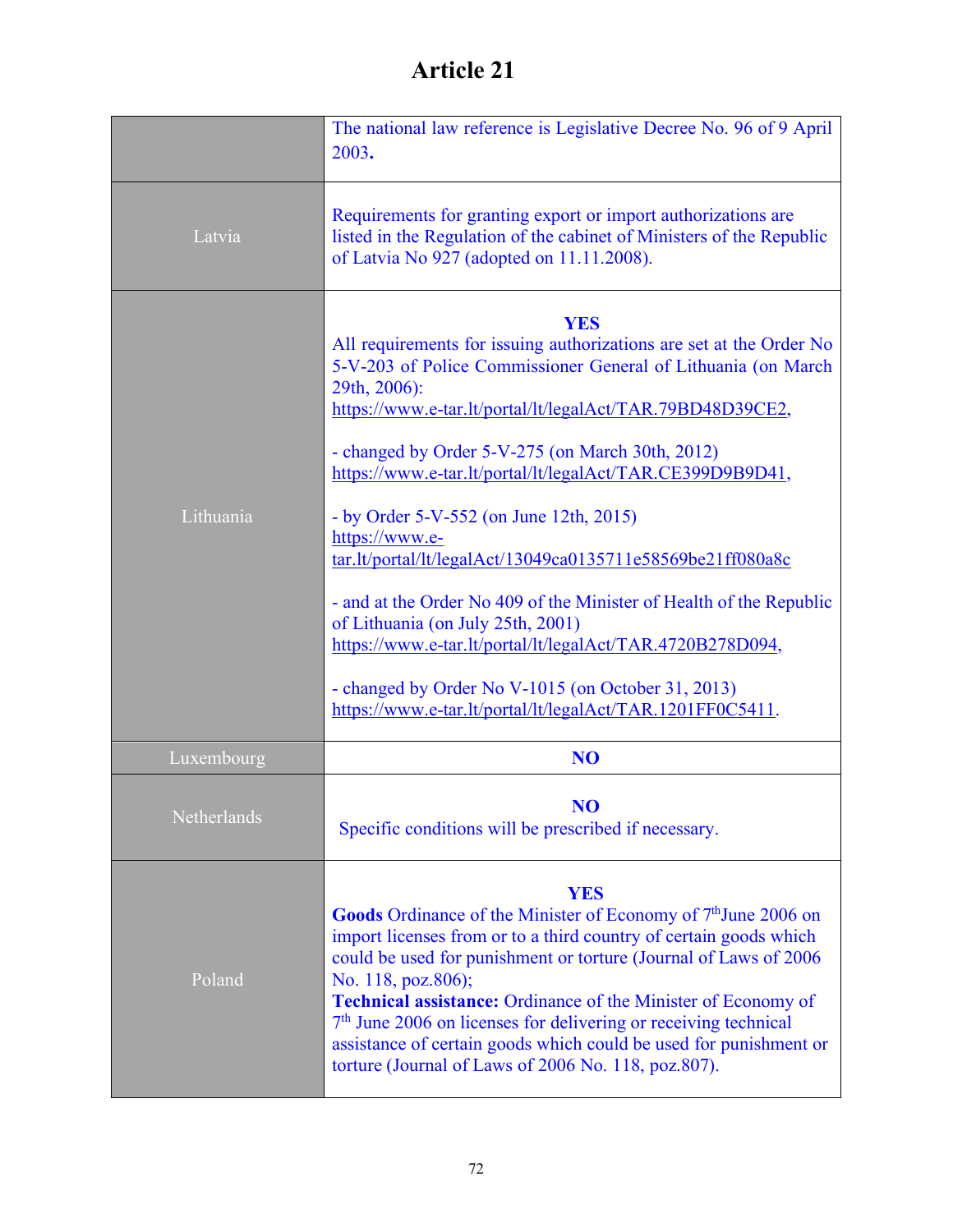| Portugal | <b>YES</b><br>The penalties applicable are laid down on General Regime of<br>Taxes Infractions, Article 97. <sup>o</sup> -A, that foresees a prison sentence<br>from 1 to 5 years and, in the case of legal entities, a monetary fine |
|----------|---------------------------------------------------------------------------------------------------------------------------------------------------------------------------------------------------------------------------------------|
| Slovakia | <b>YES</b><br>All authorizations meet the requirements set by the 1236/2005 and<br>NR SR n. 474/2007.                                                                                                                                 |
| Slovenia | NO <sub>1</sub>                                                                                                                                                                                                                       |
| Sweden   | NO                                                                                                                                                                                                                                    |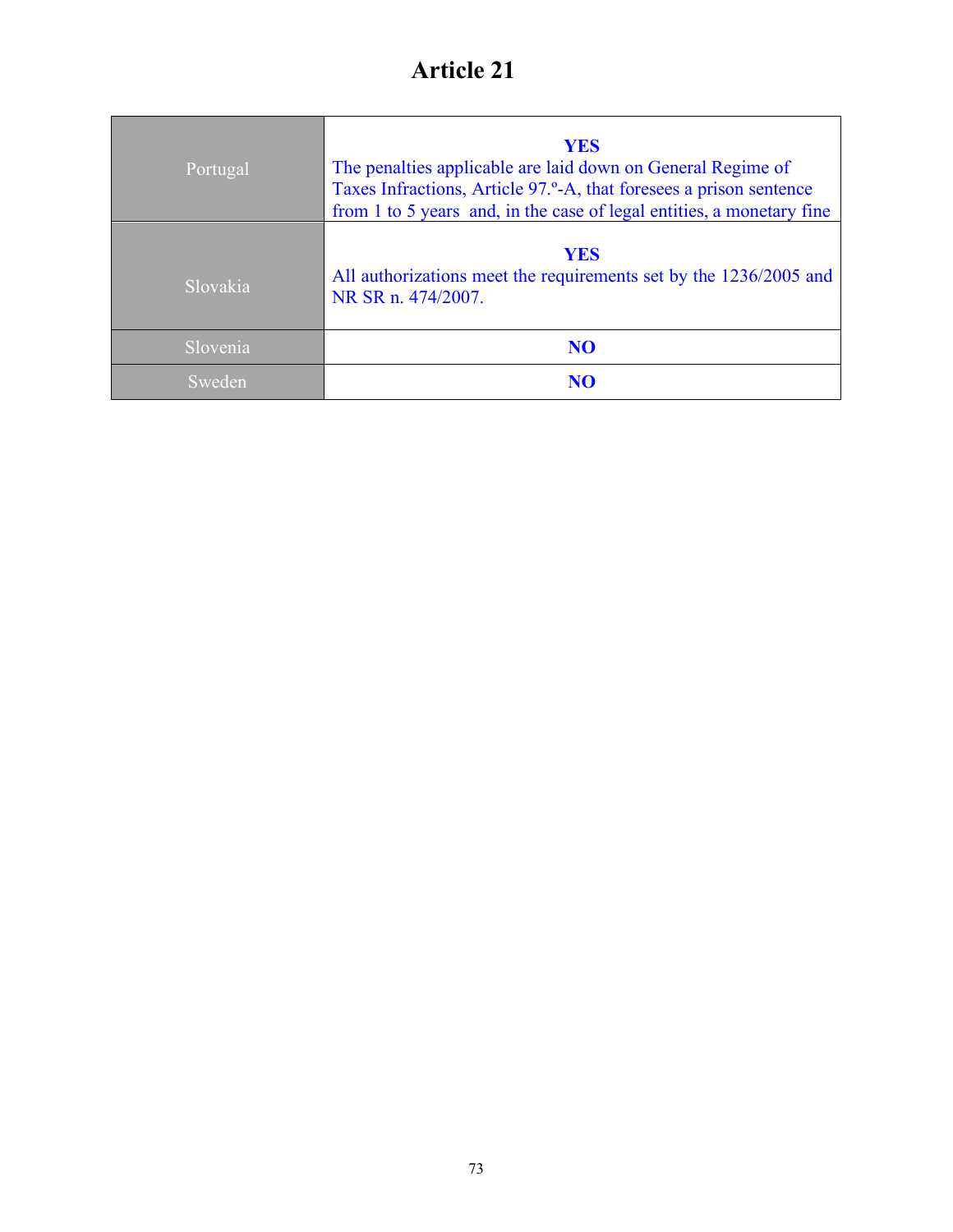#### **Article 22 Customs formalities**

1. When completing customs formalities, the exporter or importer shall submit the duly completed form set out in Annex VII as proof that the necessary authorisation for the export or import concerned has been obtained. If the document is not filled out in an official language of the Member State where the customs formalities are being completed, the exporter or importer may be required to provide a translation into such official language.

2. If a customs declaration is made concerning goods listed in Annex II, III or IV and it is confirmed that no authorisation has been granted pursuant to this Regulation for the intended export or import, the customs authorities shall detain the goods declared and shall make the exporter or importer aware of the possibility to apply for an authorisation pursuant to this Regulation. If no application for an authorisation is made within six months of the detention, or if the competent authority dismisses such an application, the customs authorities shall dispose of the detained goods in accordance with applicable national law.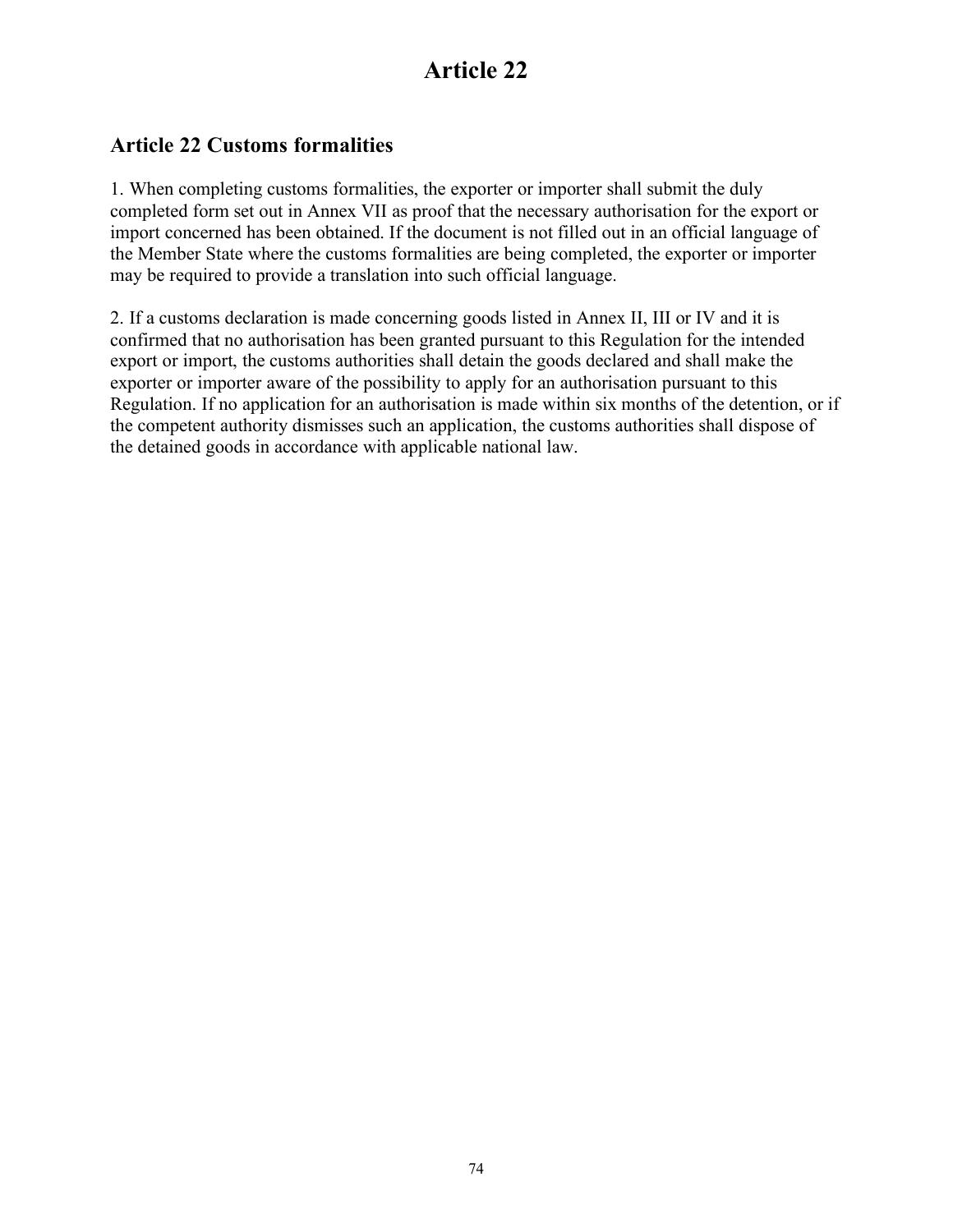### **Article 23 Notification and consultation requirement**

1. A Member State shall notify the other Member States and the Commission if its competent authorities, as listed in Annex I, take a decision dismissing an application for an authorisation under this Regulation or if they annul an authorisation they have granted. Such notification shall be made not later than 30 days following the date of the decision or annulment.

2. The competent authority shall, through diplomatic channels where required or appropriate, consult the authority or authorities which, in the preceding three years, dismissed an application for authorisation of an export, a transit, the supply of technical assistance to a person, entity or body in a third country or the supply of brokering services under this Regulation, if it receives an application concerning an export, a transit, the supply of technical assistance to a person, entity or body in a third country or the supply of brokering services involving an essentially identical transaction referred to in such earlier application and considers that an authorisation should, nevertheless, be granted.

3. If, after the consultations referred to in paragraph 2, the competent authority decides to grant an authorisation, the relevant Member State shall immediately inform the other Member States and the Commission of its decision and explain the reasons for its decision, submitting supporting information as appropriate.

4. Where a refusal to grant an authorisation is based on a national prohibition in accordance with Article 14(1) or Article 15(4), it shall not constitute a decision dismissing an application within the meaning of paragraph 1 of this Article.

5. All notifications required under this Article shall be made via a secure and encrypted system for exchange of information.

#### **Comment:**

Even if this article establishes a procedure of consultation between Member States as regards granting import and export authorizations, it should be emphasised that sole consultation and notification of the decision of Member State national authorities is compulsory. Therefore, after having undertaken all required consultations Member State remains unrestricted as concerns the final decision on issue of authorisation.

In addition, the prohibition imposed by Member States on the basis of Article 14(1) and 15(4) concerning an export, import and brokering services of leg irons, gang chains and portable electric shock devices is not covered by this article. In other words, denials issued and based on prohibition prescribed under Article 14(1) and 15(4) shall not be notified to the Commission and national authorities of other Member States, as listed in Annex I of this Regulation.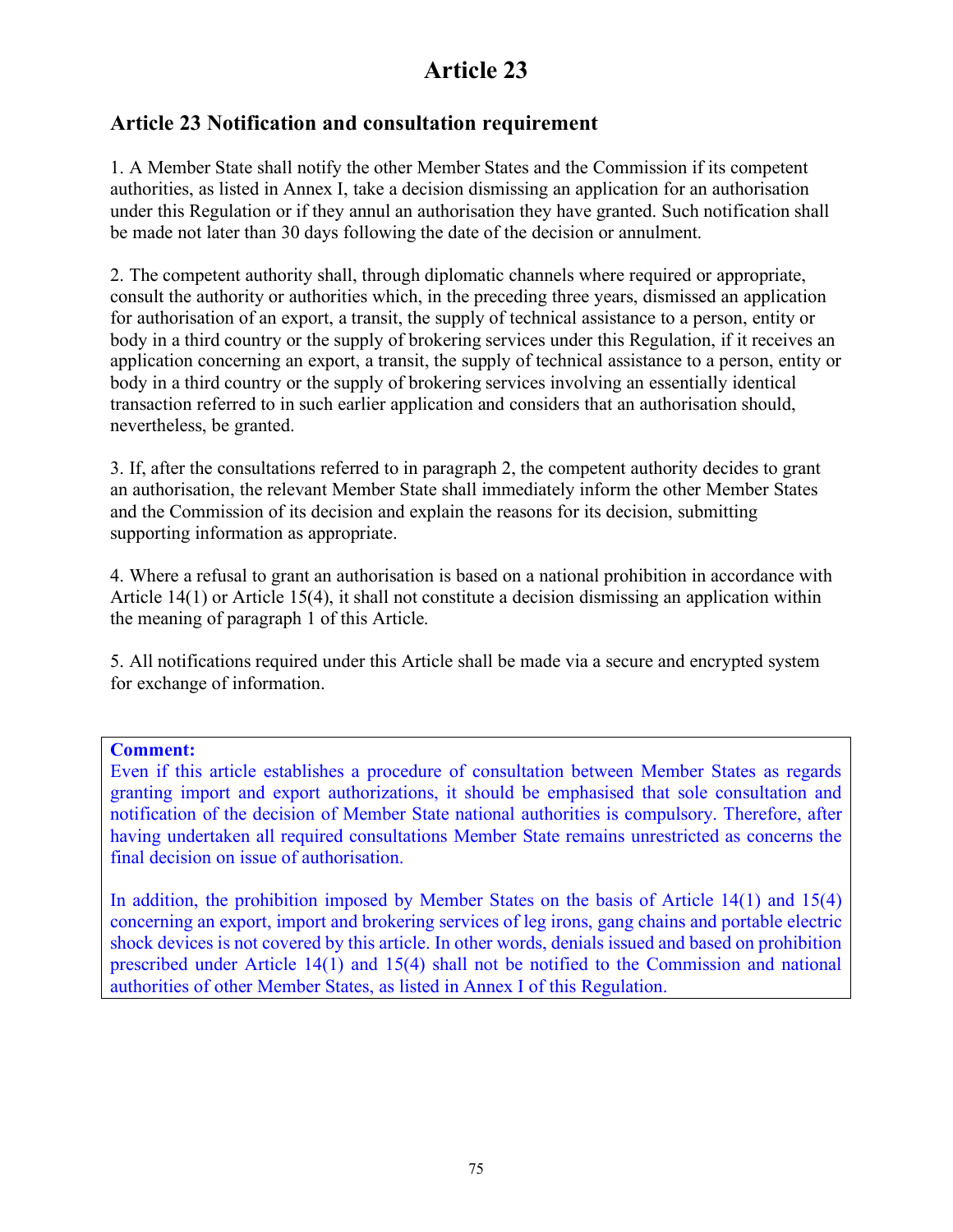### **CHAPTER VII General and final provisions**

### **Article 24 Amendments of Annexes**

The Commission is empowered to adopt delegated acts in accordance with Article 29, to amend Annexes I, II, III, III, IV, V, VI, VII, VIII and IX. The data in Annex I regarding competent authorities of the Member States shall be amended on the basis of information supplied by the Member States.

Where, in the case of amendment of Annex II, III, IV or V, imperative grounds of urgency so require, the procedure provided for in Article 30 shall apply to delegated acts adopted pursuant to this Article.

#### **Comment:**

The delegated act allowing the Commission to amend Annexes defining list of goods is granted under conditions:

- **Annex II** could be amended only with goods which have no practical use other than for the purpose of capital punishment or for the purpose of torture and other cruel, inhuman or degrading treatment or punishment.
- **Annex III** could be amended only with goods that could be used for the purpose of torture or other cruel, inhuman or degrading treatment or punishment (goods which are primarily used for law enforcement purposes and goods which, taking into account their design and technical features, present a material risk of use for torture or other cruel, inhuman or degrading treatment or punishment).

**Annex IV** shall only comprise goods that could be used for the purpose of capital punishment and have been approved or actually used for capital punishment by one or more third countries that have not abolished capital punishment.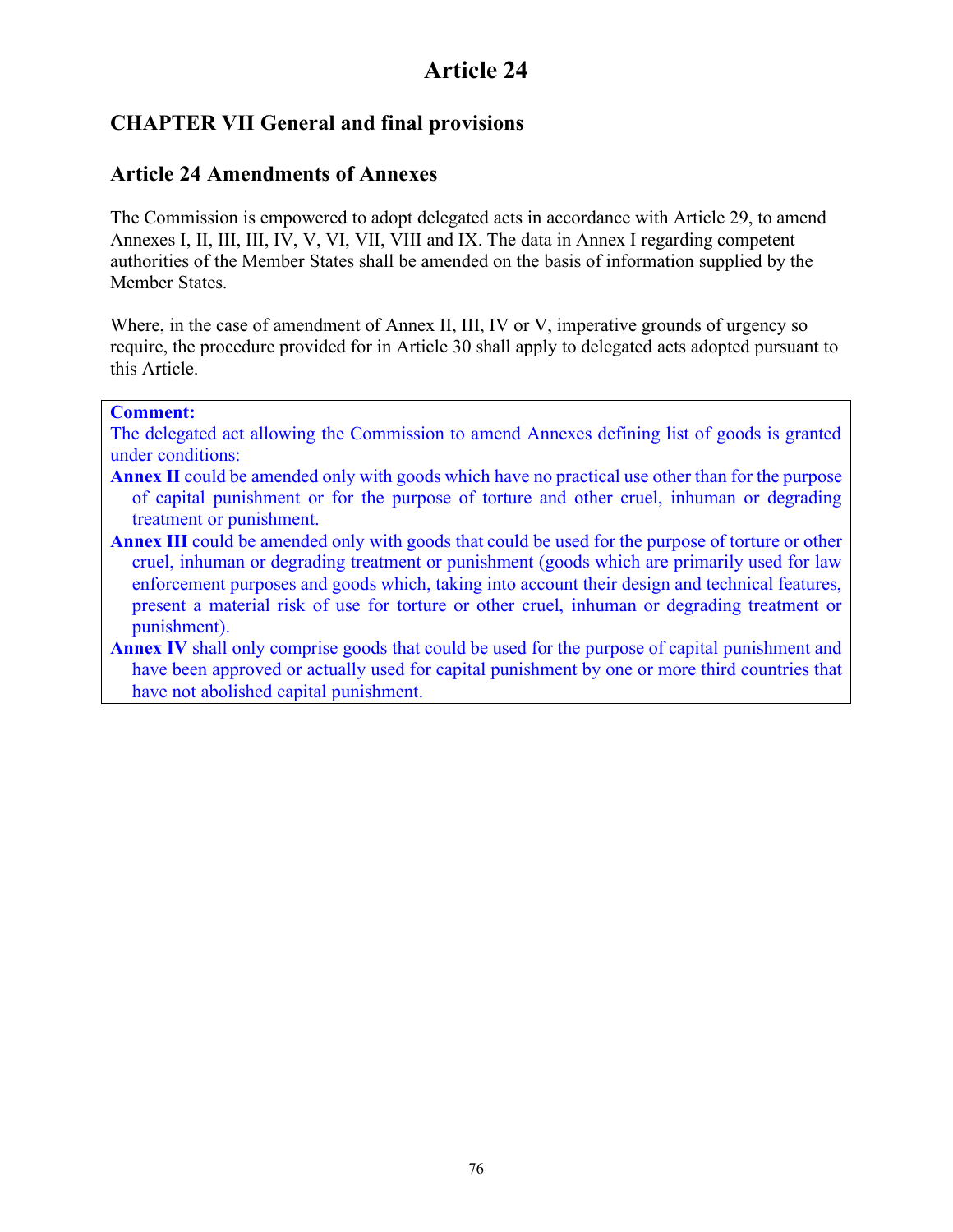### **Article 25 Requests for adding goods to one of the lists of goods**

1. Each Member State may address a duly substantiated request to the Commission to add goods designed or marketed for law enforcement to Annex II, Annex III or Annex IV. Such a request shall include information on:

- (a) the design and characteristics of the goods;
- (b) all the purposes for which they can be used; and
- (c) the international or domestic rules that would be broken if the goods were to be used for law enforcement.

When addressing its request to the Commission, the requesting Member State shall also forward that request to the other Member States.

2. The Commission may, within three months of the receipt of the request, ask the requesting Member State to provide supplementary information, if it considers that the request fails to address one or more relevant points or that additional information on one or more relevant points is necessary. It shall communicate the points on which supplementary information needs to be provided. The Commission shall forward its questions to the other Member States. The other Member States may also provide the Commission with further information for the assessment of the request.

3. If it considers that there is no need to ask for supplementary information or, where applicable, upon receipt of the supplementary information it has requested, the Commission shall within 20 weeks of the receipt of the request or the receipt of supplementary information, respectively, commence the procedure for the adoption of the requested amendment or inform the requesting Member State of the reasons for not doing so.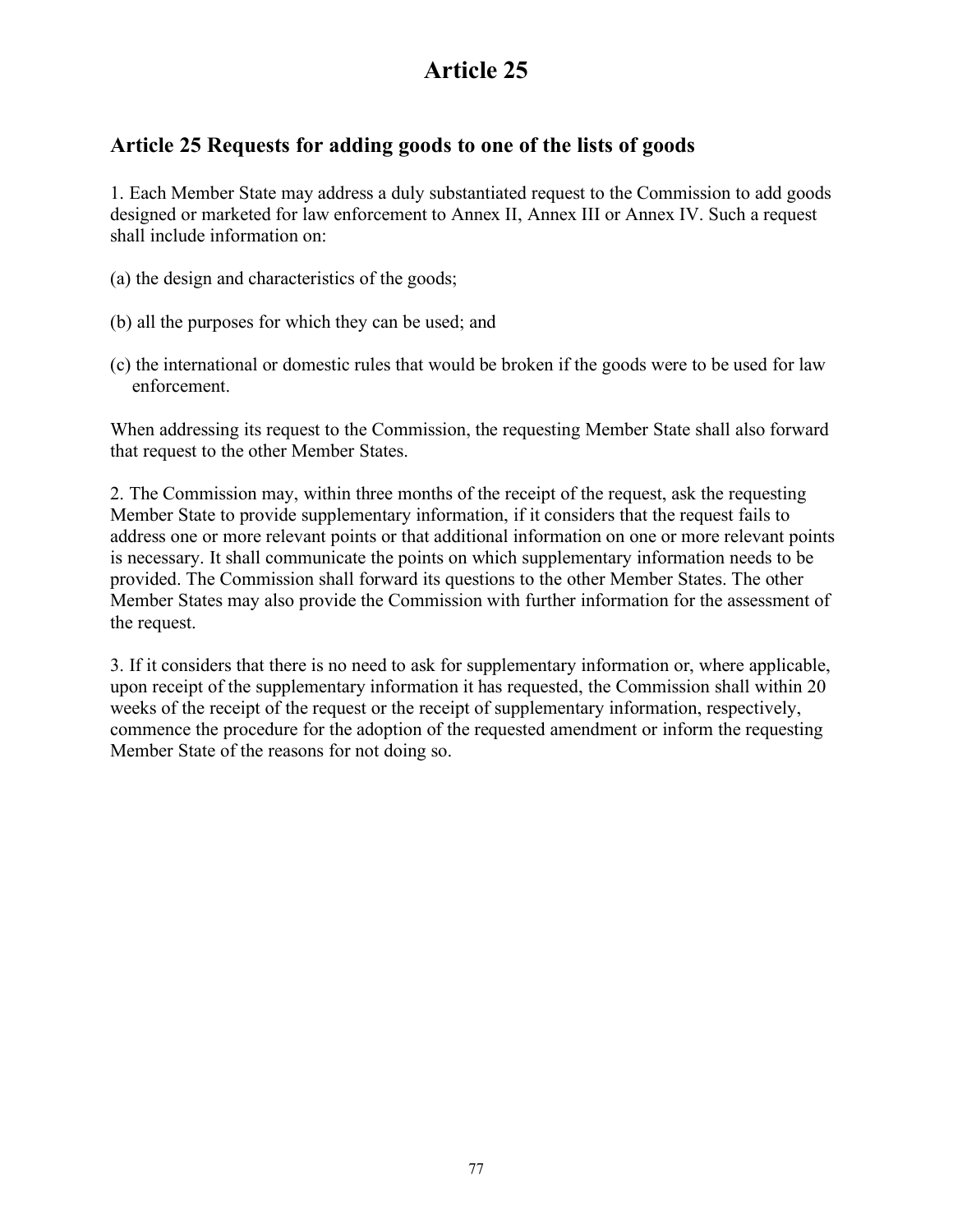#### **Article 26 Exchange of information between Member States' authorities and the Commission**

1. Without prejudice to Article 23, the Commission and the Member States shall, upon request, inform each other of the measures taken under this Regulation and supply each other with any relevant information at their disposal in connection with this Regulation, in particular information on authorizations granted and refused.

2. Relevant information on authorisations granted and refused shall comprise at least the type of decision, the grounds for the decision or a summary thereof, the names of the consignees and, if they are not the same, of the end-users as well as the goods concerned.

3. Member States, if possible in cooperation with the Commission, shall make a public, annual activity report, providing information on the number of applications received, on the goods and countries concerned by these applications, and on the decisions they have taken on these applications. This report shall not include information the disclosure of which a Member State considers to be contrary to the essential interests of its security.

#### **Comment:**

 

On 1 October 2019, the European Commission published the Report from the Commission to the European Parliament and the Council on export authorisation in 2017 and 201846.

This first report provides information on Member States' authorisation activities concerning exports of goods which could be used for torture or for capital punishment, in 2017 and 2018<sup>47</sup>. According to the report *All 28 Member States reported on the number of export authorisations that were granted and refused under Articles 11(1) and 16(1) and on the goods and countries of destination concerned by them. Except for one Member State, they also reported the numbers or quantities of goods authorized for export and the category of end-user to which those goods would be supplied.*

Annex 1 to the report displays the number of reported export authorisations granted by Member States pursuant to Article 20(2) of Regulation (EU) 2019/125 (see table below).

Annex 2 and Annex 3 displays respectively reported end-use of authorized exports to third countries in 2017 and in 2018, by product category.

Annex 4 and Annex 5 displays respectively reported destinations of authorized exports in 2017 and in 2018, by product category.

<sup>46</sup> Report from the Commission to the European Parliament and the Council on export authorisation in 2017 and 2018 pursuant to the Regulation concerning trade in certain goods which could be used for capital punishment, torture or other cruel, inhuman or degrading treatment or punishment, European Commission, Brussels, 1/10/2019, COM(2019) 445 final, available at: https://eur-lex.europa.eu/legalcontent/EN/TXT/?qid=1586846349516&uri=CELEX:52019DC0445.

 $\frac{47}{10}$  This report does not provide information on exporters' use of the Union General Export Authorisation for export of goods listed in Annex IV (Annex V to Regulation (EU) 2019/125).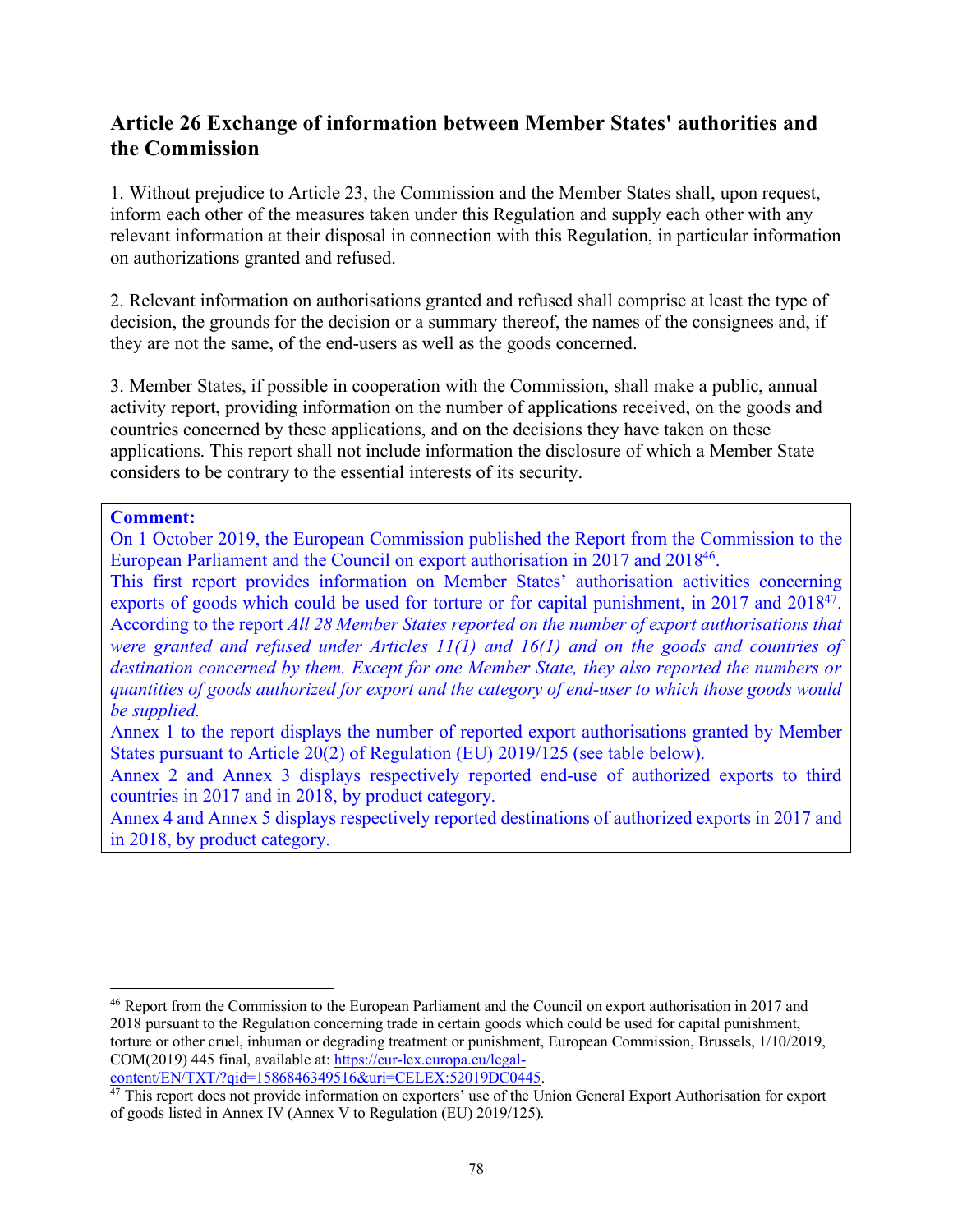|                            | 2017 | 2018           |
|----------------------------|------|----------------|
| EU                         | 292  | 231            |
| Austria                    | 6    | 6              |
| <b>Czech Republic</b>      | 11   | 17             |
| <b>Denmark</b>             |      |                |
| France                     | 8    | 5              |
| Germany                    | 187  | 142            |
| <b>Italy</b>               | 5    | 2              |
| <b>Netherlands</b>         | 46   | 37             |
| Poland                     | 3    |                |
| Portugal                   | 3    |                |
| Slovenia                   |      |                |
| Spain                      |      | 3              |
| <b>Sweden</b>              |      | $\overline{2}$ |
| <b>United Kingdom</b>      | 23   | 12             |
| <b>Other Member States</b> |      |                |

**Number of reported export authorisations granted by Member States 1 pursuant to Article 20(2) of Regulation (EU) 2019/125 (from the Commission Report, Annex 1)**

4. The Commission shall prepare an annual report comprised of the annual activity reports referred to in paragraph 3. That annual report shall be made publicly available.

5. Except for the supply of information mentioned in paragraph 2 to the authorities of the other Member State and to the Commission, this Article shall be without prejudice to applicable national rules concerning confidentiality and professional secrecy.

6. The refusal to grant an authorisation, if it is based on a national prohibition adopted in accordance with Article 14(1), shall not constitute an authorisation refused within the meaning of paragraphs 1, 2 and 3 of this Article.

#### **Comment:**

The main purpose of this Article is to encourage the exchange of information between the authorities of Member States and the Commission. This information exchange shall not be confused with the notification mechanism established by Article 23 of this Regulation. Notification procedure consists in Member States' obligation to notify the authorities of other Member States, as listed in Annex I of this Regulation, and the Commission, if they dismiss an application for an authorisation under this Regulation or if they annul an authorisation they have granted.

In addition, the prohibition imposed by Member States on the basis of Article 14(1) and 15(4) concerning an export and import of leg irons, gang chains and portable electric shock devices is not covered by this Article. In other words, an authorisation denial issued under a prohibition established under Article 14(1) and 15(4) may not be communicated to the Commission and national authorities of other Member States, as listed in Annex I of this Regulation.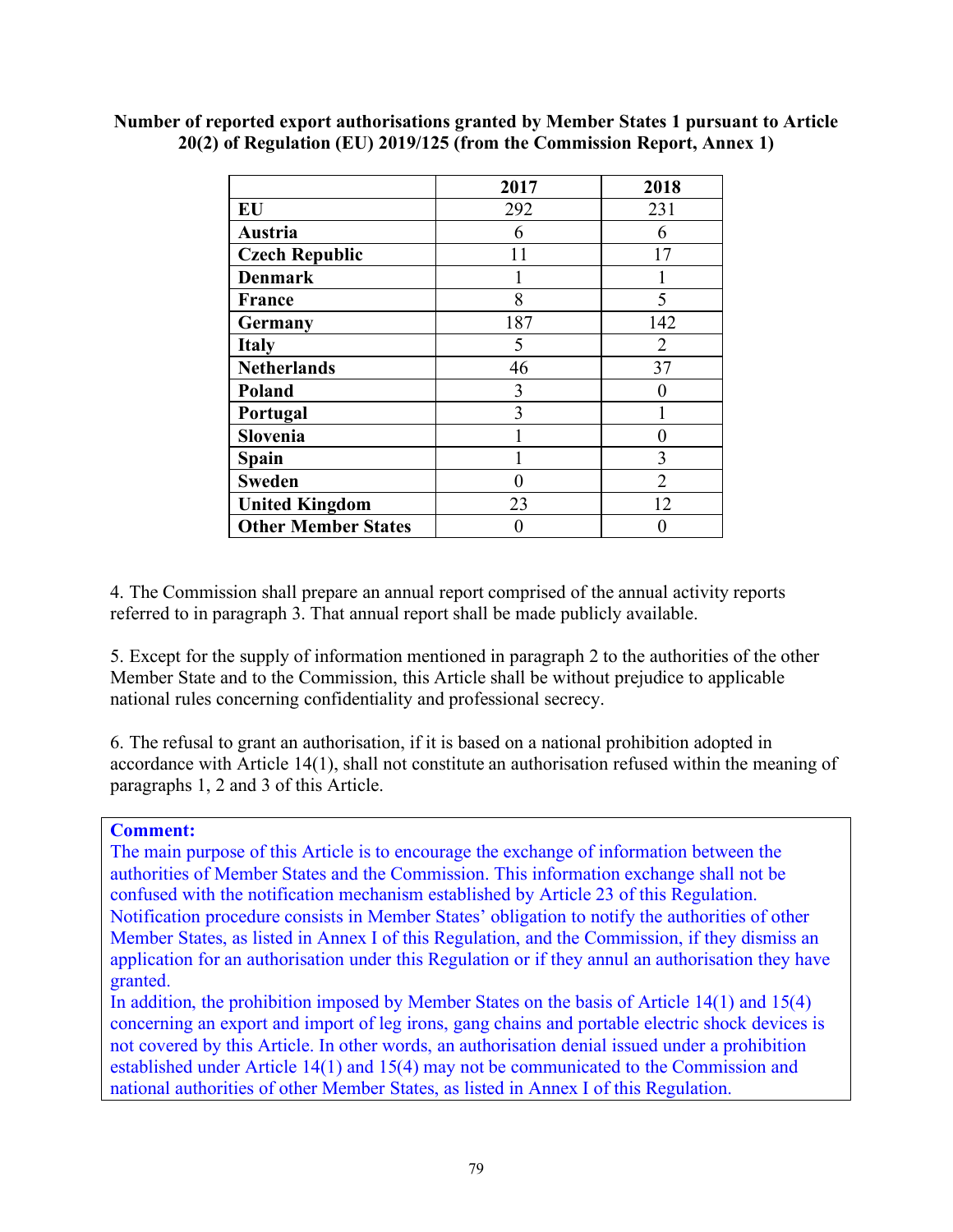### **Article 27 Processing of personal data**

Personal data shall be processed and exchanged in accordance with the rules laid down in Regulation (EU) 2016/679 and Regulation (EU) 2018/1725.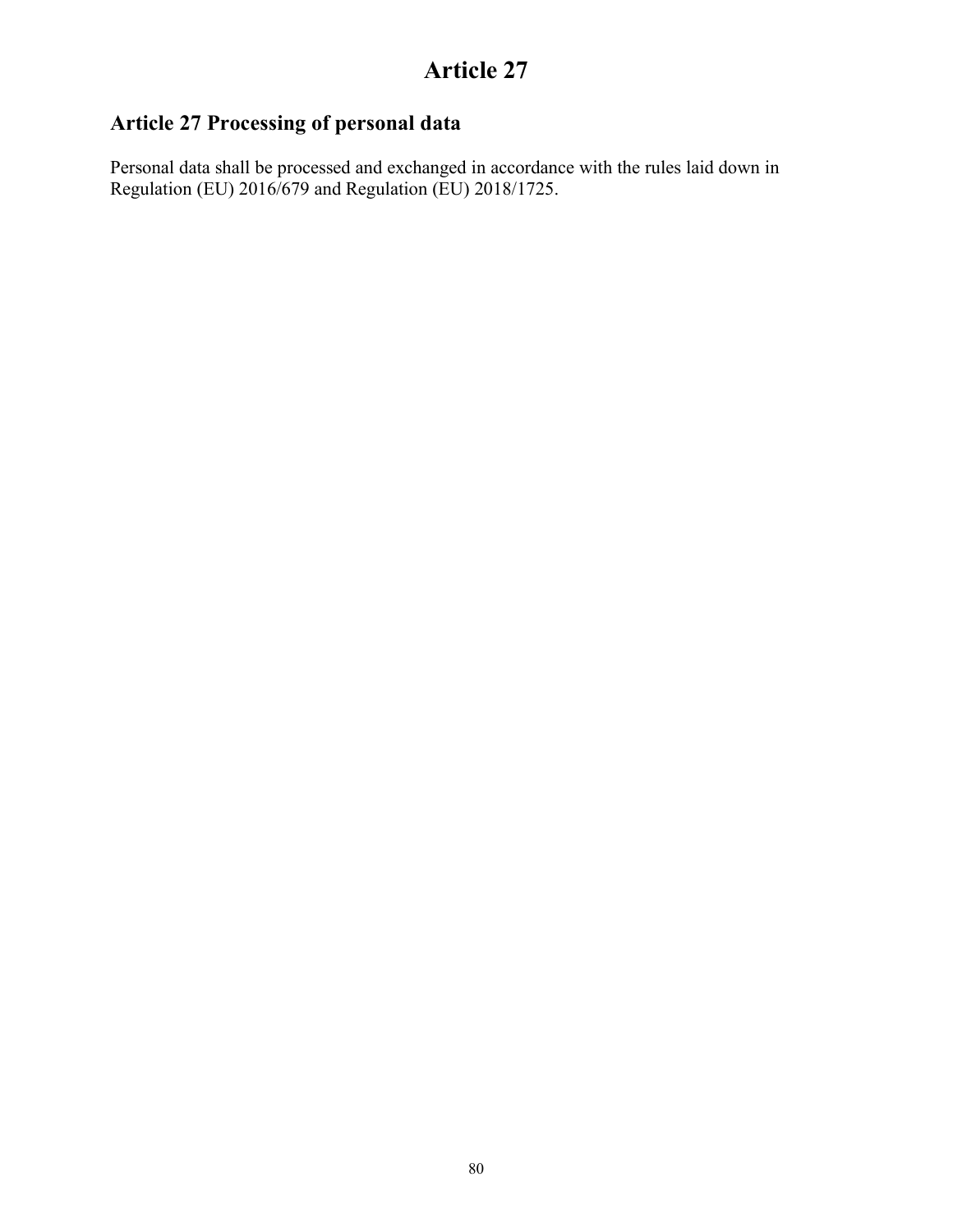### **Article 28 Use of information**

Without prejudice to Regulation (EC) No 1049/2001 of the European Parliament and of the Council48 and national legislation on public access to documents, information received pursuant to this Regulation shall be used only for the purpose for which it was requested.

 <sup>48</sup> Regulation (EC) No 1049/2001 of the European Parliament and of the Council of 30 May 2001 regarding public access to European Parliament, Council and Commission documents (OJ L 145, 31.5.2001, p. 43).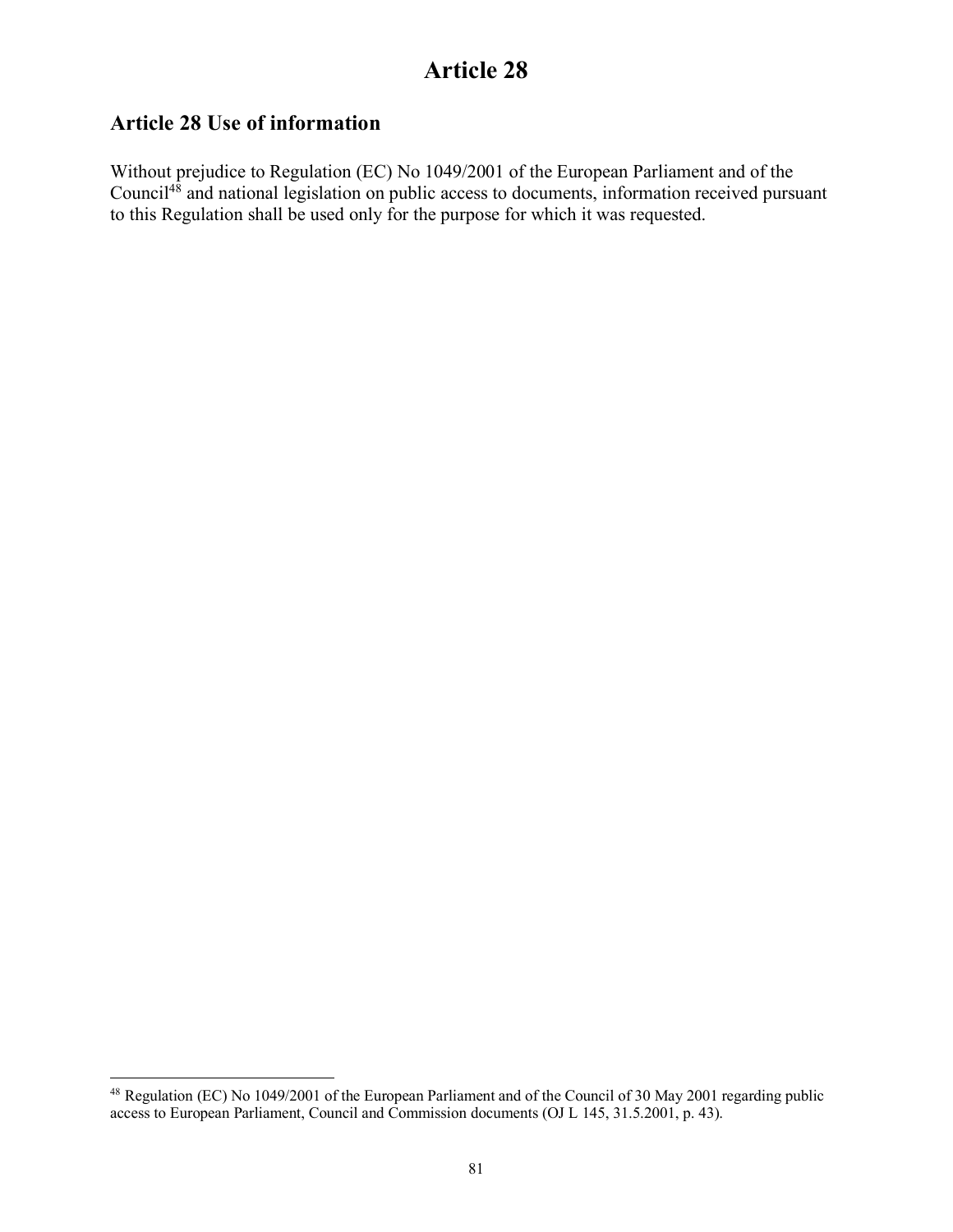#### **Article 29 Exercise of the delegation**

1. The power to adopt delegated acts is conferred on the Commission subject to the conditions laid down in this Article.

2. The power to adopt delegated acts referred to in Article 24 shall be conferred on the Commission for a period of five years from 16 December 2016. The Commission shall draw up a report in respect of the delegation of power not later than nine months before the end of the fiveyear period. The delegation of power shall be tacitly extended for periods of an identical duration, unless the European Parliament or the Council opposes such extension not later than three months before the end of each period.

3. The delegation of power referred to in Article 24 may be revoked at any time by the European Parliament or by the Council. A decision to revoke shall put an end to the delegation of the power specified in that decision. It shall take effect the day following the publication of the decision in the *Official Journal of the European Union* or at a later date specified therein. It shall not affect the validity of any delegated acts already in force.

4. Before adopting a delegated act, the Commission shall consult experts designated by each Member State in accordance with the principles laid down in the Interinstitutional Agreement of 13 April 2016 on Better Law-Making.

5. As soon as it adopts a delegated act, the Commission shall notify it simultaneously to the European Parliament and to the Council.

6. A delegated act adopted pursuant to Article 24 shall enter into force only if no objection has been expressed either by the European Parliament or the Council within a period of two months of notification of that act to the European Parliament and the Council or if, before the expiry of that period, the European Parliament and the Council have both informed the Commission that they will not object. That period shall be extended by two months at the initiative of the European Parliament or of the Council.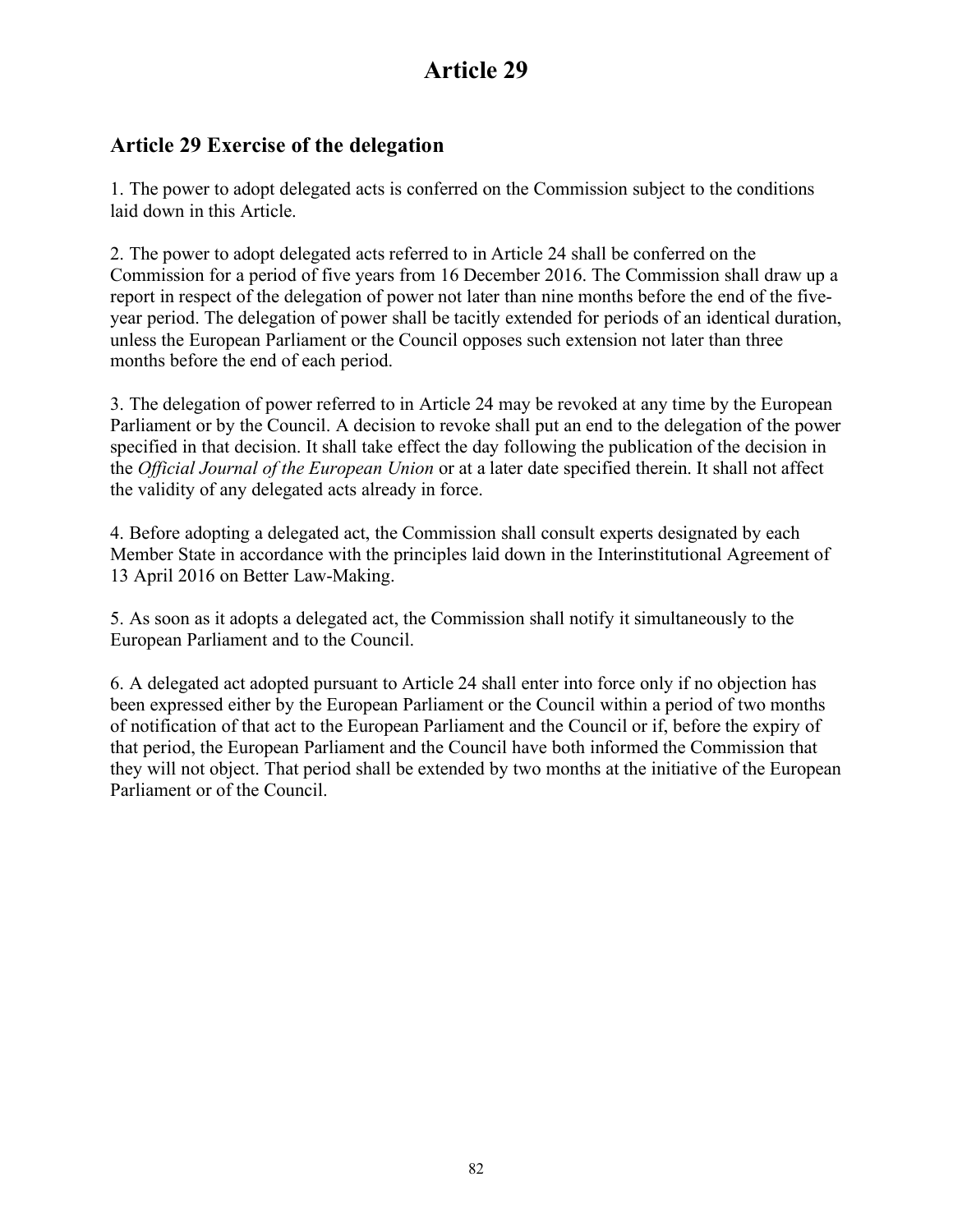### **Article 30 Urgency procedure**

1. Delegated acts adopted under this Article shall enter into force without delay and shall apply as long as no objection is expressed in accordance with paragraph 2. The notification of a delegated act to the European Parliament and to the Council shall state the reasons for the use of the urgency procedure.

2. Either the European Parliament or the Council may object to a delegated act in accordance with the procedure referred to in Article 29(6). In such a case, the Commission shall repeal the act immediately following the notification of the decision to object by the European Parliament or by the Council.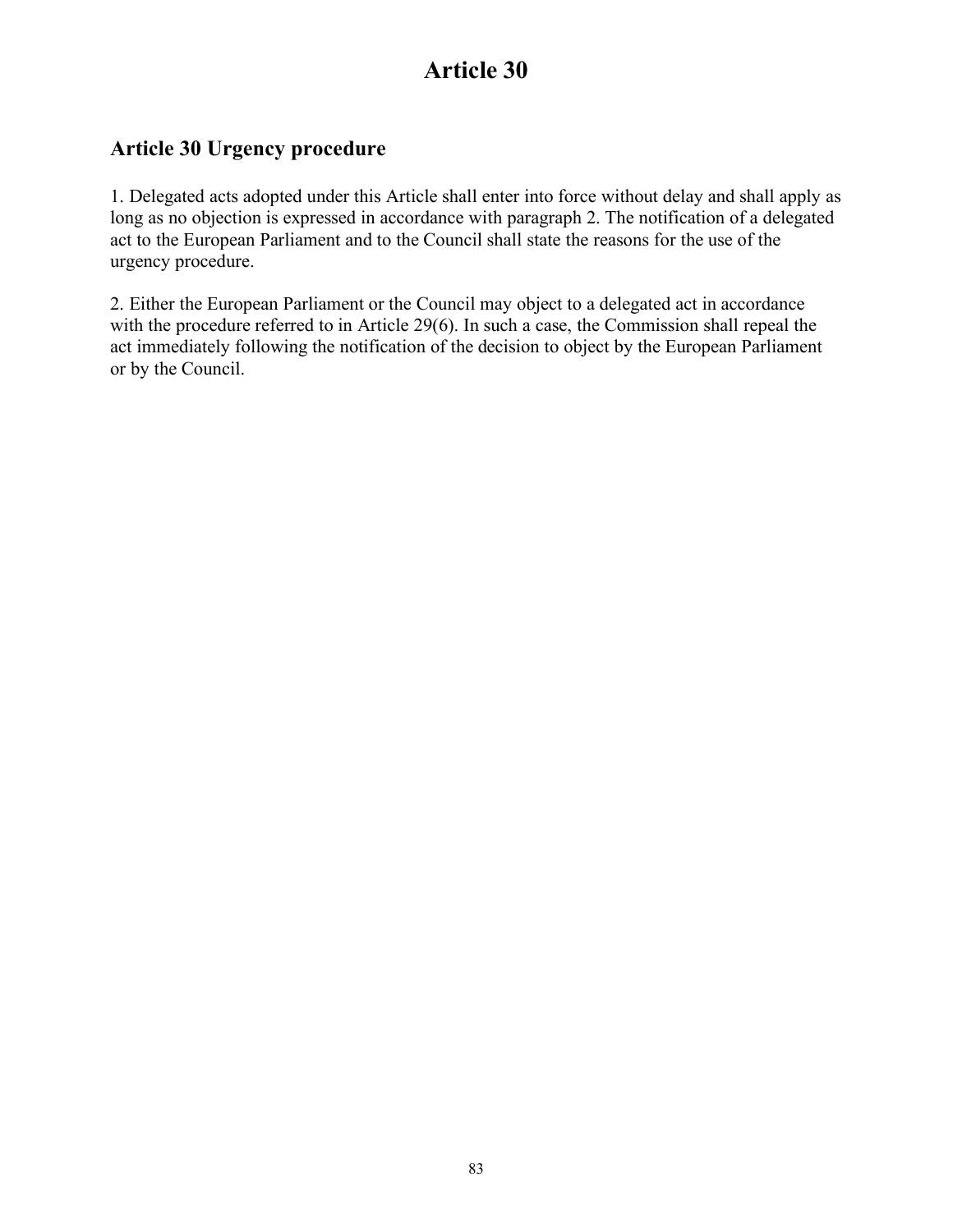### **Article 31 Anti-Torture Coordination Group**

1. An Anti-Torture Coordination Group chaired by a representative of the Commission shall be established. Each Member State shall appoint a representative to that group.

2. The Anti-Torture Coordination Group shall examine any questions concerning the application of this Regulation, including, without limitation, the exchange of information on administrative practices and any questions which may be raised either by the chair or by a representative of a Member State.

3. The Anti-Torture Coordination Group may, whenever it considers it to be necessary, consult exporters, brokers, suppliers of technical assistance and other relevant stakeholders concerned by this Regulation.

4. The Commission shall submit an annual report in writing to the European Parliament on the activities, examinations and consultations of the Anti-Torture Coordination Group. The annual report shall be drawn up paying due regard to the need not to undermine the commercial interests of natural or legal persons. The discussions in the Anti-Torture Coordination Group shall be kept confidential.

#### **Comment:**

 

On 7 October 2019, the European Commission published a report "Report from the Commission to the European Parliament on the activities and consultations of the Anti-Torture Coordination Group referred to in Article 31 of Regulation (EU) 2019/125 concerning trade in certain goods which could be used for capital punishment, torture or other cruel, inhuman or degrading treatment or punishment<sup>49</sup>.

The report provides information on the activities of the Anti-Torture Coordination Group (ATCG) in 2017 and 2018, hence the period from the entry into force of the Regulation (EU) 2016/2134 of 23 November 2016, which established the group.

The ATCG held two meetings during the reporting period, on 12 July 2017 and 28 June 2018 respectively.

The ATCG held technical exchanges of information regarding the tools available in the Dual-Use electronic system (DUeS), a secure and encrypted system created by the Commission for the exchange of certain information between competent authorities. Article 23(5) of Regulation requires that the competent authorities in the European Union Member States use DUeS to communicate information on cases where a request for an export authorisation has been rejected (so-called denials).

<sup>49</sup> Report from the Commission to the European Parliament on the activities and consultations of the Anti-Torture Coordination Group referred to in Article 31 of Regulation (EU) 2019/125 concerning trade in certain goods which could be used for capital punishment, torture or other cruel, inhuman or degrading treatment or punishment, European Commission, Brussels, 7/10/2019, COM(2019) 449 final, available at: https://eur-lex.europa.eu/legalcontent/EN/TXT/?qid=1586846349516&uri=CELEX:52019DC0449.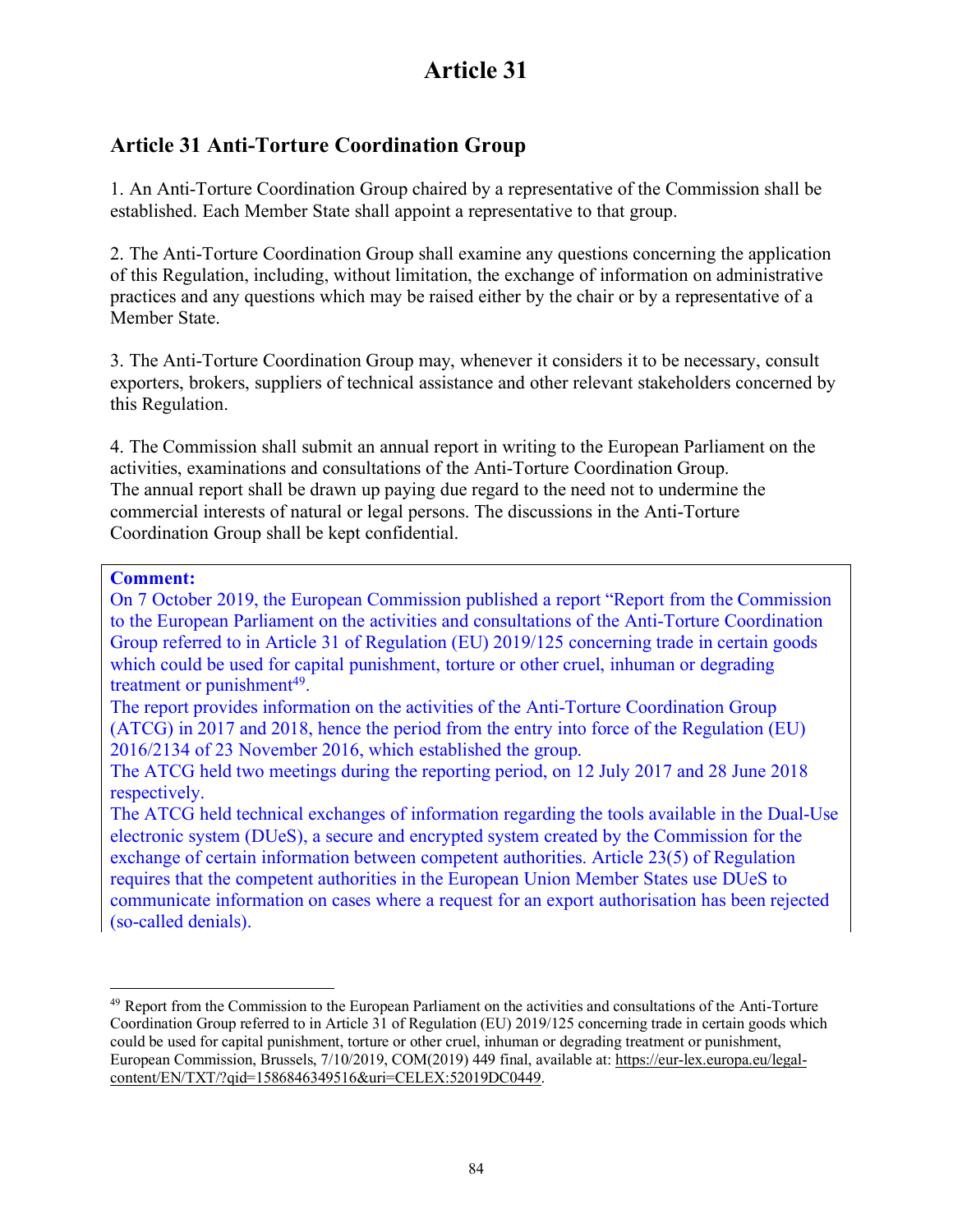New notification tools were introduced in DUeS to align it with Regulation (EU) 2016/2134 of the European Parliament and of the Council. The tools enable the competent authorities to notify: i) data on exporters who have been prohibited from using the Union General Export Authorisation (Article 20(1));

ii) data concerning technical assistance for which an authorisation has not been granted (Articles  $15(1)(a)$  and  $19(1)(a)$ ;

iii) data concerning brokering services for which an authorisation has not been granted (Articles  $15(1)(b)$  and  $19(1)(b)$ ).

As regards the prior authorisation requirement for certain technical assistance and brokering services laid down in Articles 15 and 19 of the Regulation, Members of the ATCG were requested to share any guidance they may have developed on these issues, including on the definition of certain terms, such as 'broker' and 'supplier of technical assistance'.

The ATCG held technical exchanges of information regarding the prohibitions laid down in Articles 8 and 9 of the Regulation concerning trade fairs and advertising, respectively. These prohibitions were introduced in the 2016 amendment to the Regulation. They entered into force on 16 December 2016. The exchanges touched in particular upon possible guidance for relevant authorities as well as enforcement modalities. It was noted that there had been reported instances of goods being advertised on some European suppliers' websites, which could suggest that the scope of the prohibition as laid down in the Regulation may be insufficient.

The ATCG was informed of the main developments regarding the Global Alliance for Torture-Free Trade<sup>50</sup>. Promoted by the European Union and co-sponsored by Argentina and Mongolia, the Global Alliance was launched on 18 September 2017 with the adoption by 57 members of a political declaration on its founding principles, including a commitment to take effective measures for restricting trade in goods used for torture and death penalty through domestic legislation and efficient enforcement.

This initiative aims to draw attention to the EU Regulation and encourage other countries to take similar trade measures in order to stop or restrict global trade in goods used for death penalty and torture. All EU Member States along with over thirty countries have joined the Global Alliance.

 <sup>50</sup> http://www.torturefreetrade.org/.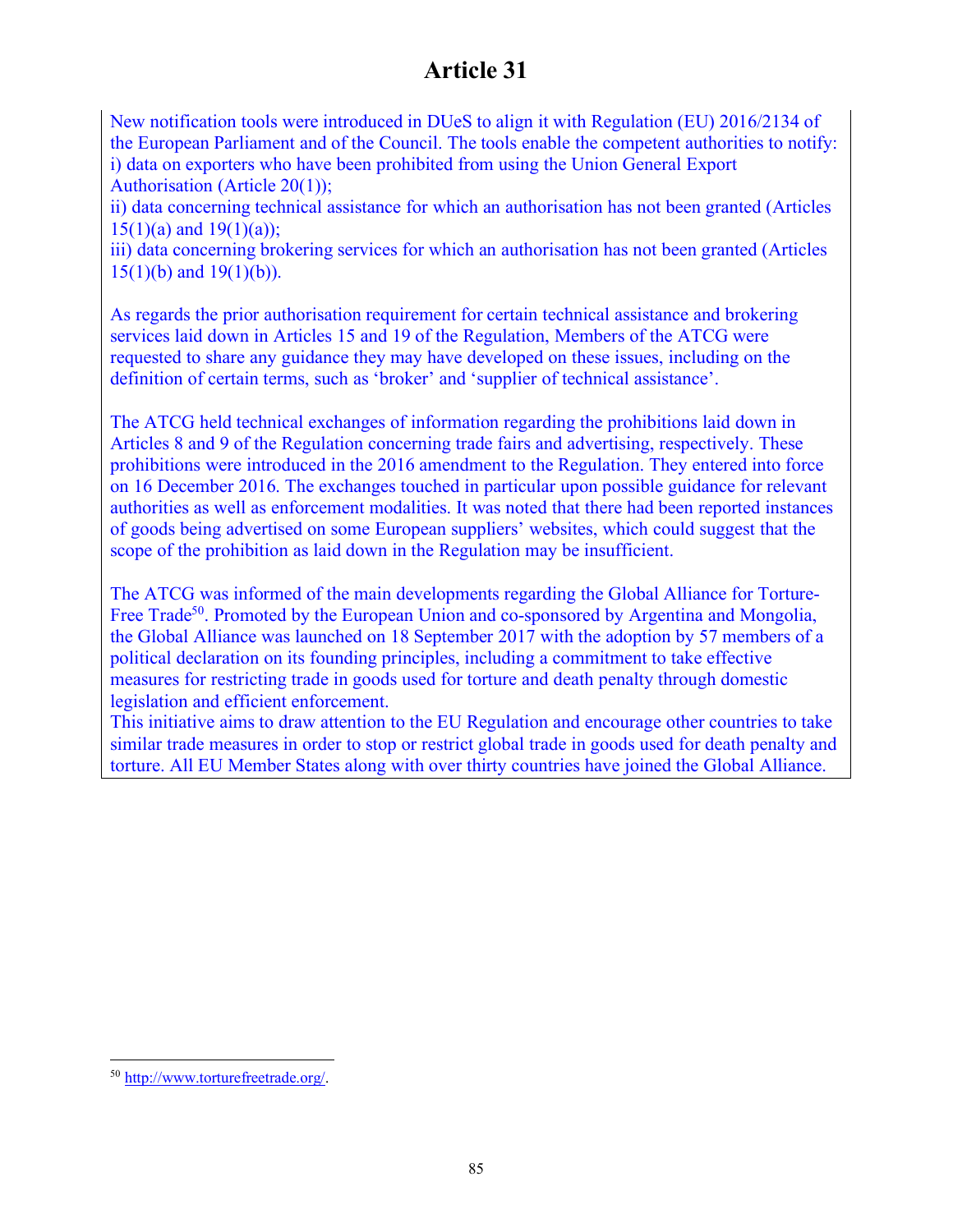#### **Article 32 Review**

1. By 31 July 2020, and every five years thereafter, the Commission shall review the implementation of this Regulation and present a comprehensive implementation and impact assessment report to the European Parliament and to the Council, which may include proposals for its amendment. The review will assess the need to include the activities of EU nationals abroad. Member States shall provide to the Commission all appropriate information for the preparation of the report.

- 2. Special sections of the report shall deal with:
- (a) the Anti-Torture Coordination Group and its activities. The report shall be drawn up paying due regard to the need not to undermine the commercial interests of natural or legal persons. The discussions in the group shall be kept confidential;
- (b) information on the measures taken by the Member States pursuant to Article 33(1) and notified to the Commission pursuant to Article 33(2).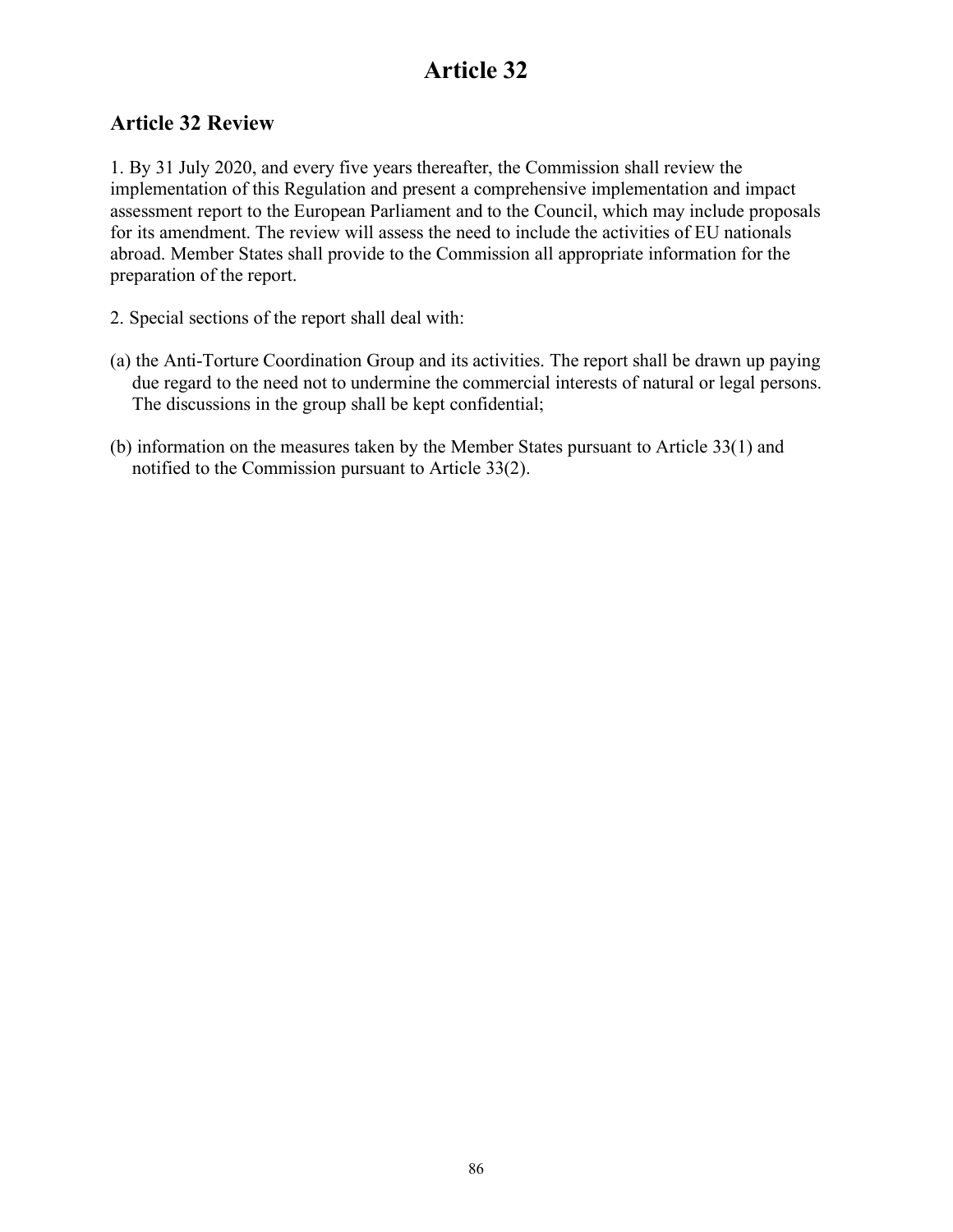#### **Article 33 Penalties**

1. Member States shall lay down the rules on penalties applicable to infringements of the provisions of this Regulation and shall take all measures necessary to ensure that they are implemented. The penalties provided for must be effective, proportionate and dissuasive.

2. Member States shall notify the Commission without delay of any amendment affecting rules on penalties notified in accordance with Article 17(2) of Regulation (EC) No 1236/2005.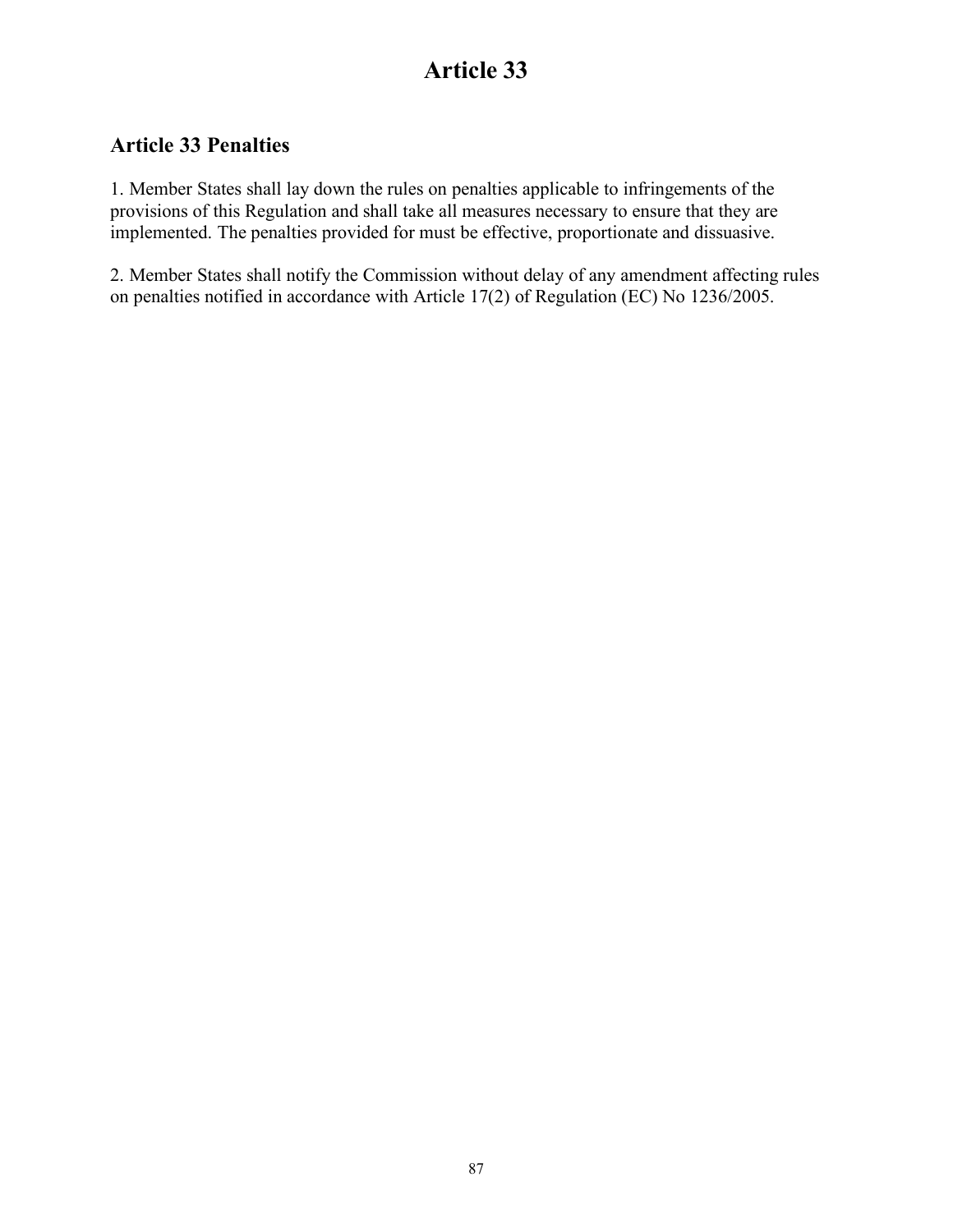| <b>Countries</b> | <b>Penalties</b><br>(Art.33)                                                                                                                                                                                                                                                                                                                                                                                                                                                                                                                                                                                                                                                                                                                                                                                                                                                                                                                                                                                                                                                                                                                                                                                                                                                                                                                                                                                                                                                                                                                                    |
|------------------|-----------------------------------------------------------------------------------------------------------------------------------------------------------------------------------------------------------------------------------------------------------------------------------------------------------------------------------------------------------------------------------------------------------------------------------------------------------------------------------------------------------------------------------------------------------------------------------------------------------------------------------------------------------------------------------------------------------------------------------------------------------------------------------------------------------------------------------------------------------------------------------------------------------------------------------------------------------------------------------------------------------------------------------------------------------------------------------------------------------------------------------------------------------------------------------------------------------------------------------------------------------------------------------------------------------------------------------------------------------------------------------------------------------------------------------------------------------------------------------------------------------------------------------------------------------------|
| Austria          | Art. 79 of the Austrian Foreign Economy Act provides for<br>penalties in case of an infringement of the Torture Regulation<br>(esp. violations of prohibitions or authorization requirements or<br>conditions or requirements attached to authorizations and actions<br>to circumvent such prohibitions or authorization requirements).<br>The penalties are up to five years of imprisonment.                                                                                                                                                                                                                                                                                                                                                                                                                                                                                                                                                                                                                                                                                                                                                                                                                                                                                                                                                                                                                                                                                                                                                                  |
| Belgium          | <b>YES</b><br>The sanctions are imposed by Law of 11 <sup>th</sup> September 1962<br>(confiscation, fines, imprisonment).                                                                                                                                                                                                                                                                                                                                                                                                                                                                                                                                                                                                                                                                                                                                                                                                                                                                                                                                                                                                                                                                                                                                                                                                                                                                                                                                                                                                                                       |
| Bulgaria         | <b>YES</b><br>The sanctions are imposed by Art. 11, 12 and 13 of the Act of<br>implementation of Council Resolution No 1236/2005.<br><b>Article 11</b><br>Persons who carry out import and export of goods listed in Annex<br>II and Annex III of Regulation 1236/2005, or provide technical<br>assistance related to such goods, without proper authorization<br>shall be sanctioned with:<br>1. a fine of BGN 500 to BGN 1,000 (250 to 500 Euro) - for natural<br>persons as well as for officials of commercial companies in case<br>the deed is not a crime;<br>2. a property sanction amounting from BGN 500 to BGN 1,000<br>(250 to 500 Euro) - for legal and natural persons;<br>3. fine or penalty in the amount of BGN 2,000 to BGN 10,000<br>$(1,000 \text{ to } 5,000 \text{ Euro})$ - for a repeated violation.<br><u>Article. 12</u><br>Persons who operate in violation of the scope and terms of the an<br>authorization issued or provide documents, data, information and<br>reports or obstruct and / or deny access to a public official in the<br>exercise of control functions under this Act shall be sanctioned<br>with:<br>1. a fine of BGN 500 to BGN 1,000 (250 to 500 Euro) - for natural<br>persons as well as for officials of commercial companies in case<br>the deed is not a crime;<br>2. a property sanction amounting from BGN 1,000 to BGN 5,000<br>(500 to 2,500 Euro) - for legal and natural persons;<br>3. fine or penalty amounting of BGN 2,000 to BGN 10,000 (1,000)<br>to $5,000$ Euro) - for a repeated violation. |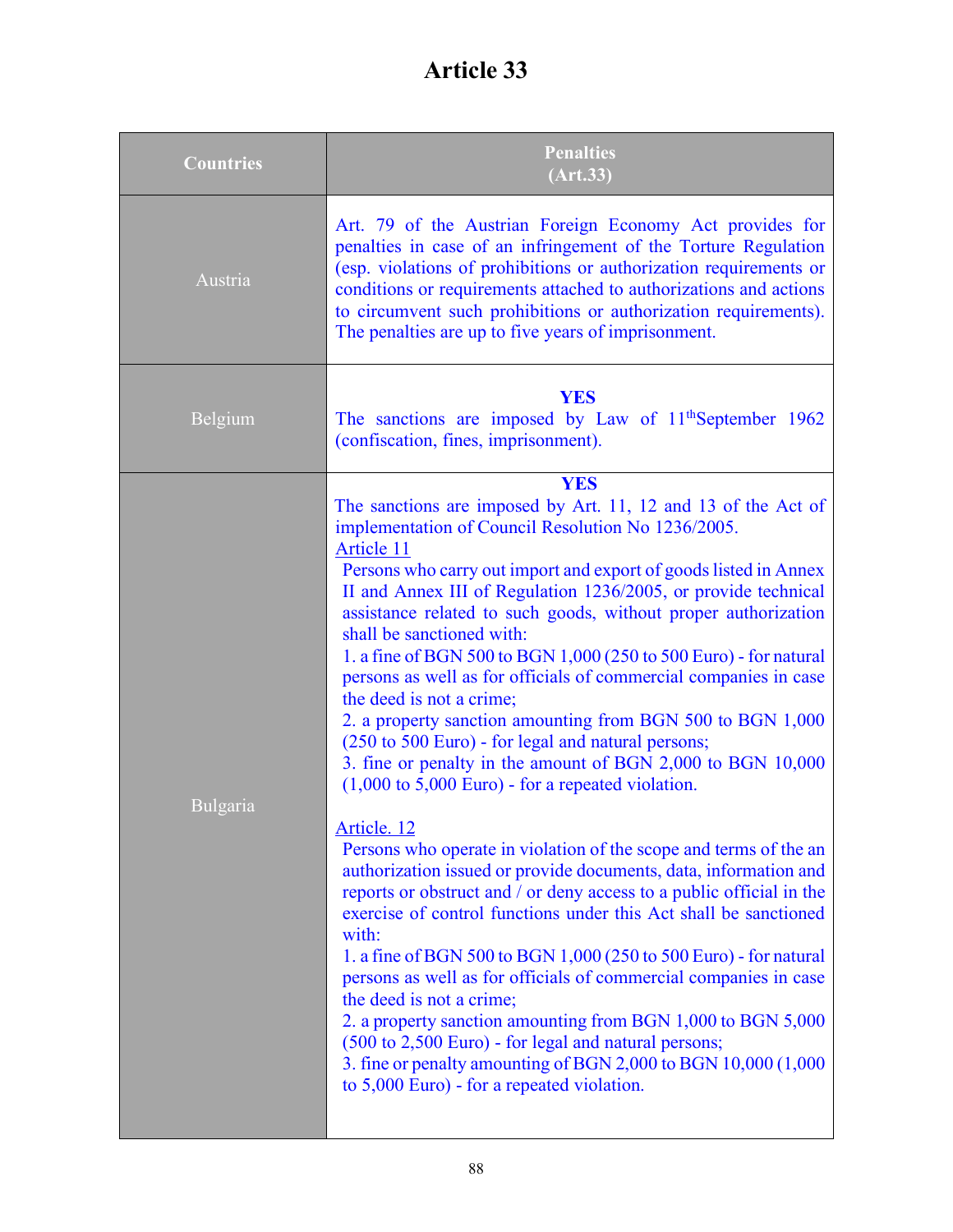|         | Article. 13<br>Persons who fail to fulfil their obligations under Art. 9 shall be<br>sanctioned with:<br>1. a fine of BGN 200 to BGN 1,000 (100 to 500 Euro) - for natural<br>persons as well as for officials of commercial companies in case<br>the deed is not a crime;<br>2. a property sanction amounting ranging from BGN 500 to BGN<br>2,000 (250 to 1,000 Euro) - for legal and natural persons;<br>3. fine or penalty amounting of BGN 1,000 to BGN 10,000 (500)<br>to $5,000$ Euro) - for a repeated violation.                                                                                       |
|---------|-----------------------------------------------------------------------------------------------------------------------------------------------------------------------------------------------------------------------------------------------------------------------------------------------------------------------------------------------------------------------------------------------------------------------------------------------------------------------------------------------------------------------------------------------------------------------------------------------------------------|
|         | <b>YES</b><br>All penalties are covered under the Criminal law under the<br>following articles:                                                                                                                                                                                                                                                                                                                                                                                                                                                                                                                 |
|         | Criminal law (OG 125/11, 144/12, 56/15, 61/15)                                                                                                                                                                                                                                                                                                                                                                                                                                                                                                                                                                  |
|         | <b>Illicit Trade</b><br>Article 264                                                                                                                                                                                                                                                                                                                                                                                                                                                                                                                                                                             |
|         | (1) Whoever, without authorization, buys, sells, transfers or<br>exchanges items or goods whose distribution is forbidden or<br>limited, and who has not committed another offense which carries<br>a heavier penalty, shall be punished by imprisonment of up to one<br>year.                                                                                                                                                                                                                                                                                                                                  |
|         | (2) Items and goods which are illicitly traded shall be confiscated.                                                                                                                                                                                                                                                                                                                                                                                                                                                                                                                                            |
| Croatia | But the Law also mentions that there is a possibility to replace<br>the imprisonment punishment with a fine.                                                                                                                                                                                                                                                                                                                                                                                                                                                                                                    |
|         | <b>Types of Punishment</b><br>Article 40.                                                                                                                                                                                                                                                                                                                                                                                                                                                                                                                                                                       |
|         | (1) The penalties are fines, imprisonment and long-term<br>imprisonment.<br>(2) A fine may be imposed as a principal and as an accessory<br>punishment.<br>(3) Prison and long-term imprisonment may be imposed only as<br>principal punishment.<br>(4) When the law for a criminal offense punished with a term of<br>imprisonment up to three years, the court may impose a fine as a<br>principal punishment.<br>(5) For criminal offenses motivated by greed, a fine as an<br>accessory can be ordered and when it is not required by law or<br>when the law prescribes that the perpetrator is punished by |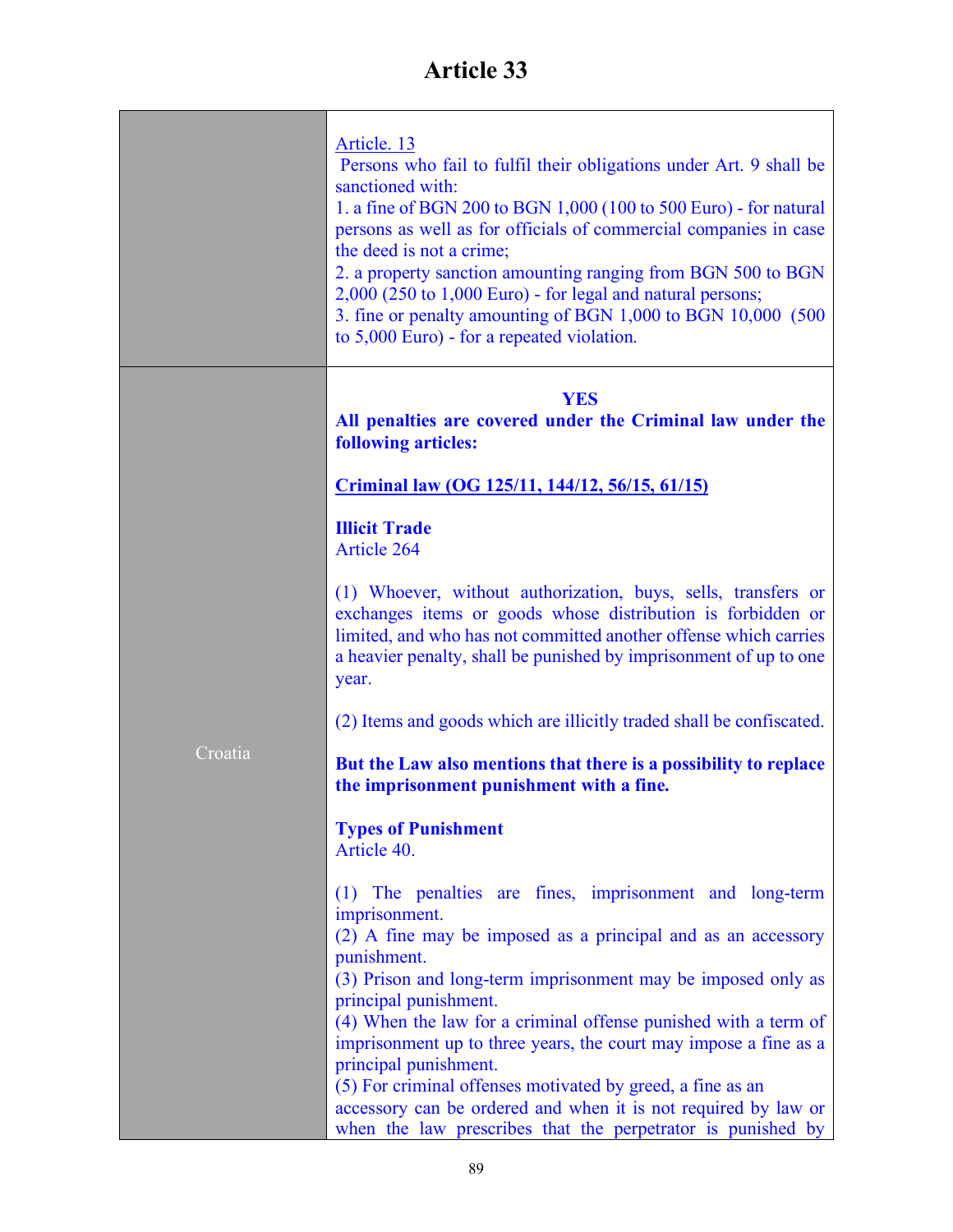|         | imprisonment or a fine, and the court as the principal punishment<br>imposes imprisonment.<br>(6) Community service shall be imposed as an alternative to<br>imprisonment or a fine.                                                                                                                                                                                                                                                                                                                 |
|---------|------------------------------------------------------------------------------------------------------------------------------------------------------------------------------------------------------------------------------------------------------------------------------------------------------------------------------------------------------------------------------------------------------------------------------------------------------------------------------------------------------|
| Cyprus  | <b>YES</b><br>The illegal import or export of controlled goods is punished by<br>two years imprisonment maximum and/or a fine of 17 000 Euro.<br>In case of repeated offences the penalties increase to a maximum<br>of four years imprisonment and/or 34 000 Euro fine.                                                                                                                                                                                                                             |
| Denmark | Denmark has laid down rules on penalties applicable to<br>infringements of Regulation $1236/2005$ in Section 2(3) of the<br>Ministry of Economics and Business Affairs Consolidating Act<br>No 635 of 9 June 2011 on the application of certain European<br>Union Acts on economic relations to third countries (Enabling<br>Act).<br>The Consolidating Act is available only in Danish.                                                                                                             |
| Estonia | <b>YES</b><br>According to Penal Code $\S$ 392: fine and imprisonment up to 5<br>years, 10 years when committed by a group or by official.                                                                                                                                                                                                                                                                                                                                                           |
| France  | <b>YES</b><br>The sanctions are imposed by art. 414 of National Customs Code.                                                                                                                                                                                                                                                                                                                                                                                                                        |
|         | <b>YES</b>                                                                                                                                                                                                                                                                                                                                                                                                                                                                                           |
| Germany | According to $\S$ 18 section 4 AWG (revised version) a prison<br>sentence up to five years could be imposed to anyone who violates<br>Council Regulation (EC) No. 1236/2005 of 27 June 2005<br>(intentionally) by<br>1. Exporting the specified goods contrary to Article 3 Para. 1<br>sentence 1,<br>2. Providing technical assistance related to the specified goods<br>contrary to Article 3 Para. 1 sentence 2,<br>3. Importing the specified goods contrary to Article 4 Para. 1<br>sentence 1, |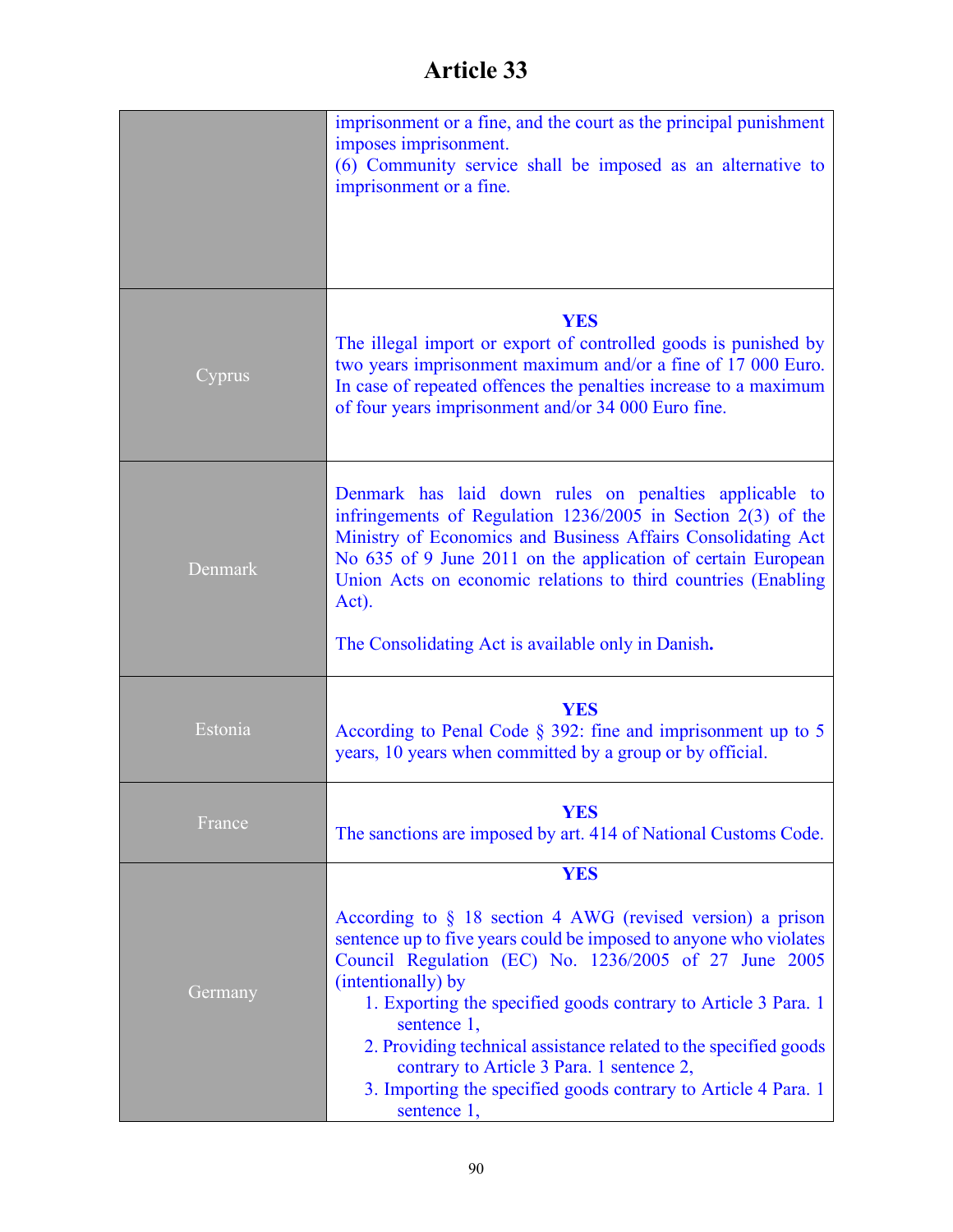|         | 4. Accepting technical assistance related to the specified<br>goods contrary to Article 4 Para. 1 sentence 2, or<br>5. Exporting the goods referred to in Article 5 Para. 1 sentence<br>1 without a licence.<br>According to $\S$ 19 section 1 AWG (revised version) a regulatory<br>offence is deemed to be committed by anyone who violates<br>Council Regulation (EC) No. 1236/2005 of 27 June 2005<br>negligently in the above mentioned manner.                                                                                                                                                                                                                                                                                                                                                                                                                                                                                                                                                                                                                  |
|---------|-----------------------------------------------------------------------------------------------------------------------------------------------------------------------------------------------------------------------------------------------------------------------------------------------------------------------------------------------------------------------------------------------------------------------------------------------------------------------------------------------------------------------------------------------------------------------------------------------------------------------------------------------------------------------------------------------------------------------------------------------------------------------------------------------------------------------------------------------------------------------------------------------------------------------------------------------------------------------------------------------------------------------------------------------------------------------|
| Greece  | Administrative, fine of up to the value of the goods to be exported<br>(Law 936/1979 on external trade).<br>The National Customs Code (N. 2960/2001, OJ no 265A/22-11-<br>2001) Art. 155 par. 2, (b) and Art. 160 Para. 1, stipulates:<br>-The export of controlled items without authorization is<br>assimilated to smuggling and provides for administrative<br>penalties.<br>-In addition, as smuggling is a criminal offense, an unauthorized<br>import or export may be punished with imprisonment, subject<br>to court's judgment.<br>For the items referred to in art. 7.1 of the Reg. 1236/2005 (Q.4)<br>above), penalties provided by National Law 2168/1993 for<br>small arms apply.                                                                                                                                                                                                                                                                                                                                                                        |
| Hungary | <b>YES</b><br>The sanctions regulated by Gov. Decree No. 160 and Penalty Code<br>No. 100 of 2012 are:<br>- Revocation of licence: The Authority shall withdraw a licence if<br>changes take place following its issuing on the basis of which<br>the application should be rejected. The Authority may<br>withdraw a licence if an undertaking breaches the<br>requirements laid down in the Decree or infringes the<br>conditions specified in the licence or violates the commercial<br>legislative provisions. - Gov. Decree No.160. 25§ (1) b).<br>- Penalties: Range from five million to ten million forints in the<br>event of a breach of the provisions of Council Regulation<br>(EC) No 1236/2005 dated 27 June 2005 concerning trade in<br>certain goods which could be used for capital punishment,<br>torture or other cruel, inhuman or degrading treatment or<br>punishment. Gov. Decree No.160, 8§ (2).<br>- 2 to 8 year imprisonment: Activity without license- Penalty<br>Code, 329§.<br>- 5 to 10 years imprisonment in aggravating circumstances. |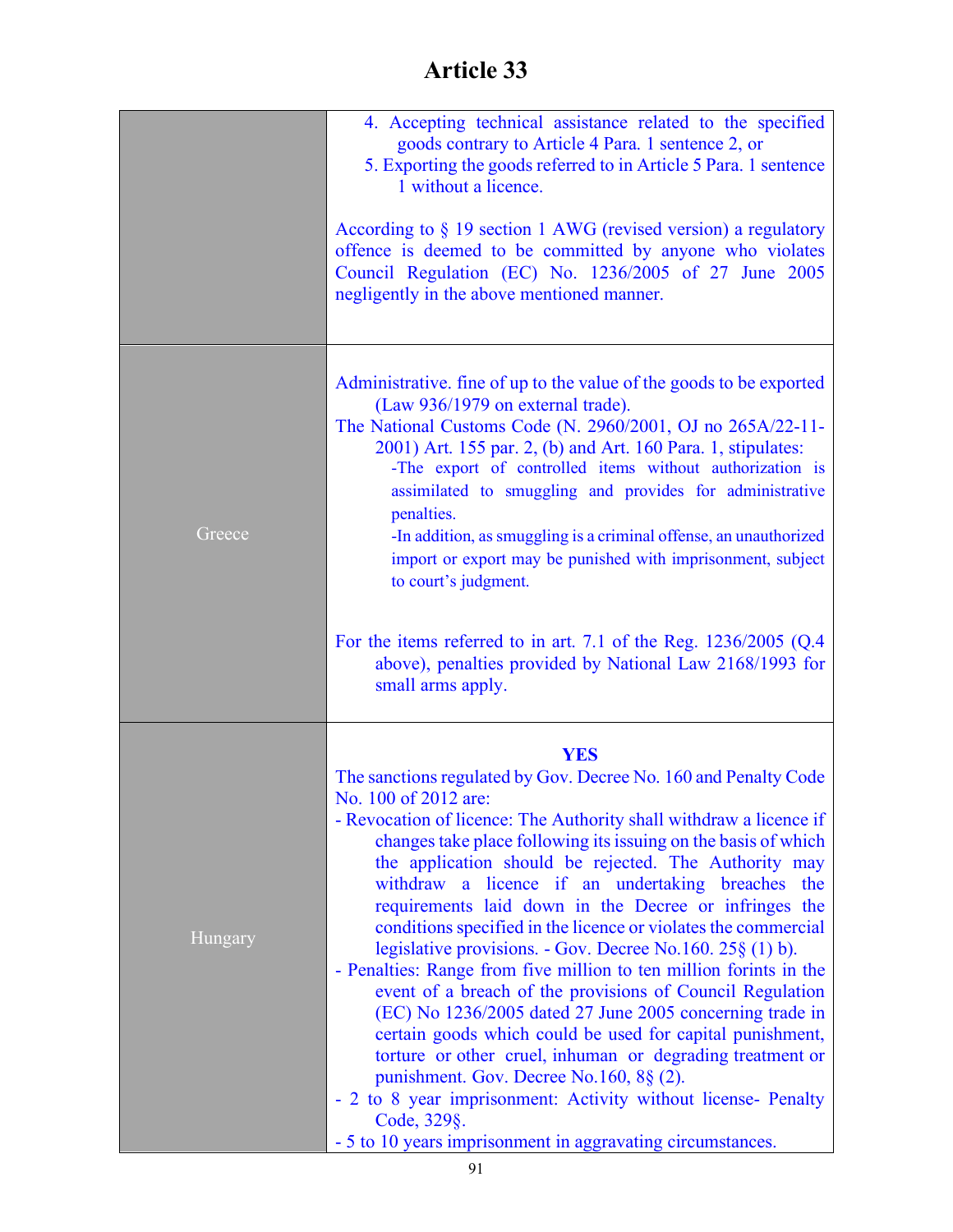|         | <b>YES</b>                                                                                                                                                                                                                                                                                                                           |
|---------|--------------------------------------------------------------------------------------------------------------------------------------------------------------------------------------------------------------------------------------------------------------------------------------------------------------------------------------|
| Ireland | The European Communities (Control of Trade in Goods that may<br>be used for Torture) Regulations 2006 provides that a person<br>guilty of an offence under this Regulation shall be liable on<br>summary conviction to a fine not exceeding $\epsilon$ 5,000<br><b>or</b><br>imprisonment for a term not exceeding 6 months or both. |
| Italy   | Penalties - fines and/or prison, according to the seriousness of a<br>crime -are provided for in Art. 16 of the above mentioned<br>Legislative Decree No. 96 of 9 April 2003.                                                                                                                                                        |
| Latvia  | <b>YES</b><br>Rules on penalties applicable to infringements of the provisions of<br>this Regulation are laid down by the laws and regulations of the<br>Republic of Latvia depending on a criminal or administrative<br>nature of violation.                                                                                        |
|         | According to the Article 201 <sup>10</sup> of <i>The Latvian Administrative</i><br>Violations code, there are penalties in form of fine for violation of<br>the rules of customs regime.                                                                                                                                             |
|         | According to the Article 190 <sup>1</sup> of the Criminal Code of Latvia there<br>are penalties in form of fine, community work or imprisonment<br>for illegal movement of the goods that are banned or require a<br>special regulation.                                                                                             |
|         | According to the Article 201 <sup>12</sup> of the Latvian Administrative<br>Violations code as well as the Article 190 of The Criminal Law<br>(regarding smuggling) there are penalties applicable<br>to<br>infringements of the Regulation.                                                                                         |
|         | According to the Article 18 of the Law On the Circulation of<br>Goods of Strategic Significance, penalties for the violation of the<br>law are applied according to the civil, administrative or criminal<br>responsibilities set by the relevant legislation of the Republic of<br>Latvia <sup>51</sup> .                           |

 

<sup>&</sup>lt;sup>51</sup>The Ministry of Foreign Affairs of the Republic of Latvia, Division of export control of strategic goods, precises that this law is separate from 1236.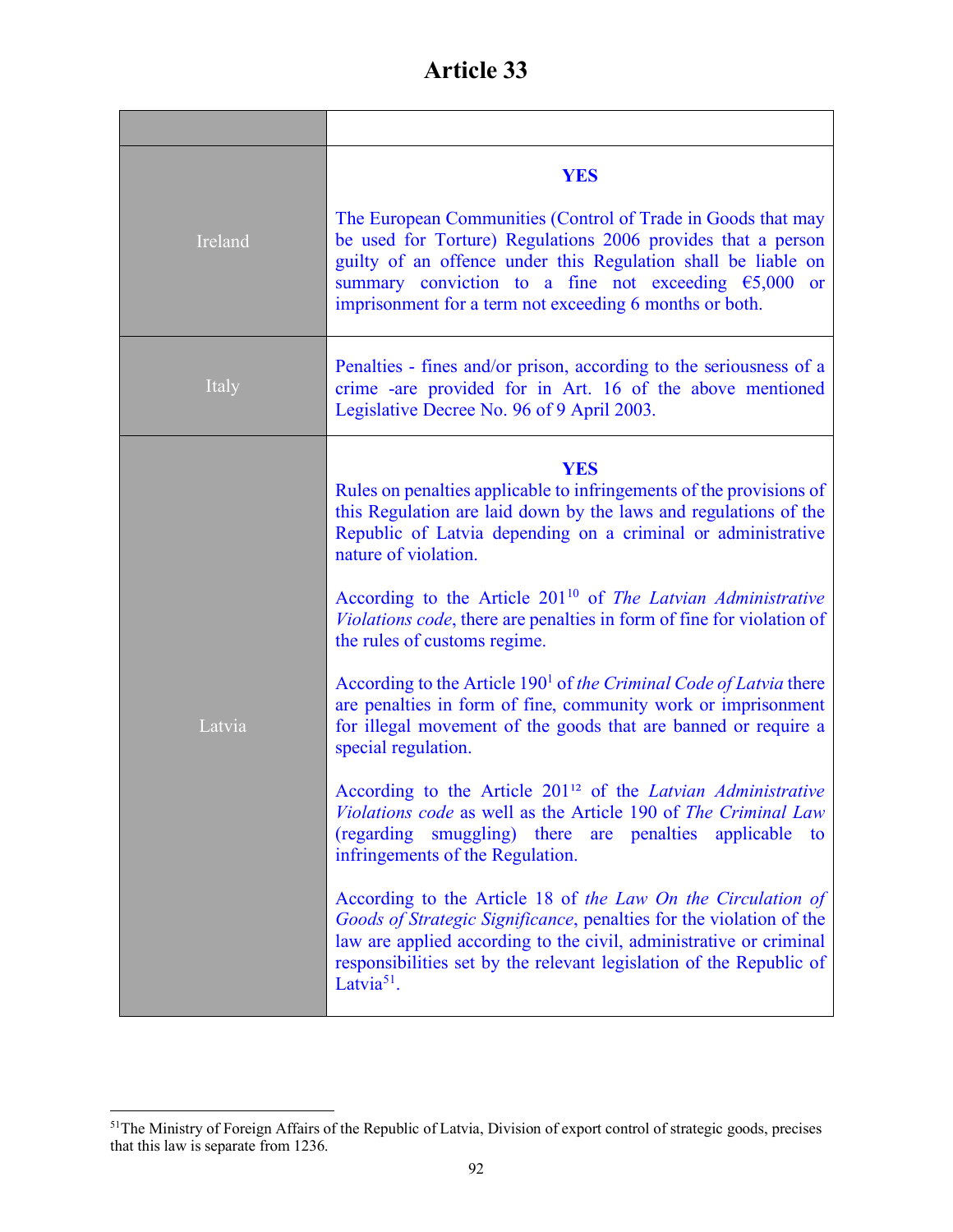|             | <b>YES</b>                                                                                                                                                                                                                                                                                                                                                                                                                                                                                                                                                                                                                                                                                                                                                                                                                           |
|-------------|--------------------------------------------------------------------------------------------------------------------------------------------------------------------------------------------------------------------------------------------------------------------------------------------------------------------------------------------------------------------------------------------------------------------------------------------------------------------------------------------------------------------------------------------------------------------------------------------------------------------------------------------------------------------------------------------------------------------------------------------------------------------------------------------------------------------------------------|
| Lithuania   | Penal sanctions are provided in Article 199 (1) of the Penal Code<br>of the Republic of Lithuania.                                                                                                                                                                                                                                                                                                                                                                                                                                                                                                                                                                                                                                                                                                                                   |
|             | <b>Administrative sanctions</b> are provided in Article 210 of the Code<br><b>Administrative Offences.</b>                                                                                                                                                                                                                                                                                                                                                                                                                                                                                                                                                                                                                                                                                                                           |
| Luxembourg  | In the present national legislation, penalties are foreseen under<br>Article 9 of the Law dated 5 August 1963 as amended, which<br>foresees fines of an amount up to twice the value of the goods.<br>A new legislation is in preparation; it will introduce additional<br>criminal sanctions.                                                                                                                                                                                                                                                                                                                                                                                                                                                                                                                                       |
| Netherlands | <b>YES</b><br>Penalties are laid down in the Economic Offences Act (Wet<br>Economische Delicten). Those who violate the provisions of the<br>regulation may face a jail sentence of maximum six years, a fine<br>up to 78.000 Euros, or a work assignment (maximum 480 hours).<br>Furthermore the Economic Offences Act offers additional<br>possibilities for penal sanctions such as a temporary or even<br>permanent ban to perform related economic activities, and/ or<br>confiscation of the goods in question and the profits gained by the<br>illegal transaction. Finally, the Court may order the destruction of<br>commodities that present a threat to the public order of public<br>safety.<br>The penalty is decided upon on a case-by-case basis. It is<br>dependent upon the type, number and the seriousness of the |
|             | infringements (e.g. intentional or unintentional offences, first time<br>offence or repeat offence, voluntary self-disclosure etc.).                                                                                                                                                                                                                                                                                                                                                                                                                                                                                                                                                                                                                                                                                                 |
| Poland      | <b>YES</b><br>With reference to penalties applicable to infringements of EU<br>provisions concerning banning the import to and export from the<br>Community, there are the provisions of the "Fiscal Penal Code"<br>(hereinafter referred to as "FPC") of 10 September 1999 currently<br>applicable in Poland (Journal of Lows of 2007, No 111, item 765,<br>with further amendments). As regards penalties applicable to<br>infringements of Regulation No 1236/2005 the key articles are the<br>following Art. 86, Art. 87 and Art. 91 of FPC. Taking into account<br>the above provisions, the penalties are levied in case of:                                                                                                                                                                                                   |
|             | 1. <b>smuggling</b> (import or export without customs declaration<br>$-$ Art. 86 of FPC),                                                                                                                                                                                                                                                                                                                                                                                                                                                                                                                                                                                                                                                                                                                                            |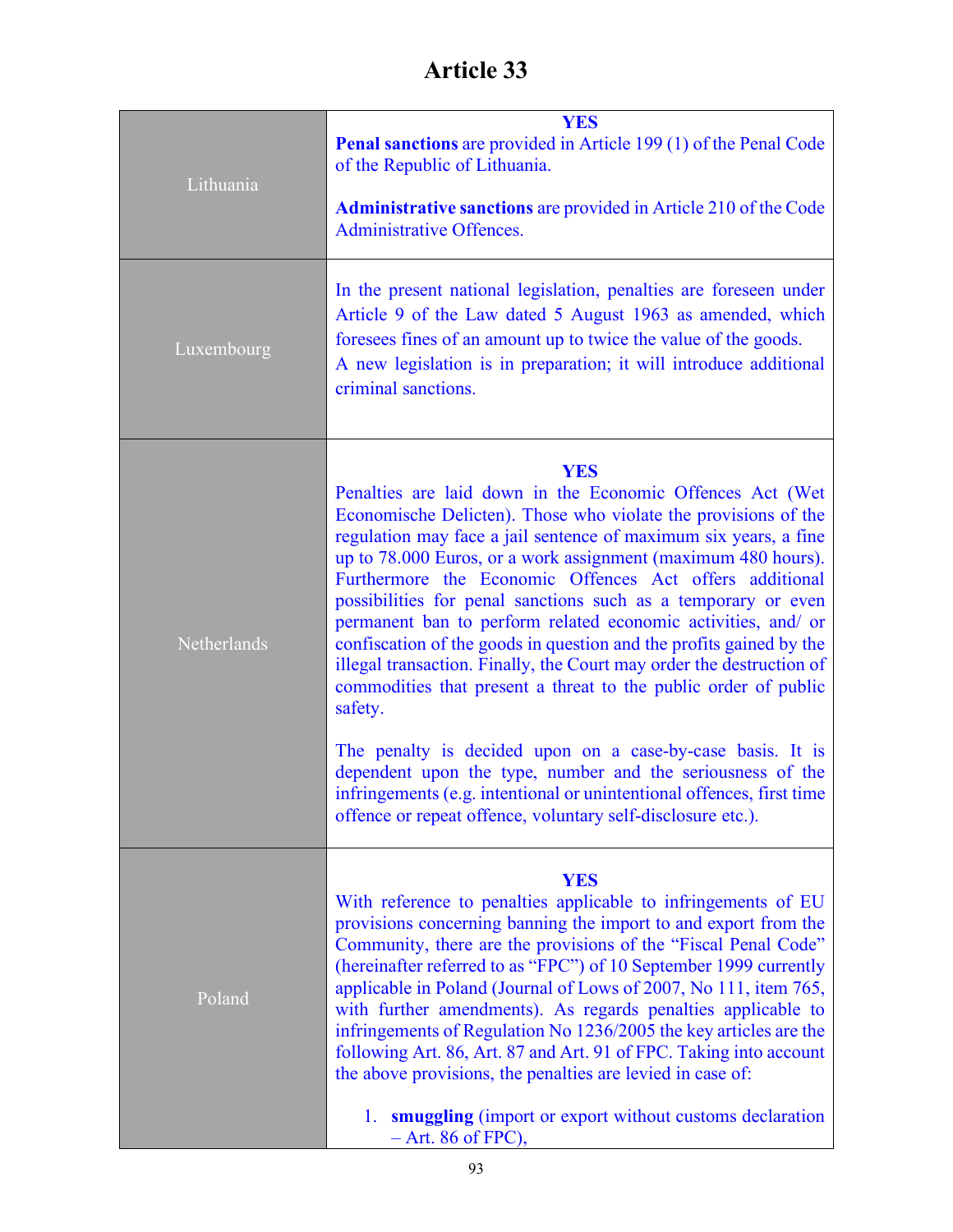|          | - pecuniary penalty or imprisonment, or both of<br>them simultaneously,<br>in case of low value of merchandise – pecuniary<br>penalty,<br>2. <b>fraud</b> (misleading of a competent customs control<br>authority - Art. 87 FPC),<br>- pecuniary penalty or imprisonment, or both of<br>them simultaneously,<br>in case of low value of merchandise $-$ pecuniary<br>penalty,<br>3. handling (purchasing, storage, transportation, dispatch,<br>transmission, selling off, receiving or concealing),<br>pecuniary penalty or penalty of up to 3 years of<br>imprisonment, or both of them simultaneously,<br>in other forms of crime or offence – pecuniary<br>$\rightarrow$<br>penalty or pecuniary penalty against fiscal offence. |
|----------|--------------------------------------------------------------------------------------------------------------------------------------------------------------------------------------------------------------------------------------------------------------------------------------------------------------------------------------------------------------------------------------------------------------------------------------------------------------------------------------------------------------------------------------------------------------------------------------------------------------------------------------------------------------------------------------------------------------------------------------|
|          | Moreover, depending on the case, the court adjudicates on<br>forfeiture of goods descended directly from crime, tools or goods<br>that were to be used or were used in a crime, or goods which<br>production, possession, trade,<br>storage, transportation<br><b>or</b><br>transmission is prohibited. In some cases the court may also<br>adjudicates on forfeiture of packaging or the goods combined with<br>the good directly descended from crime, which is to take place in<br>case the goods combined cannot be separated from the goods in<br>question without damage. Furthermore, in some cases the court<br>can also adjudicate the prohibition on running a business activity.                                          |
|          | <b>YES</b><br>Administrative penalties Articles 9 and 10 of Decree on trade in<br>certain goods which could be used for capital punishment, torture<br>or other cruel, inhuman or degrading treatment or punishment<br>(Uradni list RS No 60/2006):<br>Any individual who imports or exports goods<br>referred to in Annex II of the Regulation 1236/2005/EC                                                                                                                                                                                                                                                                                                                                                                         |
| Slovenia | without an authorisation shall be fined from EUR 150 to<br>EUR 1,000.<br>Any legal person, entrepreneur or individual who<br>pursues his/her activity as a self-employed person and<br>commits an offence as referred to in the previous<br>paragraph, shall be fined from EUR 15,000 to EUR<br>100,000.<br>A fine from EUR 500 to EUR 3,800 shall also be imposed<br>upon the responsible person of a legal entity or the<br>responsible person of an entrepreneur or an individual who                                                                                                                                                                                                                                             |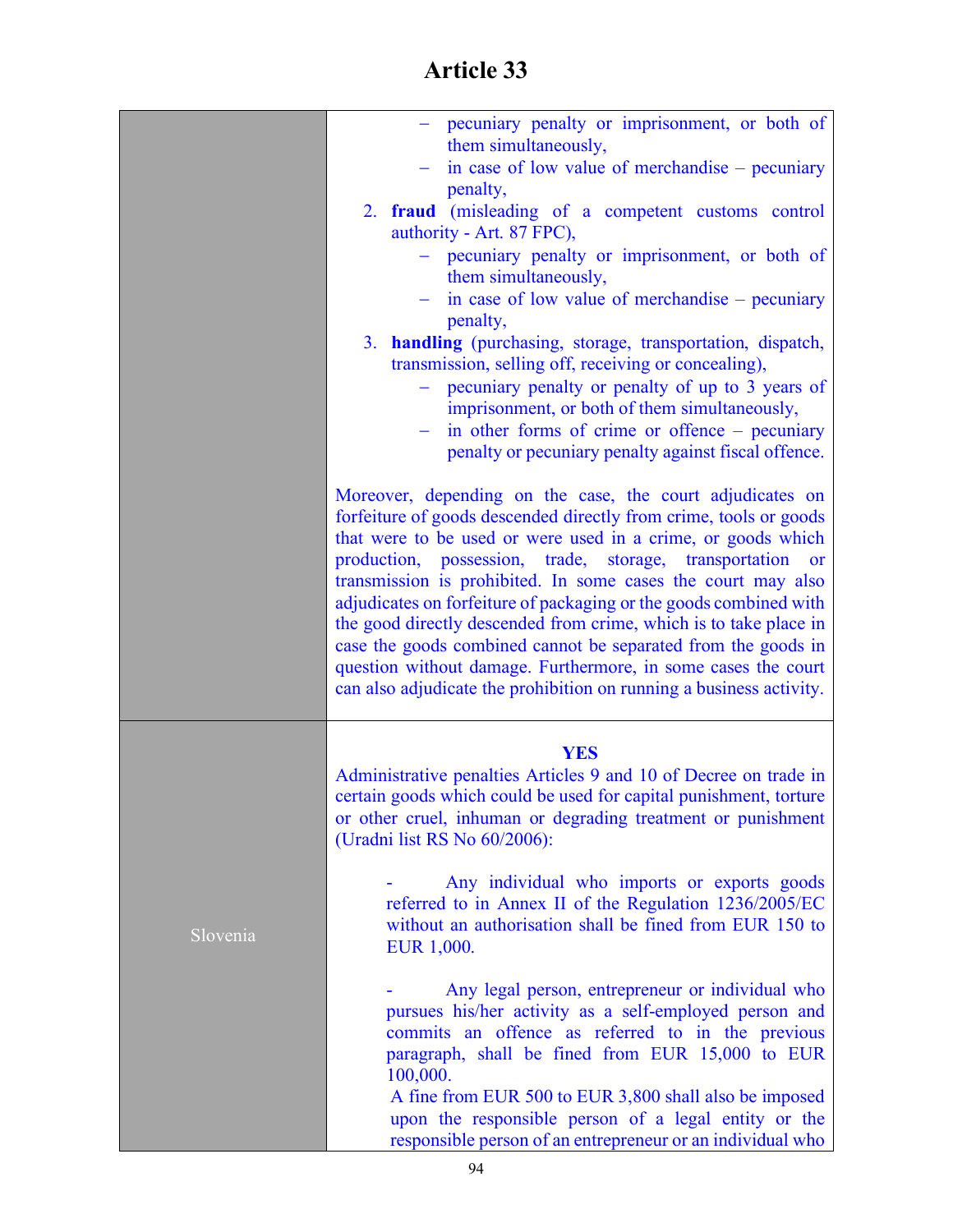|          | pursues his/her activity as a self-employed person if he/she<br>commits an offence referred to in the first paragraph of this<br>Article.                                                                                                                                                                                                                                                                                                                                                                                                                |
|----------|----------------------------------------------------------------------------------------------------------------------------------------------------------------------------------------------------------------------------------------------------------------------------------------------------------------------------------------------------------------------------------------------------------------------------------------------------------------------------------------------------------------------------------------------------------|
|          | Any individual who exports goods referred to in<br>Annex III of the Regulation 1236/2005/EC without an<br>authorisation shall be fined from EUR 100 to EUR 800.                                                                                                                                                                                                                                                                                                                                                                                          |
|          | Any legal person, entrepreneur or individual who<br>pursues his/her activity as a self-employed person and<br>commits an offence as referred to in the previous<br>paragraph, shall be fined from EUR 10,000 to EUR 80,000.<br>A fine from EUR 400 to EUR 3,200 shall also be imposed<br>upon the responsible person of a legal entity or the<br>responsible person of an entrepreneur or an individual who<br>pursues his/her activity as a self-employed person if he/she<br>commits an offence referred to in the first paragraph of this<br>Article. |
|          | Penalties are also provided in the Criminal Code imposing a prison<br>sentence up to five years.                                                                                                                                                                                                                                                                                                                                                                                                                                                         |
| Slovakia | <b>YES</b><br>The penalties applicable to the infringements of the provisions are<br>described in Article 12 of Act 474/2007.                                                                                                                                                                                                                                                                                                                                                                                                                            |
| Sweden   | <b>YES</b><br>The Law (2006:1329) concerning trade in certain goods which<br>could be used for capital punishment or torture, defined different<br>penalties depending of the seriousness of the offense. It could be<br>fines or imprisonment not exceeding two years, but if the offense<br>is considered serious, it could be to imprisonment for at least six<br>months but not exceeding six years.                                                                                                                                                 |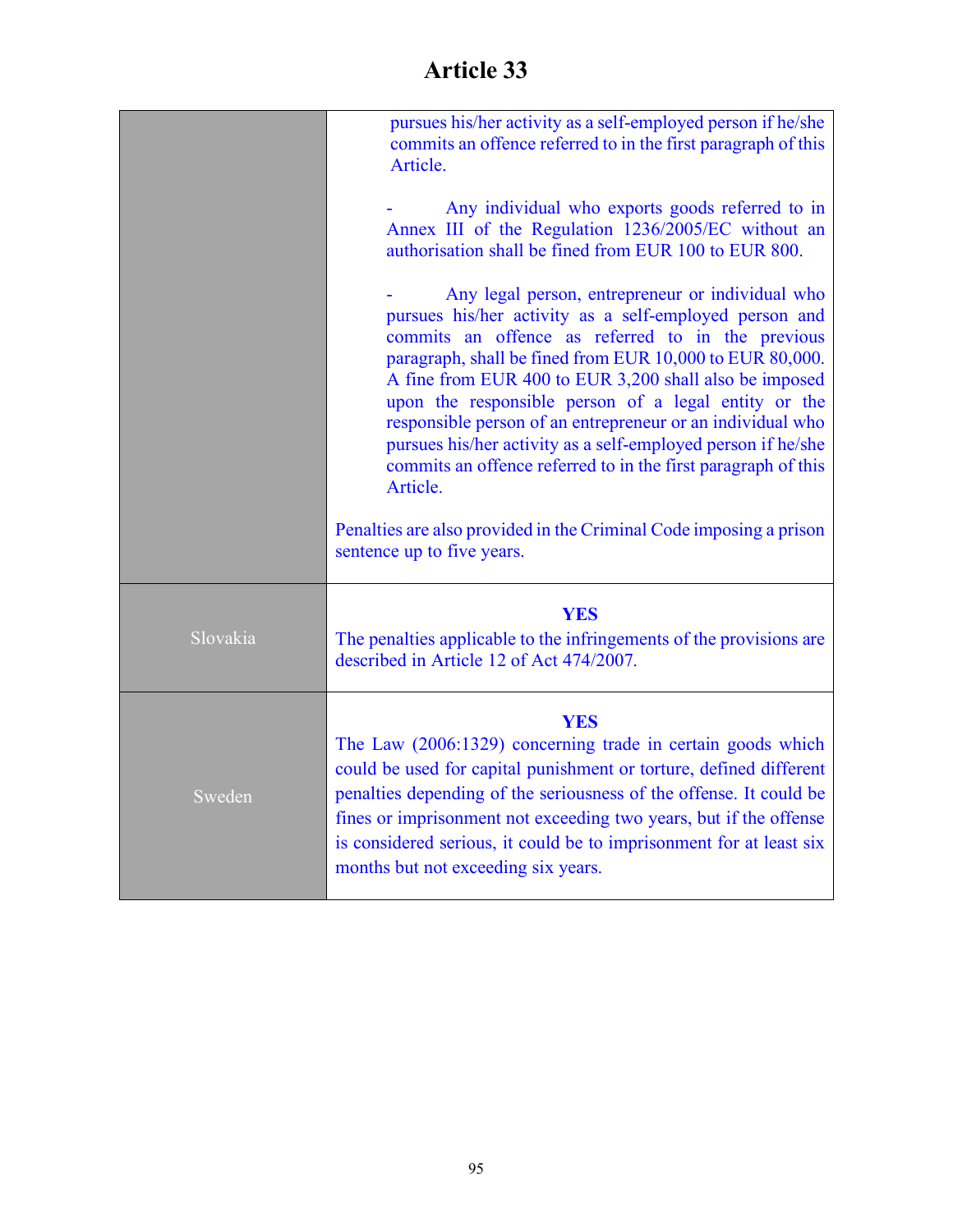### **Article 34 Territorial scope**

1. This Regulation shall have the same territorial scope of application as the Treaties, except for the first subparagraph of Article 3(1), the first subparagraph of Article 4(1), Articles 5, 11, 13, 14, 16 and 18, Article 20(1) to (4) and Article 22, which shall apply to:

- the customs territory of the Union;
- the Spanish territories of Ceuta and Melilla;
- the German territory of Helgoland.

2. For the purpose of this Regulation Ceuta, Helgoland and Melilla shall be treated as part of the customs territory of the Union.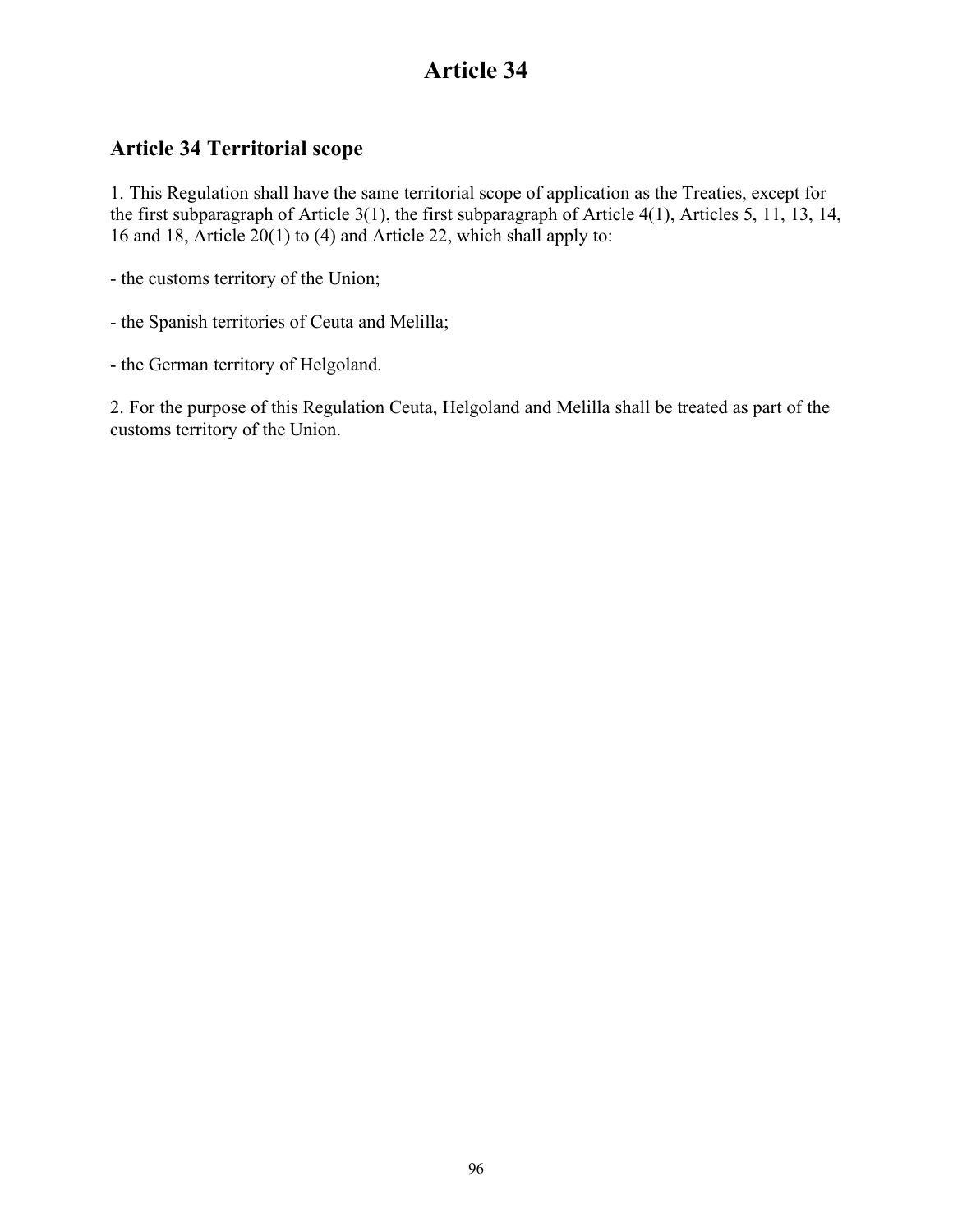### **Article 35 Repeal**

Regulation (EC) No 1236/2005 is repealed.

References to the repealed Regulation shall be construed as references to this Regulation and shall be read in accordance with the correlation table in Annex XI.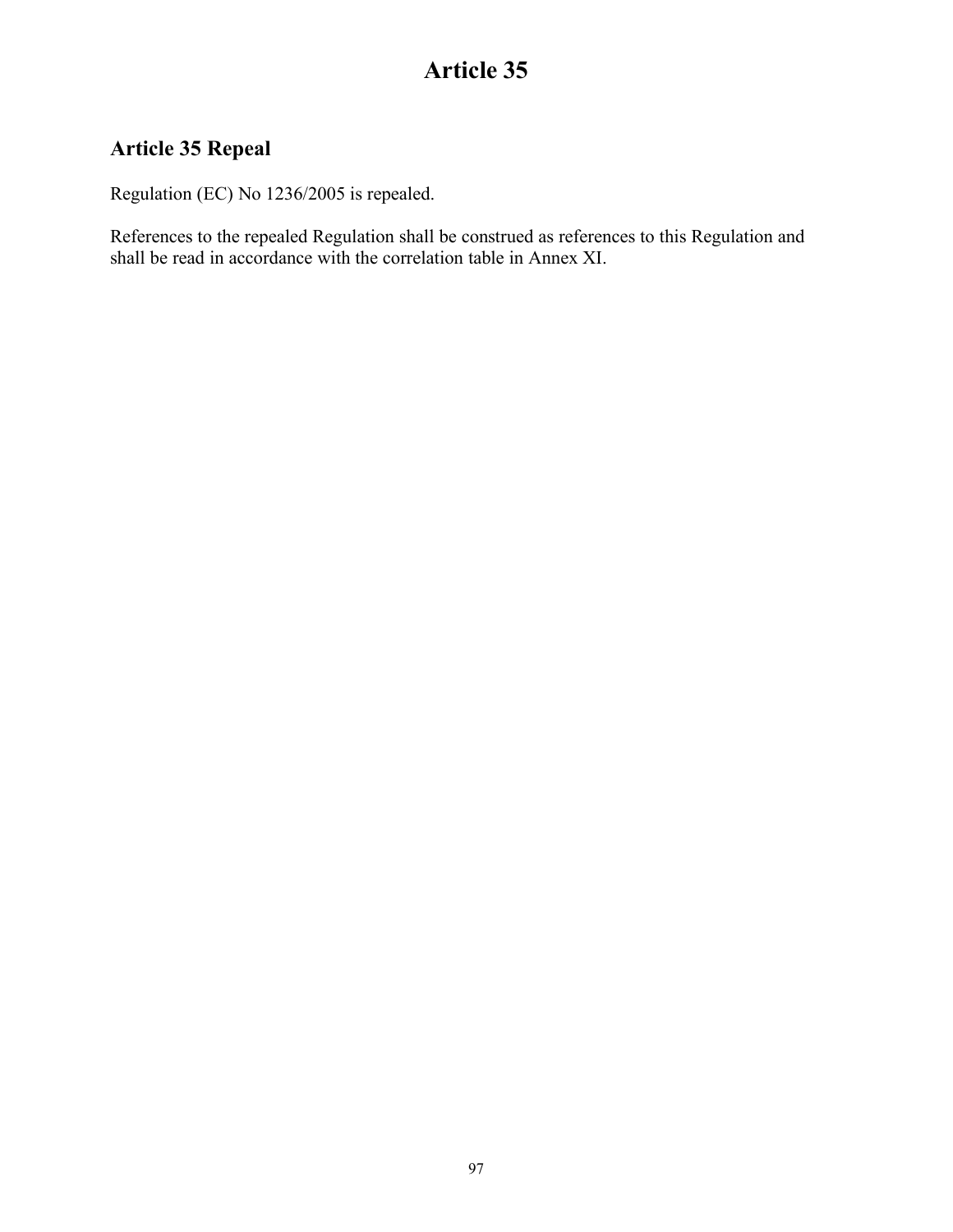### **Article 36 Entry into force**

This Regulation shall enter into force on the twentieth day following that of its publication in the Official Journal of the European Union.

This Regulation shall be binding in its entirety and directly applicable in all Member States.

Done at Strasbourg, 16 January 2019.

For the European Parliament

The President A. TAJANI

For the Council

The President

G. CIAMBA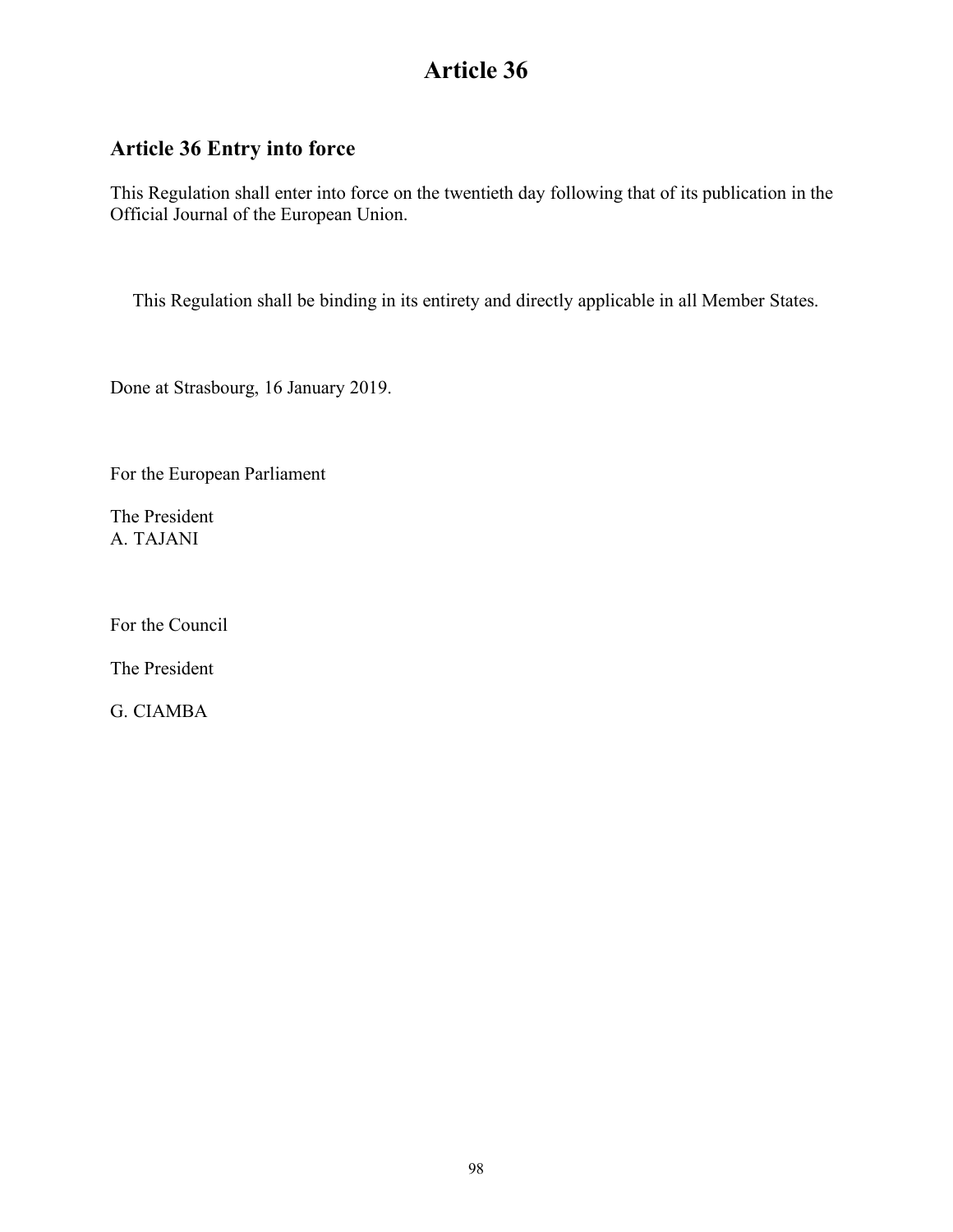#### **LIST OF ANNEXES**

**Comment**: All Annexes are available on the Official Journal of the European Union (OJ L 30/21, 31/1/2019, available on: https://eur-lex.europa.eu/legalcontent/EN/TXT/PDF/?uri=CELEX:32019R0125&from=en

#### ANNEX I

#### LIST OF AUTHORITIES REFERRED TO IN ARTICLES 20 AND 23, AND ADDRESS FOR NOTIFICATIONS TO THE EUROPEAN COMMISSION

ANNEX II LIST OF GOODSREFERRED TO IN ARTICLE 3 AND 4

ANNEX III LIST OF GOODSREFERRED TO IN ARTICLE 11

ANNEX IV GOODS THAT COULD BE USED FOR THE PURPOSE OF CAPITAL PUNISHMENT REFERRED TO IN ARTICLE 16

#### ANNEX V

#### UNION GENERAL EXPORT AUTHORISATION EU GEA 2019/125

ANNEX VI LIST OF TERRITORIES OF MEMBER STATES REFERRED TO IN ARTICLE 11(2)

ANNEX VII EXPORT OR IMPORT AUTHORISATION FORM REFERRED TO IN ARTICLE 21(1)

ANNEX VIII AUTHORISATION FORM FOR THE SUPPLY OF BROKERING SERVICES REFERRED TO IN ARTICLE 21(1)

ANNEX IX AUTHORISATION FORM FOR THE SUPPLY OF TECHNICAL ASSISTANCE REFERRED TO IN ARTICLE 21(1)

ANNEX X REPEALED REGULATION WITH LIST OF ITS SUCCESSIVE AMENDMENTS

> ANNEX XI CORRELATION TABLE